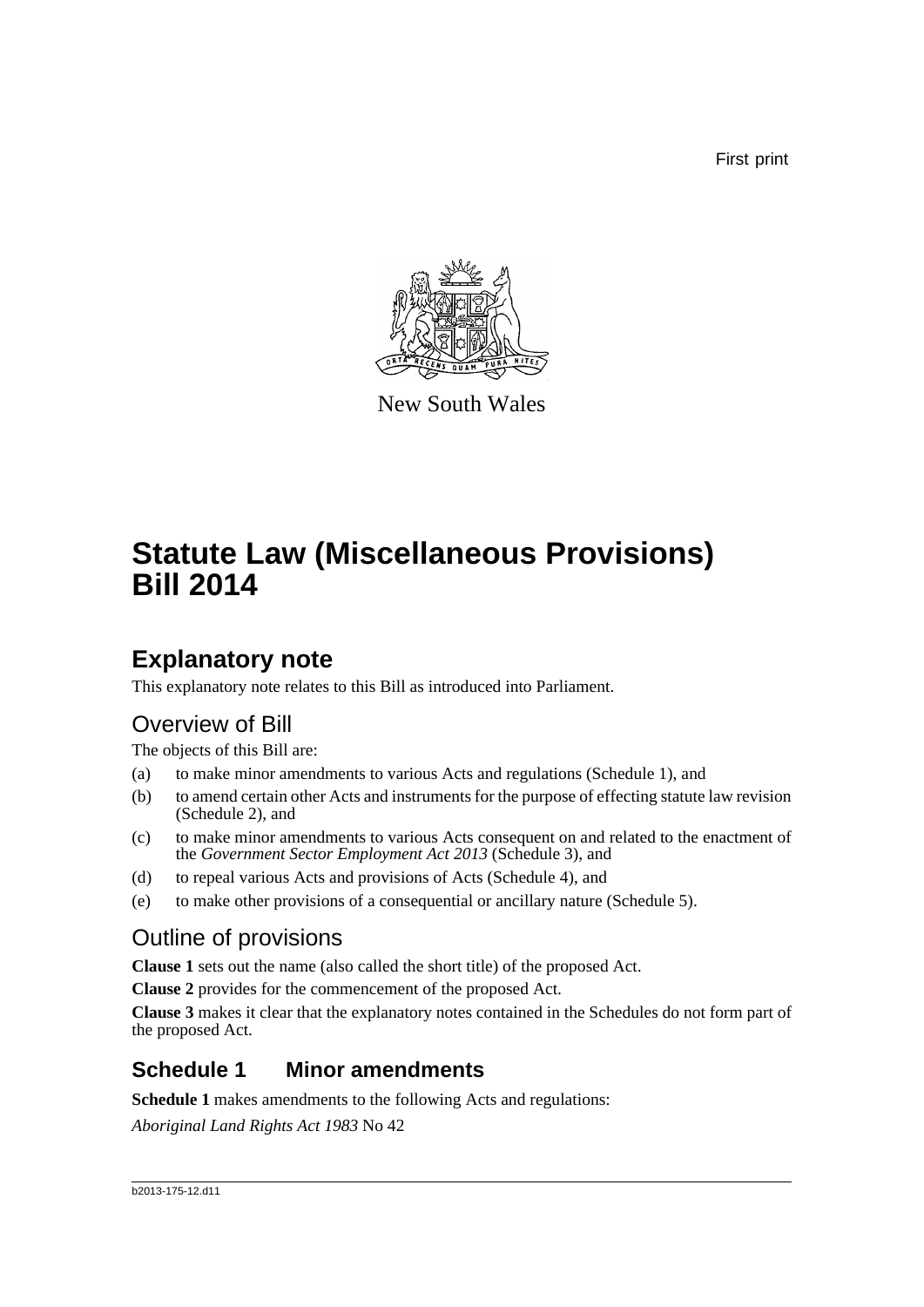*Animal Diseases and Animal Pests (Emergency Outbreaks) Act 1991* No 73 *Associations Incorporation Act 2009* No 7 *Cemeteries and Crematoria Act 2013* No 105 *Contracts Review Act 1980* No 16 *Crimes (Forensic Procedures) Act 2000* No 59 *Fisheries Management Act 1994* No 38 *Growth Centres (Development Corporations) Act 1974* No 49 *National Parks and Wildlife Act 1974* No 80 *Ombudsman Act 1974* No 68 *Ombudsman Regulation 2011 Pawnbrokers and Second-hand Dealers Act 1996* No 13 *Pesticides Act 1999* No 80 *Property, Stock and Business Agents Act 2002* No 66 *Property, Stock and Business Agents Regulation 2003 Public Finance and Audit Act 1983* No 152 *Radiation Control Act 1990* No 13 *Residential Tenancies Act 2010* No 42 *Retirement Villages Act 1999* No 81 *Stock Medicines Act 1989* No 182 *Subordinate Legislation Act 1989* No 146 *Valuation of Land Act 1916* No 2 *Water Management Act 2000* No 92

*Western Lands Act 1901* No 70

The amendments to each Act and regulation are explained in detail in the explanatory note relating to the Act or regulation concerned set out in Schedule 1.

## **Schedule 2 Amendments by way of statute law revision**

**Schedule 2** amends certain Acts and instruments for the purpose of effecting statute law revision.

The amendments to each Act and instrument are explained in detail in the explanatory note relating to the Act or instrument concerned set out in Schedule 2.

## **Schedule 3 Consequential and other amendments relating to enactment of Government Sector Employment Act 2013 No 40**

**Schedule 3** makes minor amendments to various Acts consequent on and related to the enactment of the *Government Sector Employment Act 2013*.

The nature of the amendments contained in Schedule 3 is explained in detail in the explanatory note at the beginning of the Schedule.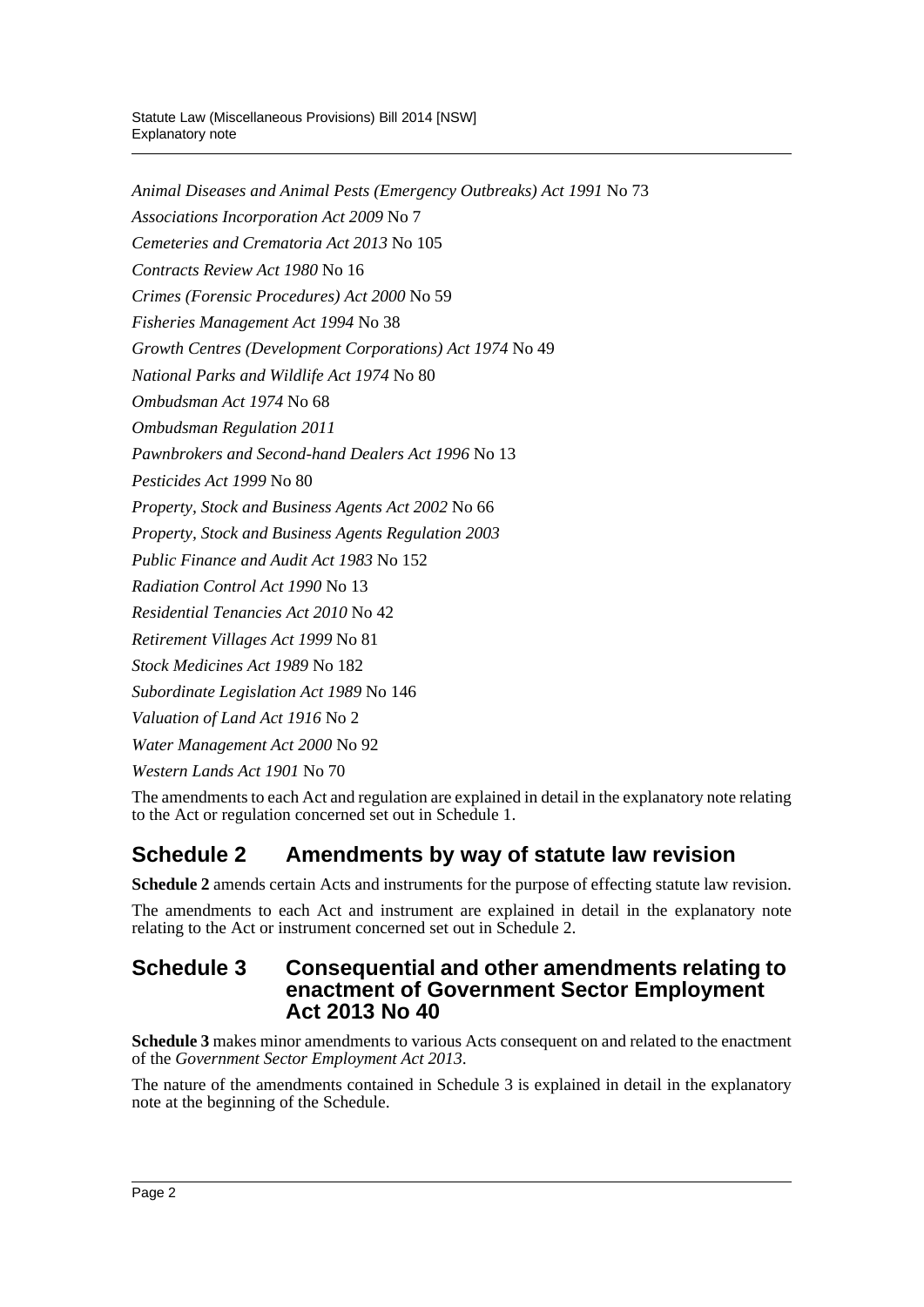## **Schedule 4 Repeals**

**Schedule 4** repeals 5 Acts and provisions of 2 other Acts.

Clause 1 of the Schedule repeals 5 redundant Acts.

Clause 2 of the Schedule repeals a provision consisting only of commenced amendments to another Act.

Clause 3 of the Schedule repeals an uncommenced provision that cannot be commenced because it amends a provision that has since been repealed.

## **Schedule 5 General savings, transitional and other provisions**

**Schedule 5** contains savings, transitional and other provisions of general effect.

The purpose of each provision is explained in detail in the explanatory note relating to the provision concerned set out in the Schedule.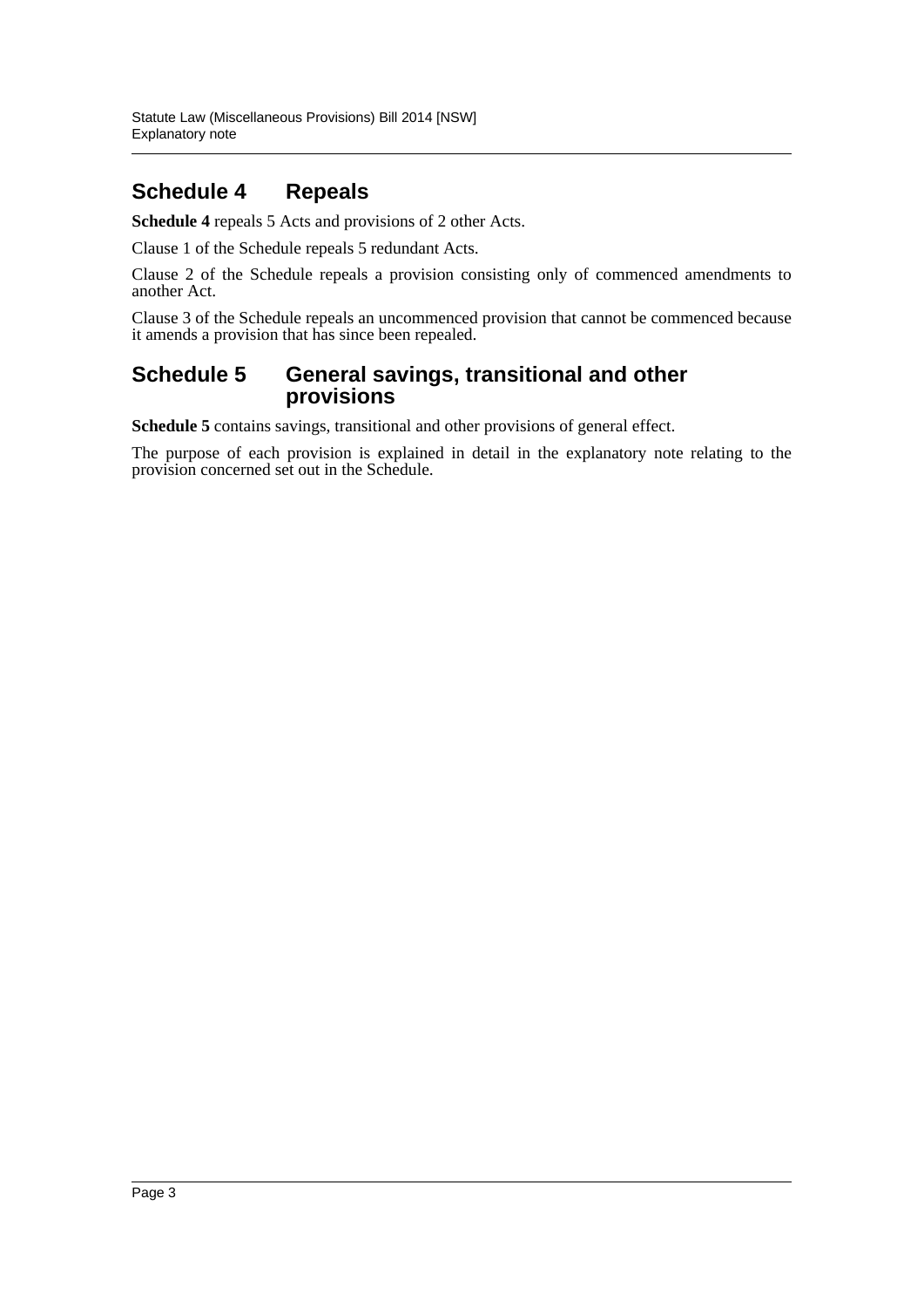First print



New South Wales

# **Statute Law (Miscellaneous Provisions) Bill 2014**

## **Contents**

|            |                                                             | Page |
|------------|-------------------------------------------------------------|------|
|            | Name of Act                                                 | 2    |
| 2          | Commencement                                                | 2    |
| 3          | <b>Explanatory notes</b>                                    | 2    |
| Schedule 1 | Minor amendments                                            | 3    |
| Schedule 2 | Amendments by way of statute law revision                   | 19   |
| Schedule 3 | Consequential and other amendments relating to enactment of |      |
|            | Government Sector Employment Act 2013                       | 29   |
| Schedule 4 | Repeals                                                     | 72   |
| Schedule 5 | General savings, transitional and other provisions          | 73   |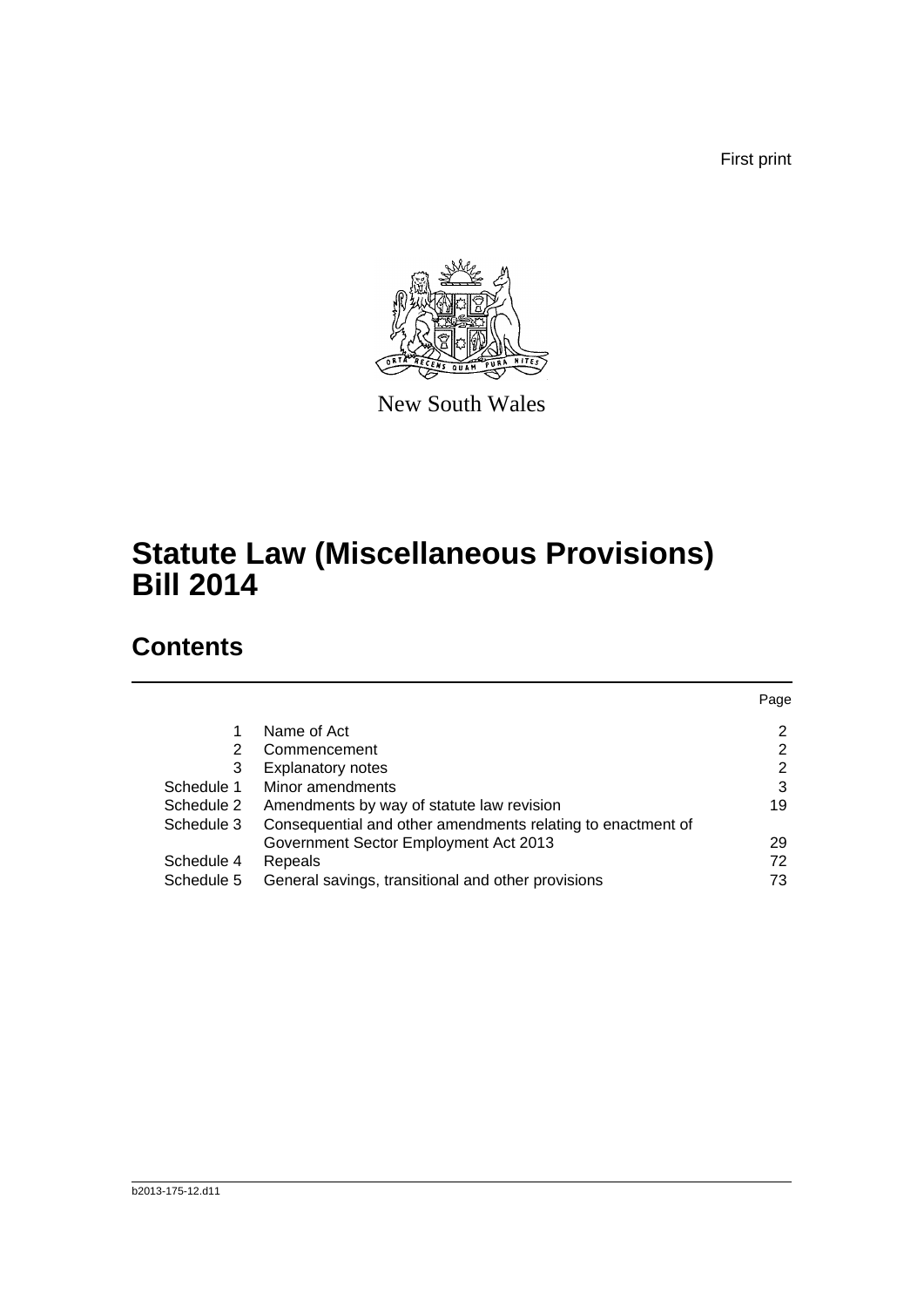

New South Wales

# **Statute Law (Miscellaneous Provisions) Bill 2014**

No , 2014

## **A Bill for**

An Act to repeal certain Acts and to amend certain other Acts and instruments in various respects and for the purpose of effecting statute law revision; and to make certain savings.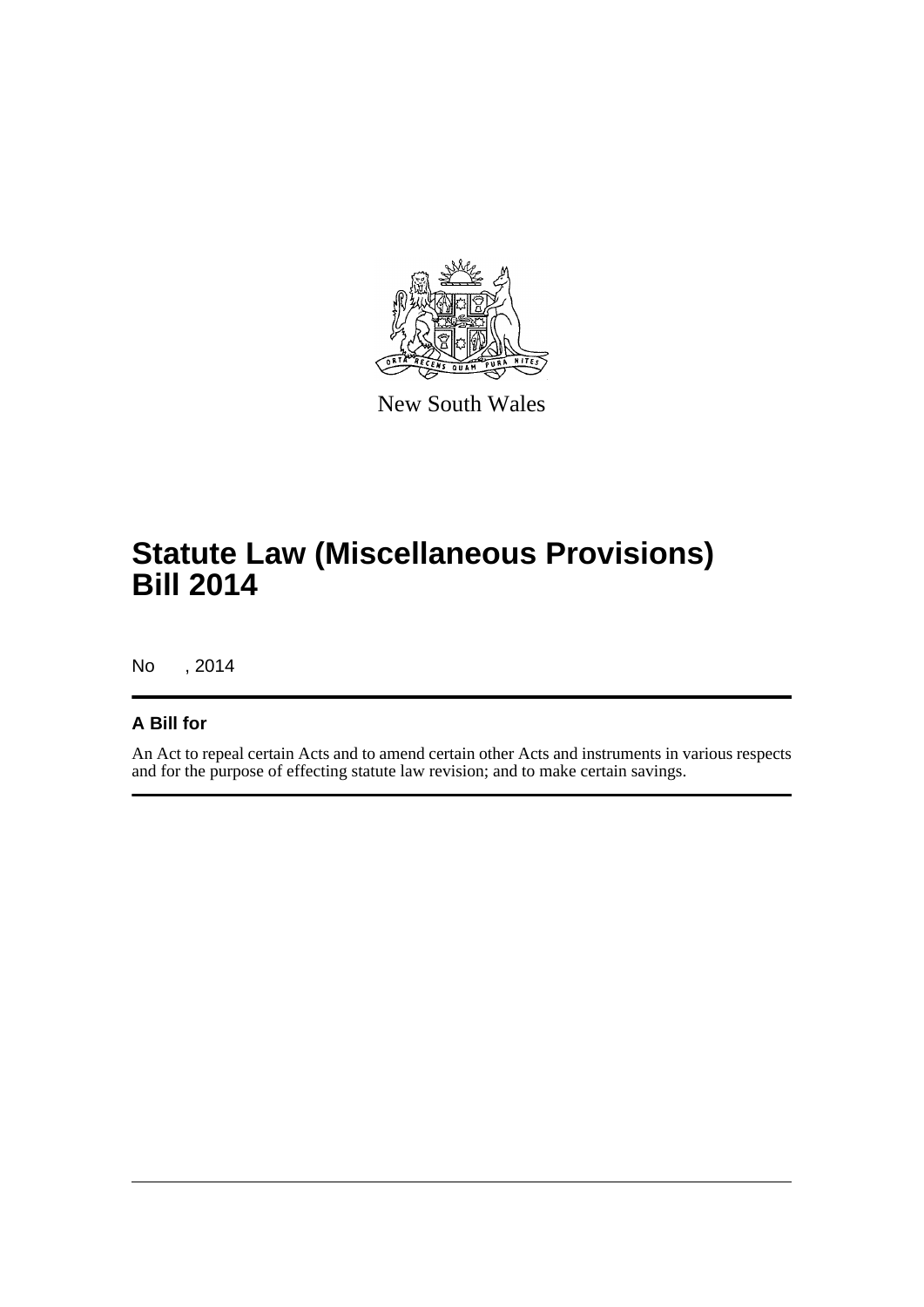Statute Law (Miscellaneous Provisions) Bill 2014 [NSW]

<span id="page-5-2"></span><span id="page-5-1"></span><span id="page-5-0"></span>

|   |     | The Legislature of New South Wales enacts:                                                                                                                                                                                                                                 |                         |
|---|-----|----------------------------------------------------------------------------------------------------------------------------------------------------------------------------------------------------------------------------------------------------------------------------|-------------------------|
|   |     | <b>Name of Act</b>                                                                                                                                                                                                                                                         | 2                       |
|   |     | This Act is the <i>Statute Law</i> ( <i>Miscellaneous Provisions</i> ) Act 2014.                                                                                                                                                                                           | 3                       |
|   |     | <b>Commencement</b>                                                                                                                                                                                                                                                        | 4                       |
|   | (1) | This Act commences on 4 July 2014.                                                                                                                                                                                                                                         | 5                       |
|   | (2) | However, the amendments made by the Schedules to this Act commence on the day<br>or days specified in those Schedules in relation to the amendments concerned. If a<br>commencement day is not specified, the amendments commence in accordance with<br>subsection $(1)$ . | $\frac{6}{7}$<br>8<br>9 |
| 3 |     | <b>Explanatory notes</b>                                                                                                                                                                                                                                                   | 10                      |
|   |     | The matter appearing under the heading "Explanatory note" in any of the Schedules<br>does not form part of this Act.                                                                                                                                                       | 11<br>12                |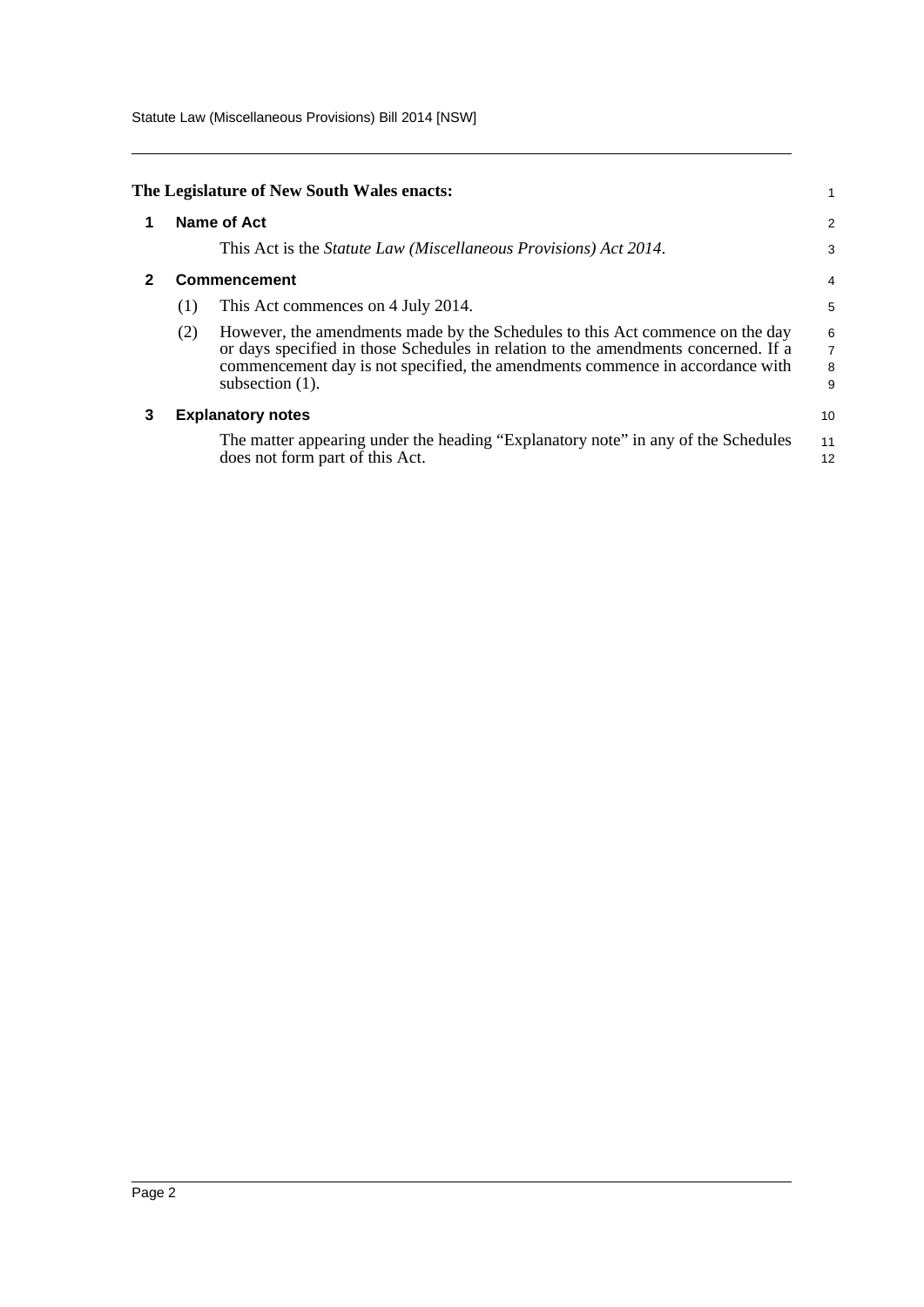<span id="page-6-0"></span>

|                  | <b>Schedule 1</b>                 |                          |            | <b>Minor amendments</b>                                                                                                                                                                                                                                                                                                                                                                                                                                                              | $\mathbf{1}$                        |
|------------------|-----------------------------------|--------------------------|------------|--------------------------------------------------------------------------------------------------------------------------------------------------------------------------------------------------------------------------------------------------------------------------------------------------------------------------------------------------------------------------------------------------------------------------------------------------------------------------------------|-------------------------------------|
| 1.1              |                                   |                          |            | Aboriginal Land Rights Act 1983 No 42                                                                                                                                                                                                                                                                                                                                                                                                                                                | 2                                   |
|                  |                                   |                          |            | Schedule 4 Savings, transitional and other provisions                                                                                                                                                                                                                                                                                                                                                                                                                                | 3                                   |
|                  |                                   | <b>Explanatory note</b>  |            | Omit "1 July 2014" from clause 45 (2) of Schedule 4. Insert instead "31 December 2015".                                                                                                                                                                                                                                                                                                                                                                                              | 4<br>5                              |
|                  |                                   |                          |            | The proposed amendment to the Aboriginal Land Rights Act 1983 extends (until 31 December 2015)<br>a transitional period within which a Local Aboriginal Land Council can continue to operate social<br>housing schemes (that were in existence on 1 July 2007) for Aboriginal persons in its area without an<br>approval of the New South Wales Aboriginal Land Council. The proposed amendment is in line with<br>a recommendation resulting from a Ministerial review of that Act. | 6<br>$\overline{7}$<br>8<br>9<br>10 |
| 1.2 <sub>2</sub> | <b>No 73</b>                      |                          |            | Animal Diseases and Animal Pests (Emergency Outbreaks) Act 1991                                                                                                                                                                                                                                                                                                                                                                                                                      | 11<br>12                            |
| [1]              |                                   |                          |            | <b>Section 22 Control orders</b>                                                                                                                                                                                                                                                                                                                                                                                                                                                     | 13                                  |
|                  |                                   |                          |            | Insert "under this Part" after "to the person" in section 22 (2A).                                                                                                                                                                                                                                                                                                                                                                                                                   | 14                                  |
| [2]              |                                   |                          |            | Sections 24 (2A), 27B (2), 27M (3), 36 (2) (b), 55 (1) (b) (i) and (c) (i) and 2 (a), 56 (3) (b),<br>66 (1) and 67 (1) (a) and (2)                                                                                                                                                                                                                                                                                                                                                   | 15<br>16                            |
|                  |                                   |                          |            | Omit "Director-General" wherever occurring. Insert instead "Secretary".                                                                                                                                                                                                                                                                                                                                                                                                              | 17                                  |
| $[3]$            |                                   |                          |            | <b>Section 27L Control orders</b>                                                                                                                                                                                                                                                                                                                                                                                                                                                    | 18                                  |
|                  |                                   |                          |            | Insert "under this Part" after "to the person" in section 27L (3).                                                                                                                                                                                                                                                                                                                                                                                                                   | 19                                  |
| [4]              |                                   |                          |            | Section 38 Contravention of quarantine order                                                                                                                                                                                                                                                                                                                                                                                                                                         | 20                                  |
|                  | Insert at the end of the section: |                          |            |                                                                                                                                                                                                                                                                                                                                                                                                                                                                                      |                                     |
|                  |                                   | (2)                      |            | A person does not commit an offence under this section of contravening a<br>quarantine order if the act constituting the contravention is authorised by a<br>permit granted to the person under this Part.                                                                                                                                                                                                                                                                           | 22<br>23<br>24                      |
| [5]              |                                   | <b>Section 47A</b>       |            |                                                                                                                                                                                                                                                                                                                                                                                                                                                                                      | 25                                  |
|                  |                                   | Insert after section 47: |            |                                                                                                                                                                                                                                                                                                                                                                                                                                                                                      | 26                                  |
|                  | 47A                               | <b>Permits</b>           |            |                                                                                                                                                                                                                                                                                                                                                                                                                                                                                      | 27                                  |
|                  |                                   | (1)                      |            | An inspector may grant a permit authorising:                                                                                                                                                                                                                                                                                                                                                                                                                                         | 28                                  |
|                  |                                   |                          | (a)        | the movement of any animal, suspected emergency animal pest, animal<br>product, fodder, fitting, soil, vehicle or other thing on to, within or out<br>of premises, places or vehicles the subject of a quarantine order, or                                                                                                                                                                                                                                                          | 29<br>30<br>31                      |
|                  |                                   |                          | (b)        | the carrying out of any activity that is the subject of a quarantine order.                                                                                                                                                                                                                                                                                                                                                                                                          | 32                                  |
|                  |                                   | (2)                      |            | The permit has effect for the period of time, and subject to any conditions,<br>specified by the inspector in the permit. The inspector may specify such<br>conditions as the inspector thinks fit, having regard to the nature and<br>circumstances of the emergency animal disease or emergency animal pest that<br>gave rise to the making of the quarantine order, and of the premises, place or<br>vehicle to which the permit applies.                                         | 33<br>34<br>35<br>36<br>37<br>38    |
|                  |                                   | (3)                      | Secretary. | Without limiting the basis on which permits may be granted, a permit may be<br>granted on a general basis so that it applies to a specified class of persons. Any<br>such general permit may be granted by such means as may be approved by the                                                                                                                                                                                                                                      | 39<br>40<br>41<br>42                |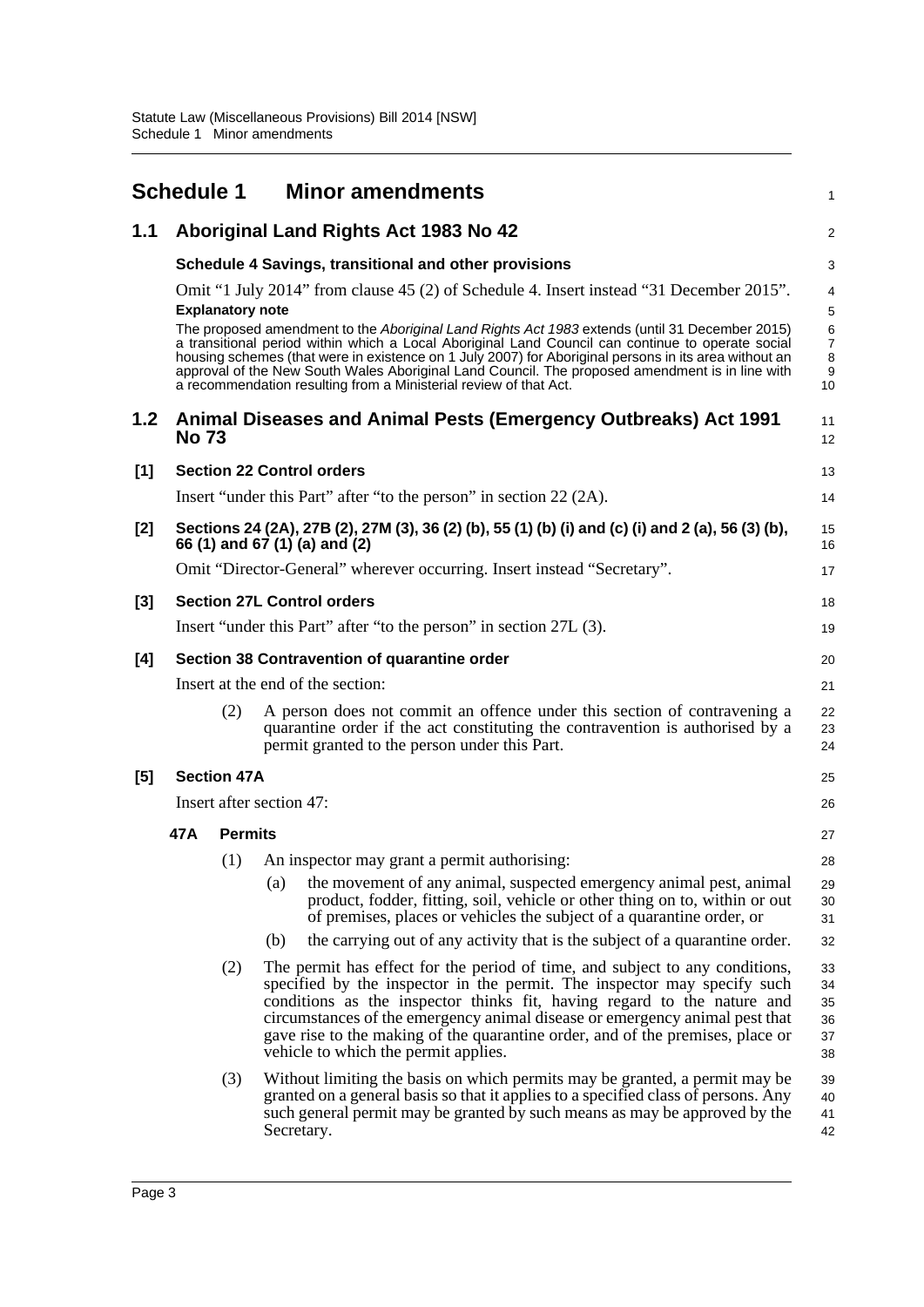|     | (4)                          | Any inspector may revoke or vary a permit at any time by notice in writing to<br>the holder of the permit. In the case of a permit that has been granted on a<br>general basis to a specified class of persons, notice of the revocation or<br>variation may be published on the Department's website.                                                                                                                                                                                                                                                                                                                                                                                               | 1<br>$\overline{2}$<br>3<br>4          |
|-----|------------------------------|------------------------------------------------------------------------------------------------------------------------------------------------------------------------------------------------------------------------------------------------------------------------------------------------------------------------------------------------------------------------------------------------------------------------------------------------------------------------------------------------------------------------------------------------------------------------------------------------------------------------------------------------------------------------------------------------------|----------------------------------------|
|     | (5)                          | The holder of a permit that has been revoked must, on request by the inspector,<br>immediately deliver the revoked permit to the inspector who revoked it or to a<br>person nominated by that inspector.<br>Maximum penalty: 5 penalty units.                                                                                                                                                                                                                                                                                                                                                                                                                                                        | 5<br>6<br>$\overline{7}$<br>8          |
| [6] | <b>Dictionary</b>            |                                                                                                                                                                                                                                                                                                                                                                                                                                                                                                                                                                                                                                                                                                      | 9                                      |
|     |                              | Omit the definitions of <i>Department</i> , <i>Director-General</i> and <i>permit</i> .                                                                                                                                                                                                                                                                                                                                                                                                                                                                                                                                                                                                              | 10                                     |
|     |                              | Insert in alphabetical order:                                                                                                                                                                                                                                                                                                                                                                                                                                                                                                                                                                                                                                                                        | 11                                     |
|     |                              | <b>Department</b> means the Department of Trade and Investment, Regional<br>Infrastructure and Services.                                                                                                                                                                                                                                                                                                                                                                                                                                                                                                                                                                                             | 12<br>13                               |
|     |                              | <b>Secretary</b> means the Secretary of the Department.                                                                                                                                                                                                                                                                                                                                                                                                                                                                                                                                                                                                                                              | 14                                     |
|     | <b>Explanatory note</b>      |                                                                                                                                                                                                                                                                                                                                                                                                                                                                                                                                                                                                                                                                                                      | 15                                     |
|     |                              | Item [5] of the proposed amendments to the Animal Diseases and Animal Pests (Emergency<br>Outbreaks) Act 1991 (the Principal Act) provides for the issue of permits authorising activities that<br>would otherwise be in contravention of a quarantine order under that Act. Item [4] provides for a<br>related defence to the offence of contravening a quarantine order if the relevant conduct is authorised<br>by such a permit. Items [4] and [5] are in line with provisions of the Principal Act enabling permits to<br>authorise activities that would otherwise be in contravention of controls relating to infected or infested<br>places or vehicles, restricted areas and control areas. | 16<br>17<br>18<br>19<br>20<br>21<br>22 |
|     |                              | Items [1] and [3] clarify that the references to permits in sections 22 (2A) and 27L (3) of the Principal<br>Act are references to permits under the Parts of that Act in which those sections occur. Item [6] omits<br>an incomplete definition of <b>permit</b> that is also made redundant by items [1] and [3].                                                                                                                                                                                                                                                                                                                                                                                  | 23<br>24<br>25                         |
|     |                              | Items [2] and [6] update references to a Department and its head, including as a consequence of<br>changes made by the Government Sector Employment Act 2013.                                                                                                                                                                                                                                                                                                                                                                                                                                                                                                                                        | 26<br>27                               |
| 1.3 |                              | Associations Incorporation Act 2009 No 7                                                                                                                                                                                                                                                                                                                                                                                                                                                                                                                                                                                                                                                             | 28                                     |
| [1] | <b>Section 4 Definitions</b> |                                                                                                                                                                                                                                                                                                                                                                                                                                                                                                                                                                                                                                                                                                      | 29                                     |
|     | in section $4(1)$ .          | Omit "Co-operatives Act 1992" from paragraph (a) of the definition of <b>corresponding law</b>                                                                                                                                                                                                                                                                                                                                                                                                                                                                                                                                                                                                       | 30<br>31                               |
|     |                              | Insert instead "Co-operatives National Law (NSW)".                                                                                                                                                                                                                                                                                                                                                                                                                                                                                                                                                                                                                                                   | 32                                     |
| [2] |                              | Section 4 (1), definition of "registrable corporation"                                                                                                                                                                                                                                                                                                                                                                                                                                                                                                                                                                                                                                               | 33                                     |
|     |                              | Omit paragraph (a). Insert instead:                                                                                                                                                                                                                                                                                                                                                                                                                                                                                                                                                                                                                                                                  | 34                                     |
|     |                              | a co-operative (within the meaning of the Co-operatives National Law<br>(a)<br>$(NSW)$ , or                                                                                                                                                                                                                                                                                                                                                                                                                                                                                                                                                                                                          | 35<br>36                               |
| [3] |                              | Section 76 Registration may be cancelled                                                                                                                                                                                                                                                                                                                                                                                                                                                                                                                                                                                                                                                             | 37                                     |
|     |                              | Omit section 76 (1) (e). Insert instead:                                                                                                                                                                                                                                                                                                                                                                                                                                                                                                                                                                                                                                                             | 38                                     |
|     |                              | the association's committee has not appointed a public officer or has<br>(e)<br>appointed a public officer who is not aged 18 years or more or not<br>ordinarily resident in New South Wales, or                                                                                                                                                                                                                                                                                                                                                                                                                                                                                                     | 39<br>40<br>41                         |
| [4] | Section 76 (4)               |                                                                                                                                                                                                                                                                                                                                                                                                                                                                                                                                                                                                                                                                                                      | 42                                     |
|     |                              | Omit "given". Insert instead "sent".                                                                                                                                                                                                                                                                                                                                                                                                                                                                                                                                                                                                                                                                 | 43                                     |
|     |                              |                                                                                                                                                                                                                                                                                                                                                                                                                                                                                                                                                                                                                                                                                                      |                                        |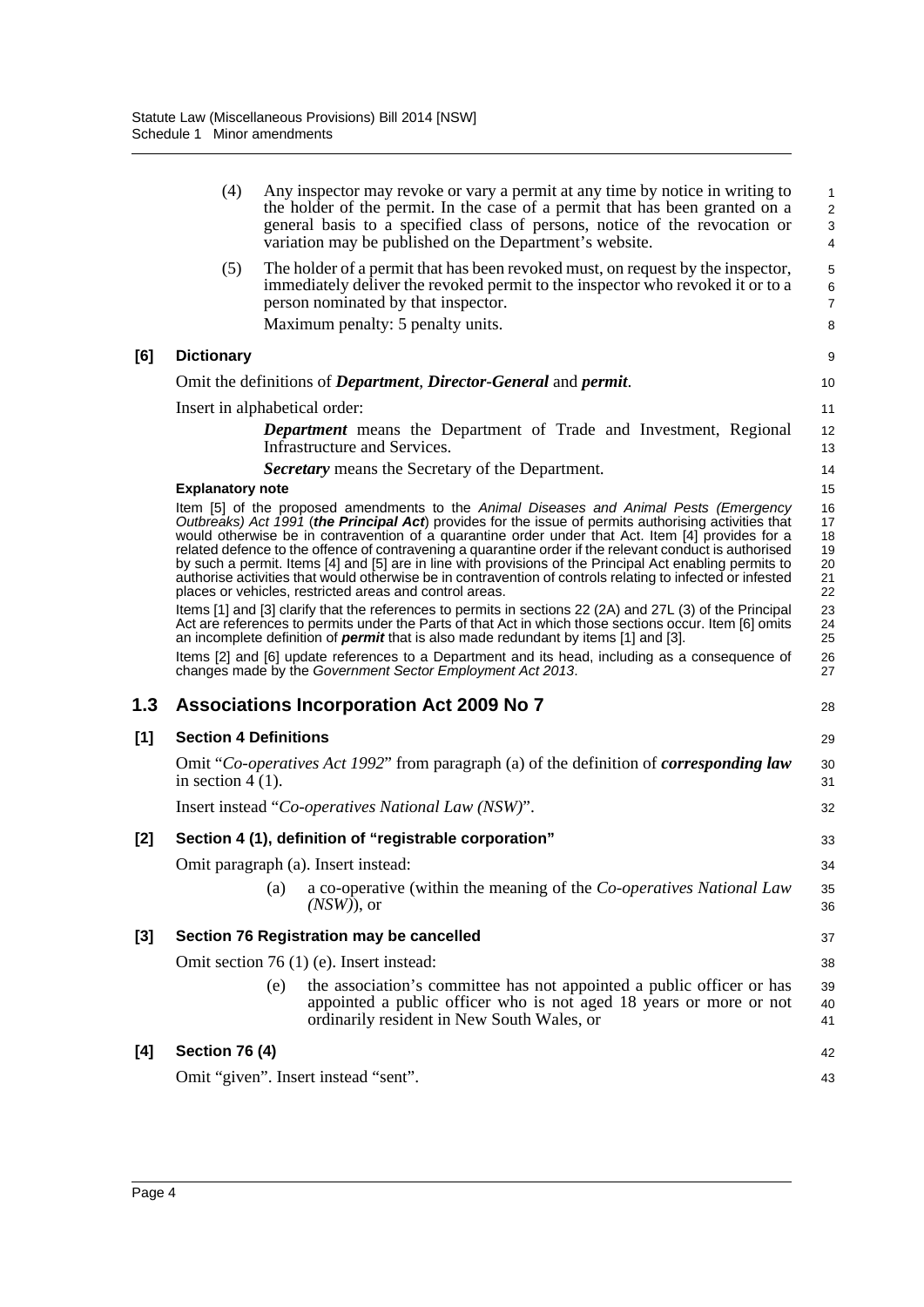|       | <b>Explanatory note</b>                                                                                                                                                                                                                                                                                                                                                | 1                                     |
|-------|------------------------------------------------------------------------------------------------------------------------------------------------------------------------------------------------------------------------------------------------------------------------------------------------------------------------------------------------------------------------|---------------------------------------|
|       | Items [1] and [2] of the proposed amendments to the Associations Incorporation Act 2009 (the<br><b>Principal Act</b> ) update references to the Co-operatives Act 1992 (which was repealed on 3 March<br>2014) with references to the Co-operatives National Law (NSW).                                                                                                | $\overline{c}$<br>3<br>$\overline{4}$ |
|       | Item [3] allows the Commissioner for Fair Trading, Office of Finance and Services to cancel the<br>registration of an association if satisfied that the association's committee has not appointed a public<br>officer (or not appointed a public officer who meets the current requirements of the Principal Act<br>relating to age and residency in New South Wales). | 5<br>6<br>$\overline{7}$<br>8         |
|       | Item [4] ensures consistency of language in references to the sending of notice in relation to the<br>cancellation or proposed cancellation of an association's registration.                                                                                                                                                                                          | 9<br>10                               |
| 1.4   | <b>Cemeteries and Crematoria Act 2013 No 105</b>                                                                                                                                                                                                                                                                                                                       | 11                                    |
| [1]   | <b>Section 7 Status of Cemeteries Agency</b>                                                                                                                                                                                                                                                                                                                           | 12                                    |
|       | Omit section $7(2)$ .                                                                                                                                                                                                                                                                                                                                                  | 13                                    |
| [2]   | Part 4, heading                                                                                                                                                                                                                                                                                                                                                        | 14                                    |
|       | Omit "and cemetery renewal".                                                                                                                                                                                                                                                                                                                                           | 15                                    |
| $[3]$ | Section 55 Re-use of interment sites and removal of memorials                                                                                                                                                                                                                                                                                                          | 16                                    |
|       | Omit "person" from section 55 (2) (c). Insert instead "each person (if any)".                                                                                                                                                                                                                                                                                          | 17                                    |
| [4]   | Schedule 6 Amendment of Acts and subordinate instruments                                                                                                                                                                                                                                                                                                               | 18                                    |
|       | Omit "before the commencement of section 22 of the Cemeteries and Crematoria Act<br>2013" from proposed section 6 (1) (f1) of the <i>Public Reserves Management Fund Act 1987</i><br>in Schedule $6.7$ [2].                                                                                                                                                            | 19<br>20<br>21                        |
| [5]   | Schedule 6.7 [2], proposed section 6 (1) (f1)                                                                                                                                                                                                                                                                                                                          | 22                                    |
|       | Omit "that Act". Insert instead "the Cemeteries and Crematoria Act 2013".                                                                                                                                                                                                                                                                                              | 23                                    |
| [6]   | <b>Dictionary</b>                                                                                                                                                                                                                                                                                                                                                      | 24                                    |
|       | Omit "for the purposes of a cemetery by a local government authority" from paragraph (c)<br>of the definition of <i>cemetery</i> .                                                                                                                                                                                                                                     | 25<br>26                              |
|       | Insert instead "by a local government authority for the purposes of placing a body in a grave<br>or vault".                                                                                                                                                                                                                                                            | 27<br>28                              |
|       | <b>Explanatory note</b>                                                                                                                                                                                                                                                                                                                                                | 29                                    |
|       | Item [1] of the proposed amendments to the Cemeteries and Crematoria Act 2013 repeals an<br>uncommenced provision to ensure that Cemeteries and Crematoria NSW, which is a statutory<br>authority and not part of the Department of Trade and Investment, Regional Infrastructure and<br>Services, is required to submit a separate annual report.                     | 30<br>31<br>32<br>33                  |
|       | Item [2] removes superfluous words from the heading to a Part.                                                                                                                                                                                                                                                                                                         | 34                                    |
|       | Item [3] makes it clear that a cemetery operator is required to give notice of its intention to re-use an<br>interment site or remove a memorial to each person (if any) who may be shown in the operator's<br>register as a secondary contact.                                                                                                                        | 35<br>36<br>37                        |
|       | Items [4] and [5] ensure that any proceeds paid into the Public Reserves Management Fund for the<br>purposes of the Crown Cemeteries Advisory Committee (now dissolved) or Interim Cemeteries and<br>Crematoria Board (to be dissolved on the constitution of Cemeteries and Crematoria NSW) can                                                                       | 38<br>39<br>40                        |
|       | continue to be paid into the Cemeteries and Crematoria NSW Fund until those funds are fully<br>disbursed.                                                                                                                                                                                                                                                              | 41<br>42                              |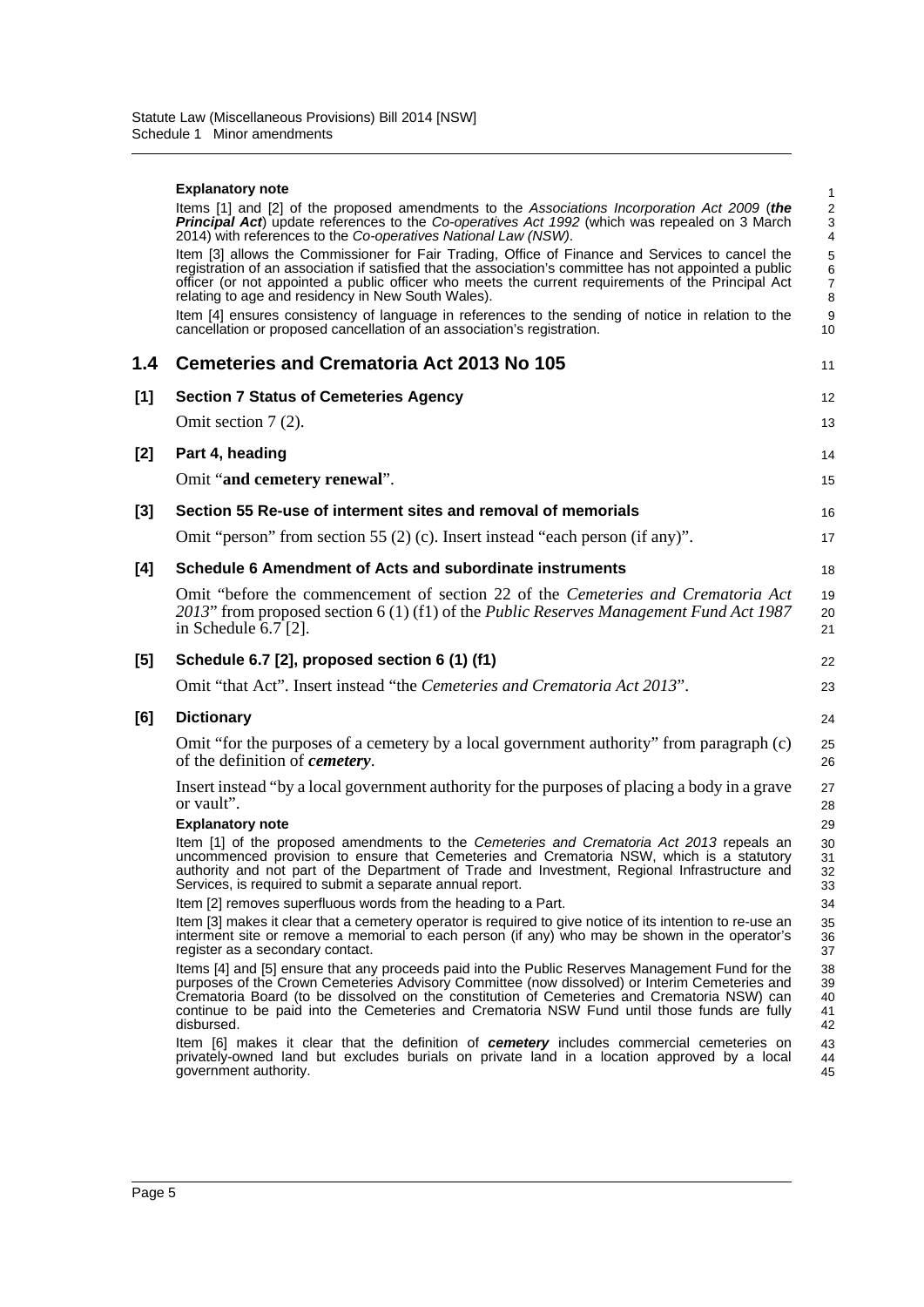| 1.5   | <b>Contracts Review Act 1980 No 16</b>                                                                                                                                                                                                                                                                                                                                                                                                                                                                                                                                                                                                                                                    |                                                                                                                                | $\mathbf{1}$                                 |  |  |  |  |
|-------|-------------------------------------------------------------------------------------------------------------------------------------------------------------------------------------------------------------------------------------------------------------------------------------------------------------------------------------------------------------------------------------------------------------------------------------------------------------------------------------------------------------------------------------------------------------------------------------------------------------------------------------------------------------------------------------------|--------------------------------------------------------------------------------------------------------------------------------|----------------------------------------------|--|--|--|--|
| [1]   | <b>Section 4 Definitions</b>                                                                                                                                                                                                                                                                                                                                                                                                                                                                                                                                                                                                                                                              |                                                                                                                                |                                              |  |  |  |  |
|       | Insert at the end of section $4(2)(a)$ :                                                                                                                                                                                                                                                                                                                                                                                                                                                                                                                                                                                                                                                  |                                                                                                                                |                                              |  |  |  |  |
|       | <b>or</b>                                                                                                                                                                                                                                                                                                                                                                                                                                                                                                                                                                                                                                                                                 |                                                                                                                                | 4                                            |  |  |  |  |
|       | (a1)                                                                                                                                                                                                                                                                                                                                                                                                                                                                                                                                                                                                                                                                                      | a community association, precinct association or neighbourhood<br>association under the Community Land Management Act 1989, or | 5<br>6                                       |  |  |  |  |
| [2]   | <b>Section 20 Stamp duty</b>                                                                                                                                                                                                                                                                                                                                                                                                                                                                                                                                                                                                                                                              |                                                                                                                                | 7                                            |  |  |  |  |
|       | Omit "Stamp Duties Act 1920" wherever occurring. Insert instead "Duties Act 1997".                                                                                                                                                                                                                                                                                                                                                                                                                                                                                                                                                                                                        |                                                                                                                                | 8                                            |  |  |  |  |
| $[3]$ | Section 21 Application of Act to certain contracts of service and to existing contracts                                                                                                                                                                                                                                                                                                                                                                                                                                                                                                                                                                                                   |                                                                                                                                | 9                                            |  |  |  |  |
|       | Omit "award or industrial agreement made under the <i>Conciliation and Arbitration Act 1904</i><br>of the Commonwealth" from section 21 (2).                                                                                                                                                                                                                                                                                                                                                                                                                                                                                                                                              |                                                                                                                                | 10<br>11                                     |  |  |  |  |
|       | Insert instead "award, instrument or agreement (whatever called) that is in effect under a<br>law of the Commonwealth and deals with matters relating to conditions of employment,<br>industrial relations or workplace relations that are similar to matters dealt with in State<br>industrial instruments".                                                                                                                                                                                                                                                                                                                                                                             |                                                                                                                                | 12<br>13<br>14<br>15                         |  |  |  |  |
|       | <b>Explanatory note</b>                                                                                                                                                                                                                                                                                                                                                                                                                                                                                                                                                                                                                                                                   |                                                                                                                                | 16                                           |  |  |  |  |
|       | Item [1] of the proposed amendments to the Contracts Review Act 1980 (the Principal Act) ensures<br>that a community association, precinct association or neighbourhood association under the<br>Community Land Management Act 1989 is not excluded from being granted relief under the Principal<br>Act in respect of unjust contracts (by providing that such an association is not a corporation for the<br>purposes of that Act). This amendment ensures that such associations are treated by the Principal<br>Act in the same way as owners corporations constituted under the Strata Schemes Management Act<br>1996 are treated.<br>Item [2] updates references to a repealed Act. |                                                                                                                                | 17<br>18<br>19<br>20<br>21<br>22<br>23<br>24 |  |  |  |  |
|       | Item [3] updates a definition of <b>award</b> as a consequence of changes to Commonwealth industrial<br>relations law (including by omitting a reference to the repealed Conciliation and Arbitration Act 1904<br>of the Commonwealth).                                                                                                                                                                                                                                                                                                                                                                                                                                                   |                                                                                                                                | 25<br>26<br>27                               |  |  |  |  |
| 1.6   | Crimes (Forensic Procedures) Act 2000 No 59                                                                                                                                                                                                                                                                                                                                                                                                                                                                                                                                                                                                                                               |                                                                                                                                | 28                                           |  |  |  |  |
|       | Section 50 Persons who may carry out forensic procedures                                                                                                                                                                                                                                                                                                                                                                                                                                                                                                                                                                                                                                  |                                                                                                                                | 29                                           |  |  |  |  |
|       | Omit "physical measurements (whether or not involving marking) for biomechanical<br>analysis of an external part of the body" from the matter relating to item 17 in the table to<br>section 50.                                                                                                                                                                                                                                                                                                                                                                                                                                                                                          |                                                                                                                                | 30<br>31<br>32                               |  |  |  |  |
|       | marking of the body)".                                                                                                                                                                                                                                                                                                                                                                                                                                                                                                                                                                                                                                                                    | Insert instead "measurements of the body or a part of the body (whether or not involving                                       |                                              |  |  |  |  |
|       | Commencement<br>The amendment to the Crimes (Forensic Procedures) Act 2000 is taken to have commenced on the<br>commencement of the Crimes and Courts Legislation Amendment Act 2013.                                                                                                                                                                                                                                                                                                                                                                                                                                                                                                     |                                                                                                                                | 35<br>36<br>37                               |  |  |  |  |
|       | <b>Explanatory note</b>                                                                                                                                                                                                                                                                                                                                                                                                                                                                                                                                                                                                                                                                   |                                                                                                                                |                                              |  |  |  |  |
|       | The proposed amendment to the Crimes (Forensic Procedures) Act 2000 (the Principal Act) corrects<br>an oversight that occurred when the definition of <b>non-intimate forensic procedure</b> in that Act was<br>extended in 2013 to include body measurements taken for any purpose. The proposed amendment<br>makes a corresponding amendment, identifying who can carry out the measurements concerned.                                                                                                                                                                                                                                                                                 |                                                                                                                                | 39<br>40<br>41<br>42                         |  |  |  |  |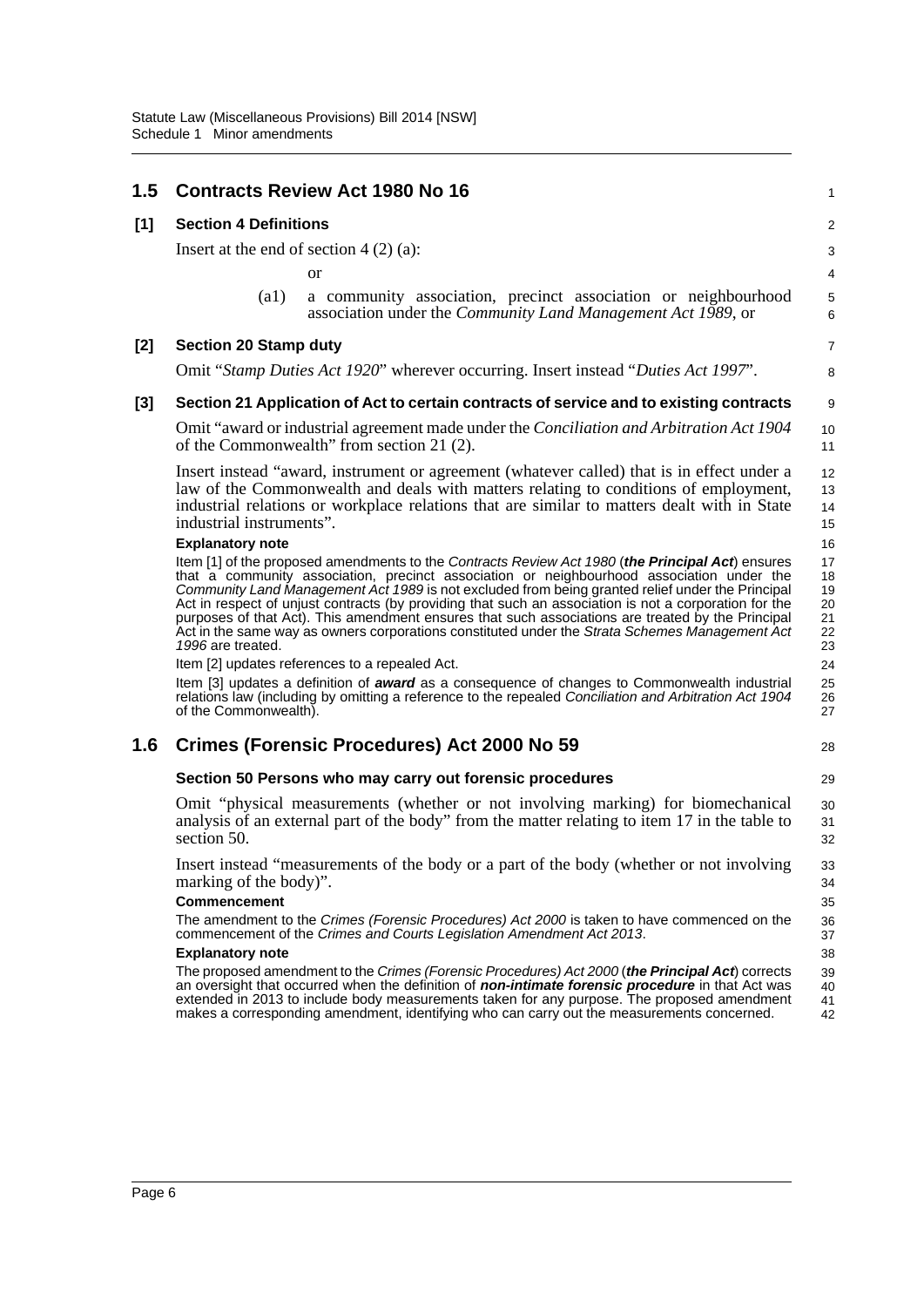| 1.7 | <b>Fisheries Management Act 1994 No 38</b>                                                                                                                                                                                                                                                                                                                                                                                                                                                                                                                                                                                                                                                                                                                 | 1                                                  |
|-----|------------------------------------------------------------------------------------------------------------------------------------------------------------------------------------------------------------------------------------------------------------------------------------------------------------------------------------------------------------------------------------------------------------------------------------------------------------------------------------------------------------------------------------------------------------------------------------------------------------------------------------------------------------------------------------------------------------------------------------------------------------|----------------------------------------------------|
|     | <b>Section 148 Variation of permits</b>                                                                                                                                                                                                                                                                                                                                                                                                                                                                                                                                                                                                                                                                                                                    | 2                                                  |
|     | Insert after section $148(1)$ :                                                                                                                                                                                                                                                                                                                                                                                                                                                                                                                                                                                                                                                                                                                            | 3                                                  |
|     | (1A)<br>A request by the holder of an aquaculture permit for a variation referred to in<br>subsection (1) must be accompanied by the fee prescribed by the regulations.                                                                                                                                                                                                                                                                                                                                                                                                                                                                                                                                                                                    | 4<br>5                                             |
|     | <b>Explanatory note</b><br>The proposed amendment to the <i>Fisheries Management Act 1994</i> allows a fee to be prescribed by<br>the regulations under that Act for requests by aquaculture permit holders to vary the area or type of<br>aquaculture specified in the holder's permit.                                                                                                                                                                                                                                                                                                                                                                                                                                                                   | 6<br>$\overline{7}$<br>8<br>9                      |
| 1.8 | Growth Centres (Development Corporations) Act 1974 No 49                                                                                                                                                                                                                                                                                                                                                                                                                                                                                                                                                                                                                                                                                                   | 10                                                 |
|     | <b>Section 3 Definitions</b>                                                                                                                                                                                                                                                                                                                                                                                                                                                                                                                                                                                                                                                                                                                               | 11                                                 |
|     | Insert ", and includes Landcom" after "this Act" in the definition of <i>public authority</i> in<br>section $3(1)$ .                                                                                                                                                                                                                                                                                                                                                                                                                                                                                                                                                                                                                                       | 12<br>13                                           |
|     | <b>Explanatory note</b><br>The proposed amendment to the Growth Centres (Development Corporations) Act 1974 confirms that<br>Landcom is a public authority for the purposes of that Act. That Act allows a development corporation<br>and public authority to enter into arrangements that enable one to act as the agent of the other or that<br>enable the development corporation to make use of the services of staff or facilities of the public<br>authority.                                                                                                                                                                                                                                                                                        | 14<br>15<br>16<br>17<br>18<br>19                   |
| 1.9 | <b>National Parks and Wildlife Act 1974 No 80</b>                                                                                                                                                                                                                                                                                                                                                                                                                                                                                                                                                                                                                                                                                                          | 20                                                 |
| [1] | Sections 74 (2) (b) and (3) and 185 (5)                                                                                                                                                                                                                                                                                                                                                                                                                                                                                                                                                                                                                                                                                                                    | 21                                                 |
|     | Omit "Director-General of the Department of Land and Water Conservation" wherever<br>occurring.                                                                                                                                                                                                                                                                                                                                                                                                                                                                                                                                                                                                                                                            | 22<br>23                                           |
|     | Insert instead "Secretary of the Department of Trade and Investment, Regional<br>Infrastructure and Services".                                                                                                                                                                                                                                                                                                                                                                                                                                                                                                                                                                                                                                             | 24<br>25                                           |
| [2] | Section 171 Authority to harm or pick                                                                                                                                                                                                                                                                                                                                                                                                                                                                                                                                                                                                                                                                                                                      | 26                                                 |
|     | Insert after section 171 (1B):                                                                                                                                                                                                                                                                                                                                                                                                                                                                                                                                                                                                                                                                                                                             | 27                                                 |
|     | An authority may be given under subsection (1) subject to conditions.<br>(1C)                                                                                                                                                                                                                                                                                                                                                                                                                                                                                                                                                                                                                                                                              | 28                                                 |
| [3] | <b>Section 171 (2)</b>                                                                                                                                                                                                                                                                                                                                                                                                                                                                                                                                                                                                                                                                                                                                     | 29                                                 |
|     | Insert "and consistently with any conditions to which that authority is subject" after<br>"section".                                                                                                                                                                                                                                                                                                                                                                                                                                                                                                                                                                                                                                                       | 30<br>31                                           |
| [4] | <b>Section 197 Evidentiary provisions etc</b>                                                                                                                                                                                                                                                                                                                                                                                                                                                                                                                                                                                                                                                                                                              | 32                                                 |
|     | Omit "Director-General of the Department of Industry and Investment (or a person<br>authorised by that Director-General" from section 197 (10).                                                                                                                                                                                                                                                                                                                                                                                                                                                                                                                                                                                                            | 33<br>34                                           |
|     | Insert instead "Secretary of the Department of Trade and Investment, Regional<br>Infrastructure and Services (or a person authorised by that Secretary".<br><b>Explanatory note</b><br>Item [2] of the proposed amendments to the National Parks and Wildlife Act 1974 (the Principal Act)<br>expressly enables conditions to be imposed on an authority (a relevant authority) to harm animals,<br>fell trees or pick native plants.<br>Item [3] is consequential on item [2] and will require a defendant relying on the existing defence to a<br>conviction for an offence against the Principal Act (that the act constituting the offence was done<br>under a relevant authority) to also show that the act was consistent with any conditions of the | 35<br>36<br>37<br>38<br>39<br>40<br>41<br>42<br>43 |
|     | authority.                                                                                                                                                                                                                                                                                                                                                                                                                                                                                                                                                                                                                                                                                                                                                 | 44                                                 |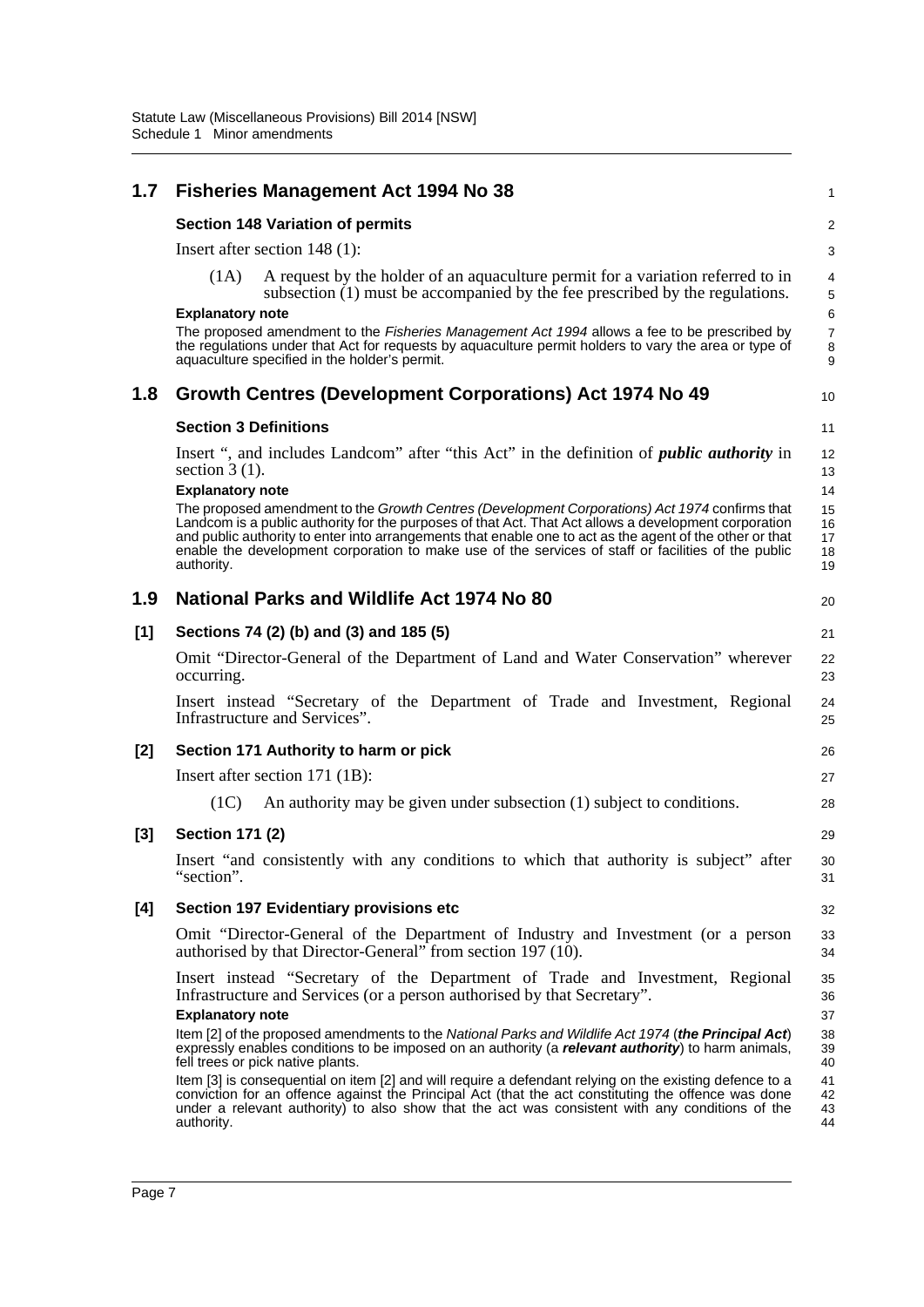Items [1] and [4] update references to Departments and their heads, including as a consequence of changes made by the *Government Sector Employment Act 2013*.

### **1.10 Ombudsman Act 1974 No 68**

#### **Section 25A Definitions**

Insert after section 25A (1):

- (1A) In relation to paragraph (c) of the definition of *designated non-government agency* in subsection (1), the regulations may:
	- (a) exclude agencies or classes of agencies, or parts or employees of agencies or classes of agencies, from the application of the paragraph, or
	- (b) declare that only a part of an agency, or an agency belonging to a class of agencies, is to be treated as being the agency providing substitute residential care for children for the purposes of that paragraph.
- (1B) If an agency or class of agencies, or a part or employees of an agency or a class of agencies, is excluded from the application of paragraph (c) of the definition of *designated non-government agency* in subsection (1) by the regulations:
	- (a) where an agency, or an agency belonging to a class of agencies, is excluded—the agency is taken not to be an agency providing substitute residential care for children for the purposes of that definition, or
	- (b) where part of an agency, or an agency belonging to a class of agencies, is excluded—the employees of the agency engaged in work for that part of the agency are taken not to be employees of the agency for the purposes of the reporting requirements of this Part in its application to agencies providing substitute residential care for children, but only in connection with that work, or
	- (c) where an employee of an agency, or an agency belonging to a class of agencies, is excluded—the employee is taken not to be an employee of the agency for the purposes of the reporting requirements of this Part in its application to agencies providing substitute residential care for children.

### **Explanatory note**

The proposed amendment to the *Ombudsman Act 1974*:

- (a) enables the regulations to exclude agencies providing substitute residential care for children (or parts or employees of such agencies) from the definition of *designated non-government* agency in connection with the reporting requirements of Part 3A (Child protection) of the Act and provides for the effect of such exclusions, and
- (b) enables the regulations to declare that only a particular part of an agency is to be treated as the agency providing substitute residential care for children for the purposes of that definition.

## **1.11 Ombudsman Regulation 2011**

Insert at the end of the clause:

39 40

41

1 2

3

#### **Clause 5 Designated non-government agencies**

(2) An employee of an agency providing substitute residential care for children is excluded from the application of paragraph (c) of the definition of *designated non-government agency* in section 25A (1) of the Act if the work in which the employee is engaged for the agency is not child-related work within the meaning of the *Child Protection (Working with Children) Act 2012*. 42 43 44 45 46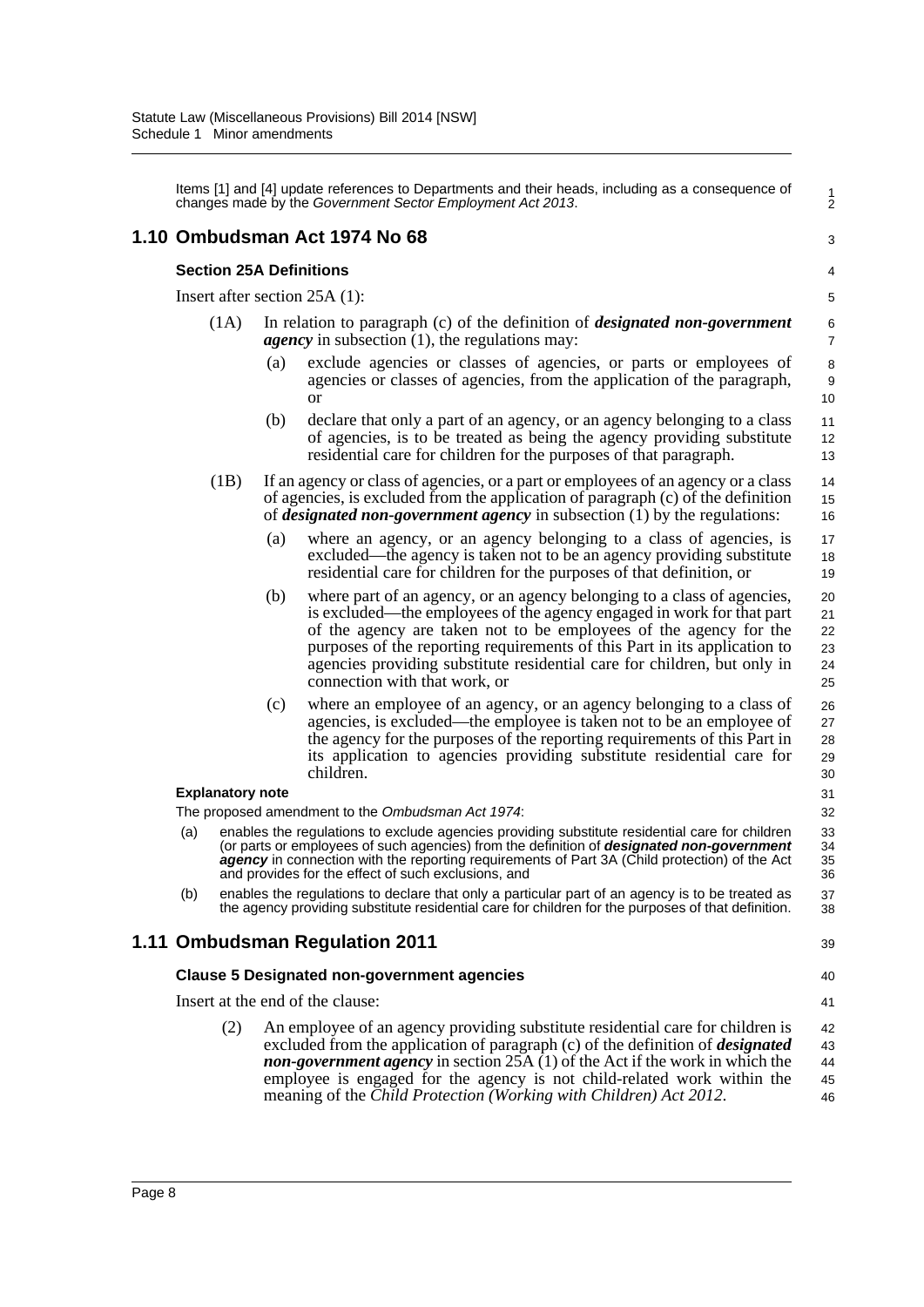|       | <b>Explanatory note</b>                                                                                                                                                                                                                                                                                                                                                                                                                                                                                                             | $\mathbf{1}$                                             |
|-------|-------------------------------------------------------------------------------------------------------------------------------------------------------------------------------------------------------------------------------------------------------------------------------------------------------------------------------------------------------------------------------------------------------------------------------------------------------------------------------------------------------------------------------------|----------------------------------------------------------|
|       | The proposed amendment to the <i>Ombudsman Regulation 2011</i> excludes employees of agencies<br>providing substitute residential care for children from the reporting requirements under Part 3A of the<br>Ombudsman Act 1974 for such agencies if the work in which they are engaged is not child-related<br>work within the meaning of the Child Protection (Working with Children) Act 2012.                                                                                                                                    | $\sqrt{2}$<br>$\sqrt{3}$<br>$\overline{\mathbf{4}}$<br>5 |
|       | 1.12 Pawnbrokers and Second-hand Dealers Act 1996 No 13                                                                                                                                                                                                                                                                                                                                                                                                                                                                             | 6                                                        |
| [1]   | Section 32B Interest charges and other charges after redemption period                                                                                                                                                                                                                                                                                                                                                                                                                                                              | $\overline{7}$                                           |
|       | Insert ", or the payment of a special fee or charge," after "interest" in section 32B (3).                                                                                                                                                                                                                                                                                                                                                                                                                                          | 8                                                        |
| [2]   | Section 32M Directions by court for restoration of goods                                                                                                                                                                                                                                                                                                                                                                                                                                                                            | 9                                                        |
|       | Omit "Part 2 of Chapter 7 of the Criminal Procedure Act 1986" from section 32M (3).                                                                                                                                                                                                                                                                                                                                                                                                                                                 | 10                                                       |
|       | Insert instead "Part 17 of the Law Enforcement (Powers and Responsibilities) Act 2002".                                                                                                                                                                                                                                                                                                                                                                                                                                             | 11                                                       |
| [3]   | Section 32M, note                                                                                                                                                                                                                                                                                                                                                                                                                                                                                                                   | 12                                                       |
|       | Omit "Section 126". Insert instead "Section 43".                                                                                                                                                                                                                                                                                                                                                                                                                                                                                    | 13                                                       |
|       | <b>Explanatory note</b>                                                                                                                                                                                                                                                                                                                                                                                                                                                                                                             | 14                                                       |
|       | Item [1] of the proposed amendments to the Pawnbrokers and Second-hand Dealers Act 1996<br>ensures that a pawnbroker who enters into an agreement by which goods are pawned commits an<br>offence if the agreement contains a provision that contravenes the requirement that no special fee or<br>charge is payable for the redemption of pawned goods after the end of the redemption period. The<br>proposed amendment is consistent with the current prohibition on a pawnbroker imposing or<br>accepting such a fee or charge. | 15<br>16<br>17<br>18<br>19<br>20                         |
|       | Items [2] and [3] update cross-references to provisions of other Acts.                                                                                                                                                                                                                                                                                                                                                                                                                                                              | 21                                                       |
|       | 1.13 Pesticides Act 1999 No 80                                                                                                                                                                                                                                                                                                                                                                                                                                                                                                      | 22                                                       |
|       | <b>Section 64 Prohibited residue notices</b>                                                                                                                                                                                                                                                                                                                                                                                                                                                                                        | 23                                                       |
|       | Omit "approved form" from section 64 (1).                                                                                                                                                                                                                                                                                                                                                                                                                                                                                           | 24                                                       |
|       | Insert instead "form approved by that Authority".<br><b>Explanatory note</b><br>The proposed amendment to the Pesticides Act 1999 clarifies that a prohibited residue notice is to be<br>in the form approved by the Environment Protection Authority.                                                                                                                                                                                                                                                                              | 25<br>26<br>27<br>28                                     |
|       | 1.14 Property, Stock and Business Agents Act 2002 No 66                                                                                                                                                                                                                                                                                                                                                                                                                                                                             | 29                                                       |
| [1]   | Section 36 Review of commission and fees                                                                                                                                                                                                                                                                                                                                                                                                                                                                                            | 30                                                       |
|       | Insert after section 36 (3):                                                                                                                                                                                                                                                                                                                                                                                                                                                                                                        | 31                                                       |
|       | A requirement by a person under subsection (3) must be in writing.<br>(3A)                                                                                                                                                                                                                                                                                                                                                                                                                                                          | 32                                                       |
| $[2]$ | Section 60 Agency agreement can be rescinded during cooling-off period                                                                                                                                                                                                                                                                                                                                                                                                                                                              | 33                                                       |
|       | Insert after section $60(3)(b)$ :                                                                                                                                                                                                                                                                                                                                                                                                                                                                                                   | 34                                                       |
|       | (b1)<br>by email to an email address specified by the agent (in correspondence<br>or otherwise) as an address to which emails to the agent may be sent,                                                                                                                                                                                                                                                                                                                                                                             | 35<br>36                                                 |
|       | <b>Explanatory note</b>                                                                                                                                                                                                                                                                                                                                                                                                                                                                                                             | 37                                                       |
|       | Item [1] of the proposed amendments to the Property, Stock and Business Agents Act 2002 (the<br>Principal Act) provides that a person who requires a licensee to furnish an itemised account of a<br>transaction must issue the requirement in writing. The proposed amendment to the Property, Stock                                                                                                                                                                                                                               | 38<br>39<br>40                                           |
|       | and Business Agents Regulation 2003 in this Schedule consequently removes an equivalent<br>requirement from that Regulation.                                                                                                                                                                                                                                                                                                                                                                                                        | 41<br>42                                                 |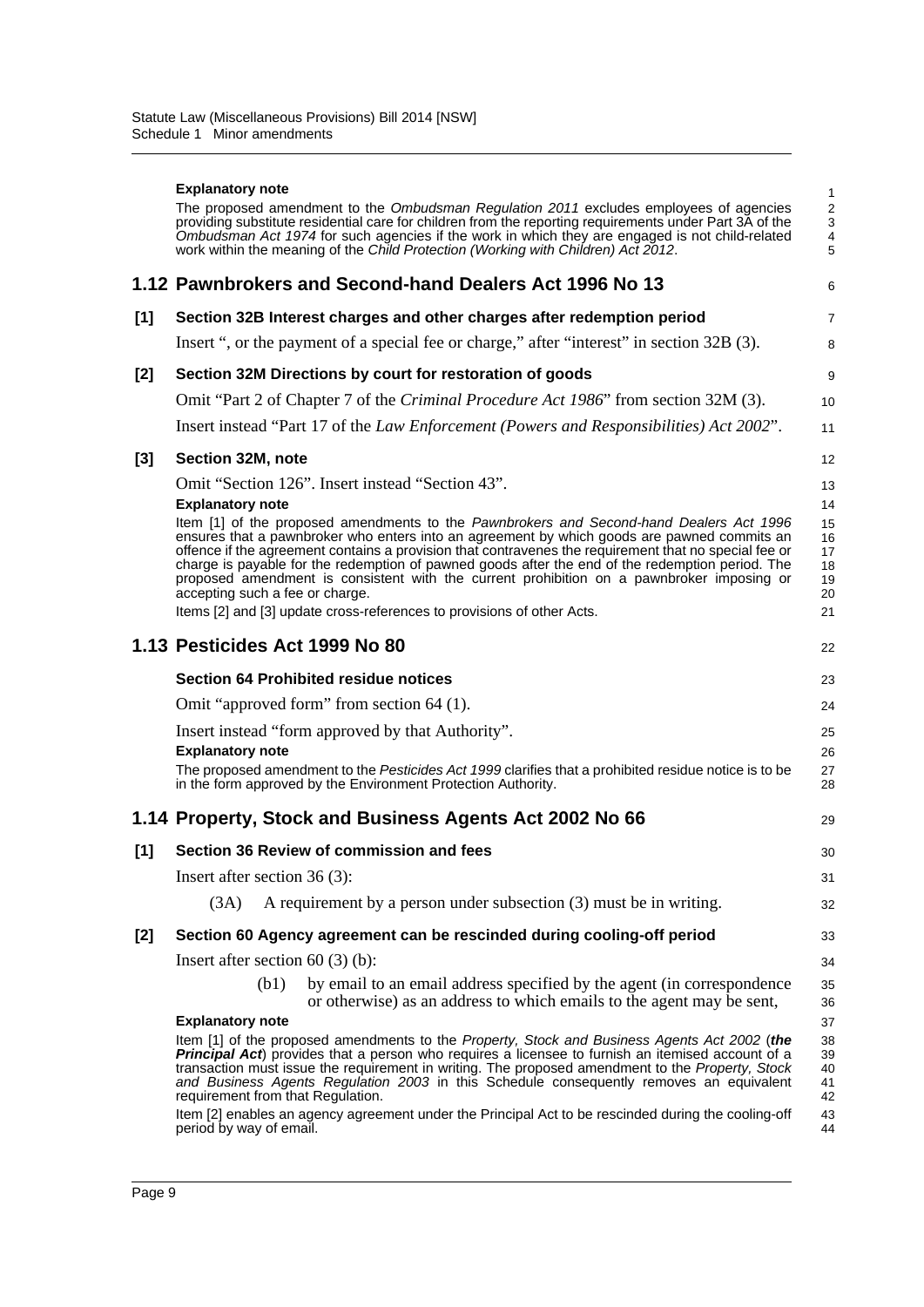|       |                                                                                   |      | 1.15 Property, Stock and Business Agents Regulation 2003                                                                                                                                                                                                                                      | 1                                  |
|-------|-----------------------------------------------------------------------------------|------|-----------------------------------------------------------------------------------------------------------------------------------------------------------------------------------------------------------------------------------------------------------------------------------------------|------------------------------------|
|       | <b>Clause 9 Itemised account</b><br>Omit clause 9 (1).<br><b>Explanatory note</b> |      | The proposed amendment is consequential on item [1] of the proposed amendments to the Property,<br>Stock and Business Agents Act 2002 in this Schedule.                                                                                                                                       | $\overline{c}$<br>3<br>4<br>5<br>6 |
|       |                                                                                   |      | 1.16 Public Finance and Audit Act 1983 No 152                                                                                                                                                                                                                                                 | 7                                  |
| [1]   |                                                                                   |      | <b>Section 9 Treasurer's directions</b>                                                                                                                                                                                                                                                       | 8                                  |
|       |                                                                                   |      | Omit "to accounting officers and officers of an authority" from section 9 (1).                                                                                                                                                                                                                | 9                                  |
| $[2]$ | Section 9 (1A)                                                                    |      |                                                                                                                                                                                                                                                                                               | 10                                 |
|       | Insert after section $9(1)$ :                                                     |      |                                                                                                                                                                                                                                                                                               | 11                                 |
|       | (1A)                                                                              |      | A direction issued under this section applies to all accounting officers and to<br>all other officers of authorities, unless the direction limits its application to a<br>specified officer, to a specified class of officers or to all officers other than a<br>specified class of officers. | 12<br>13<br>14<br>15               |
| $[3]$ | Section $9(2)(p)$                                                                 |      |                                                                                                                                                                                                                                                                                               | 16                                 |
|       |                                                                                   |      | Omit "and" at the end of the paragraph.                                                                                                                                                                                                                                                       | 17                                 |
| [4]   | Section 9 (2) (r)                                                                 |      |                                                                                                                                                                                                                                                                                               | 18                                 |
|       |                                                                                   |      | Insert at the end of section $9(2)(q)$ :                                                                                                                                                                                                                                                      | 19                                 |
|       |                                                                                   |      | , and                                                                                                                                                                                                                                                                                         | 20                                 |
|       |                                                                                   | (r)  | financial management governance.                                                                                                                                                                                                                                                              | 21                                 |
| [5]   |                                                                                   |      | Section 11 Financial management governance                                                                                                                                                                                                                                                    | 22                                 |
|       |                                                                                   |      | Omit "shall establish and maintain an effective internal audit organisation which shall be<br>responsible to the Head of an authority for" from section 11 (2).                                                                                                                               | 23<br>24                           |
|       |                                                                                   |      | Insert instead "is to establish and maintain effective arrangements for internal audit of the<br>authority, including arrangements for".                                                                                                                                                      | 25<br>26                           |
| [6]   | Section 11 (2) (c)                                                                |      |                                                                                                                                                                                                                                                                                               | 27                                 |
|       |                                                                                   |      | Omit "made by the internal audit organisation".                                                                                                                                                                                                                                               | 28                                 |
|       |                                                                                   |      | Insert instead "made for the purposes of the internal audit of the authority".                                                                                                                                                                                                                | 29                                 |
| $[7]$ | Section 11 (2A)                                                                   |      |                                                                                                                                                                                                                                                                                               | 30                                 |
|       | Insert after section 11 $(2)$ :                                                   |      |                                                                                                                                                                                                                                                                                               | 31                                 |
|       | (2A)                                                                              | for: | The Head of an authority is to establish and maintain effective arrangements                                                                                                                                                                                                                  | 32<br>33                           |
|       |                                                                                   | (a)  | ensuring the integrity of financial information related to the operations<br>of the authority, and                                                                                                                                                                                            | 34<br>35                           |
|       |                                                                                   | (b)  | managing risks to the operations of the authority and to the achievement<br>of its objectives, and                                                                                                                                                                                            | 36<br>37                           |
|       |                                                                                   | (c)  | ensuring compliance by the authority with this Act.                                                                                                                                                                                                                                           | 38                                 |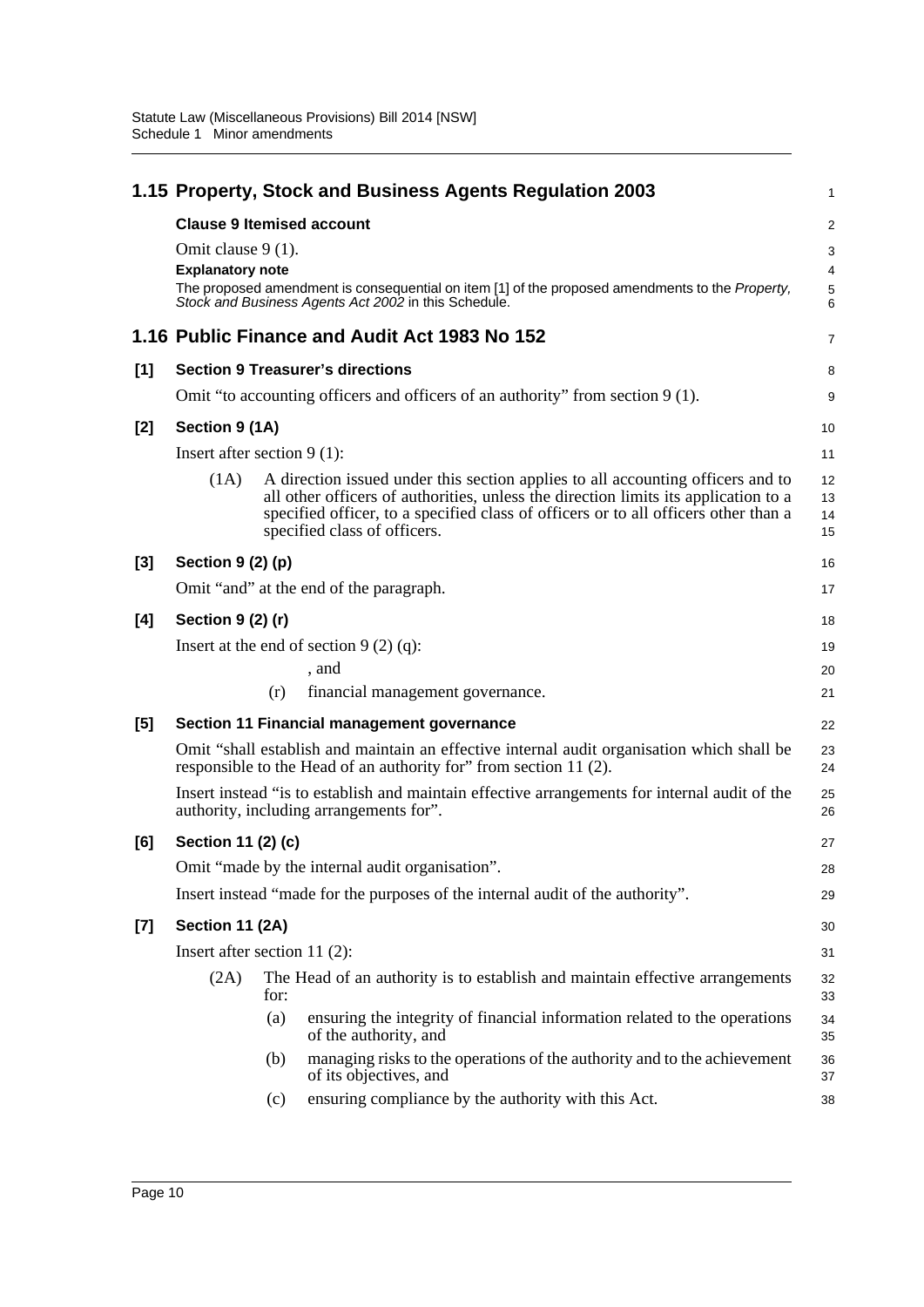| [8] | <b>Section 11 (3)</b> |  |  |
|-----|-----------------------|--|--|
|-----|-----------------------|--|--|

Omit section 11 (3) and (4). Insert instead:

(3) The Head of an authority is to ensure that accounting procedures are available for use by officers in relation to the authority. Those procedures are subject to the regulations and the Treasurer's directions.

34

#### **[9] Section 38 Secrecy**

Insert at the end of section 38 (2) (e):

, or

(f) a report or communication made in relation to the audit of an authority to a body established to monitor the audit and risk management arrangements of the authority.

#### **Explanatory note**

Items [1] and [2] of the proposed amendments to the *Public Finance and Audit Act 1983* (*the Principal Act*) clarify that a direction issued by the Treasurer (with respect to the principles, practices and procedures to be observed in administering the financial affairs of the State) applies to all accounting officers and to all other officers of authorities, unless otherwise specified in the direction.

Item [4] explicitly provides that those directions may relate to financial management governance. Item [3] makes a consequential amendment.

Items [5] and [6] recast a provision that requires the Head of an authority to establish an effective internal audit organisation, to clarify that such an organisation is not required to be internal to the authority. The proposed amendment replaces the requirement to establish such an organisation with a requirement to establish effective arrangements for the internal audit of the authority (which may include the establishment of any internal or external organisation responsible for the internal audit).

Item [7] requires the Head of an authority to establish and maintain for the authority effective arrangements for ensuring the integrity of financial information, managing risks and ensuring compliance with the Principal Act.

Item [8] replaces the requirement that the accounting procedures for an authority be maintained in a single manual with more flexible arrangements relating to the form in which information about those procedures may be kept and used by officers of the authority.

Item [9] provides an exception to a secrecy provision of the Principal Act to enable the Auditor-General, an auditor or an authorised person to report or communicate any matter or thing relating to the audit of an authority to a body established to monitor the audit and risk management arrangements of the authority.

## **1.17 Radiation Control Act 1990 No 13**

| [1] | Section 5A Certain persons and public bodies may exercise certain functions of<br><b>Authority</b> |                                                                                                                                                                                                                     |                |  |
|-----|----------------------------------------------------------------------------------------------------|---------------------------------------------------------------------------------------------------------------------------------------------------------------------------------------------------------------------|----------------|--|
|     |                                                                                                    | Insert "certain persons and" after "provide for" in section 5A (1).                                                                                                                                                 | 37             |  |
| [2] | Section 5A (2)                                                                                     |                                                                                                                                                                                                                     | 38             |  |
|     |                                                                                                    | Omit "Director-General of the Department of Industry and Investment".                                                                                                                                               | 39             |  |
|     |                                                                                                    | Insert instead "Secretary of the Department of Trade and Investment, Regional<br>Infrastructure and Services".                                                                                                      | 40<br>41       |  |
| [3] | Section 5A (2A) and (2B)                                                                           |                                                                                                                                                                                                                     |                |  |
|     |                                                                                                    | Insert after section $5A(2)$ :                                                                                                                                                                                      | 43             |  |
|     | (2A)                                                                                               | The Secretary of that Department may delegate the exercise of a function in<br>respect of radioactive ore that has been prescribed by the regulations made<br>under subsection (2) to any of the following persons: | 44<br>45<br>46 |  |
|     |                                                                                                    |                                                                                                                                                                                                                     |                |  |

(a) a member of staff of the Department of Trade and Investment, Regional Infrastructure and Services, 47 48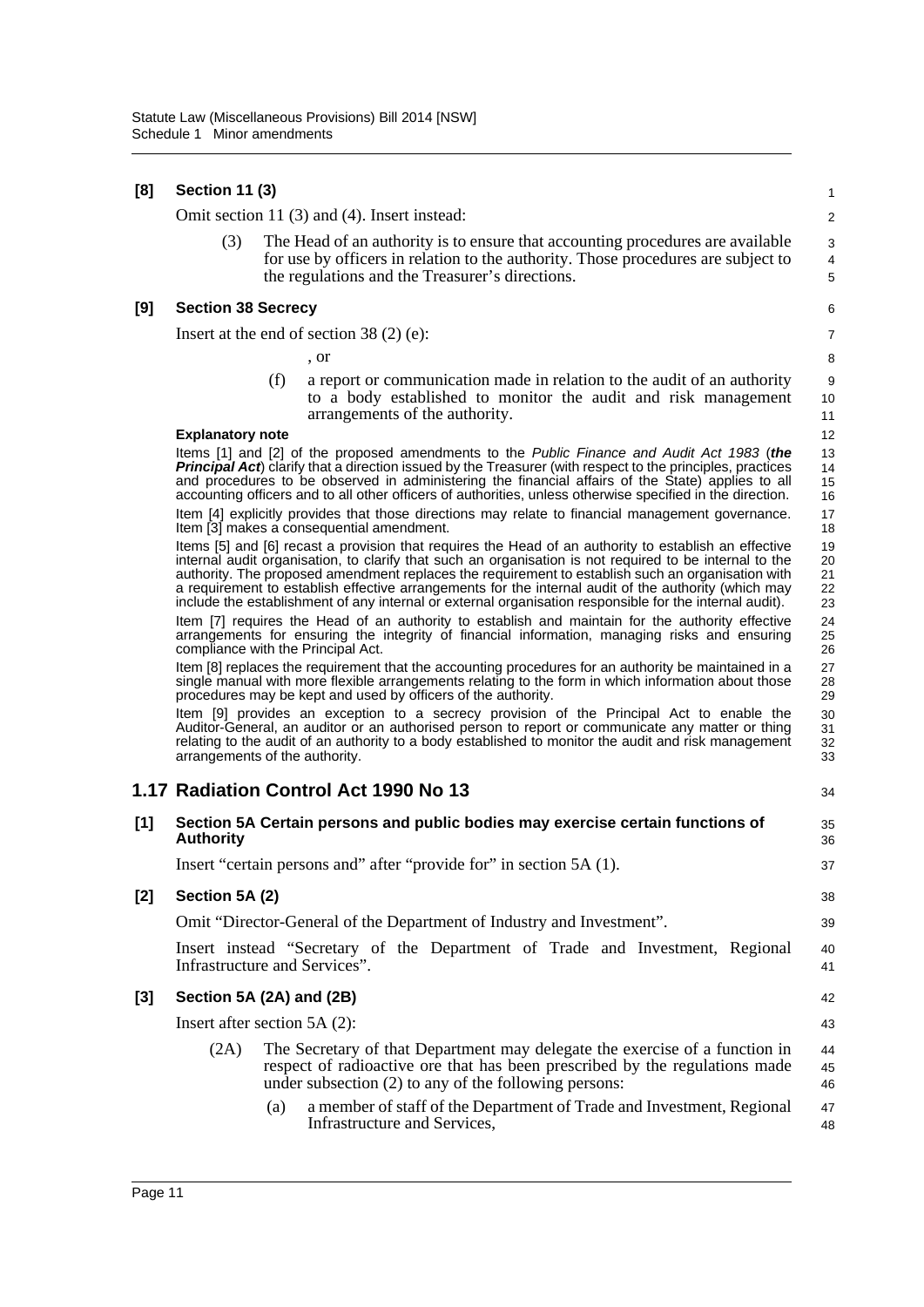|     |                             | (b) | a member of staff of an agency of another State or a Territory that<br>administers radiation control legislation,                                                                                                                                                                                                                                                                                                                                                                                                                                                                                                                     | 1<br>$\overline{\mathbf{c}}$           |
|-----|-----------------------------|-----|---------------------------------------------------------------------------------------------------------------------------------------------------------------------------------------------------------------------------------------------------------------------------------------------------------------------------------------------------------------------------------------------------------------------------------------------------------------------------------------------------------------------------------------------------------------------------------------------------------------------------------------|----------------------------------------|
|     |                             | (c) | a person of a class prescribed by the regulations.                                                                                                                                                                                                                                                                                                                                                                                                                                                                                                                                                                                    | 3                                      |
|     | (2B)                        |     | A person to whom the exercise of a function is delegated under subsection (2)<br>must exercise the function in accordance with any conditions or limitations<br>specified in the regulations made under that subsection.<br>Note. The instrument of delegation may also limit the delegation. See section 49 of the<br>Interpretation Act 1987.                                                                                                                                                                                                                                                                                       | 4<br>5<br>6<br>7<br>8                  |
| [4] | Section 5A (3)              |     |                                                                                                                                                                                                                                                                                                                                                                                                                                                                                                                                                                                                                                       | 9                                      |
|     |                             |     | Omit "The Authority cannot".                                                                                                                                                                                                                                                                                                                                                                                                                                                                                                                                                                                                          | 10                                     |
|     |                             |     | Insert instead "Neither the Authority nor the Chairperson of the Authority can".                                                                                                                                                                                                                                                                                                                                                                                                                                                                                                                                                      | 11                                     |
| [5] | Section 5A (7)              |     |                                                                                                                                                                                                                                                                                                                                                                                                                                                                                                                                                                                                                                       | 12                                     |
|     | section" after "1997".      |     | Insert ", in respect of any persons or any public body exercising functions under this                                                                                                                                                                                                                                                                                                                                                                                                                                                                                                                                                | 13<br>14                               |
| [6] |                             |     | <b>Section 28 Recovery of costs</b>                                                                                                                                                                                                                                                                                                                                                                                                                                                                                                                                                                                                   | 15                                     |
|     |                             |     | Omit section 28 (2). Insert instead:                                                                                                                                                                                                                                                                                                                                                                                                                                                                                                                                                                                                  | 16                                     |
|     | (2)                         |     | If a notice under section 18 is served on a person, or a direction under<br>section 19 is given to a person, the Authority may, by giving notice in writing,<br>require the person to pay all or any reasonable costs and expenses incurred by<br>the Authority in connection with:                                                                                                                                                                                                                                                                                                                                                   | 17<br>18<br>19<br>20                   |
|     |                             | (a) | monitoring action under the notice or direction, and                                                                                                                                                                                                                                                                                                                                                                                                                                                                                                                                                                                  | 21                                     |
|     |                             | (b) | ensuring that the notice or direction is complied with, and                                                                                                                                                                                                                                                                                                                                                                                                                                                                                                                                                                           | 22                                     |
|     |                             | (c) | any other associated matters.                                                                                                                                                                                                                                                                                                                                                                                                                                                                                                                                                                                                         | 23                                     |
|     | (2A)                        |     | The Authority may give such a notice even if it did not issue the relevant notice<br>under section 18 or the relevant direction under section 19.                                                                                                                                                                                                                                                                                                                                                                                                                                                                                     | 24<br>25                               |
| [7] |                             |     | <b>Section 29 Radiation Advisory Council</b>                                                                                                                                                                                                                                                                                                                                                                                                                                                                                                                                                                                          | 26                                     |
|     |                             |     | Omit "Director-General" from section 29 (2) (k). Insert instead "Secretary".                                                                                                                                                                                                                                                                                                                                                                                                                                                                                                                                                          | 27                                     |
| [8] |                             |     | <b>Section 39A Personal liability</b>                                                                                                                                                                                                                                                                                                                                                                                                                                                                                                                                                                                                 | 28                                     |
|     |                             |     | Omit "on behalf of a public body" from section 39A (e).                                                                                                                                                                                                                                                                                                                                                                                                                                                                                                                                                                               | 29                                     |
|     | <b>Explanatory note</b>     |     |                                                                                                                                                                                                                                                                                                                                                                                                                                                                                                                                                                                                                                       | 30                                     |
|     |                             |     | Items [2] and [7] of the proposed amendments to the Radiation Control Act 1990 (the Principal Act)<br>update references to Departments and their heads, including as a consequence of changes made by<br>the Government Sector Employment Act 2013.                                                                                                                                                                                                                                                                                                                                                                                   | 31<br>32<br>33                         |
|     |                             |     | Item [3] enables the Secretary of the Department of Trade and Investment, Regional Infrastructure<br>and Services to delegate functions of the Environment Protection Authority (the EPA), or the<br>Chairperson of the EPA, in respect of radioactive ore that the regulations under the Principal Act<br>provide that the Secretary may exercise. Items [1], [5] and [8] are consequential amendments.                                                                                                                                                                                                                              | 34<br>35<br>36<br>37                   |
|     | the Secretary may exercise. |     | Item [4] provides that the Chairperson of the EPA and the EPA (rather than just the EPA, as is<br>currently the case) cannot exercise functions in respect of radioactive ore that the regulations provide                                                                                                                                                                                                                                                                                                                                                                                                                            | 38<br>39<br>40                         |
|     | purpose by the EPA).        |     | Item [6] enables the EPA to require a person given certain notices or directions to reimburse the EPA<br>for certain related costs and expenses incurred by it (for example, in ensuring that the notice or action<br>is complied with), regardless of who gave the notice or issued the direction. The proposed<br>amendment replaces an existing provision that wrongly describes the persons who may give the<br>notices concerned and only refers to the giving of the directions concerned by the EPA (whereas such<br>directions can also be issued by an authorised officer, police officer or other person appointed for that | 41<br>42<br>43<br>44<br>45<br>46<br>47 |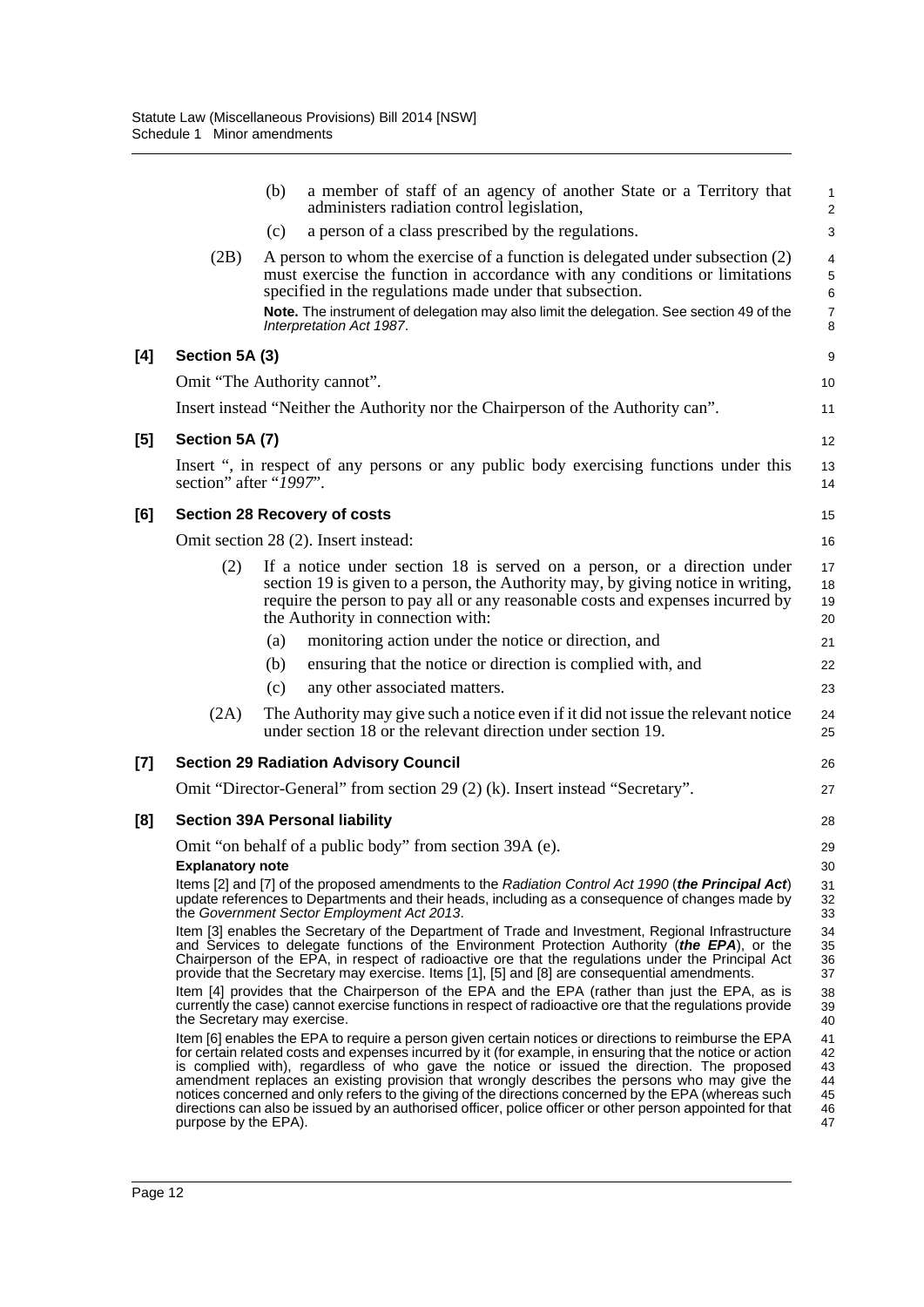|       |      |                           |     | 1.18 Residential Tenancies Act 2010 No 42                                                                                                                                                                                                                                                                                                                                                                                                                 | 1                                |
|-------|------|---------------------------|-----|-----------------------------------------------------------------------------------------------------------------------------------------------------------------------------------------------------------------------------------------------------------------------------------------------------------------------------------------------------------------------------------------------------------------------------------------------------------|----------------------------------|
| [1]   |      |                           |     | Section 100 Early termination without compensation to landlord                                                                                                                                                                                                                                                                                                                                                                                            | $\overline{a}$                   |
|       |      |                           |     | Omit section 100 (1) (c). Insert instead:                                                                                                                                                                                                                                                                                                                                                                                                                 | 3                                |
|       |      |                           | (c) | that the landlord has notified the tenant of the landlord's intention to sell<br>the residential premises, unless the landlord disclosed the proposed sale<br>of the premises before entering into the residential tenancy agreement<br>as required by section 26,                                                                                                                                                                                        | 4<br>5<br>6<br>$\overline{7}$    |
| $[2]$ |      | <b>Section 157A</b>       |     |                                                                                                                                                                                                                                                                                                                                                                                                                                                           | 8                                |
|       |      | Insert after section 157: |     |                                                                                                                                                                                                                                                                                                                                                                                                                                                           | 9                                |
|       | 157A |                           |     | <b>Online rental bond service</b>                                                                                                                                                                                                                                                                                                                                                                                                                         | 10                               |
|       |      | (1)                       |     | The Director-General may establish an online rental bond service.                                                                                                                                                                                                                                                                                                                                                                                         | 11                               |
|       |      | (2)                       |     | An <i>online rental bond service</i> is an online facility or system that may be used<br>for any of the following purposes:                                                                                                                                                                                                                                                                                                                               | 12<br>13                         |
|       |      |                           | (a) | to deposit a rental bond with the Director-General,                                                                                                                                                                                                                                                                                                                                                                                                       | 14                               |
|       |      |                           | (b) | to make a claim for the payment of a rental bond,                                                                                                                                                                                                                                                                                                                                                                                                         | 15                               |
|       |      |                           | (c) | to make a payment of an amount of a rental bond,                                                                                                                                                                                                                                                                                                                                                                                                          | 16                               |
|       |      |                           | (d) | to give any notice authorised or required under this Part,                                                                                                                                                                                                                                                                                                                                                                                                | 17                               |
|       |      |                           | (e) | to do or facilitate the doing of any other thing authorised or required<br>under this Part.                                                                                                                                                                                                                                                                                                                                                               | 18<br>19                         |
|       |      | (3)                       |     | Use of the online rental bond service is subject to any terms and conditions<br>imposed by the Director-General.                                                                                                                                                                                                                                                                                                                                          | 20<br>21                         |
|       |      | (4)                       |     | A landlord, landlord's agent or any other person must not require a tenant or<br>another person to use the online rental bond service.                                                                                                                                                                                                                                                                                                                    | 22<br>23                         |
|       |      |                           |     | Maximum penalty: 20 penalty units.                                                                                                                                                                                                                                                                                                                                                                                                                        | 24                               |
|       |      | (5)                       |     | A notice or other document that is authorised or required by this Part, or under<br>a provision of a residential tenancy agreement that relates to the requirements<br>of this Part, may be given or served by a user of the online rental bond service<br>to or on any other user of the online rental bond service by delivering it<br>electronically to an address nominated by the user as an address for service of<br>the notice or other document. | 25<br>26<br>27<br>28<br>29<br>30 |
|       |      | (6)                       |     | In this section:                                                                                                                                                                                                                                                                                                                                                                                                                                          | 31                               |
|       |      |                           |     | <i>user</i> of the online rental bond service means:                                                                                                                                                                                                                                                                                                                                                                                                      | 32                               |
|       |      |                           | (a) | the Director-General, or                                                                                                                                                                                                                                                                                                                                                                                                                                  | 33                               |
|       |      |                           | (b) | any tenant, landlord or landlord's agent, or person acting on behalf of a<br>tenant or landlord, who has agreed to use the online rental bond service.                                                                                                                                                                                                                                                                                                    | 34<br>35                         |
| $[3]$ |      |                           |     | <b>Section 159 Payment of bonds</b>                                                                                                                                                                                                                                                                                                                                                                                                                       | 36                               |
|       |      |                           |     | Insert after section $159(2)$ :                                                                                                                                                                                                                                                                                                                                                                                                                           | 37                               |
|       |      | (2A)                      |     | Subsection (2) does not prevent a landlord, landlord's agent or other person<br>from requiring a tenant or other person who has agreed to deposit a rental bond<br>for a residential tenancy agreement with the Director-General to provide<br>evidence that the rental bond has been so deposited before the residential<br>tenancy agreement is entered into.                                                                                           | 38<br>39<br>40<br>41<br>42       |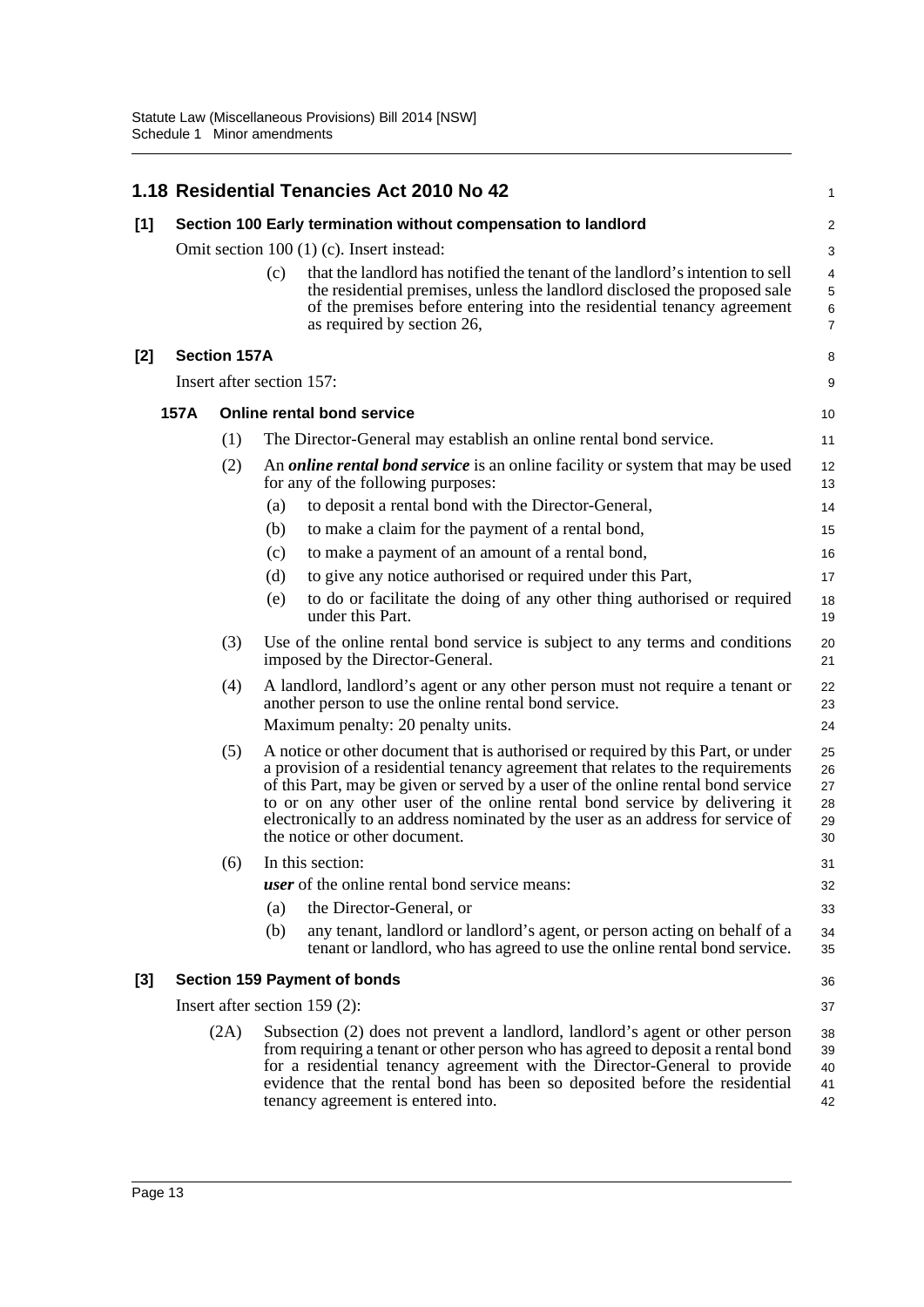| [4] | Sections 160 (2) (a), 164 (4), 165 (3), 171, 178 (1) (b)                                                                                                                                                                                                                                                                                                                                                                                                                                                                                                                                                                                                                                                                                                                                                                                                                                                                                                                                                                     | $\mathbf{1}$                                             |
|-----|------------------------------------------------------------------------------------------------------------------------------------------------------------------------------------------------------------------------------------------------------------------------------------------------------------------------------------------------------------------------------------------------------------------------------------------------------------------------------------------------------------------------------------------------------------------------------------------------------------------------------------------------------------------------------------------------------------------------------------------------------------------------------------------------------------------------------------------------------------------------------------------------------------------------------------------------------------------------------------------------------------------------------|----------------------------------------------------------|
|     | Omit "Director-General of the Department of Human Services" wherever occurring.                                                                                                                                                                                                                                                                                                                                                                                                                                                                                                                                                                                                                                                                                                                                                                                                                                                                                                                                              | $\sqrt{2}$                                               |
|     | Insert instead "Secretary of the Department of Family and Community Services".                                                                                                                                                                                                                                                                                                                                                                                                                                                                                                                                                                                                                                                                                                                                                                                                                                                                                                                                               | 3                                                        |
| [5] | Sections 160 (2) (a) and 171                                                                                                                                                                                                                                                                                                                                                                                                                                                                                                                                                                                                                                                                                                                                                                                                                                                                                                                                                                                                 | 4                                                        |
|     | Omit "that Director-General" wherever occurring. Insert instead "that Secretary".                                                                                                                                                                                                                                                                                                                                                                                                                                                                                                                                                                                                                                                                                                                                                                                                                                                                                                                                            | 5                                                        |
| [6] | <b>Section 222 Functions of Director-General</b>                                                                                                                                                                                                                                                                                                                                                                                                                                                                                                                                                                                                                                                                                                                                                                                                                                                                                                                                                                             | 6                                                        |
|     | Insert after section $222$ (1) (f):                                                                                                                                                                                                                                                                                                                                                                                                                                                                                                                                                                                                                                                                                                                                                                                                                                                                                                                                                                                          | $\overline{7}$                                           |
|     | (f1)<br>to assist tenants and landlords and persons acting on their behalf to<br>resolve complaints or disputes as the Director-General considers<br>appropriate,                                                                                                                                                                                                                                                                                                                                                                                                                                                                                                                                                                                                                                                                                                                                                                                                                                                            | $\bf 8$<br>$\boldsymbol{9}$<br>10                        |
| [7] | Schedule 2 Savings, transitional and other provisions                                                                                                                                                                                                                                                                                                                                                                                                                                                                                                                                                                                                                                                                                                                                                                                                                                                                                                                                                                        | 11                                                       |
|     | <b>Insert after Part 4:</b>                                                                                                                                                                                                                                                                                                                                                                                                                                                                                                                                                                                                                                                                                                                                                                                                                                                                                                                                                                                                  | 12                                                       |
|     | Part 5<br>Provision consequent on enactment of Statute Law                                                                                                                                                                                                                                                                                                                                                                                                                                                                                                                                                                                                                                                                                                                                                                                                                                                                                                                                                                   | 13                                                       |
|     | (Miscellaneous Provisions) Act 2014                                                                                                                                                                                                                                                                                                                                                                                                                                                                                                                                                                                                                                                                                                                                                                                                                                                                                                                                                                                          | 14                                                       |
|     | 18<br><b>Application of amendment</b>                                                                                                                                                                                                                                                                                                                                                                                                                                                                                                                                                                                                                                                                                                                                                                                                                                                                                                                                                                                        | 15                                                       |
|     | The amendment made to section 100 by the Statute Law (Miscellaneous                                                                                                                                                                                                                                                                                                                                                                                                                                                                                                                                                                                                                                                                                                                                                                                                                                                                                                                                                          | 16                                                       |
|     | <i>Provisions</i> ) Act 2014 extends to residential tenancy agreements entered into                                                                                                                                                                                                                                                                                                                                                                                                                                                                                                                                                                                                                                                                                                                                                                                                                                                                                                                                          | 17                                                       |
|     | before the commencement of the amendment but does not affect the validity                                                                                                                                                                                                                                                                                                                                                                                                                                                                                                                                                                                                                                                                                                                                                                                                                                                                                                                                                    | 18                                                       |
|     | of any termination notice given before the commencement of the amendment.                                                                                                                                                                                                                                                                                                                                                                                                                                                                                                                                                                                                                                                                                                                                                                                                                                                                                                                                                    | 19                                                       |
|     | <b>Explanatory note</b>                                                                                                                                                                                                                                                                                                                                                                                                                                                                                                                                                                                                                                                                                                                                                                                                                                                                                                                                                                                                      | 20                                                       |
|     | Item [1] of the proposed amendments to the Residential Tenancies Act 2010 (the Principal Act)<br>clarifies a provision that allows a tenant to terminate a fixed term tenancy agreement, without paying<br>compensation to the landlord, if the landlord notifies an intention to sell the premises and did not<br>disclose the proposed sale before entering into the residential tenancy agreement. The proposed<br>amendment makes it clear that the tenant's right to terminate is linked to the requirement imposed on<br>the landlord by section 26 of the Principal Act. That section requires a landlord, before entering into<br>a residential tenancy agreement, to disclose any proposal to sell the premises for which a contract for<br>sale has been prepared. A tenant will have a right to terminate the agreement early, unless the<br>proposed sale was disclosed in accordance with that section. Item [7] applies the proposed<br>amendment made by item [1] to existing residential tenancy agreements. | 21<br>22<br>23<br>24<br>25<br>26<br>27<br>28<br>29<br>30 |
|     | Item [2] allows an online rental bond service to be established. The online rental bond service is an<br>online facility or system that may be used to deposit a rental bond, to make a claim for payment of a<br>rental bond, and for other matters relating to rental bonds. The service will be an alternative to the<br>current (paper-based) service and use of the service will be voluntary. Accordingly, it will be an<br>offence for a landlord to require a tenant to use the online rental bond service. The proposed<br>amendment will permit communications between users of the service to be made by electronic<br>(instead of paper-based) communication.                                                                                                                                                                                                                                                                                                                                                    | 31<br>32<br>33<br>34<br>35<br>36<br>37                   |
|     | Item [3] is consequent on item [2]. Item [3] makes it clear that a landlord is not prevented from<br>requiring a tenant who has agreed to deposit a rental bond with the Commissioner for Fair Trading,<br>Office of Finance and Services to provide evidence that the rental bond has been deposited with the<br>Commissioner before the residential tenancy agreement is entered into. Generally, a landlord can<br>only require payment of a rental bond at the time that a residential tenancy agreement is entered into.<br>The online rental bond service will permit a tenant to deposit a rental bond directly with the<br>Commissioner before a residential tenancy agreement is entered into.                                                                                                                                                                                                                                                                                                                      | 38<br>39<br>40<br>41<br>42<br>43<br>44                   |
|     | Items [4] and [5] update references to the Department of Human Services and the Director-General<br>of that Department (now the Department of Family and Community Services and the Secretary of that<br>Department).                                                                                                                                                                                                                                                                                                                                                                                                                                                                                                                                                                                                                                                                                                                                                                                                        | 45<br>46<br>47                                           |
|     | Item [6] expands the functions of the Commissioner for Fair Trading to include assisting tenants and<br>landlords and persons acting on their behalf to resolve complaints or disputes as the Commissioner<br>considers appropriate.                                                                                                                                                                                                                                                                                                                                                                                                                                                                                                                                                                                                                                                                                                                                                                                         | 48<br>49<br>50                                           |
|     |                                                                                                                                                                                                                                                                                                                                                                                                                                                                                                                                                                                                                                                                                                                                                                                                                                                                                                                                                                                                                              |                                                          |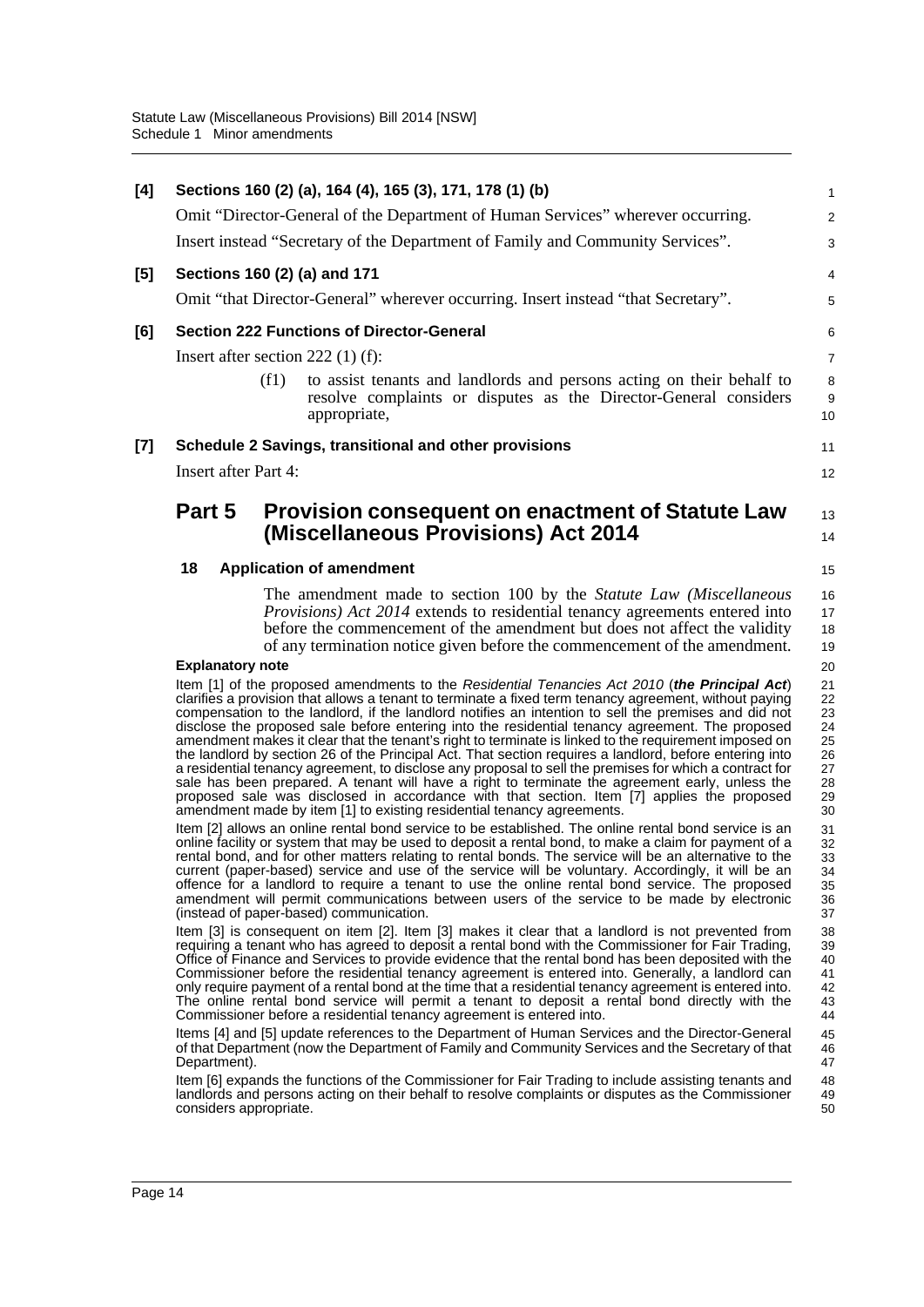|        | 1.19 Retirement Villages Act 1999 No 81                                                                                                                                                                                                                                                                                                                                                                                 | $\mathbf{1}$         |
|--------|-------------------------------------------------------------------------------------------------------------------------------------------------------------------------------------------------------------------------------------------------------------------------------------------------------------------------------------------------------------------------------------------------------------------------|----------------------|
| [1]    | <b>Section 4 Definitions</b>                                                                                                                                                                                                                                                                                                                                                                                            | $\overline{c}$       |
|        | Insert in alphabetical order in section $4(1)$ :                                                                                                                                                                                                                                                                                                                                                                        | 3                    |
|        | <b>business day</b> means a day other than a Saturday, Sunday, public holiday or<br>bank holiday in New South Wales.                                                                                                                                                                                                                                                                                                    | 4<br>5               |
| $[2]$  | Section 7 Meaning of "registered interest holder"                                                                                                                                                                                                                                                                                                                                                                       | 6                    |
|        | Omit "registered" from section 7 (1) (c). Insert instead "registrable".                                                                                                                                                                                                                                                                                                                                                 | 7                    |
| $[3]$  | Section 7 (2)                                                                                                                                                                                                                                                                                                                                                                                                           | 8                    |
|        | Omit "registered long-term lease". Insert instead "registrable long-term lease".                                                                                                                                                                                                                                                                                                                                        | 9                    |
| [4]    | Section 7 (2)                                                                                                                                                                                                                                                                                                                                                                                                           | 10                   |
|        | Insert "that is, or is capable of being," before "registered under".                                                                                                                                                                                                                                                                                                                                                    | 11                   |
| [5]    | Section 7A Meaning of "capital gain"                                                                                                                                                                                                                                                                                                                                                                                    | 12                   |
|        | Omit ", less any costs associated with the subsequent sale or lease of the premises" from<br>section $7A(1)$ .                                                                                                                                                                                                                                                                                                          | 13<br>14             |
| [6]    | Section 102A Meaning of "prescribed CPI variation"                                                                                                                                                                                                                                                                                                                                                                      | 15                   |
|        | Omit "the village contract was entered into" from section 102A (1) (a).                                                                                                                                                                                                                                                                                                                                                 | 16                   |
|        | Insert instead "the date that was 12 months before the date of the proposed variation".                                                                                                                                                                                                                                                                                                                                 | 17                   |
| $[7]$  | Section 180 Payments to former occupants who were registered interest holders                                                                                                                                                                                                                                                                                                                                           | 18                   |
|        | Omit the note to the section.                                                                                                                                                                                                                                                                                                                                                                                           | 19                   |
| [8]    | <b>Section 180 (2)</b>                                                                                                                                                                                                                                                                                                                                                                                                  | 20                   |
|        | Omit "following the sale of the premises" from section 180 (2).                                                                                                                                                                                                                                                                                                                                                         | 21                   |
|        | Insert instead "under a village contract".                                                                                                                                                                                                                                                                                                                                                                              | 22                   |
| [9]    | <b>Section 201 Service of documents</b>                                                                                                                                                                                                                                                                                                                                                                                 | 23                   |
|        | Omit "working day" from section 201 (3). Insert instead "business day".                                                                                                                                                                                                                                                                                                                                                 | 24                   |
| $[10]$ | Schedule 4 Savings, transitional and other provisions                                                                                                                                                                                                                                                                                                                                                                   | 25                   |
|        | Insert after Part 3:                                                                                                                                                                                                                                                                                                                                                                                                    | 26                   |
|        | 37<br>Application of amendment relating to definition of "capital gain"                                                                                                                                                                                                                                                                                                                                                 | 27                   |
|        | The amendment made to the definition of <i>capital gain</i> by the <i>Statute Law</i><br>(Miscellaneous Provisions) Act 2014 extends to village contracts entered into<br>before the commencement of that item, but not so as to affect the calculation<br>of any capital gain that has been realised before that commencement.                                                                                         | 28<br>29<br>30<br>31 |
|        | <b>Explanatory note</b>                                                                                                                                                                                                                                                                                                                                                                                                 | 32                   |
|        | Item [1] of the proposed amendments to the Retirement Villages Act 1999 (the Principal Act) inserts<br>a definition of <b>business day</b> that is consistent with the definition of that term in other fair trading<br>legislation. Item [9] replaces a reference to "working day" with "business day" to ensure the consistent<br>use of terminology in that Act.                                                     | 33<br>34<br>35<br>36 |
|        | Items [2]–[4] provide for persons who have certain long-term leases that are capable of being<br>registered under the Real Property Act 1900 to be treated as registered interest holders for the<br>purposes of the Principal Act even if the leases are not registered. Currently, the Principal Act requires<br>such leases to be registered before the lessee can be treated as being a registered interest holder. | 37<br>38<br>39<br>40 |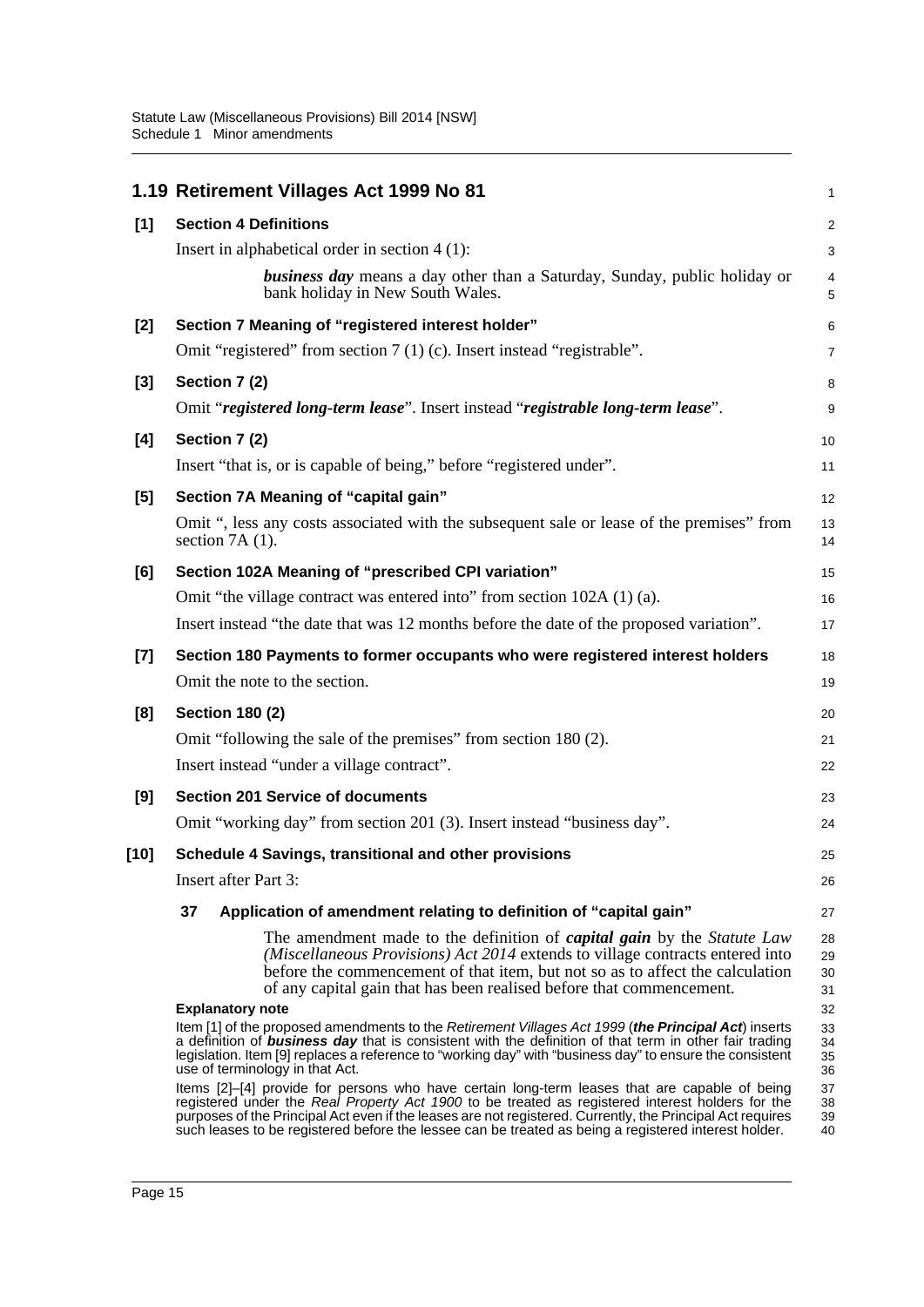Item [5] provides that any costs associated with the subsequent sale or lease of premises are not to be included in the determination of a capital gain for the purposes of the Principal Act. The proposed amendment will ensure that a capital gain is simply the difference between what one resident paid for the right to reside in the premises and what the next resident paid for that right. Item [10] ensures that the proposed amendment made by item [5] extends to existing village contracts.

Item [6] clarifies what the term *prescribed CPI variation* means for the purposes of the first variation of recurrent charges under a village contract so that it applies uniformly for all residents regardless of when they entered their village contracts.

Division 4 of Part 7 of the Principal Act enables an operator of a retirement village to make the first variation of recurrent charges by giving a resident 14 days' written notice of the variation, but only if the village contract provides that recurrent charges are to be varied otherwise than in accordance with a fixed formula and the variation does not exceed the prescribed CPI variation. However, if the variation exceeds the prescribed CPI variation, then all of the residents affected must consent to the variation.

Currently, section 102A (1) of the Principal Act defines "prescribed CPI variation" to mean the difference between the Consumer Price Index (*CPI*) published most recently before the village contract was entered into and the CPI published most recently before the notice of the proposed variation is given. As a result, the prescribed CPI variation may differ between residents if the dates they entered their village contracts differed.

The proposed amendment to section 102A (1) will provide for the prescribed CPI variation to be calculated by reference to the difference between the CPI published most recently before the date that was 12 months before the date of the proposed variation and the CPI published most recently before the notice of the proposed variation is given.

Item [8] amends section 180 (2) of the Principal Act to ensure consistency of language with a comparable provision in section 181 (2) of that Act. The current introductory words to section 180 (2) suggest that it is limited to circumstances when there has been a sale of premises, but the provision lists a number of circumstances that do not arise when there has been a sale of premises. Item [7] makes a consequential amendment.

|                                      |                              | 1.20 Stock Medicines Act 1989 No 182                                                                                                                                                            | 29             |
|--------------------------------------|------------------------------|-------------------------------------------------------------------------------------------------------------------------------------------------------------------------------------------------|----------------|
|                                      | <b>Section 3 Definitions</b> |                                                                                                                                                                                                 | 30             |
|                                      | section $3(1)$ .             | Omit ", or listed registration," from the definition of <i>registered stock medicine</i> in                                                                                                     | 31<br>32       |
|                                      | <b>Explanatory note</b>      |                                                                                                                                                                                                 | 33             |
|                                      | Agvet Code.                  | The proposed amendment to the Stock Medicines Act 1989 amends the definition of registered<br>stock medicine as a consequence of stock medicines no longer having listed registration under the | 34<br>35<br>36 |
|                                      |                              | 1.21 Subordinate Legislation Act 1989 No 146                                                                                                                                                    | 37             |
|                                      |                              | Schedule 5 Further postponement of repeal of certain statutory rules                                                                                                                            | 38             |
| Insert after clause 1 of Schedule 5: |                              |                                                                                                                                                                                                 | 39             |
| $\mathbf{2}$                         |                              | Postponement of statutory rules due for repeal in 2014                                                                                                                                          | 40             |
|                                      |                              | The following statutory rules remain in force until 1 September 2015, unless<br>sooner repealed:                                                                                                | 41<br>42       |
|                                      | (a)                          | Adoption Regulation 2003,                                                                                                                                                                       | 43             |
|                                      | (b)                          | Community Services (Complaints, Reviews and Monitoring) Regulation<br>2004,                                                                                                                     | 44<br>45       |
|                                      | (c)                          | <b>Employment Protection Regulation 2001,</b>                                                                                                                                                   | 46             |
|                                      | (d)                          | Environmental Planning and Assessment Regulation 2000,                                                                                                                                          | 47             |
|                                      | (e)                          | Home Building Regulation 2004,                                                                                                                                                                  | 48             |
|                                      | (f)                          | Industrial Relations (General) Regulation 2001.                                                                                                                                                 | 49             |
|                                      |                              |                                                                                                                                                                                                 |                |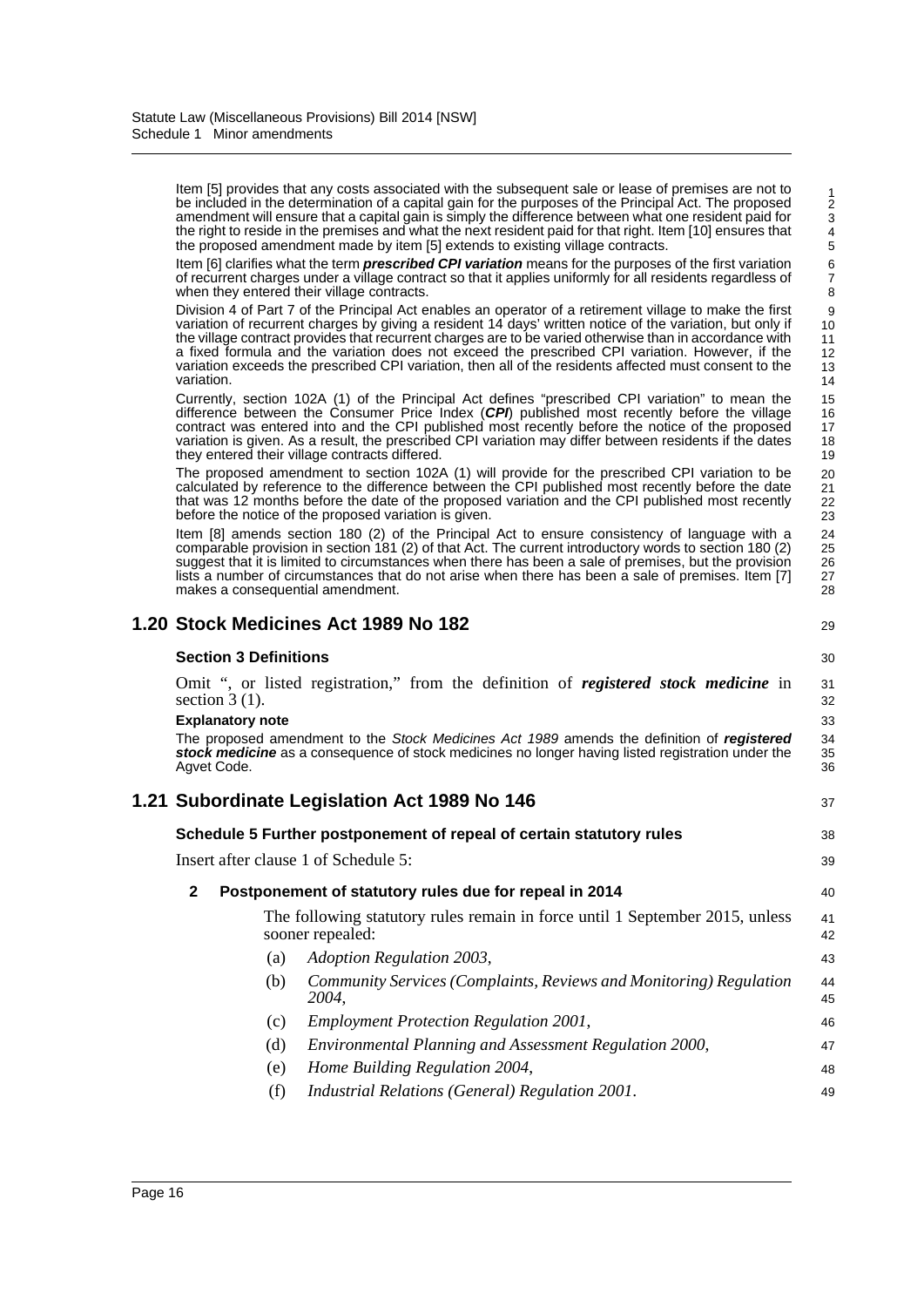#### **Explanatory note**

The proposed amendment to the *Subordinate Legislation Act 1989* (*the Principal Act*) has the effect of keeping a number of regulations in force for a further period of one year after the date on which they would otherwise be repealed by that Act. However, any of the regulations may be repealed sooner by other legislation.

33

42

This is necessary as the regulations have each been postponed on at least 5 occasions and are now due to be repealed by the Principal Act on 1 September 2014.

Each of the regulations continue to be required and the repeal of each of the regulations is to be further postponed until 1 September 2015 for the following reasons:

- (a) The *Child Protection Legislation Amendment Act 2014* (recently enacted by Parliament) contains amendments to the *Adoption Act 2000* that are yet to commence. Consequential amendments to the *Adoption Regulation 2003* are anticipated. It is therefore proposed to postpone the repeal of that Regulation pending the commencement of the amendments.
- (b) The *Community Services (Complaints, Reviews and Monitoring) Amendment Bill 2014* is currently before Parliament and it is anticipated that the Bill will require consequential amendments to the *Community Services (Complaints, Reviews and Monitoring) Regulation* 2004. It is therefore proposed to postpone the repeal of that Regulation pending Parliament's consideration of the Bill.
- (c) As a result of the recent commencement of the *Government Sector Employment Act 2013* and changes to national industrial relations laws, the Office of Industrial Relations is to undertake a review of the *Industrial Relations Act 1996* and the *Employment Protection Act 1982*. It is considered that it would be premature to remake the *Employment Protection Regulation 2001* and the *Industrial Relations (General) Regulation 2001* before the conclusion of that review. 19 20 21 22 23
- (d) The *Home Building Amendment Bill 2014* is currently before Parliament and it is anticipated that the Bill will require consequential amendments to the *Home Building Regulation 2004*. It is therefore proposed to postpone the repeal of that Regulation pending Parliament's consideration of the Bill. 24 25 26 27
- (e) The *Planning Bill 2013* (currently before Parliament) contains provisions to repeal and replace the *Environmental Planning and Assessment Act 1979* (and consequently repeal the *Environmental Planning and Assessment Regulation 2000*). It is therefore proposed to postpone the repeal of the *Environmental Planning and Assessment Regulation 2000* pending Parliament's consideration of the Bill. 28 29 30 31 32

## **1.22 Valuation of Land Act 1916 No 2**

#### **Section 54 Authentication of lists**

Omit "stamped with the official stamp of or signed by the Valuer-General".

## Insert instead "authenticated in such manner as the Valuer-General considers appropriate". **Explanatory note**

The proposed amendment to the *Valuation of Land Act 1916* enables the Valuer-General to authenticate valuation lists and supplementary lists in a manner the Valuer-General considers appropriate (such as electronic authentication), replacing the current requirement for those lists to be authenticated by means of a physical stamp or the Valuer-General's signature.

### **1.23 Water Management Act 2000 No 92**

# **[1] Section 76 Water allocations may be credited** Omit "an access licence" wherever occurring in section 76 (1) and (2).

Insert instead "a prescribed access licence".

### **[2] Section 76 (4)**

Insert after section 76 (3):

(4) In this section: *prescribed access licence* means an access licence of a category or subcategory prescribed by the regulations for the purposes of this section. 48 49 50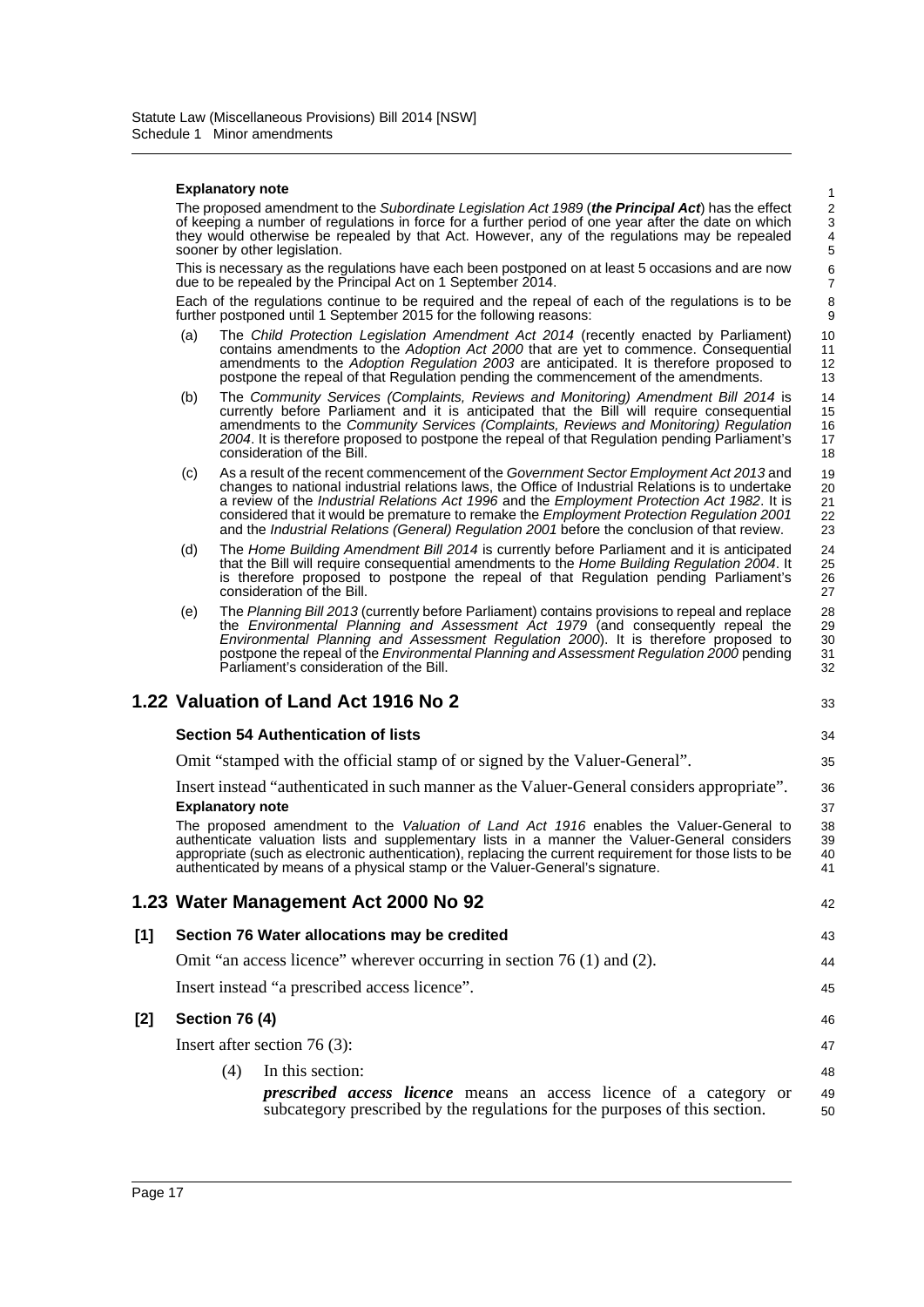#### **Explanatory note**

| The proposed amendments to the <i>Water Management Act 2000</i> (the <b>Principal Act</b> ) limit an |
|------------------------------------------------------------------------------------------------------|
| entitlement for any holder of an access licence to apply to the Minister to regain used water        |
| allocations, in accordance with the Principal Act, to the holder of an access licence that is of a   |
| category or subcategory prescribed by the regulations under that Act. (The exercise of both the      |
| current and the proposed entitlement is contingent on relevant water return flow rules being         |
| established under that Act.)                                                                         |
|                                                                                                      |

### **1.24 Western Lands Act 1901 No 70**

|  | 8 |
|--|---|
|  | 9 |

10

| <b>Section 8B Western Lands Advisory Council</b> |
|--------------------------------------------------|
|--------------------------------------------------|

Omit "catchment management boards" from section 8B (2) (e).

| Insert instead "the Western Region Local Board under the <i>Local Land Services Act 2013"</i> . |     |
|-------------------------------------------------------------------------------------------------|-----|
| <b>Explanatory note</b>                                                                         |     |
| The proposed amendment to the Western Lands Act 1901 revises the membership of the Western      | 13. |

Lands Advisory Council following the repeal of the *Catchment Management Authorities Act 2003* by the *Local Land Services Act 2013*. 14 15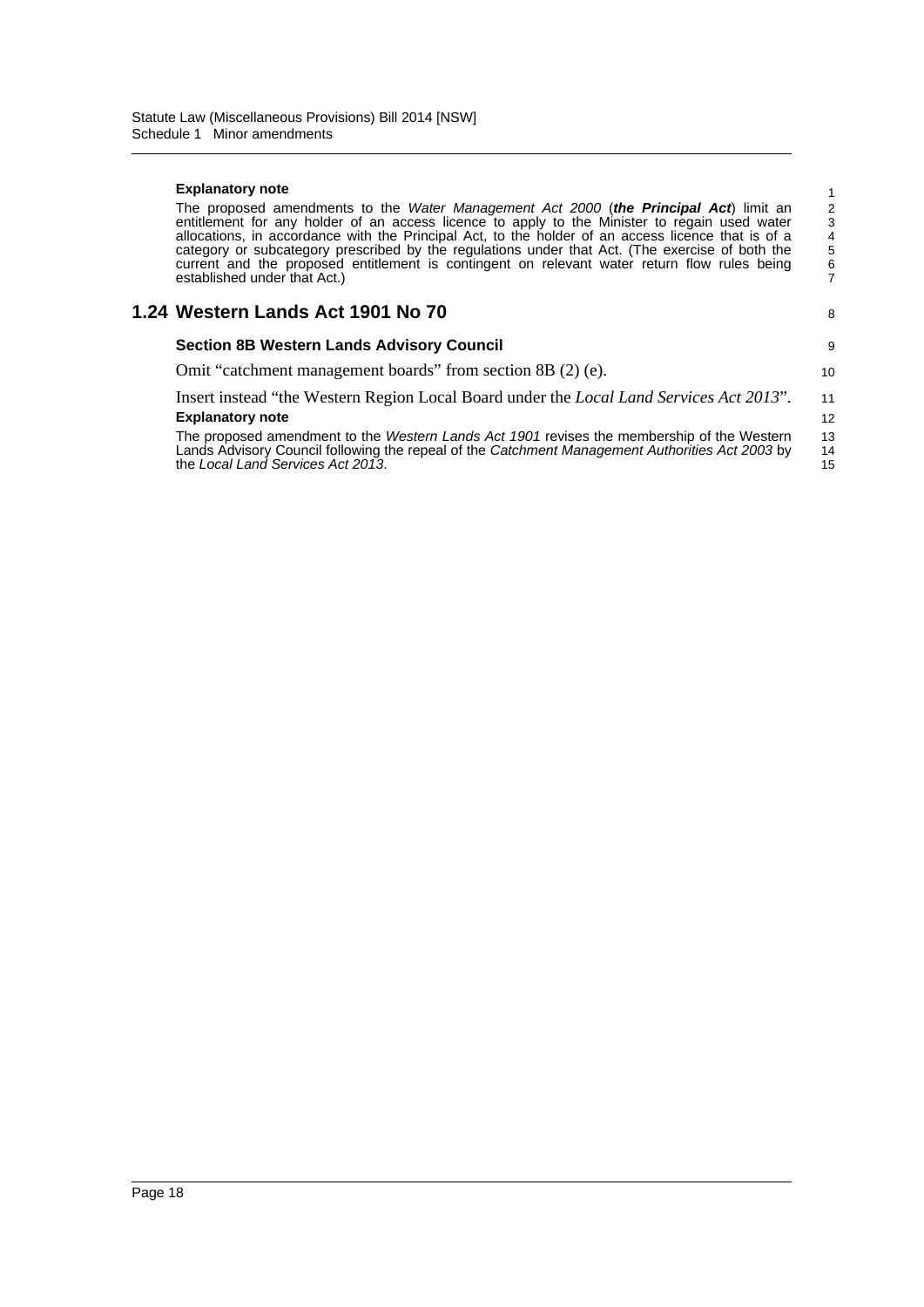<span id="page-22-0"></span>

|       | Amendments by way of statute law revision<br><b>Schedule 2</b>                                                                                                                                                         | $\mathbf{1}$         |
|-------|------------------------------------------------------------------------------------------------------------------------------------------------------------------------------------------------------------------------|----------------------|
| 2.1   | <b>Administrative Arrangements (Administrative Changes—Ministers</b><br>and Public Service Agencies) Order 2014                                                                                                        | 2<br>3               |
| [1]   | <b>Clause 5 (2)</b>                                                                                                                                                                                                    | 4                    |
|       | Insert "General" after "Attorney".                                                                                                                                                                                     | 5                    |
| [2]   | <b>Clause 8</b>                                                                                                                                                                                                        | 6                    |
|       | Omit "Urban Water Directorate". Insert instead "Metropolitan Water Directorate".                                                                                                                                       | $\overline{7}$       |
| [3]   | <b>Clause 15</b>                                                                                                                                                                                                       | 8                    |
|       | Omit "he". Insert instead "the".<br><b>Explanatory note</b><br>Items [1] and [2] of the proposed amendments correct a reference to the name of part of a Public<br>Service agency. Item [3] corrects a spelling error. | 9<br>10<br>11<br>12  |
| 2.2   | <b>Agricultural Tenancies Act 1990 No 64</b>                                                                                                                                                                           | 13                   |
|       | Schedule 1, item 8                                                                                                                                                                                                     | 14                   |
|       | Omit "Fertilizers Act 1985". Insert instead "Fertilisers Act 1985".                                                                                                                                                    | 15                   |
|       | <b>Explanatory note</b><br>The proposed amendment updates a reference to a renamed Act.                                                                                                                                | 16<br>17             |
| 2.3   | Animal Diseases and Animal Pests (Emergency Outbreaks) Regulation<br>2012                                                                                                                                              | 18<br>19             |
|       | <b>Clause 5 and Schedule 1</b>                                                                                                                                                                                         | 20                   |
|       | Omit "Director-General" wherever occurring. Insert instead "Secretary".                                                                                                                                                | 21                   |
|       | <b>Explanatory note</b><br>The proposed amendment updates references to the head of a Department.                                                                                                                      | 22<br>23             |
| 2.4   | <b>Ashfield Local Environmental Plan 2013</b>                                                                                                                                                                          | 24                   |
| [1]   | Schedule 5, Part 1                                                                                                                                                                                                     | 25                   |
|       | Insert "Local" in the column headed "Significance" in the matters relating to Item nos 77,<br>226, 350 and 451.                                                                                                        | 26<br>27             |
| $[2]$ | Schedule 5, Part 2                                                                                                                                                                                                     | 28                   |
|       | Omit "heritage map". Insert instead "Heritage Map".                                                                                                                                                                    | 29                   |
| [3]   | Schedule 5, Part 2                                                                                                                                                                                                     | 30                   |
|       | Omit "C16" from the matter relating to the Ilford Avenue Conservation Area.                                                                                                                                            | 31                   |
|       | Insert instead "C9".<br><b>Explanatory note</b><br>The proposed amendments correct typographical errors and insert material omitted from the Plan as<br>originally published.                                          | 32<br>33<br>34<br>35 |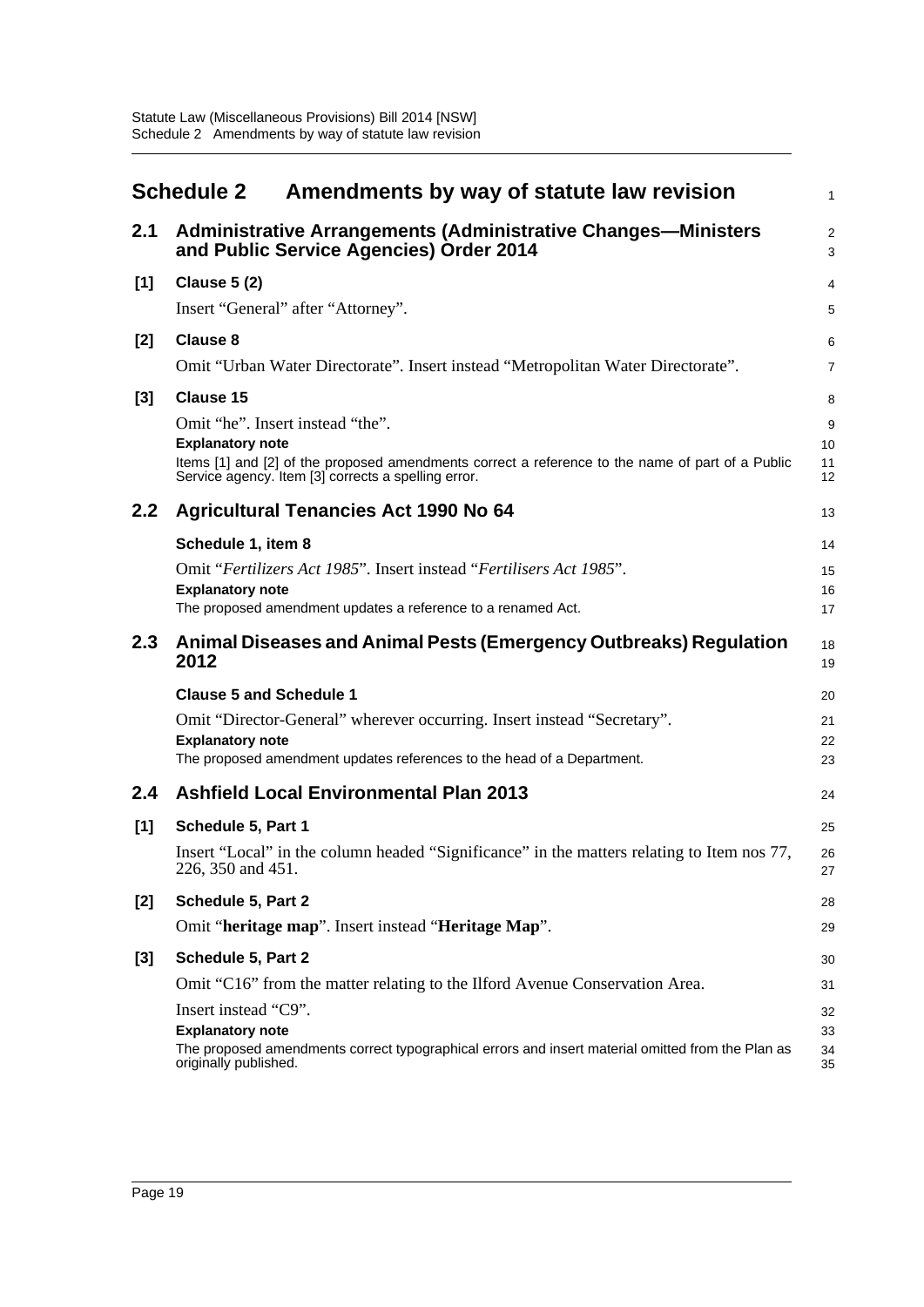| 2.5 | <b>Australian Oil Refining Agreements Act 1954 No 34</b>                                                                                                                                                      | 1           |
|-----|---------------------------------------------------------------------------------------------------------------------------------------------------------------------------------------------------------------|-------------|
|     | Section 7 (2) and (2A)                                                                                                                                                                                        | 2           |
|     | Omit "substitution" wherever occurring. Insert instead "amendment".                                                                                                                                           | 3           |
|     | <b>Explanatory note</b><br>The proposed amendment corrects references to the kind of amendments made by the Civil and<br>Administrative Legislation (Repeal and Amendment) Act 2013 to the section concerned. | 4<br>5<br>6 |
| 2.6 | <b>Bankstown Local Environmental Plan 2001</b>                                                                                                                                                                | 7           |
|     | Schedule 2, item 4                                                                                                                                                                                            | 8           |
|     | Omit "confectionary". Insert instead "confectionery".                                                                                                                                                         | 9           |
|     | <b>Explanatory note</b>                                                                                                                                                                                       | 10          |
|     | The proposed amendment corrects a spelling error.                                                                                                                                                             | 11          |
| 2.7 | Biofuels Act 2007 No 23                                                                                                                                                                                       | 12          |
|     | <b>Section 23 (3)</b>                                                                                                                                                                                         | 13          |
|     | Omit "section 23 (1) (f)". Insert instead "subsection $(2)$ (f)".                                                                                                                                             | 14          |
|     | <b>Explanatory note</b>                                                                                                                                                                                       | 15          |
|     | The proposed amendment corrects a cross-reference.                                                                                                                                                            | 16          |
| 2.8 | <b>Cemeteries and Crematoria Act 2013 No 105</b>                                                                                                                                                              | 17          |
| [1] | Section 54 (8) (d)                                                                                                                                                                                            | 18          |
|     | Omit "with out". Insert instead "without".                                                                                                                                                                    | 19          |
| [2] | Section 124 (8), paragraph (g) of the definition of "civil penalty provision"                                                                                                                                 | 20          |
|     | Omit " $(4)$ ". Insert instead " $(2)$ ".                                                                                                                                                                     | 21          |
|     |                                                                                                                                                                                                               |             |
| [3] | Schedule 1, clause 3                                                                                                                                                                                          | 22          |
|     | Omit "Commissioner may". Insert instead "Commissioner, may".                                                                                                                                                  | 23          |
| [4] | Schedule 5, clause 13                                                                                                                                                                                         | 24          |
|     | Omit "In this Act". Insert instead "In this Part".                                                                                                                                                            | 25          |
| [5] | Schedule 5, clause 21, definition of "old RNT"                                                                                                                                                                | 26          |
|     | Insert "of the <i>Crown Lands Act 1989</i> " after "section 92 (1)".                                                                                                                                          | 27          |
|     | <b>Explanatory note</b>                                                                                                                                                                                       | 28          |
|     | Items [1] and [3] of the proposed amendments correct spelling and grammatical errors. Items [2] and<br>[4] correct cross-references. Item [5] clarifies a cross-reference.                                    | 29<br>30    |
| 2.9 | <b>Coal Mine Health and Safety Regulation 2006</b>                                                                                                                                                            | 31          |
|     | Clause 49, Table                                                                                                                                                                                              | 32          |
|     | Omit "55 metres". Insert instead "5.5 metres".                                                                                                                                                                | 33          |
|     | <b>Explanatory note</b>                                                                                                                                                                                       | 34          |
|     | The proposed amendment corrects a typographical error.                                                                                                                                                        | 35          |
|     |                                                                                                                                                                                                               |             |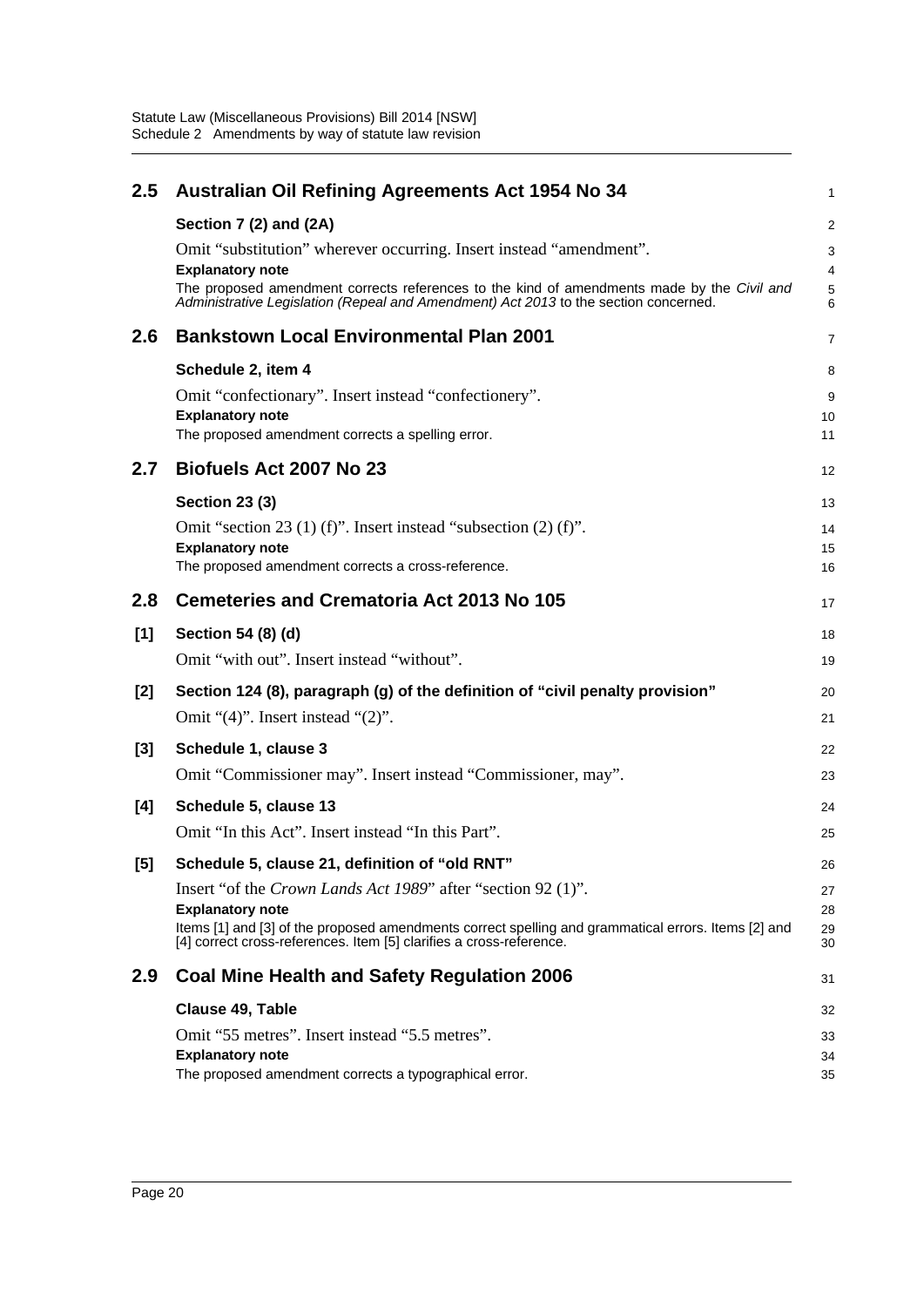|       | 2.10 Community Land Management Act 1989 No 202                                                                                                                                                                                                  | 1                    |
|-------|-------------------------------------------------------------------------------------------------------------------------------------------------------------------------------------------------------------------------------------------------|----------------------|
|       | Section 70B (1)                                                                                                                                                                                                                                 | $\overline{c}$       |
|       | Omit "Registrar's". Insert instead "principal registrar's".                                                                                                                                                                                     | 3                    |
|       | <b>Explanatory note</b><br>The proposed amendment corrects the title of an office holder.                                                                                                                                                       | 4                    |
|       |                                                                                                                                                                                                                                                 | 5                    |
|       | 2.11 Criminal Procedure Regulation 2010                                                                                                                                                                                                         | 6                    |
|       | Clause 96 (2) (a)                                                                                                                                                                                                                               | 7                    |
|       | Omit "Director-General's". Insert instead "Secretary's".                                                                                                                                                                                        | 8                    |
|       | <b>Explanatory note</b><br>The proposed amendment updates terminology.                                                                                                                                                                          | 9<br>10              |
|       |                                                                                                                                                                                                                                                 |                      |
|       | 2.12 Dangerous Goods (Road and Rail Transport) Act 2008 No 95                                                                                                                                                                                   | 11                   |
|       | <b>Section 63 (1)</b>                                                                                                                                                                                                                           | 12                   |
|       | Omit "Australian Transport Council".                                                                                                                                                                                                            | 13                   |
|       | Insert instead "Standing Council on Transport and Infrastructure".                                                                                                                                                                              | 14                   |
|       | <b>Explanatory note</b><br>The proposed amendment updates a reference to a body.                                                                                                                                                                | 15<br>16             |
|       |                                                                                                                                                                                                                                                 |                      |
|       | 2.13 Defamation Act 2005 No 77                                                                                                                                                                                                                  | 17                   |
| [1]   | Schedule 2, clause 10                                                                                                                                                                                                                           | 18                   |
|       | Omit "Tribunal's". Insert instead "tribunal's".                                                                                                                                                                                                 | 19                   |
| [2]   | Schedule 3, clause 19                                                                                                                                                                                                                           | 20                   |
|       | Omit "Tribunal's". Insert instead "tribunal's".                                                                                                                                                                                                 | 21                   |
|       | <b>Explanatory note</b><br>The proposed amendments correct typographical errors.                                                                                                                                                                | 22<br>23             |
|       |                                                                                                                                                                                                                                                 |                      |
|       | 2.14 Fines Act 1996 No 99                                                                                                                                                                                                                       | 24                   |
| [1]   | Section 133, definition of "confirmed"                                                                                                                                                                                                          | 25                   |
|       | Omit "Administrative Decisions Tribunal" from paragraph (a).                                                                                                                                                                                    | 26                   |
|       | Insert instead "Civil and Administrative Tribunal".                                                                                                                                                                                             | 27                   |
| $[2]$ | Section 135 (8), definition of "appeal"                                                                                                                                                                                                         | 28                   |
|       | Omit the definition. Insert instead:                                                                                                                                                                                                            | 29                   |
|       | <i>appeal</i> includes an application to the Civil and Administrative Tribunal for an<br>administrative review under the Administrative Decisions Review Act 1997 of<br>the decision to confirm a restitution order.<br><b>Explanatory note</b> | 30<br>31<br>32<br>33 |
|       | The proposed amendments update references to the abolished Administrative Decisions Tribunal.                                                                                                                                                   | 34                   |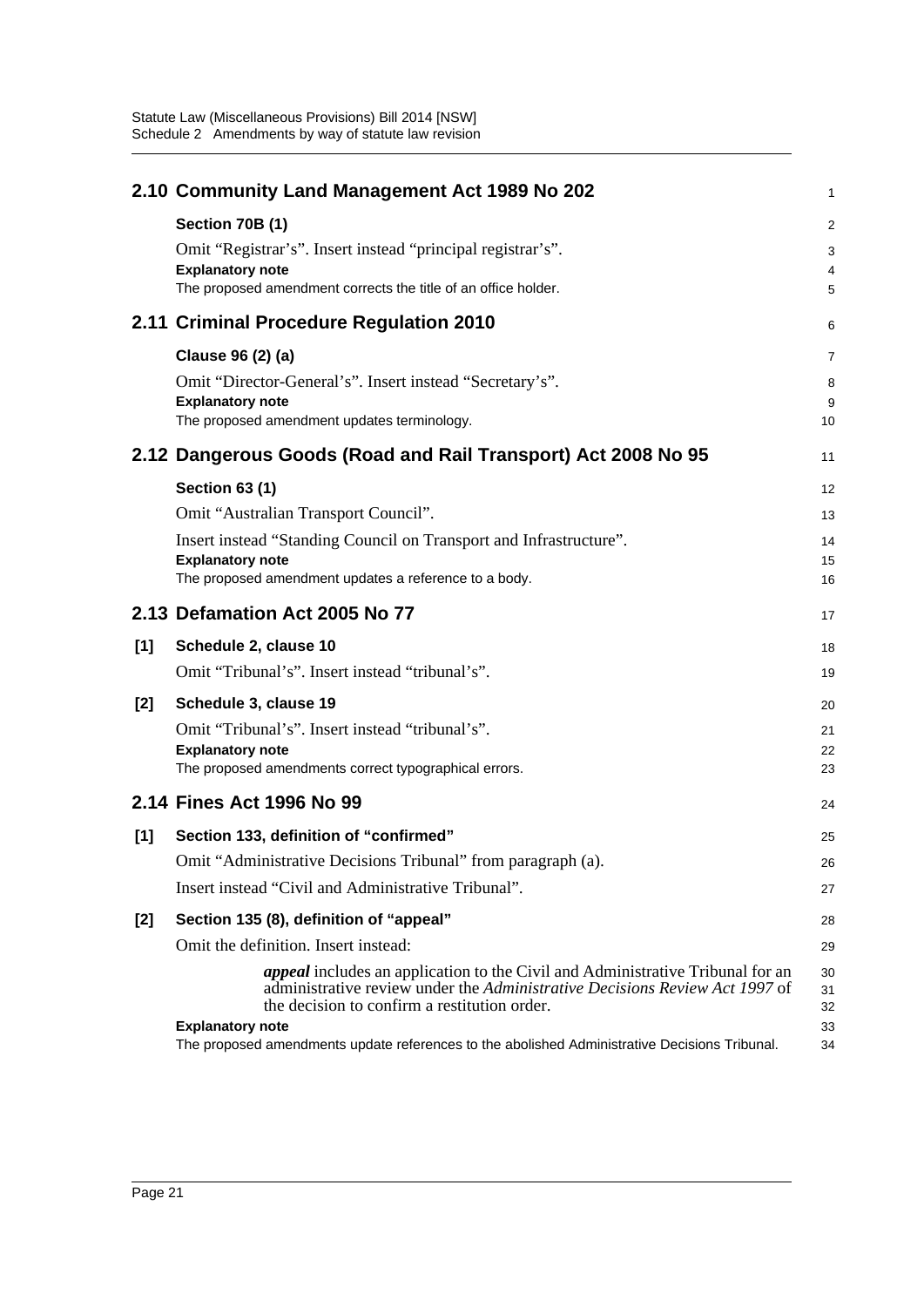|     | 2.15 Funeral Funds Act 1979 No 106                                                                                                                  | 1              |
|-----|-----------------------------------------------------------------------------------------------------------------------------------------------------|----------------|
|     | Section 71 (1) (c)                                                                                                                                  | $\overline{2}$ |
|     | Omit the paragraph. Insert instead:                                                                                                                 | 3              |
|     | becomes a mentally incapacitated person,<br>(c)                                                                                                     | 4              |
|     | <b>Explanatory note</b><br>The proposed amendment updates terminology.                                                                              | 5<br>6         |
|     | 2.16 Game and Feral Animal Control Act 2002 No 64                                                                                                   | 7              |
|     | Section 17 (1) (d)                                                                                                                                  | 8              |
|     | Insert "the" before "Local Land Services Act 2013".<br><b>Explanatory note</b><br>The proposed amendment corrects grammar.                          | 9<br>10<br>11  |
|     |                                                                                                                                                     |                |
|     | 2.17 Government Sector Employment Regulation 2014                                                                                                   | 12             |
|     | Schedule 2, clause 4 (3) (a)                                                                                                                        | 13             |
|     | Omit "Division 1". Insert instead "Division 8".                                                                                                     | 14             |
|     | <b>Explanatory note</b><br>The proposed amendment corrects a cross-reference.                                                                       | 15<br>16       |
|     | 2.18 Great Lakes Local Environmental Plan 2014                                                                                                      | 17             |
|     | Clause 4.1B (3) (b)                                                                                                                                 | 18             |
|     | Renumber clause 4.1B (3) (b) (b) as clause 4.1B (3) (b) (ii).                                                                                       | 19             |
|     | <b>Explanatory note</b><br>The proposed amendment corrects subparagraph numbering.                                                                  | 20<br>21       |
|     | 2.19 Health Practitioner Regulation (New South Wales) Regulation 2010                                                                               | 22             |
|     | Schedule 1A, clause 3 (2) (g) (iii)                                                                                                                 | 23             |
|     | Omit "Opthalmologists". Insert instead "Ophthalmologists".                                                                                          | 24             |
|     | <b>Explanatory note</b><br>The proposed amendment corrects a spelling error.                                                                        | 25<br>26       |
|     |                                                                                                                                                     |                |
|     | 2.20 Heavy Vehicle (Adoption of National Law) Act 2013 No 42                                                                                        | 27             |
|     | <b>Section 26 (3)</b>                                                                                                                               | 28             |
|     | Omit "section 174". Insert instead "section 175".                                                                                                   | 29             |
|     | <b>Explanatory note</b><br>The proposed amendment corrects a cross-reference.                                                                       | 30<br>31       |
|     | 2.21 Liquor Act 2007 No 90                                                                                                                          | 32             |
| [1] | <b>Section 116AF (1)</b>                                                                                                                            | 33             |
|     | Omit "apply to the Administrative Decisions Tribunal for a review".                                                                                 | 34             |
|     | Insert instead "apply to the Civil and Administrative Tribunal for an administrative review<br>under the Administrative Decisions Review Act 1997". | 35<br>36       |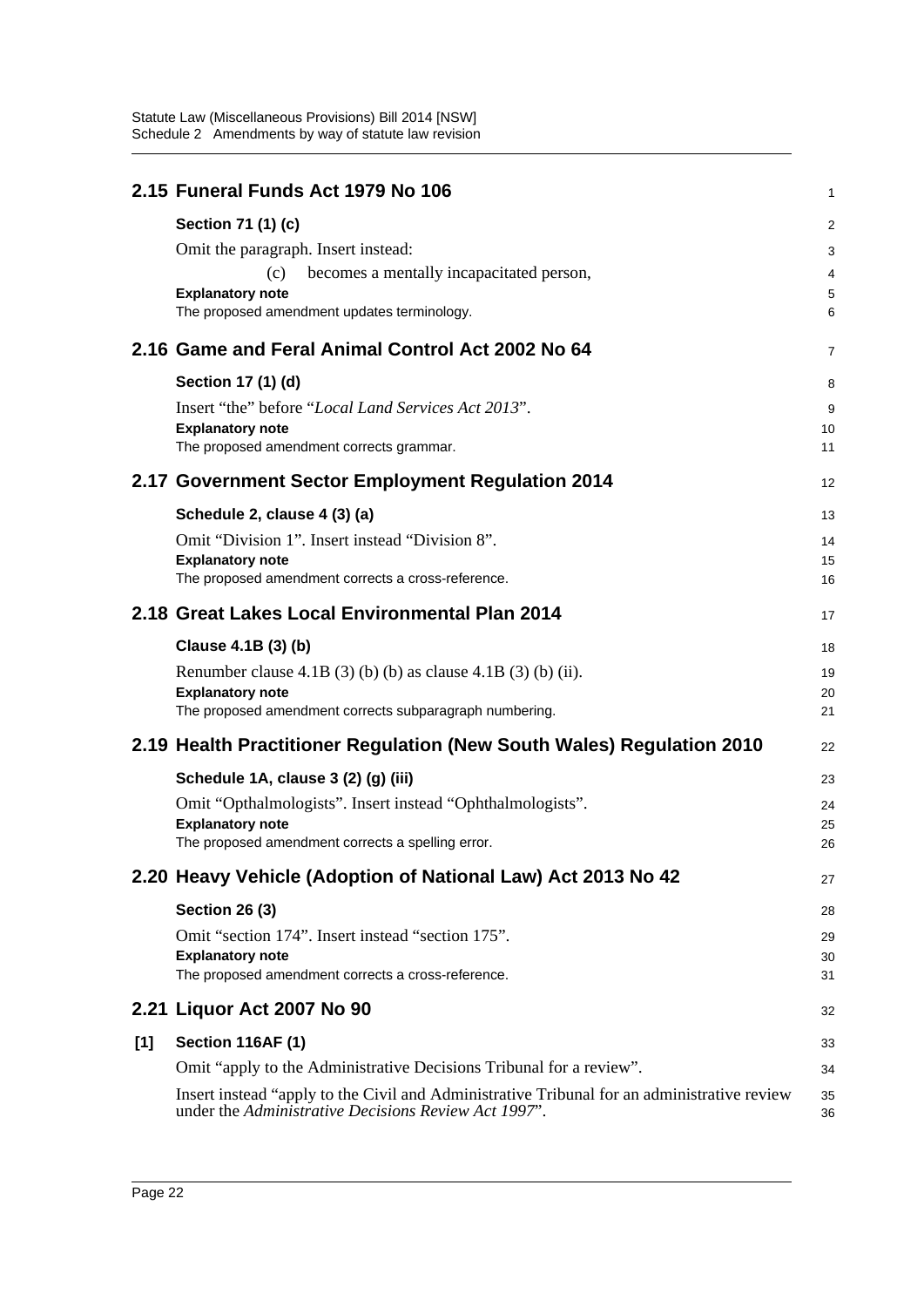| [2]   | Section 116AF (2)                                                                                                                                           | 1                   |
|-------|-------------------------------------------------------------------------------------------------------------------------------------------------------------|---------------------|
|       | Omit "Tribunal". Insert instead "Review".                                                                                                                   | $\overline{2}$      |
|       | <b>Explanatory note</b>                                                                                                                                     | $\mathbf{3}$        |
|       | The proposed amendments update references to the abolished Administrative Decisions Tribunal and<br>the renamed Administrative Decisions Tribunal Act 1997. | $\overline{4}$<br>5 |
|       | 2.22 Liquor Regulation 2008                                                                                                                                 | 6                   |
|       | Clause 53N (a)                                                                                                                                              | $\overline{7}$      |
|       | Omit "responsibilty". Insert instead "responsibility".                                                                                                      | 8                   |
|       | <b>Explanatory note</b><br>The proposed amendment corrects a spelling error.                                                                                | 9                   |
|       |                                                                                                                                                             | 10                  |
|       | 2.23 Local Government (General) Regulation 2005                                                                                                             | 11                  |
|       | <b>Schedule 3</b>                                                                                                                                           | 12                  |
|       | Omit "Local Government Pecuniary Interest Tribunal".                                                                                                        | 13                  |
|       | Insert instead "Civil and Administrative Tribunal".                                                                                                         | 14                  |
|       | <b>Explanatory note</b><br>The proposed amendment updates references to the abolished Local Government Pecuniary Interest                                   | 15<br>16            |
|       | Tribunal.                                                                                                                                                   | 17                  |
|       | 2.24 Marine Safety (General) Regulation 2009                                                                                                                | 18                  |
|       | Clause 3 (1), definition of "enclosed waters"                                                                                                               | 19                  |
|       |                                                                                                                                                             |                     |
|       | Omit "Schedules 1 and 2 to the <i>Marine Safety (Commercial Vessels) Regulation 2010</i> ".                                                                 | 20                  |
|       | Insert instead "Schedules 1B and 1C".                                                                                                                       | 21                  |
|       | <b>Explanatory note.</b>                                                                                                                                    | 22                  |
|       | The proposed amendment corrects a cross-reference.                                                                                                          | 23                  |
|       | 2.25 Marine Safety Legislation (Lakes Hume and Mulwala) Act 2001 No 78                                                                                      | 24                  |
| [1]   | Section 3, definition of "marine safety legislation of Victoria"                                                                                            | 25                  |
|       | Omit "Marine Act 1988". Insert instead "Marine Safety Act 2010".                                                                                            | 26                  |
| $[2]$ | Section 4 (2) (a)                                                                                                                                           | 27                  |
|       | Insert "or hearing" after "trial".                                                                                                                          | 28                  |
| $[3]$ | <b>Section 11 (1)</b>                                                                                                                                       | 29                  |
|       | Omit "Public Sector Management and Employment Act 1998".                                                                                                    | 30                  |
|       | Insert instead "Public Administration Act 2004".                                                                                                            | 31                  |
| [4]   | <b>Section 11 (2)</b>                                                                                                                                       | 32                  |
|       | Omit "the Maritime Authority of NSW". Insert instead "Roads and Maritime Services".                                                                         | 33                  |
|       | <b>Explanatory note</b><br>The proposed amendments update cross-references, insert missing words and update the name of                                     | 34<br>35            |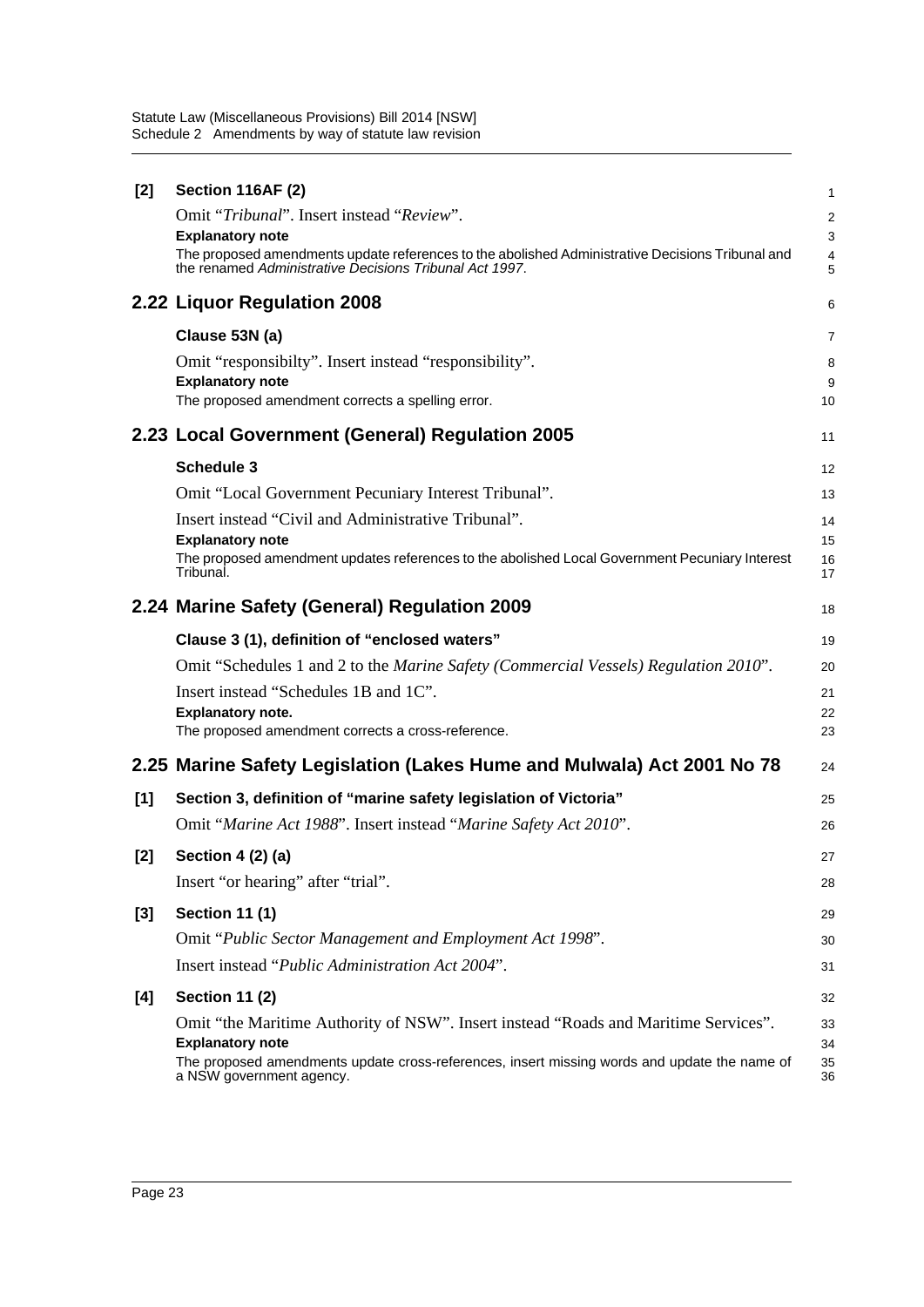|       | 2.26 Motor Vehicles Taxation Act 1988 No 111                                                                                             | $\mathbf{1}$   |
|-------|------------------------------------------------------------------------------------------------------------------------------------------|----------------|
| [1]   | Section 3 (1), definition of "civil defence work"                                                                                        | $\overline{2}$ |
|       | Omit "as defined in section 3 of the State Emergency Services and Civil Defence Act 1972".                                               | $\mathsf 3$    |
|       | Insert instead "(within the meaning of the State Emergency and Rescue Management Act<br>1989)".                                          | 4<br>5         |
| $[2]$ | Section 3 (1), definition of "station waggon"                                                                                            | 6              |
|       | Omit the definition. Insert instead:                                                                                                     | $\overline{7}$ |
|       | station wagon has the same meaning as in the Road Transport (Vehicle<br>Registration) Regulation 2007.                                   | 8<br>9         |
| $[3]$ | Section 3 (1), paragraph (b) of definition of "primary producer's vehicle"                                                               | 10             |
|       | Omit "registered under the Co-operatives Act 1992".                                                                                      | 11             |
|       | Insert instead "that is a co-operative or a participating co-operative within the meaning of<br>the Co-operatives National Law (NSW)".   | 12<br>13       |
| [4]   | Section 3 (2) (b) and (d) (ii)                                                                                                           | 14             |
|       | Omit "waggon" wherever occurring. Insert instead "wagon".                                                                                | 15             |
| $[5]$ | Section 16 (1) (a)                                                                                                                       | 16             |
|       | Omit "Mines Rescue Act 1994". Insert instead "Coal Industry Act 2001".                                                                   | 17             |
| [6]   | Section 17 (1) (b) (ii)                                                                                                                  | 18             |
|       | Omit "registered under the Co-operatives Act 1992".                                                                                      | 19             |
|       | Insert instead "that is a co-operative, or a participating co-operative, within the meaning of<br>the Co-operatives National Law (NSW)". | 20<br>21       |
| $[7]$ | Section 17 (1) (m)                                                                                                                       | 22             |
|       | Omit "Education Reform Act 1990". Insert instead "Education Act 1990".                                                                   | 23             |
|       | <b>Explanatory note.</b><br>The proposed amendments update cross-references and make consequential amendments.                           | 24<br>25       |
|       |                                                                                                                                          |                |
|       | 2.27 North Coast Regional Environmental Plan                                                                                             | 26             |
|       | Clause 79 (1) (a)                                                                                                                        | 27             |
|       | Omit "identifed". Insert instead "identified".<br><b>Explanatory note</b>                                                                | 28<br>29       |
|       | The proposed amendment corrects a spelling error.                                                                                        | 30             |
|       | 2.28 Orange Local Environmental Plan 2011                                                                                                | 31             |
| [1]   | Schedule 5, Part 1                                                                                                                       | 32             |
|       | Omit "Barett" from the matter relating to I193. Insert instead "Barrett".                                                                | 33             |
| $[2]$ | Schedule 5, Part 1                                                                                                                       | 34             |
|       | Omit "Dive" from the matter relating to I306. Insert instead "Drive".                                                                    | 35             |
|       | <b>Explanatory note</b><br>The proposed amendments correct spelling errors.                                                              | 36<br>37       |
|       |                                                                                                                                          |                |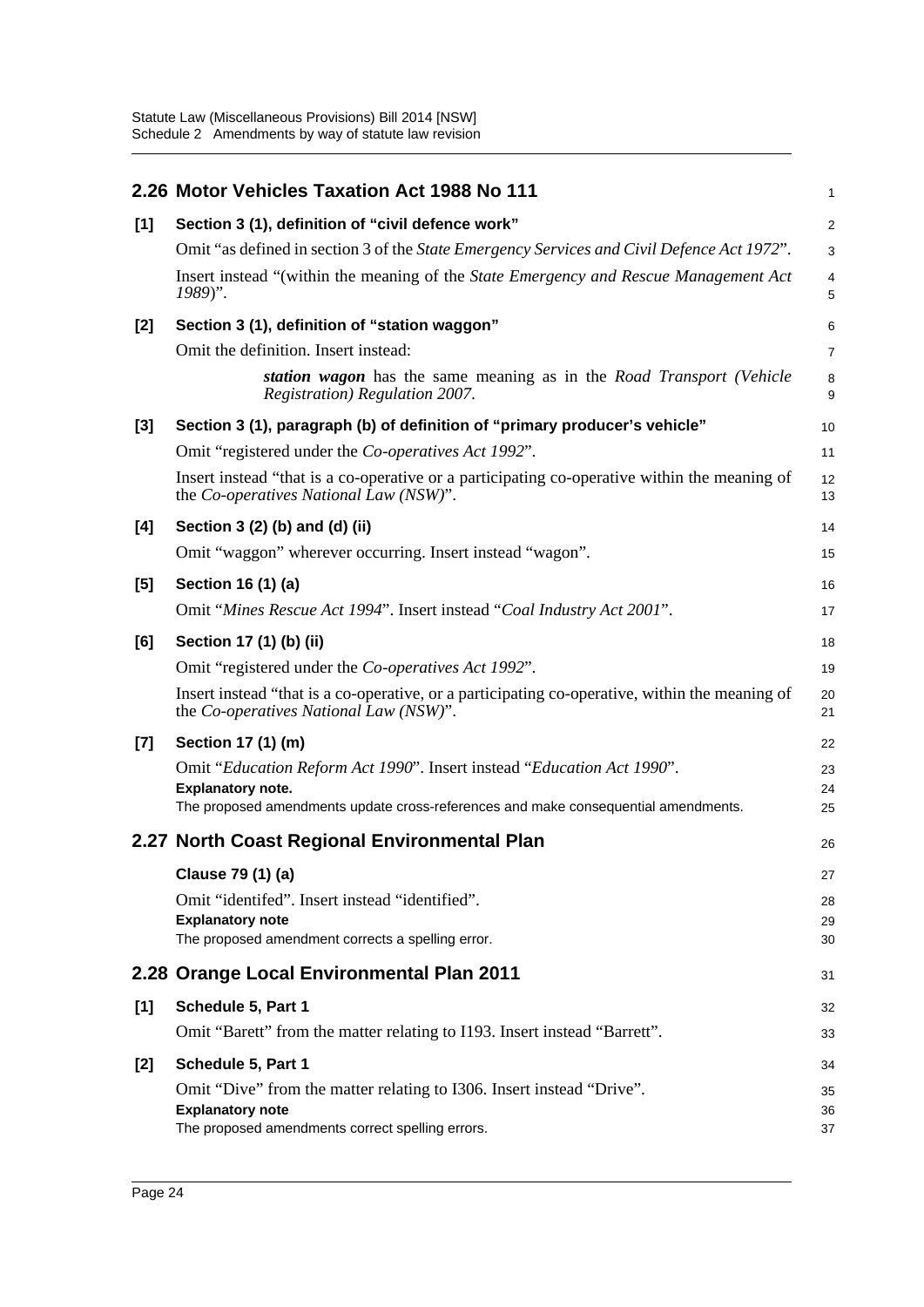| 2.29 Port Kembla Inner Harbour Construction and Agreement Ratification<br>Act 1955 No 43                                                                                           | $\mathbf{1}$<br>$\overline{2}$ |
|------------------------------------------------------------------------------------------------------------------------------------------------------------------------------------|--------------------------------|
| Section 12 (2) and (2A)                                                                                                                                                            | 3                              |
| Omit "substitution" wherever occurring. Insert instead "amendment".<br><b>Explanatory note</b>                                                                                     | 4<br>5                         |
| The proposed amendment corrects references to the kind of amendments made by the Civil and<br>Administrative Legislation (Repeal and Amendment) Act 2013 to the section concerned. | 6<br>$\overline{7}$            |
| 2.30 Public Finance and Audit Act 1983 No 152                                                                                                                                      | 8                              |
| <b>Schedule 3</b>                                                                                                                                                                  | 9                              |
| Transfer the matter relating to Fire and Rescue NSW to after the matter relating to the<br>Department of Finance and Services.<br><b>Explanatory note</b>                          | 10<br>11<br>12                 |
| The proposed amendment corrects the ordering of items in a Schedule.                                                                                                               | 13                             |
| 2.31 Public Health Act 2010 No 127                                                                                                                                                 | 14                             |
| Section 64 (6)                                                                                                                                                                     | 15                             |
| Omit "Administrative Decisions Tribunal's".                                                                                                                                        | 16                             |
| Insert instead "Civil and Administrative Tribunal's".                                                                                                                              | 17                             |
| <b>Explanatory note</b><br>The proposed amendment updates a reference to the abolished Administrative Decisions Tribunal.                                                          | 18<br>19                       |
|                                                                                                                                                                                    |                                |
| 2.32 Queanbeyan Local Environmental Plan 2012                                                                                                                                      | 20                             |
|                                                                                                                                                                                    |                                |
| <b>Schedule 2</b>                                                                                                                                                                  | 21                             |
| Omit "(When this Plan was made this Schedule was blank)".                                                                                                                          | 22                             |
| <b>Explanatory note</b>                                                                                                                                                            | 23                             |
| The proposed amendment removes redundant words.                                                                                                                                    | 24                             |
| 2.33 Regional Relocation (Home Buyers Grant) Regulation 2012                                                                                                                       | 25                             |
| Clauses 1 and 3                                                                                                                                                                    | 26                             |
| Omit "(Home Buyers Grant)" wherever occurring. Insert instead "Grants".                                                                                                            | 27                             |
| <b>Explanatory note</b>                                                                                                                                                            | 28                             |
| The proposed amendment updates a reference to a renamed Act and consequently renames a<br>regulation under that Act.                                                               | 29<br>30                       |
| 2.34 Residential (Land Lease) Communities Act 2013 No 97                                                                                                                           | 31                             |
| Section 8 (2), definition of "co-operative"                                                                                                                                        | 32                             |
| Omit the definition. Insert instead:                                                                                                                                               | 33                             |
| co-operative has the same meaning as in the Co-operatives National Law<br>(NSW) and includes a participating co-operative within the meaning of that<br>Law.                       | 34<br>35<br>36                 |
| <b>Explanatory note</b><br>The proposed amendment updates a definition consequent on the adoption of a national law.                                                               | 37<br>38                       |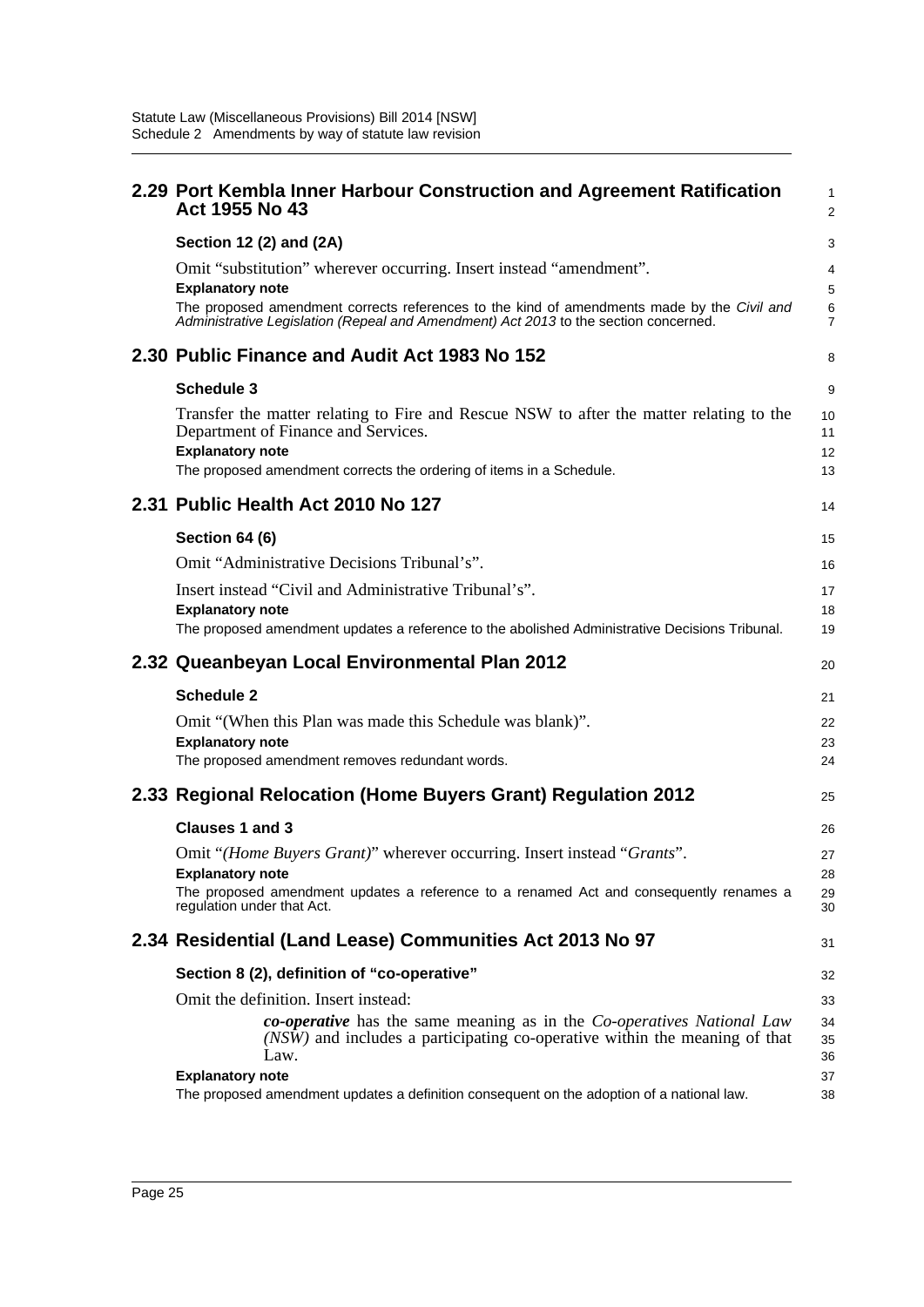|       | 2.35 Road Transport (Driver Licensing) Regulation 2008                                                                                                                                           | $\mathbf{1}$         |
|-------|--------------------------------------------------------------------------------------------------------------------------------------------------------------------------------------------------|----------------------|
|       | Clause 9 (5), table                                                                                                                                                                              | $\overline{c}$       |
|       | Omit "100 mls" from the matter relating to condition code Z.                                                                                                                                     | 3                    |
|       | Insert instead "100 millilitres".                                                                                                                                                                | $\overline{4}$       |
|       | <b>Explanatory note</b><br>The proposed amendment corrects a unit of measurement.                                                                                                                | 5<br>6               |
|       |                                                                                                                                                                                                  |                      |
|       | 2.36 Standard Instrument (Local Environmental Plans) Order 2006                                                                                                                                  | 7                    |
| [1]   | Standard Instrument, clause 1.7, note                                                                                                                                                            | 8                    |
|       | Omit "Infrastructure". Insert instead "Environment".                                                                                                                                             | 9                    |
| $[2]$ | Standard Instrument, clause 1.9 (2)                                                                                                                                                              | 10                   |
|       | Omit the following:                                                                                                                                                                              | 11                   |
|       | State Environmental Planning Policy No 4—Development Without Consent<br>and Miscellaneous Exempt and Complying Development (clause 6 and Parts 3<br>and $4)$                                     | 12<br>13<br>14       |
|       | State Environmental Planning Policy No 60-Exempt and Complying<br>Development                                                                                                                    | 15<br>16             |
|       | Insert instead "State Environmental Planning Policy (Exempt and Complying Development<br>Codes) 2008 (Schedule 6)".                                                                              | 17<br>18             |
| $[3]$ | Standard Instrument, clause 2.4 (2)                                                                                                                                                              | 19                   |
|       | Omit "Before granting development consent".                                                                                                                                                      | 20                   |
|       | Insert instead "In deciding whether to grant development consent".                                                                                                                               | 21                   |
| [4]   | Standard Instrument, clause 3.2, note                                                                                                                                                            | 22                   |
|       | Omit the note.                                                                                                                                                                                   | 23                   |
| [5]   | Standard Instrument, clause 5.9 (9)                                                                                                                                                              | 24                   |
|       | Insert "Zone" before "E2", "E3" and "E4".                                                                                                                                                        | 25                   |
| [6]   | Standard Instrument, Schedule 3, Part 2                                                                                                                                                          | 26                   |
|       | Omit "Division 3 of Part 3 of" from the matter relating to General conditions.                                                                                                                   | 27                   |
|       | Insert instead "Schedule 6 to".                                                                                                                                                                  | 28                   |
| $[7]$ | Standard Instrument, Dictionary, definition of "wharf or boating facilities"                                                                                                                     | 29                   |
|       | Omit "(or any of the following facilities associated with a wharf or boating that are not port<br>facilities)".                                                                                  | 30<br>31             |
|       | Insert instead "or any of the following facilities associated with a wharf or boating that are<br>not port facilities".<br>Commencement                                                          | 32<br>33<br>34       |
|       | The amendments to the Standard Instrument (Local Environmental Plans) Order 2006 commence on<br>14 July 2014.                                                                                    | 35<br>36             |
|       | <b>Explanatory note</b><br>Item [1] of the proposed amendments updates a reference to a Department.<br>Item [2] removes references to repealed instruments.<br>Item [3] clarifies an expression. | 37<br>38<br>39<br>40 |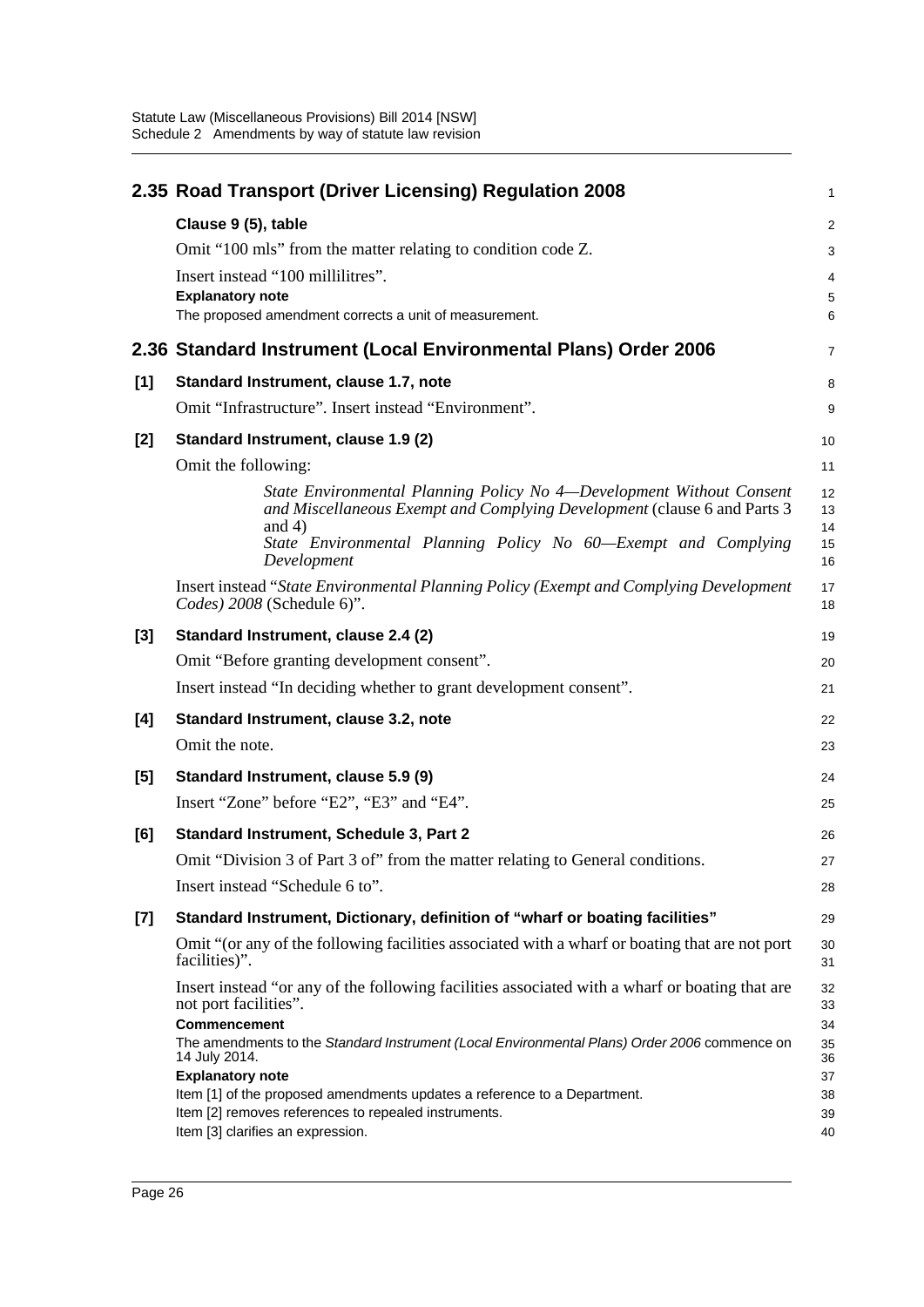|     | Item [4] omits a redundant note.<br>Item [5] inserts a missing word.<br>Item [6] updates a cross-reference as a consequence of amendments made by the State<br>Environmental Planning Policy (Exempt and Complying Development Codes) Amendment<br>(Commercial and Industrial Development and Other Matters) 2013.<br>Item [7] removes unnecessary punctuation. | 1<br>$\overline{2}$<br>3<br>4<br>5<br>6 |
|-----|-----------------------------------------------------------------------------------------------------------------------------------------------------------------------------------------------------------------------------------------------------------------------------------------------------------------------------------------------------------------|-----------------------------------------|
|     | 2.37 State Environmental Planning Policy (Infrastructure) 2007                                                                                                                                                                                                                                                                                                  | 7                                       |
| [1] | Part 2, Division 5, note                                                                                                                                                                                                                                                                                                                                        | 8                                       |
|     | Omit the note.                                                                                                                                                                                                                                                                                                                                                  | 9                                       |
| [2] | Clause 130, note                                                                                                                                                                                                                                                                                                                                                | 10                                      |
|     | Omit the note.<br><b>Explanatory note</b>                                                                                                                                                                                                                                                                                                                       | 11<br>12                                |
|     | The proposed amendments remove redundant notes.                                                                                                                                                                                                                                                                                                                 | 13                                      |
|     | 2.38 State Environmental Planning Policy No 55—Remediation of Land                                                                                                                                                                                                                                                                                              | 14                                      |
|     | Clause 14 (b) (ii)                                                                                                                                                                                                                                                                                                                                              | 15                                      |
|     | Omit "clause 19 (4) and $(5)$ ". Insert instead "clause 19 (4)".                                                                                                                                                                                                                                                                                                | 16                                      |
|     | <b>Explanatory note</b><br>The proposed amendment omits a reference to a repealed provision.                                                                                                                                                                                                                                                                    | 17<br>18                                |
|     | 2.39 State Environmental Planning Policy (State and Regional<br>Development) 2011                                                                                                                                                                                                                                                                               | 19<br>20                                |
|     | Schedule 3 and note to the Schedule                                                                                                                                                                                                                                                                                                                             | 21                                      |
|     | Omit "13" wherever occurring. Insert instead "14".                                                                                                                                                                                                                                                                                                              | 22                                      |
|     |                                                                                                                                                                                                                                                                                                                                                                 |                                         |
|     | <b>Explanatory note</b><br>The proposed amendment corrects cross-references.                                                                                                                                                                                                                                                                                    | 23<br>24                                |
|     | 2.40 State Environmental Planning Policy (Three Ports) 2013                                                                                                                                                                                                                                                                                                     | 25                                      |
|     | Clause 11 (2) (a) and (b) and (3)                                                                                                                                                                                                                                                                                                                               | 26                                      |
|     | Omit "the that commencement" wherever occurring. Insert instead "that commencement".                                                                                                                                                                                                                                                                            | 27                                      |
|     | <b>Explanatory note</b><br>The proposed amendment corrects a grammatical error.                                                                                                                                                                                                                                                                                 | 28<br>29                                |
|     | 2.41 Strata Schemes Management Act 1996 No 138                                                                                                                                                                                                                                                                                                                  | 30                                      |
|     | <b>Section 135 (1)</b>                                                                                                                                                                                                                                                                                                                                          | 31                                      |
|     | Omit "Registrar's". Insert instead "principal registrar's".                                                                                                                                                                                                                                                                                                     | 32                                      |
|     | <b>Explanatory note</b><br>The proposed amendment corrects the title of an office holder.                                                                                                                                                                                                                                                                       | 33<br>34                                |
|     | 2.42 Strata Schemes Management Regulation 2010                                                                                                                                                                                                                                                                                                                  | 35                                      |
|     | Clause 19 (2), note                                                                                                                                                                                                                                                                                                                                             | 36                                      |
|     | Omit "Strata Schemes (Freehold Development) Regulation 2007".                                                                                                                                                                                                                                                                                                   | 37                                      |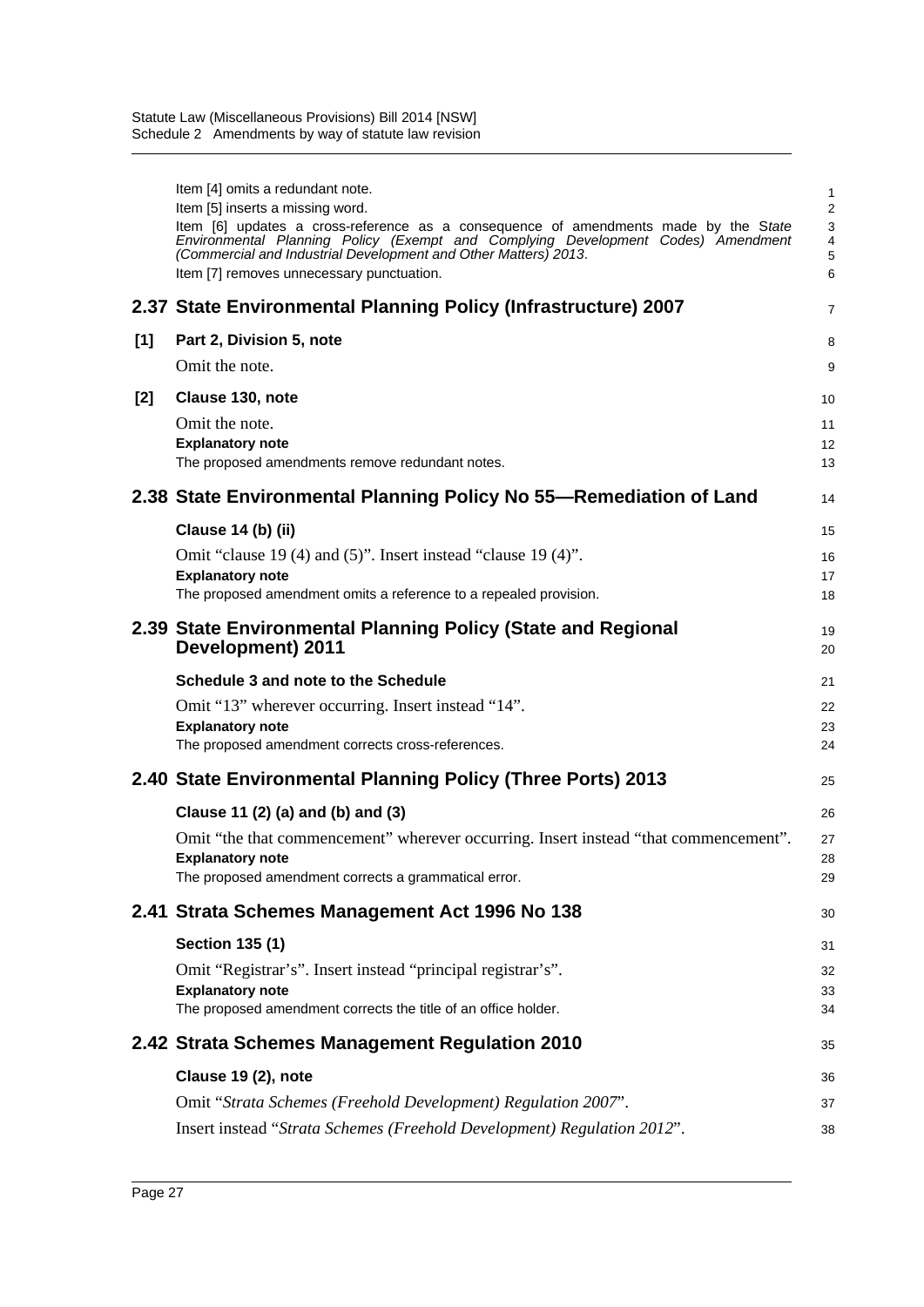|       | <b>Explanatory note</b><br>The proposed amendment updates a cross-reference. | 1<br>$\overline{2}$ |
|-------|------------------------------------------------------------------------------|---------------------|
|       | 2.43 Swimming Pools Regulation 2008                                          | 3                   |
|       | <b>Schedule 1</b>                                                            | 4                   |
|       | Omit "section 28". Insert instead "section 27B or 28".                       | $\sqrt{5}$          |
|       | <b>Explanatory note.</b>                                                     | 6                   |
|       | The proposed amendment updates a cross-reference.                            | $\overline{7}$      |
|       | 2.44 Taxation Administration Act 1996 No 97                                  | 8                   |
|       | Section 82 (b) (vi)                                                          | 9                   |
|       | Omit "(Home Buyers Grant)". Insert instead "Grants".                         | 10                  |
|       | <b>Explanatory note</b>                                                      | 11                  |
|       | The proposed amendment updates a reference to a renamed Act.                 | 12                  |
|       | 2.45 Water Management Act 2000 No 92                                         | 13                  |
|       | <b>Section 262 (2)</b>                                                       | 14                  |
|       | Omit "the Hunter-Central Rivers Catchment Management Authority's".           | 15                  |
|       | Insert instead "Local Land Services"                                         | 16                  |
|       | <b>Explanatory note</b>                                                      | 17                  |
|       | The proposed amendment updates a reference to a statutory corporation.       | 18                  |
|       | 2.46 Wingecarribee Local Environmental Plan 2010                             | 19                  |
| [1]   | Land Use Table, Zone RE1 Public Recreation, item 3                           | 20                  |
|       | Omit "Recreational" wherever occurring. Insert instead "Recreation".         | 21                  |
| $[2]$ | <b>Clause 7.11 (3)</b>                                                       | 22                  |
|       | Omit "clause". Insert instead "clause,".                                     | 23                  |
| [3]   | <b>Clause 7.11 (3)</b>                                                       | 24                  |
|       | Omit "means,". Insert instead "means".                                       | 25                  |
|       | <b>Explanatory note</b>                                                      | 26                  |
|       | The proposed amendments correct typographical errors.                        | 27                  |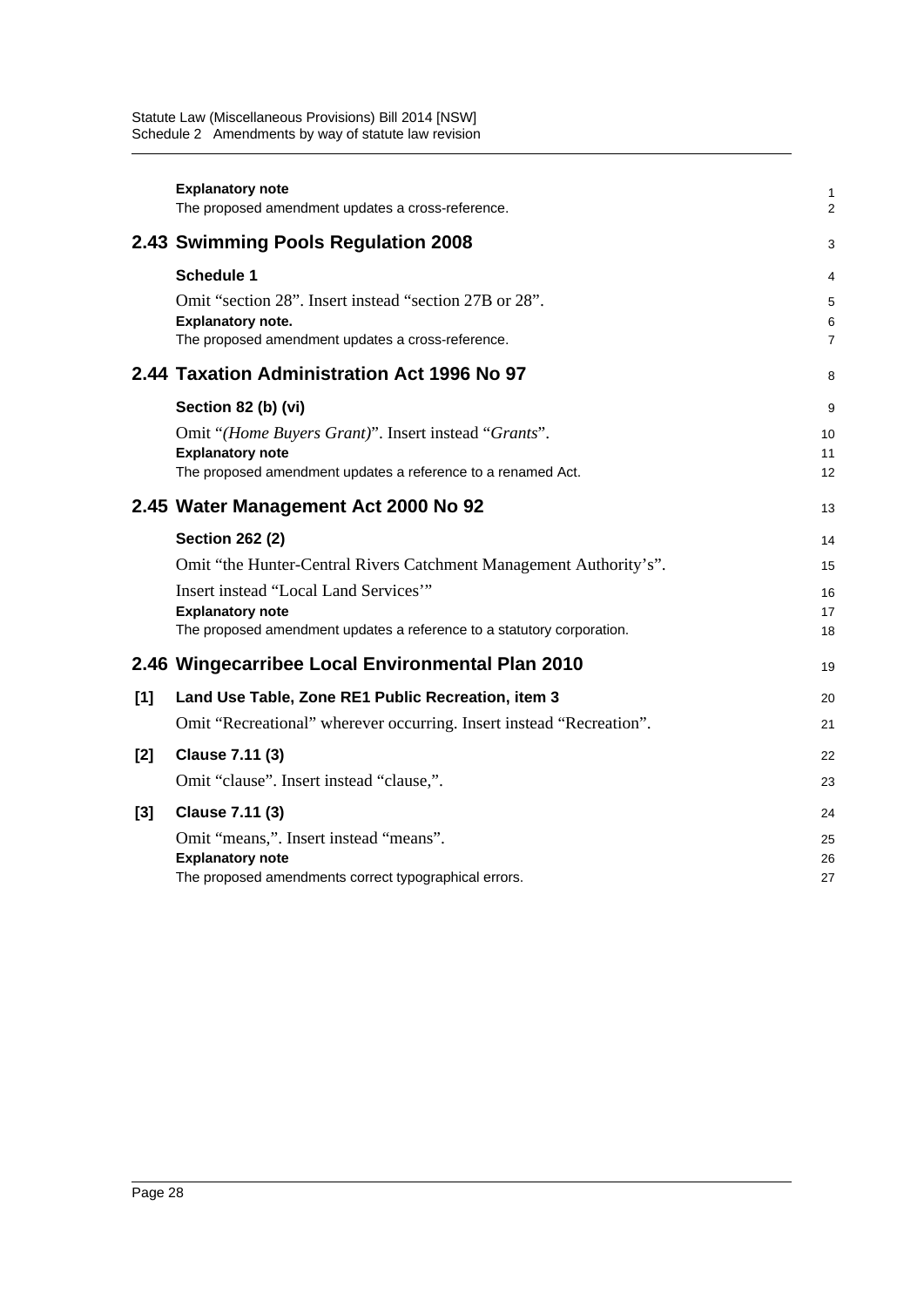## <span id="page-32-0"></span>**Schedule 3 Consequential and other amendments relating to enactment of Government Sector Employment Act 2013**

#### **Explanatory note**

This Schedule includes the amendments contained in the Government Sector Employment Legislation Amendment Bill 2013 (the *GSELA Bill*) that:

32

33 34

35 36 37

43

- (a) update terminology with respect to Public Service agencies, head of agencies and employees as a consequence of the *Government Sector Employment Act 2013* (the *GSE Act*), and
- (b) align employment arrangements for certain statutory officers who were previously subject to Part 3.1 of the *Public Sector Employment and Management Act 2002* with the new employment arrangements under the GSE Act for senior executives in the Public Service, and
- (c) make miscellaneous amendments to the GSE Act and other Acts.

This Schedule does not include the principal amendments contained in the GSELA Bill that align employment arrangements for senior executives in the NSW Police Force, the Health Service and the Transport Service with the new employment arrangements for senior executives in the Public Service under the GSE Act.

This Schedule includes the following variations to the amendments in the GSELA Bill that are included in this Schedule:

- (a) the Registrar for the purposes of the *Community Housing Providers National Law (NSW)* will continue to be appointed as a statutory officer instead of becoming a Public Service employee (see Schedule  $3.2$  [4] and [7]),
- (b) the GSE Act is amended to make it clear that a person appointed by the Public Service Commissioner or the Secretary of the Department of Premier and Cabinet for the purposes of conducting an inquiry relating to administration or management of a government sector agency does so on behalf of, and under the direction of, the Commissioner or the Secretary (see Schedule 3.9 [39]–[44]),
- (c) the Chief Executive of the Sydney Catchment Authority will continue to be appointed as a statutory officer instead of becoming a Public Service employee (see Schedule 3.30 [1] and [5]).

Certain amendments to the *Internal Audit Bureau Act 1992* and the *Treasury Corporation Act 1983* will commence on a day to be appointed by proclamation (see Schedule 3.15 [1] and 3.33 [1]).

### **3.1 Children and Young Persons (Care and Protection) Act 1998 No 157**

#### **[1] Section 178 Children's Guardian**

Omit section 178 (2), (3) and (4).

### **[2] Sections 178A–178F**

Insert after section 178:

#### **178A Term of office**

- (1) The Children's Guardian holds office for such term, not exceeding 5 years, as may be specified in the instrument of appointment, but is eligible (if otherwise qualified) for re-appointment. 38 39 40
- (2) A person is not eligible to be appointed for more than 2 terms of office as Children's Guardian (whether or not consecutive terms). 41 42

#### **178B Full-time office**

The office of Children's Guardian is a full-time office and the holder of the office is required to hold it on that basis, except to the extent permitted by the Minister. 44 45 46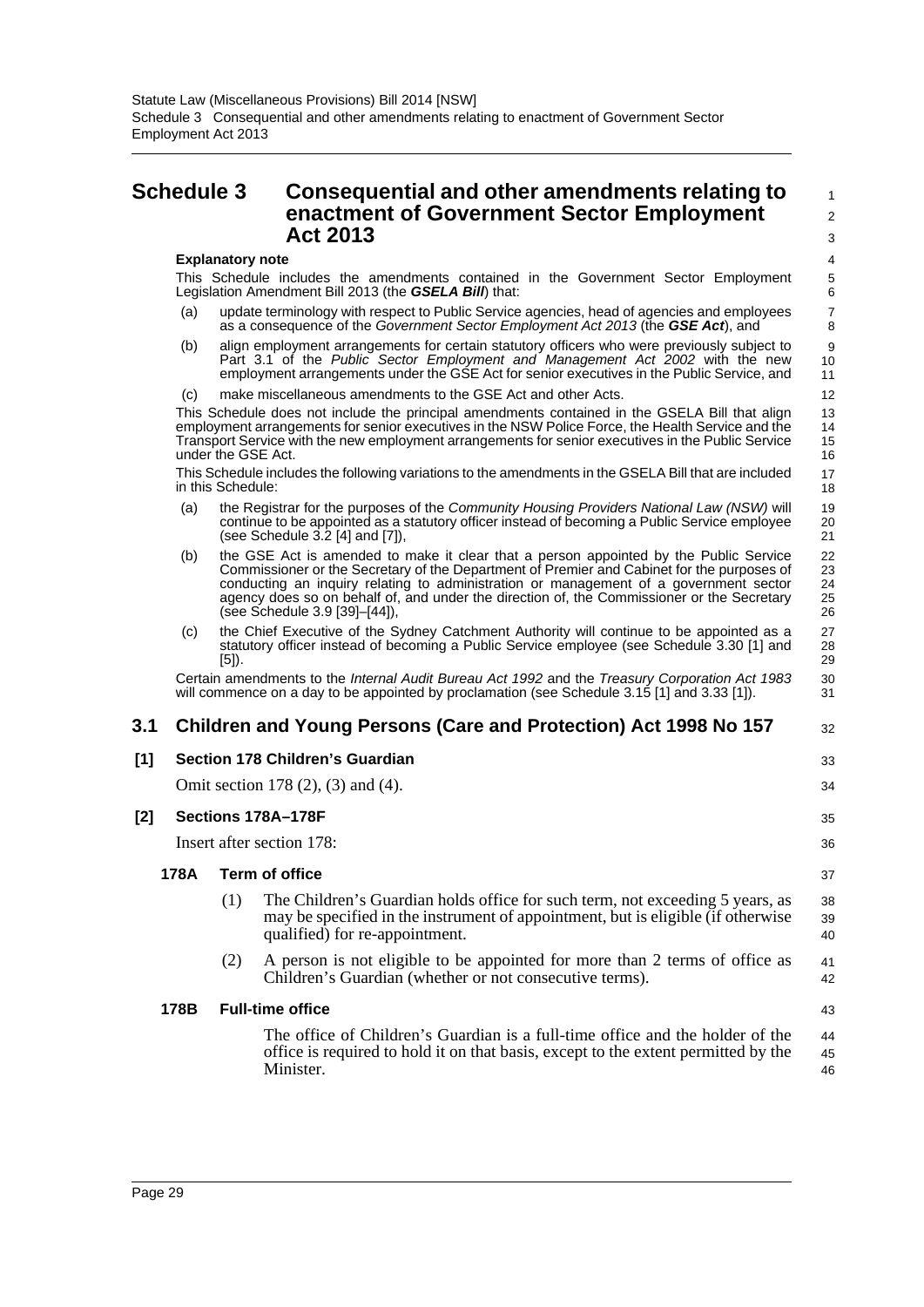#### **178C Employment and remuneration**

| 178C |                                                        | <b>Employment and remuneration</b> |                              |                                                                                                                                                                                                                                                                                                                                                     |                                                  |  |
|------|--------------------------------------------------------|------------------------------------|------------------------------|-----------------------------------------------------------------------------------------------------------------------------------------------------------------------------------------------------------------------------------------------------------------------------------------------------------------------------------------------------|--------------------------------------------------|--|
|      |                                                        | (1)                                |                              | The employment of the Children's Guardian is (subject to this Part) to be<br>governed by a contract of employment between the Children's Guardian and<br>the Minister.                                                                                                                                                                              | $\boldsymbol{2}$<br>$\sqrt{3}$<br>$\overline{4}$ |  |
|      |                                                        | (2)                                |                              | The following provisions of or made under the Government Sector<br><i>Employment Act 2013</i> relating to the employment of Public Service senior<br>executives apply to the Children's Guardian (but in the application of those<br>provisions a reference to the employer of any such executive is to be read as a<br>reference to the Minister): | $\mathbf 5$<br>6<br>$\overline{7}$<br>8<br>9     |  |
|      |                                                        |                                    | (a)                          | provisions relating to the band in which an executive is to be employed,                                                                                                                                                                                                                                                                            | 10                                               |  |
|      |                                                        |                                    | (b)                          | provisions relating to the contract of employment of an executive,                                                                                                                                                                                                                                                                                  | 11                                               |  |
|      |                                                        |                                    | (c)                          | provisions relating to the remuneration, employment benefits and<br>allowances of an executive.                                                                                                                                                                                                                                                     | 12<br>13                                         |  |
|      | 178D                                                   |                                    |                              | Vacancy in office                                                                                                                                                                                                                                                                                                                                   | 14                                               |  |
|      |                                                        | (1)                                |                              | The office of Children's Guardian becomes vacant if the holder:                                                                                                                                                                                                                                                                                     | 15                                               |  |
|      |                                                        |                                    | (a)                          | dies, or                                                                                                                                                                                                                                                                                                                                            | 16                                               |  |
|      |                                                        |                                    | (b)                          | completes a term of office and is not re-appointed, or                                                                                                                                                                                                                                                                                              | 17                                               |  |
|      |                                                        |                                    | (c)                          | resigns the office by instrument in writing addressed to the Minister, or                                                                                                                                                                                                                                                                           | 18                                               |  |
|      |                                                        |                                    | (d)                          | becomes bankrupt, applies to take the benefit of any law for the relief of<br>bankrupt or insolvent debtors, compounds with his or her creditors or<br>makes an assignment of his or her remuneration for their benefit, or                                                                                                                         | 19<br>20<br>21                                   |  |
|      |                                                        |                                    | (e)                          | becomes a mentally incapacitated person, or                                                                                                                                                                                                                                                                                                         | 22                                               |  |
|      |                                                        |                                    | (f)                          | is convicted in New South Wales of an offence that is punishable by<br>imprisonment for 12 months or more or is convicted elsewhere than in<br>New South Wales of an offence that, if committed in New South Wales,<br>would be an offence so punishable, or                                                                                        | 23<br>24<br>25<br>26                             |  |
|      |                                                        |                                    | (g)                          | is removed from office under section 178E.                                                                                                                                                                                                                                                                                                          | 27                                               |  |
|      |                                                        | (2)                                |                              | If the office of Children's Guardian becomes vacant, a person is, subject to this<br>Act, to be appointed to fill the vacancy.                                                                                                                                                                                                                      | 28<br>29                                         |  |
|      | 178E                                                   |                                    |                              | <b>Removal from office</b>                                                                                                                                                                                                                                                                                                                          | 30                                               |  |
|      |                                                        | (1)                                |                              | The Governor may remove the Children's Guardian from office, but only for<br>incompetence, incapacity or misbehaviour.                                                                                                                                                                                                                              | 31<br>32                                         |  |
|      |                                                        | (2)                                |                              | The Children's Guardian cannot be removed from office under Part 6 of the<br>Government Sector Employment Act 2013.                                                                                                                                                                                                                                 | 33<br>34                                         |  |
|      | 178F                                                   |                                    |                              | <b>Children's Guardian not Public Service employee</b>                                                                                                                                                                                                                                                                                              | 35                                               |  |
|      |                                                        |                                    |                              | The office of Children's Guardian is a statutory office and the provisions of<br>the Government Sector Employment Act 2013 relating to the employment of<br>Public Service employees do not apply to that office (except as provided by<br>section 178C).                                                                                           | 36<br>37<br>38<br>39                             |  |
| 3.2  | <b>No 59</b>                                           |                                    |                              | <b>Community Housing Providers (Adoption of National Law) Act 2012</b>                                                                                                                                                                                                                                                                              | 40<br>41                                         |  |
| [1]  |                                                        |                                    | <b>Section 4 Definitions</b> |                                                                                                                                                                                                                                                                                                                                                     | 42                                               |  |
|      | Omit the definition of <i>Director-General</i> .<br>43 |                                    |                              |                                                                                                                                                                                                                                                                                                                                                     |                                                  |  |

 $[1]$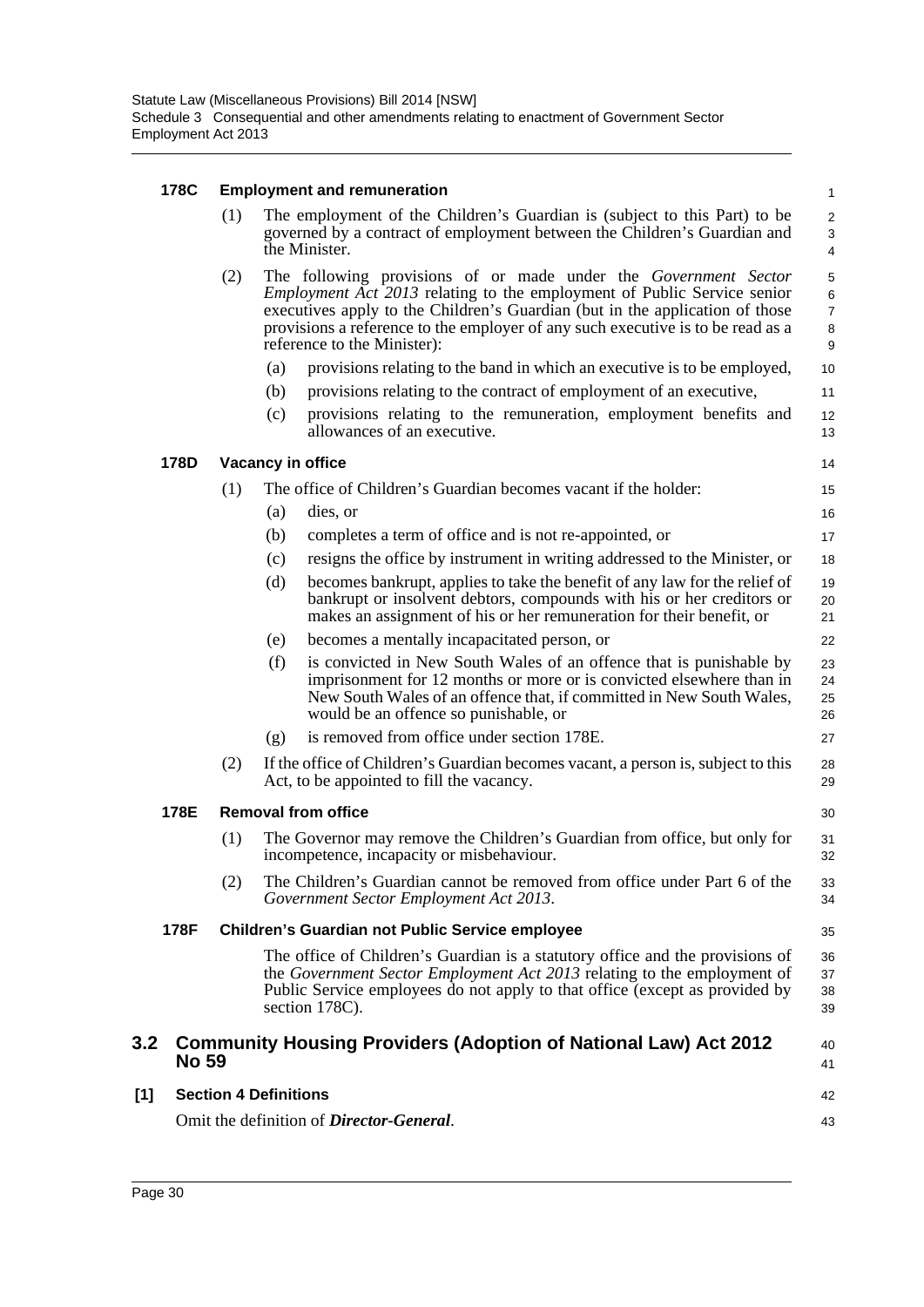| [2]   |              | Section 4 (2)         |                                                                                                                                                                                                                                                                                                                                           | $\mathbf{1}$               |
|-------|--------------|-----------------------|-------------------------------------------------------------------------------------------------------------------------------------------------------------------------------------------------------------------------------------------------------------------------------------------------------------------------------------------|----------------------------|
|       |              |                       | Insert in alphabetical order:                                                                                                                                                                                                                                                                                                             | $\overline{2}$             |
|       |              |                       | <b>Housing Secretary</b> means the Secretary of the Department of Family and<br>Community Services.                                                                                                                                                                                                                                       | 3<br>4                     |
| $[3]$ |              |                       | Sections 4 (2) (definition of "Housing Agency"), 8, 15 (4), 16 (2) (a) and 23                                                                                                                                                                                                                                                             | 5                          |
|       |              |                       | Omit "Director-General" wherever occurring. Insert instead "Housing Secretary".                                                                                                                                                                                                                                                           | 6                          |
| [4]   |              |                       | <b>Section 10 Registrar</b>                                                                                                                                                                                                                                                                                                               | 7                          |
|       |              |                       | Omit section 10 (3). Insert instead:                                                                                                                                                                                                                                                                                                      | 8                          |
|       |              | (3)                   | Schedule 1A contains provisions relating to the Registrar.                                                                                                                                                                                                                                                                                | 9                          |
| $[5]$ |              |                       | Section 11 Delegation of Registrar's functions                                                                                                                                                                                                                                                                                            | 10                         |
|       |              |                       | Omit section 11 (1) (a). Insert instead:                                                                                                                                                                                                                                                                                                  | 11                         |
|       |              |                       | a Public Service employee, or<br>(a)                                                                                                                                                                                                                                                                                                      | 12                         |
| [6]   |              | <b>Section 11 (2)</b> |                                                                                                                                                                                                                                                                                                                                           | 13                         |
|       |              | duties of which".     | Omit "who holds a position in the Department of Family and Community Services the                                                                                                                                                                                                                                                         | 14<br>15                   |
|       |              | whose duties".        | Insert instead "who is employed in the Department of Family and Community Services and                                                                                                                                                                                                                                                    | 16<br>17                   |
| $[7]$ |              | <b>Schedule 1A</b>    |                                                                                                                                                                                                                                                                                                                                           | 18                         |
|       |              |                       | Insert after Schedule 1:                                                                                                                                                                                                                                                                                                                  | 19                         |
|       |              |                       | Schedule 1A Provisions relating to Registrar                                                                                                                                                                                                                                                                                              | 20                         |
|       |              |                       |                                                                                                                                                                                                                                                                                                                                           |                            |
|       |              |                       | (Section 10 (3))                                                                                                                                                                                                                                                                                                                          | 21                         |
|       | 1            |                       | <b>Term of office</b>                                                                                                                                                                                                                                                                                                                     | 22                         |
|       |              | (1)                   | The Registrar holds office for such term, not exceeding 5 years, as may be<br>specified in the instrument of appointment, but is eligible (if otherwise<br>qualified) for re-appointment.                                                                                                                                                 | 23<br>24<br>25             |
|       |              | (2)                   | A person is not eligible to be appointed for more than 2 terms of office as<br>Registrar (whether or not consecutive terms).                                                                                                                                                                                                              | 26<br>27                   |
|       | $\mathbf{2}$ |                       | <b>Full-time office</b>                                                                                                                                                                                                                                                                                                                   | 28                         |
|       |              |                       | The office of Registrar is a full-time office and the holder of the office is<br>required to hold it on that basis, except to the extent permitted by the Minister.                                                                                                                                                                       | 29<br>30                   |
|       | 3            |                       | <b>Employment and remuneration</b>                                                                                                                                                                                                                                                                                                        | 31                         |
|       |              | (1)                   | The employment of the Registrar is (subject to this Schedule) to be governed<br>by a contract of employment between the Registrar and the Minister.                                                                                                                                                                                       | 32<br>33                   |
|       |              | (2)                   | The following provisions of or made under the Government Sector<br><i>Employment Act 2013</i> relating to the employment of Public Service senior<br>executives apply to the Registrar (but in the application of those provisions a<br>reference to the employer of any such executive is to be read as a reference to<br>the Minister): | 34<br>35<br>36<br>37<br>38 |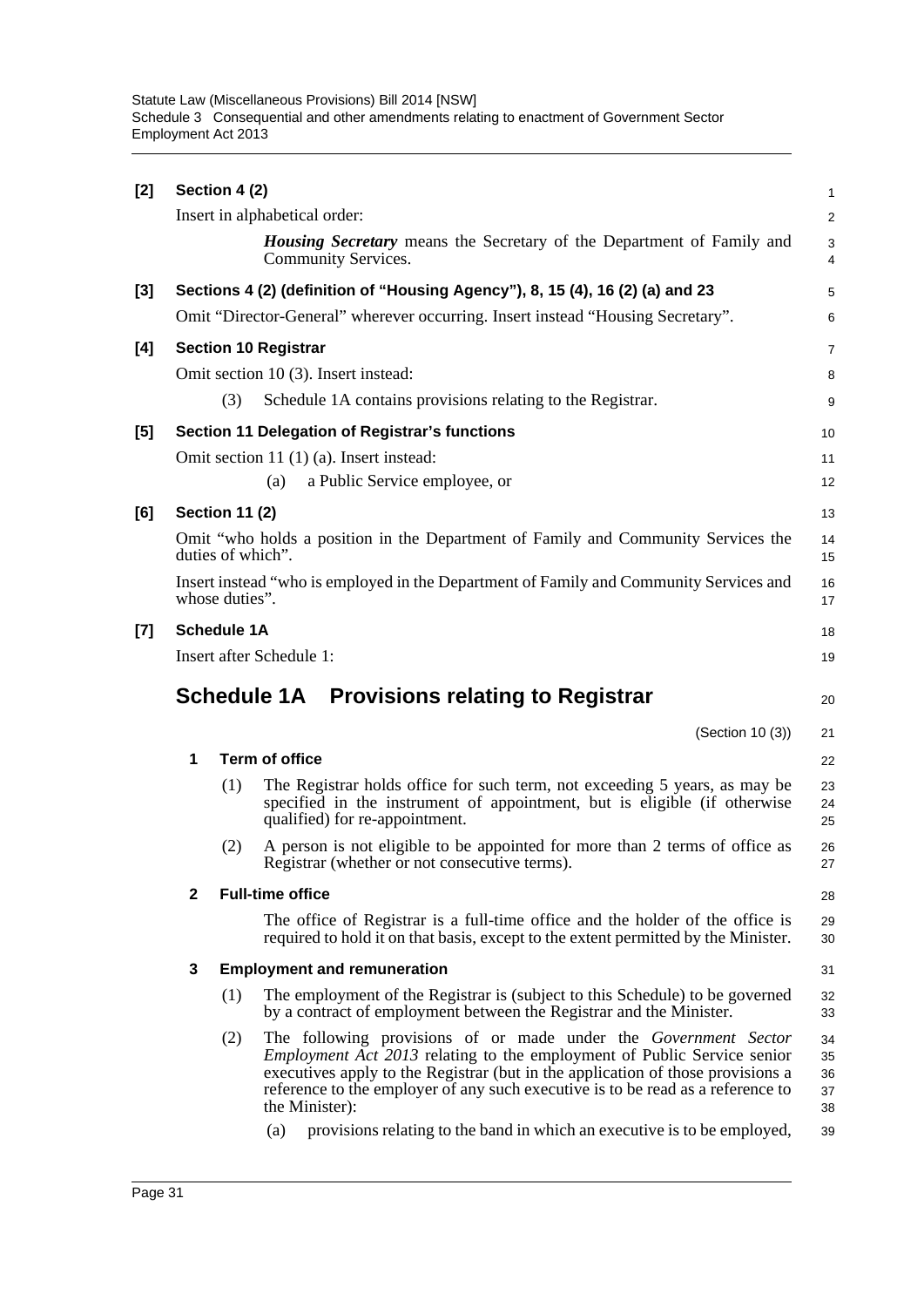|     |   |     | (b)               | provisions relating to the contract of employment of an executive,                                                                                                                                                                                                                   | $\mathbf{1}$         |
|-----|---|-----|-------------------|--------------------------------------------------------------------------------------------------------------------------------------------------------------------------------------------------------------------------------------------------------------------------------------|----------------------|
|     |   |     | (c)               | provisions relating to the remuneration, employment benefits and<br>allowances of an executive.                                                                                                                                                                                      | $\overline{2}$<br>3  |
|     | 4 |     | Vacancy in office |                                                                                                                                                                                                                                                                                      | 4                    |
|     |   | (1) |                   | The office of Registrar becomes vacant if the holder:                                                                                                                                                                                                                                | 5                    |
|     |   |     | (a)               | dies, or                                                                                                                                                                                                                                                                             | 6                    |
|     |   |     | (b)               | completes a term of office and is not re-appointed, or                                                                                                                                                                                                                               | $\overline{7}$       |
|     |   |     | (c)               | resigns the office by instrument in writing addressed to the Minister, or                                                                                                                                                                                                            | 8                    |
|     |   |     | (d)               | becomes bankrupt, applies to take the benefit of any law for the relief of<br>bankrupt or insolvent debtors, compounds with his or her creditors or<br>makes an assignment of his or her remuneration for their benefit, or                                                          | 9<br>10<br>11        |
|     |   |     | (e)               | becomes a mentally incapacitated person, or                                                                                                                                                                                                                                          | 12                   |
|     |   |     | (f)               | is convicted in New South Wales of an offence that is punishable by<br>imprisonment for 12 months or more or is convicted elsewhere than in<br>New South Wales of an offence that, if committed in New South Wales,<br>would be an offence so punishable, or                         | 13<br>14<br>15<br>16 |
|     |   |     | (g)               | is removed from office under clause 5.                                                                                                                                                                                                                                               | 17                   |
|     |   | (2) |                   | If the office of Registrar becomes vacant, a person is, subject to this Act, to be<br>appointed to fill the vacancy.                                                                                                                                                                 | 18<br>19             |
|     | 5 |     |                   | <b>Removal from office</b>                                                                                                                                                                                                                                                           | 20                   |
|     |   | (1) |                   | The Minister may remove the Registrar from office, but only for<br>incompetence, incapacity or misbehaviour.                                                                                                                                                                         | 21<br>22             |
|     |   | (2) |                   | The Registrar cannot be removed from office under Part 6 of the Government<br>Sector Employment Act 2013.                                                                                                                                                                            | 23<br>24             |
|     | 6 |     |                   | <b>Registrar not Public Service employee</b>                                                                                                                                                                                                                                         | 25                   |
|     |   |     | clause 3).        | The office of Registrar is a statutory office and the provisions of the<br>Government Sector Employment Act 2013 relating to the employment of<br>Public Service employees do not apply to that office (except as provided by                                                        | 26<br>27<br>28<br>29 |
| 3.3 |   |     |                   | <b>Constitution Act 1902 No 32</b>                                                                                                                                                                                                                                                   | 30                   |
|     |   |     |                   | Section 50G Publication, commencement and operation of orders                                                                                                                                                                                                                        | 31                   |
|     |   |     |                   | Insert after section $50G(4)$ :                                                                                                                                                                                                                                                      | 32                   |
|     |   | (5) |                   | If any question arises as to the employees included in any part of a Public<br>Service agency who are transferred by an administrative arrangements order<br>to another Public Service agency, the question may be referred to and<br>determined by the Public Service Commissioner. | 33<br>34<br>35<br>36 |
| 3.4 |   |     |                   | <b>Crime Commission Act 2012 No 66</b>                                                                                                                                                                                                                                               | 37                   |
|     |   |     |                   | <b>Section 66 Staff of Inspector</b>                                                                                                                                                                                                                                                 | 38                   |
|     |   |     |                   | Omit section 66 (1). Insert instead:                                                                                                                                                                                                                                                 | 39                   |
|     |   | (1) |                   | Persons employed in the Public Service under the <i>Government Sector</i><br><i>Employment Act 2013</i> to enable the Inspector to exercise his or her functions<br>are subject to the control and direction of the Inspector.                                                       | 40<br>41<br>42       |
|     |   |     |                   |                                                                                                                                                                                                                                                                                      |                      |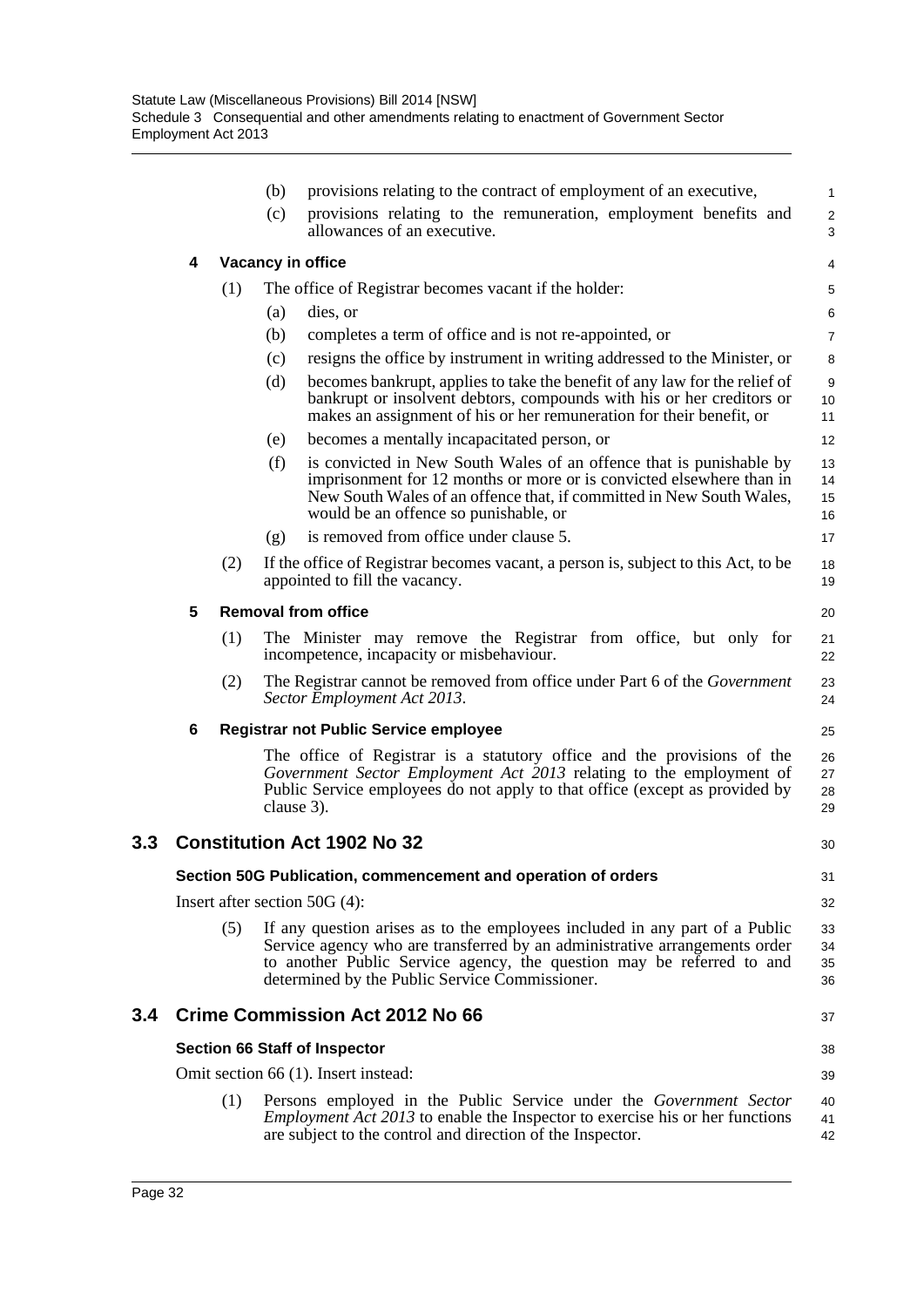|       | (1A)                         | Subsection (1) does not affect the exercise of the functions under the<br>Government Sector Employment Act 2013 of the head of the Public Service<br>agency in which those persons are employed. The head of that agency may<br>delegate those functions under that Act to the Inspector.                                                                                                                                                                                                                    | 1<br>$\overline{2}$<br>3<br>$\overline{4}$ |
|-------|------------------------------|--------------------------------------------------------------------------------------------------------------------------------------------------------------------------------------------------------------------------------------------------------------------------------------------------------------------------------------------------------------------------------------------------------------------------------------------------------------------------------------------------------------|--------------------------------------------|
|       | (1B)                         | The staff of the Inspector comprises the persons so employed and the persons<br>referred to in subsection (2).                                                                                                                                                                                                                                                                                                                                                                                               | 5<br>6                                     |
| 3.5   |                              | <b>Destination NSW Act 2011 No 21</b>                                                                                                                                                                                                                                                                                                                                                                                                                                                                        | 7                                          |
| [1]   |                              | <b>Section 9 Chief Executive Officer</b>                                                                                                                                                                                                                                                                                                                                                                                                                                                                     | 8                                          |
|       |                              | Omit section $9(1)$ and $(2)$ . Insert instead:                                                                                                                                                                                                                                                                                                                                                                                                                                                              | 9                                          |
|       | (1)                          | The Chief Executive Officer of Destination NSW is the person employed in<br>the Public Service as the Chief Executive Officer.                                                                                                                                                                                                                                                                                                                                                                               | 10<br>11                                   |
| $[2]$ | <b>Section 11</b>            |                                                                                                                                                                                                                                                                                                                                                                                                                                                                                                              | 12                                         |
|       |                              | Omit the section. Insert instead:                                                                                                                                                                                                                                                                                                                                                                                                                                                                            | 13                                         |
|       | 11                           | <b>Staff of Destination NSW</b>                                                                                                                                                                                                                                                                                                                                                                                                                                                                              | 14                                         |
|       |                              | Persons may be employed in the Public Service under the <i>Government Sector</i><br><i>Employment Act 2013</i> to enable Destination NSW to exercise its functions.<br>Note. Section 59 of the Government Sector Employment Act 2013 provides that the<br>persons so employed (or whose services Destination NSW makes use of) may be<br>referred to as officers or employees, or members of staff, of Destination NSW.<br>Section 47A of the Constitution Act 1902 precludes Destination NSW from employing | 15<br>16<br>17<br>18<br>19<br>20           |
|       |                              |                                                                                                                                                                                                                                                                                                                                                                                                                                                                                                              |                                            |
|       |                              | staff.                                                                                                                                                                                                                                                                                                                                                                                                                                                                                                       | 21                                         |
| $[3]$ |                              | Schedule 1, clause 6 (1)                                                                                                                                                                                                                                                                                                                                                                                                                                                                                     | 22                                         |
|       |                              | Omit the subclause. Insert instead:                                                                                                                                                                                                                                                                                                                                                                                                                                                                          | 23                                         |
|       | (1)                          | The provisions of the <i>Government Sector Employment Act 2013</i> relating to the<br>employment of Public Service employees do not apply to an appointed<br>member.                                                                                                                                                                                                                                                                                                                                         | 24<br>25<br>26                             |
| 3.6   |                              | Fire Brigades Act 1989 No 192                                                                                                                                                                                                                                                                                                                                                                                                                                                                                | 27                                         |
| [1]   | <b>Section 3 Definitions</b> |                                                                                                                                                                                                                                                                                                                                                                                                                                                                                                              | 28                                         |
|       |                              | Omit the definition of <i>Commissioner</i> . Insert instead:                                                                                                                                                                                                                                                                                                                                                                                                                                                 | 29                                         |
|       |                              | <b>Commissioner</b> means the person employed in the Public Service as the<br>Commissioner of Fire and Rescue NSW.                                                                                                                                                                                                                                                                                                                                                                                           | 30<br>31                                   |
| [2]   |                              | Section 3, definition of "Department"                                                                                                                                                                                                                                                                                                                                                                                                                                                                        | 32                                         |
|       | Omit the definition.         |                                                                                                                                                                                                                                                                                                                                                                                                                                                                                                              | 33                                         |
| [3]   |                              | Sections 35, 44 (definition of "fire brigades expenditure"), 46, 64A, 64B, 78, 79A and<br>83 (3) (definition of "authorised person")                                                                                                                                                                                                                                                                                                                                                                         | 34<br>35                                   |
|       |                              | Omit "the Department" and "the Department's" wherever occurring.                                                                                                                                                                                                                                                                                                                                                                                                                                             | 36                                         |
|       |                              | Insert instead "Fire and Rescue NSW" and "Fire and Rescue NSW's" respectively.                                                                                                                                                                                                                                                                                                                                                                                                                               | 37                                         |
| [4]   |                              | Part 6, Division 1, heading                                                                                                                                                                                                                                                                                                                                                                                                                                                                                  | 38                                         |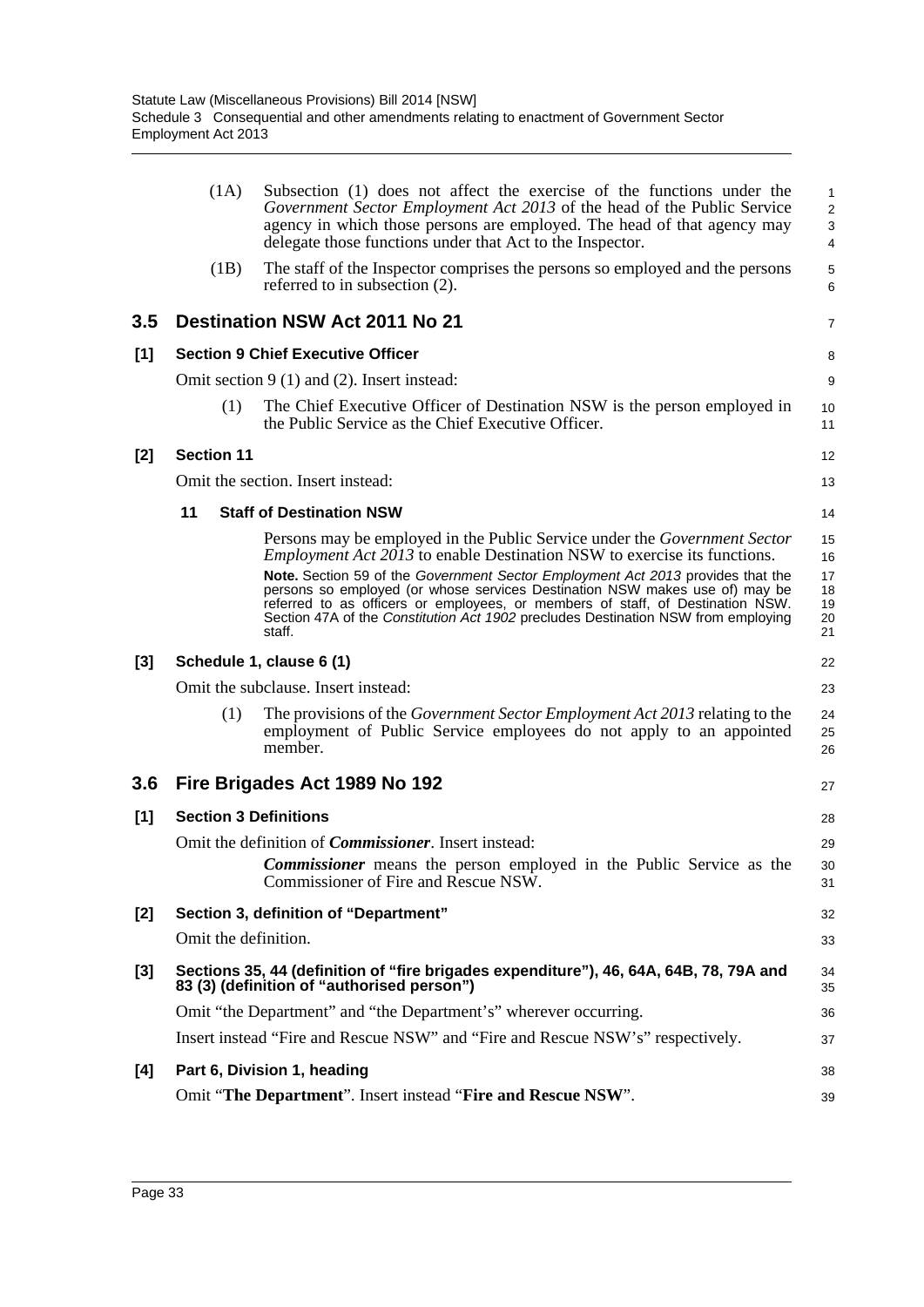| [5]   | <b>Section 66</b> |                   |                                                                                                                                                                                                                                                                                                                                                                                                                                                                                                   |                               |  |  |  |  |  |
|-------|-------------------|-------------------|---------------------------------------------------------------------------------------------------------------------------------------------------------------------------------------------------------------------------------------------------------------------------------------------------------------------------------------------------------------------------------------------------------------------------------------------------------------------------------------------------|-------------------------------|--|--|--|--|--|
|       |                   |                   | Omit the section. Insert instead:                                                                                                                                                                                                                                                                                                                                                                                                                                                                 | $\overline{a}$                |  |  |  |  |  |
|       | 66                |                   | <b>Staff of Fire and Rescue NSW</b>                                                                                                                                                                                                                                                                                                                                                                                                                                                               |                               |  |  |  |  |  |
|       |                   | (1)               | Persons may be employed in the Public Service under the <i>Government Sector</i><br><i>Employment Act <math>2013</math> to enable the Commissioner to exercise his or her</i><br>functions.                                                                                                                                                                                                                                                                                                       | 4<br>5<br>6                   |  |  |  |  |  |
|       |                   |                   | Note. Section 59 of the Government Sector Employment Act 2013 provides that the<br>persons so employed (or whose services the Commissioner makes use of) may be<br>referred to as officers or employees, or members of staff, of the Commissioner.<br>Section 47A of the Constitution Act 1902 precludes the Commissioner from employing<br>staff unless authorised by legislation to do so (Section 69 of this Act authorises the<br>Commissioner to employ members of permanent fire brigades). | 7<br>8<br>9<br>10<br>11<br>12 |  |  |  |  |  |
|       |                   | (2)               | This section does not apply to the members of permanent fire brigades.                                                                                                                                                                                                                                                                                                                                                                                                                            | 13                            |  |  |  |  |  |
| [6]   |                   |                   | <b>Section 68 Definition</b>                                                                                                                                                                                                                                                                                                                                                                                                                                                                      | 14                            |  |  |  |  |  |
|       |                   |                   | Omit the definition of <i>Director-General</i> . Insert instead:                                                                                                                                                                                                                                                                                                                                                                                                                                  | 15                            |  |  |  |  |  |
|       |                   |                   | <b>Industrial Relations Secretary means the Industrial Relations Secretary under</b><br>the Government Sector Employment Act 2013.                                                                                                                                                                                                                                                                                                                                                                | 16<br>17                      |  |  |  |  |  |
| $[7]$ |                   |                   | Sections 70, 71, 72 and 74                                                                                                                                                                                                                                                                                                                                                                                                                                                                        | 18                            |  |  |  |  |  |
|       |                   |                   | Omit "Director-General" wherever occurring.                                                                                                                                                                                                                                                                                                                                                                                                                                                       | 19                            |  |  |  |  |  |
|       |                   |                   | Insert instead "Industrial Relations Secretary".                                                                                                                                                                                                                                                                                                                                                                                                                                                  | 20                            |  |  |  |  |  |
| [8]   |                   |                   | Schedule 2, clause 5 (1) (d)                                                                                                                                                                                                                                                                                                                                                                                                                                                                      | 21                            |  |  |  |  |  |
|       |                   |                   | Omit the paragraph. Insert instead:<br>is removed from office under this clause, or<br>(d)                                                                                                                                                                                                                                                                                                                                                                                                        | 22<br>23                      |  |  |  |  |  |
| [9]   |                   |                   | Schedule 2, clause 7 (1)                                                                                                                                                                                                                                                                                                                                                                                                                                                                          | 24                            |  |  |  |  |  |
|       |                   |                   | Omit the subclause. Insert instead:                                                                                                                                                                                                                                                                                                                                                                                                                                                               | 25                            |  |  |  |  |  |
|       |                   | (1)               | The provisions of the <i>Government Sector Employment Act 2013</i> relating to the<br>employment of Public Service employees do not apply to an appointed<br>member.                                                                                                                                                                                                                                                                                                                              | 26<br>27<br>28                |  |  |  |  |  |
| 3.7   |                   |                   | Government Information (Information Commissioner) Act 2009 No 53                                                                                                                                                                                                                                                                                                                                                                                                                                  | 29                            |  |  |  |  |  |
| $[1]$ |                   | <b>Section 10</b> |                                                                                                                                                                                                                                                                                                                                                                                                                                                                                                   | 30                            |  |  |  |  |  |
|       |                   |                   | Omit the section. Insert instead:                                                                                                                                                                                                                                                                                                                                                                                                                                                                 | 31                            |  |  |  |  |  |
|       | 10                |                   | <b>Commissioner not Public Service employee</b>                                                                                                                                                                                                                                                                                                                                                                                                                                                   | 32                            |  |  |  |  |  |
|       |                   |                   | The office of Commissioner is a statutory office and the provisions of the<br>Government Sector Employment Act 2013 relating to the employment of<br>Public Service employees do not apply to that office.                                                                                                                                                                                                                                                                                        | 33<br>34<br>35                |  |  |  |  |  |
| [2]   |                   | <b>Section 12</b> |                                                                                                                                                                                                                                                                                                                                                                                                                                                                                                   | 36                            |  |  |  |  |  |
|       |                   |                   | Omit the section. Insert instead:                                                                                                                                                                                                                                                                                                                                                                                                                                                                 | 37                            |  |  |  |  |  |
|       | 12                |                   | <b>Staff of Commissioner</b>                                                                                                                                                                                                                                                                                                                                                                                                                                                                      | 38                            |  |  |  |  |  |
|       |                   |                   | Persons may be employed in the Public Service under the <i>Government Sector</i><br><i>Employment Act 2013</i> to enable the Commissioner to exercise his or her<br>functions.                                                                                                                                                                                                                                                                                                                    | 39<br>40<br>41                |  |  |  |  |  |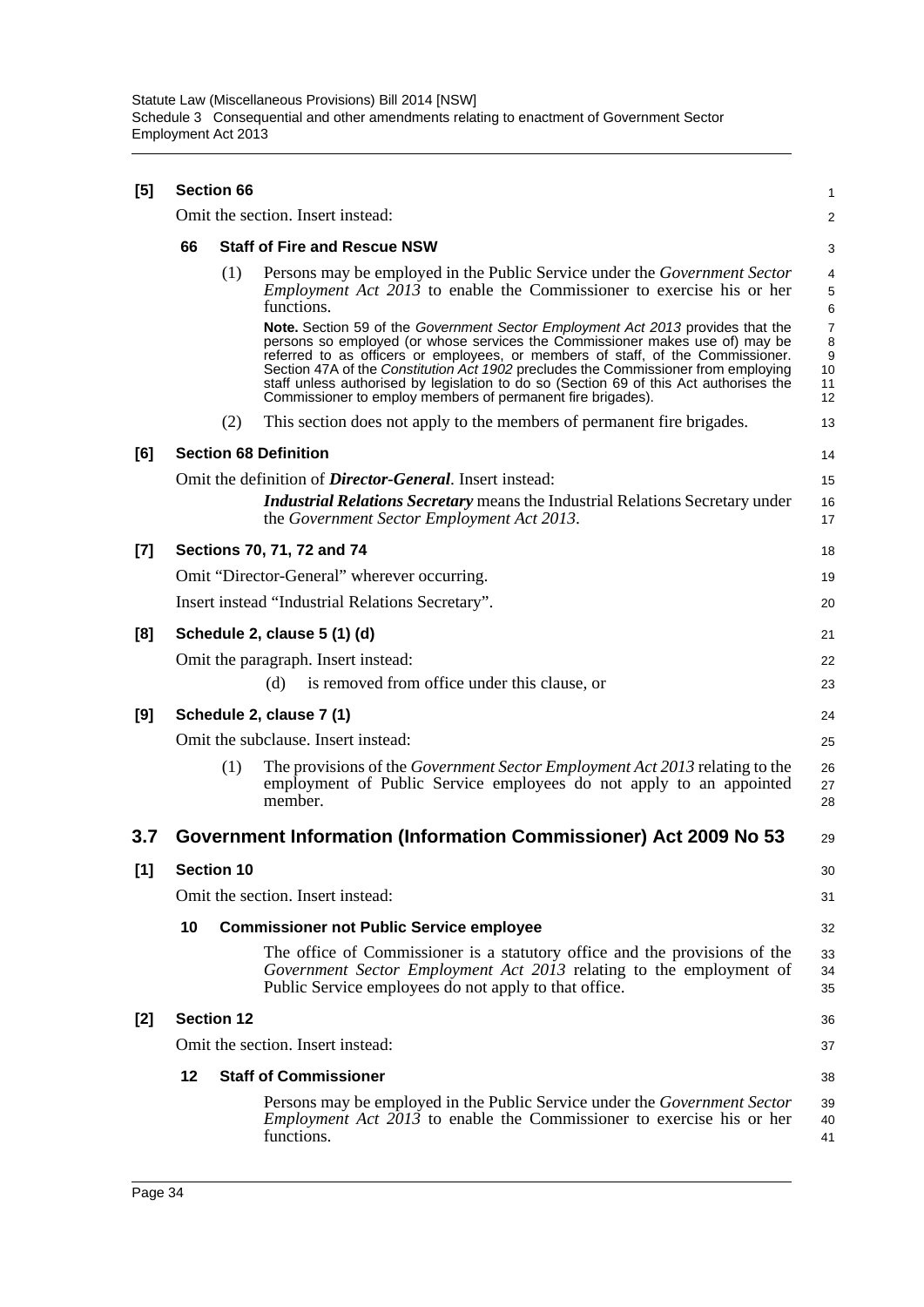|       | Note. Section 59 of the Government Sector Employment Act 2013 provides that the<br>persons so employed (or whose services the Commissioner makes use of) may be<br>referred to as officers or employees, or members of staff, of the Commissioner.<br>Section 47A of the Constitution Act 1902 precludes the Commissioner from employing<br>staff. | 1<br>$\overline{2}$<br>3<br>4<br>5 |
|-------|----------------------------------------------------------------------------------------------------------------------------------------------------------------------------------------------------------------------------------------------------------------------------------------------------------------------------------------------------|------------------------------------|
| $[3]$ | Section 24 Report on compliance with Information Act                                                                                                                                                                                                                                                                                               | 6                                  |
|       | Omit section 24 (1) (c). Insert instead:                                                                                                                                                                                                                                                                                                           | $\overline{7}$                     |
|       | where the conduct concerns the conduct of a Public Service employee,<br>(c)<br>to the Secretary of the Department of Premier and Cabinet.                                                                                                                                                                                                          | 8<br>9                             |
| 3.8   | <b>Government Information (Public Access) Act 2009 No 52</b>                                                                                                                                                                                                                                                                                       | 10                                 |
| [1]   | <b>Section 4 Interpretation</b>                                                                                                                                                                                                                                                                                                                    | 11                                 |
|       | Omit "Government Department" wherever occurring in the definition of <i>agency</i> in<br>section $4(1)$ , including in the note to that definition.                                                                                                                                                                                                | 12<br>13                           |
|       | Insert instead "Public Service agency".                                                                                                                                                                                                                                                                                                            | 14                                 |
| [2]   | <b>Schedule 4 Interpretative provisions</b>                                                                                                                                                                                                                                                                                                        | 15                                 |
|       | Omit the definition of <i>Government Department</i> from clause 1.                                                                                                                                                                                                                                                                                 | 16                                 |
|       | Insert in alphabetical order:<br><b>Public Service agency means a Public Service agency under the Government</b><br>Sector Employment Act 2013.                                                                                                                                                                                                    | 17<br>18<br>19                     |
|       |                                                                                                                                                                                                                                                                                                                                                    |                                    |
| 3.9   | Government Sector Employment Act 2013 No 40                                                                                                                                                                                                                                                                                                        | 20                                 |
| [1]   | Section 5 Persons to whom Act does not apply                                                                                                                                                                                                                                                                                                       | 21                                 |
|       | Omit ", or of the Inspector of the Independent Commission Against Corruption," from<br>section $5(1)(d)$ .                                                                                                                                                                                                                                         | 22<br>23                           |
| [2]   | Section 38 Assignment of senior executives to roles in bands across government<br>sector (other than heads of agencies)                                                                                                                                                                                                                            | 24<br>25                           |
|       | Insert "in any Public Service agency" after "assigned to a role" in section 38 (3).                                                                                                                                                                                                                                                                | 26                                 |
| $[3]$ | Section 39 Contract of employment of senior executives                                                                                                                                                                                                                                                                                             | 27                                 |
|       | Omit section $39(4)(b)$ .                                                                                                                                                                                                                                                                                                                          | 28                                 |
| [4]   | <b>Section 39 (6)</b>                                                                                                                                                                                                                                                                                                                              | 29                                 |
|       | Omit "varied at any time by further agreement".                                                                                                                                                                                                                                                                                                    | 30                                 |
|       | Insert instead "varied at any time in accordance with the contract or by further agreement".                                                                                                                                                                                                                                                       | 31                                 |
| [5]   | <b>Section 39 (7)</b>                                                                                                                                                                                                                                                                                                                              | 32                                 |
|       | Insert after section $39(6)$ :                                                                                                                                                                                                                                                                                                                     | 33                                 |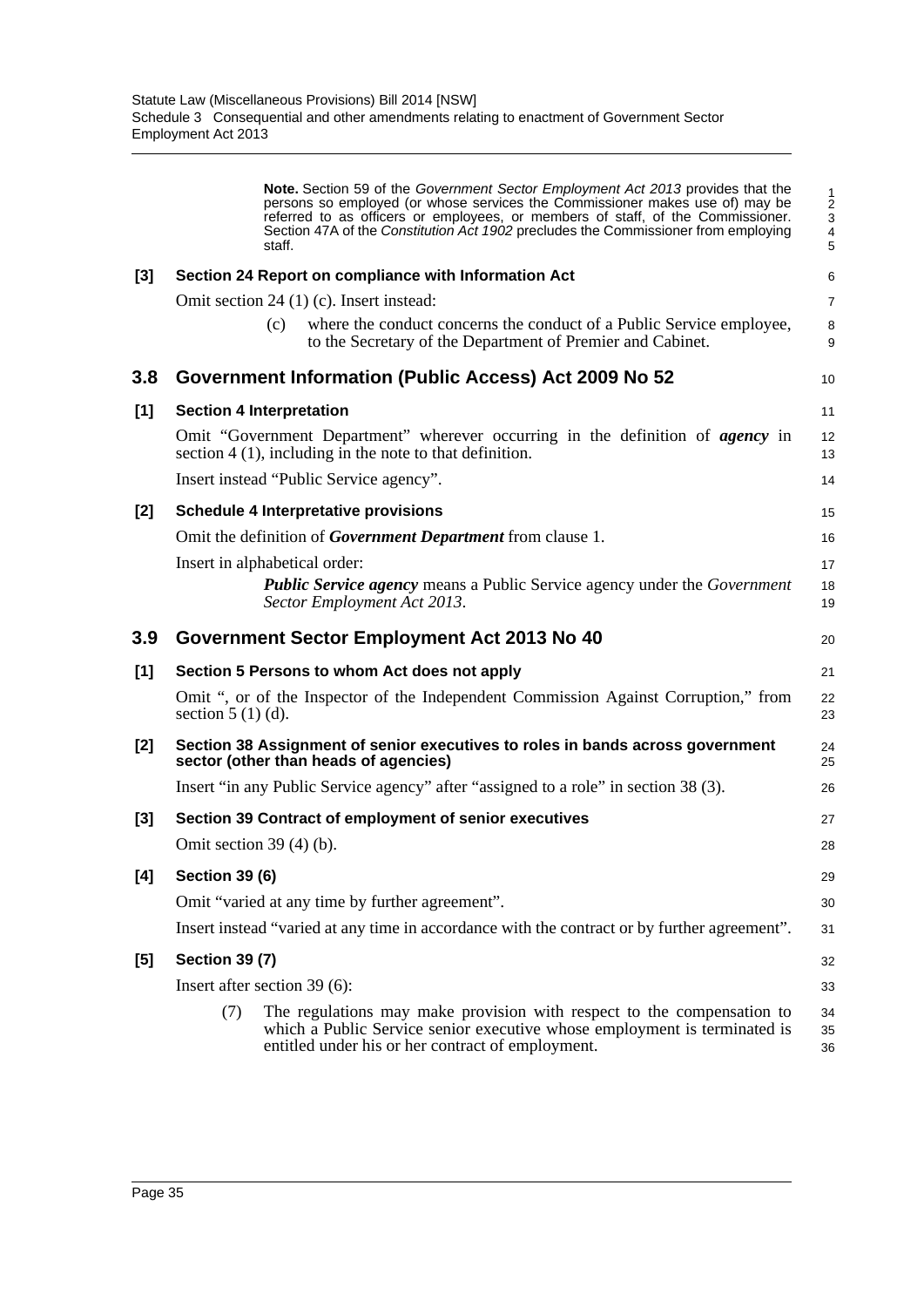| [6]    |                                                                               |      | Section 40 Remuneration, benefits and allowances for senior executives                                                                                                                                                                                                                                           | 1                       |  |
|--------|-------------------------------------------------------------------------------|------|------------------------------------------------------------------------------------------------------------------------------------------------------------------------------------------------------------------------------------------------------------------------------------------------------------------|-------------------------|--|
|        |                                                                               |      | Omit section 40 (2). Insert instead:                                                                                                                                                                                                                                                                             | $\overline{\mathbf{c}}$ |  |
|        |                                                                               | (2)  | The kinds and value of employment benefits and the allowances for a Public<br>Service senior executive are to be determined in accordance with the<br>regulations or (subject to the regulations) by the Commissioner.                                                                                           | 3<br>4<br>5             |  |
| $[7]$  |                                                                               |      | Section 41 Termination of employment of senior executives                                                                                                                                                                                                                                                        | 6                       |  |
|        |                                                                               |      | Omit "the compensation" from section 41 (2). Insert instead "any compensation".                                                                                                                                                                                                                                  | 7                       |  |
| [8]    | Section 41 (4A)                                                               |      |                                                                                                                                                                                                                                                                                                                  | 8                       |  |
|        |                                                                               |      | Insert after section 41 $(4)$ :                                                                                                                                                                                                                                                                                  | 9                       |  |
|        |                                                                               | (4A) | A Public Service senior executive whose employment is terminated under the<br>provisions of or made under Part 5 relating to unsatisfactory performance or<br>misconduct is not entitled to compensation under this section. Those<br>provisions do not apply to a termination of employment under this section. | 10<br>11<br>12<br>13    |  |
| [9]    |                                                                               |      | <b>Section 44 Conditions of engagement</b>                                                                                                                                                                                                                                                                       | 14                      |  |
|        |                                                                               |      | Omit the section.                                                                                                                                                                                                                                                                                                | 15                      |  |
| $[10]$ |                                                                               |      | <b>Section 47 Termination of employment</b>                                                                                                                                                                                                                                                                      | 16                      |  |
|        |                                                                               |      | Omit "condition of engagement as an employee imposed under section 44" from<br>section 47 $(1)(a)$ .                                                                                                                                                                                                             | 17<br>18                |  |
|        |                                                                               |      | Insert instead "condition of engagement as an employee under section 54".                                                                                                                                                                                                                                        | 19                      |  |
| $[11]$ |                                                                               |      | Section 47 (1) (i)                                                                                                                                                                                                                                                                                               | 20                      |  |
|        |                                                                               |      | Omit the paragraph.                                                                                                                                                                                                                                                                                              | 21                      |  |
| $[12]$ | <b>Section 54</b>                                                             |      |                                                                                                                                                                                                                                                                                                                  |                         |  |
|        | Renumber section 54 as section 54A and insert before that renumbered section: |      |                                                                                                                                                                                                                                                                                                                  |                         |  |
|        | 54                                                                            |      | <b>Conditions of engagement</b>                                                                                                                                                                                                                                                                                  | 24                      |  |
|        |                                                                               | (1)  | The engagement of a Public Service employee may be made subject to<br>conditions notified to the employee on his or her engagement.                                                                                                                                                                              | 25<br>26                |  |
|        |                                                                               | (2)  | The conditions may include (without limitation) conditions dealing with any<br>of the following matters:                                                                                                                                                                                                         | 27<br>28                |  |
|        |                                                                               |      | probation,<br>(a)                                                                                                                                                                                                                                                                                                | 29                      |  |
|        |                                                                               |      | citizenship or residency requirements,<br>(b)                                                                                                                                                                                                                                                                    | 30                      |  |
|        |                                                                               |      | formal qualifications,<br>(c)                                                                                                                                                                                                                                                                                    | 31                      |  |
|        |                                                                               |      | security and other clearances,<br>(d)                                                                                                                                                                                                                                                                            | 32                      |  |
|        |                                                                               |      | health clearances.<br>(e)                                                                                                                                                                                                                                                                                        | 33                      |  |
|        | (3)                                                                           |      | The imposition of conditions of engagement is subject to the government<br>sector employment rules.                                                                                                                                                                                                              | 34<br>35                |  |
|        |                                                                               | (4)  | The contract of employment of a Public Service senior executive may include<br>conditions of engagement.                                                                                                                                                                                                         | 36<br>37                |  |
| $[13]$ |                                                                               |      | Section 59 How references to employees etc of statutory bodies or officers to be<br>construed in other Acts, instruments and contracts                                                                                                                                                                           | 38<br>39                |  |
|        |                                                                               |      | Insert "or statutory officer" after "statutory body" wherever occurring.                                                                                                                                                                                                                                         | 40                      |  |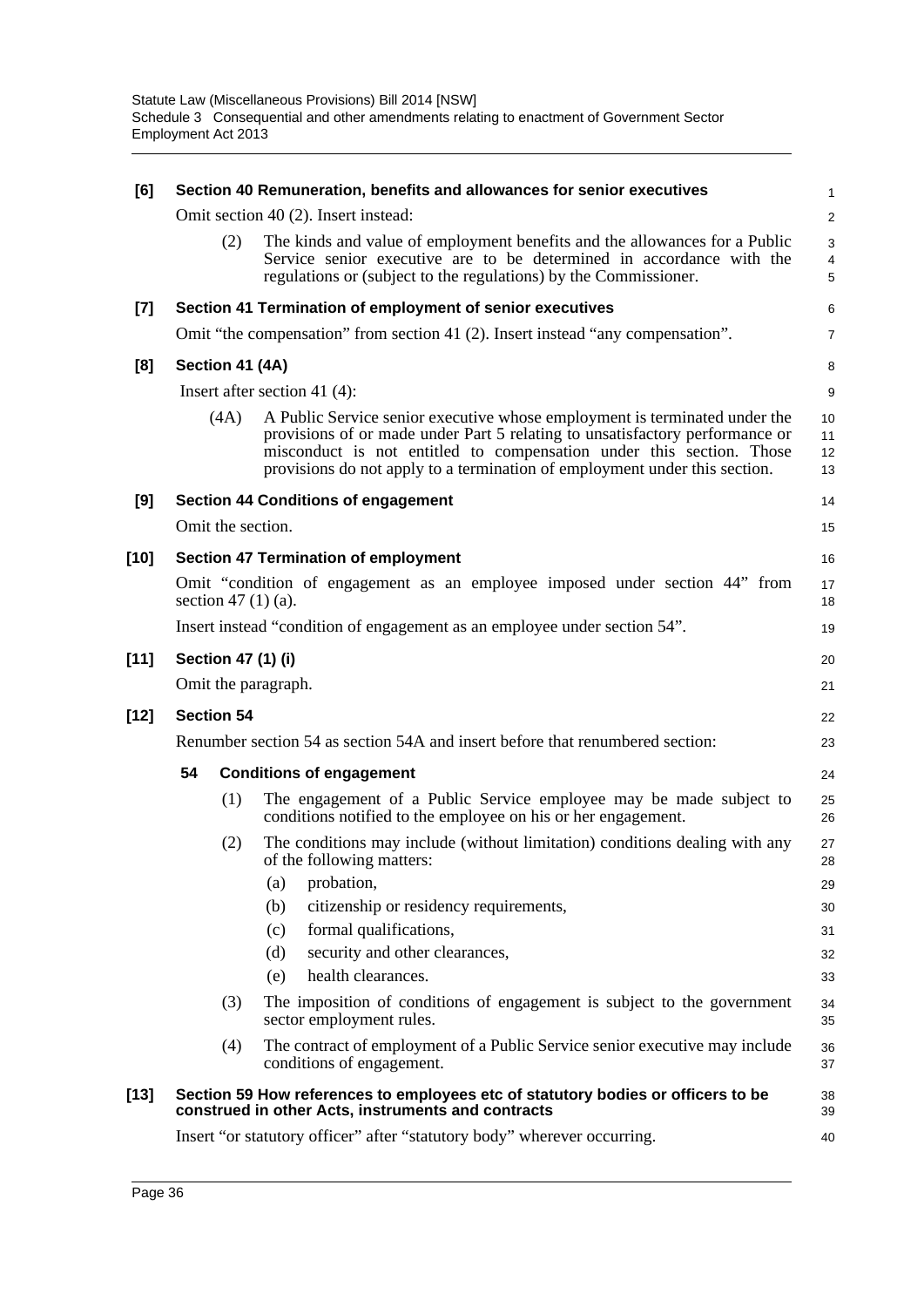| $[14]$ | <b>Section 59 (1)</b> |                                                                                                                                                                                                                                                               | 1                    |
|--------|-----------------------|---------------------------------------------------------------------------------------------------------------------------------------------------------------------------------------------------------------------------------------------------------------|----------------------|
|        |                       | Omit "its functions" wherever occurring. Insert instead "functions".                                                                                                                                                                                          | $\overline{a}$       |
| $[15]$ | Section 59 (1) (b)    |                                                                                                                                                                                                                                                               | 3                    |
|        |                       | Omit "its capacity". Insert instead "the capacity".                                                                                                                                                                                                           | 4                    |
| $[16]$ | agencies              | Section 64 Employee transfers and secondments between government sector                                                                                                                                                                                       | 5<br>6               |
|        |                       | Omit section 64 (1), but not the note to that subsection. Insert instead:                                                                                                                                                                                     | 7                    |
|        | (1)                   | The government sector employment rules may deal with:<br>the transfer of employees between government sector agencies, or<br>(a)<br>the secondment of employees between government sector agencies,<br>(b)<br>whether or not at the request of the employees. | 8<br>9<br>10<br>11   |
| $[17]$ |                       | Section 64 (2) and (4)                                                                                                                                                                                                                                        | 12                   |
|        |                       | Insert "or secondment" after "transfer" wherever occurring.                                                                                                                                                                                                   | 13                   |
| $[18]$ | Section 64 (3)        | Insert "or seconded" after "transferred".                                                                                                                                                                                                                     | 14<br>15             |
| $[19]$ |                       | Section 64 (4A) and (4B)                                                                                                                                                                                                                                      | 16                   |
|        |                       | Insert after section $64$ (4):                                                                                                                                                                                                                                | 17                   |
|        | (4A)                  | The government sector employment rules may make provision with respect to<br>the recognition of service for the accrual of leave and to other matters<br>consequent on the transfer or secondment of employees between government<br>sector agencies.         | 18<br>19<br>20<br>21 |
|        | (4B)                  | This section does not apply to the transfer or secondment of an employee to or<br>from that part of the NSW Police Force comprising police officers.                                                                                                          | 22<br>23             |
| $[20]$ | Section 64 (5) (b)    |                                                                                                                                                                                                                                                               | 24                   |
|        |                       | Insert "or secondments" after "transfers".                                                                                                                                                                                                                    | 25                   |
| $[21]$ | relevant bodies       | Section 66 Secondment of staff between government sector agencies and other                                                                                                                                                                                   | 26<br>27             |
|        |                       | Omit section 66 $(1)$ (a).                                                                                                                                                                                                                                    | 28                   |
| $[22]$ |                       | Section 66 (1) (b) and (c) and (3)                                                                                                                                                                                                                            | 29                   |
|        |                       | Omit "temporarily assigned" wherever occurring. Insert instead "seconded".                                                                                                                                                                                    | 30                   |
| $[23]$ | <b>Section 66 (1)</b> |                                                                                                                                                                                                                                                               | 31                   |
|        |                       | Omit "such assignment". Insert instead "such secondment".                                                                                                                                                                                                     | 32                   |
| $[24]$ |                       | Section 66 (2), (3) (a) and (5)                                                                                                                                                                                                                               | 33                   |
|        |                       | Omit "temporary assignment" wherever occurring. Insert instead "secondment".                                                                                                                                                                                  | 34                   |
| $[25]$ | <b>Section 66 (2)</b> |                                                                                                                                                                                                                                                               | 35                   |
|        |                       | Omit "between the heads of the government sector agencies or".                                                                                                                                                                                                | 36                   |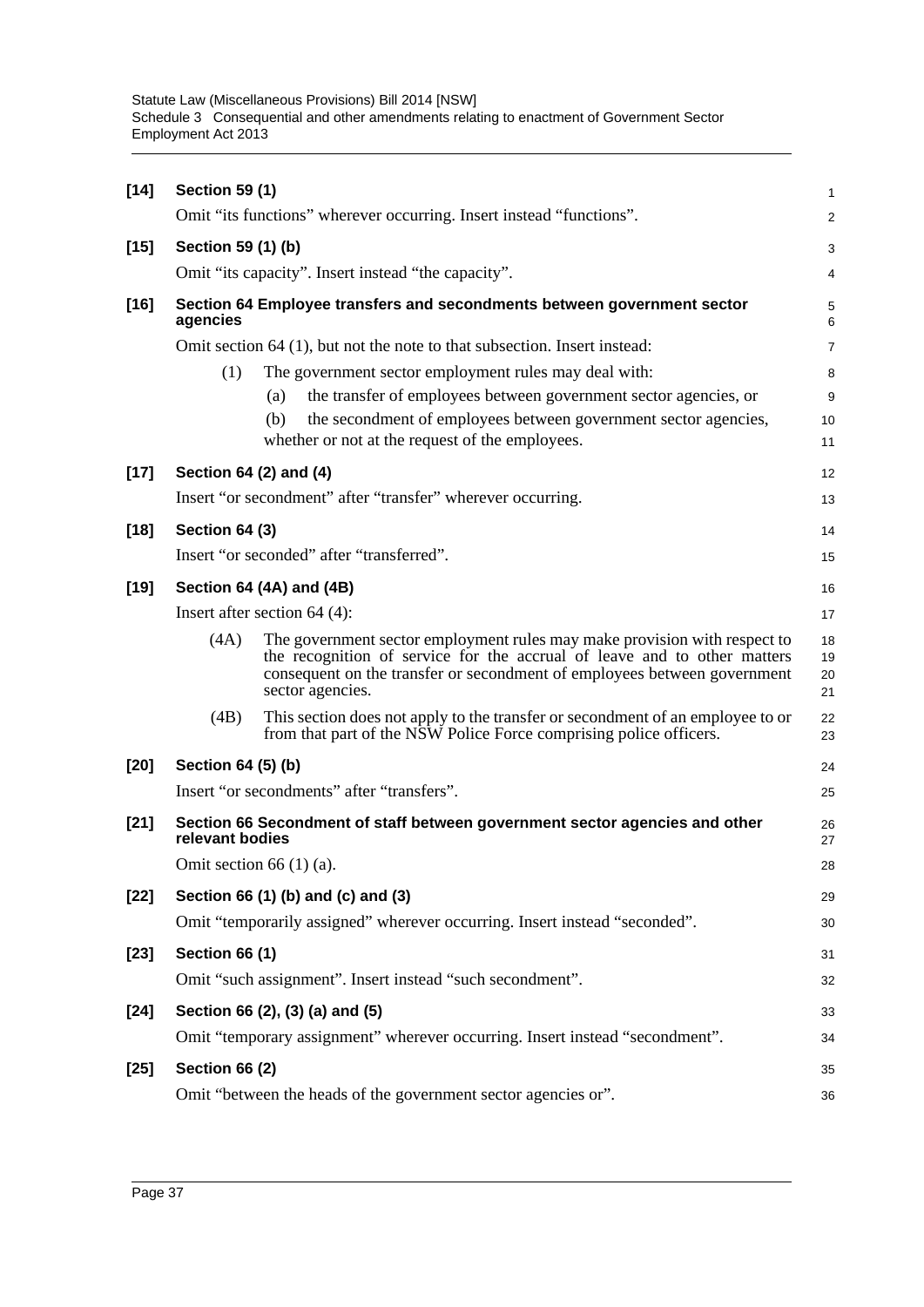| $[26]$ | Section 66 (3) (b)                                                                                                                                                                                                                   | 1              |
|--------|--------------------------------------------------------------------------------------------------------------------------------------------------------------------------------------------------------------------------------------|----------------|
|        | Omit "assignment". Insert instead "secondment".                                                                                                                                                                                      | $\overline{a}$ |
| $[27]$ | Section 66 (4)                                                                                                                                                                                                                       | 3              |
|        | Omit "temporary assignments". Insert instead "secondments".                                                                                                                                                                          | 4              |
| $[28]$ | Section 66 (6)                                                                                                                                                                                                                       | 5              |
|        | Omit paragraph (e) of the definition of <i>non-government sector body</i> .                                                                                                                                                          | 6              |
| $[29]$ | Section 68 Unsatisfactory performance of government sector employees                                                                                                                                                                 | 7              |
|        | Insert after section $68(2)$ :                                                                                                                                                                                                       | 8              |
|        | (3)<br>This section does not apply to that part of the NSW Police Force comprising<br>police officers or to any employees of a government sector agency excluded<br>from this section by the regulations.                            | 9<br>10<br>11  |
| $[30]$ | Section 69 Misconduct--Public Service and other prescribed government sector<br>employees                                                                                                                                            | 12<br>13       |
|        | Insert after paragraph (a) of the definition of <i>government sector agency</i> in section $69(1)$ :                                                                                                                                 | 14             |
|        | that part of the NSW Police Force comprising administrative employees<br>$\left( a1\right)$<br>under the <i>Police Act 1990</i> , and                                                                                                | 15<br>16       |
| $[31]$ | Section 69 (1), definition of "misconduct"                                                                                                                                                                                           | 17             |
|        | Insert after paragraph (c):                                                                                                                                                                                                          | 18             |
|        | a conviction or finding of guilt for a serious offence.<br>(d)                                                                                                                                                                       | 19             |
| $[32]$ | Section 69 (1), definition of "serious offence"                                                                                                                                                                                      | 20             |
|        | Omit the definition. Insert instead:                                                                                                                                                                                                 | 21             |
|        | serious offence means an offence punishable by imprisonment for life or for<br>12 months or more (including an offence committed outside New South Wales<br>that would be an offence so punishable if committed in New South Wales). | 22<br>23<br>24 |
| $[33]$ | <b>Section 69 (2)</b>                                                                                                                                                                                                                | 25             |
|        | Omit "(or any conviction for a serious offence by any such employee)".                                                                                                                                                               | 26             |
| $[34]$ | Section 69 (3) (a)                                                                                                                                                                                                                   | 27             |
|        | Omit "or the conviction of any such employees for a serious offence".                                                                                                                                                                | 28             |
| $[35]$ | Section 69 (4)                                                                                                                                                                                                                       | 29             |
|        | Omit "or any such employee is found to have been convicted of a serious offence".                                                                                                                                                    | 30             |
| $[36]$ | Section 69 (6)                                                                                                                                                                                                                       | 31             |
|        | Omit the subsection. Insert instead:                                                                                                                                                                                                 | 32             |
|        | This section does not apply to that part of the NSW Police Force comprising<br>(6)<br>police officers or to any employees of a government sector agency excluded<br>from this section by the regulations.                            | 33<br>34<br>35 |
| $[37]$ | Section 70 Suspension of employees from duty pending decision in relation to<br>misconduct, criminal charge or corrupt conduct                                                                                                       | 36<br>37       |
|        | Insert after paragraph (a) of the definition of <i>government sector agency</i> in section 70 $(1)$ :                                                                                                                                | 38             |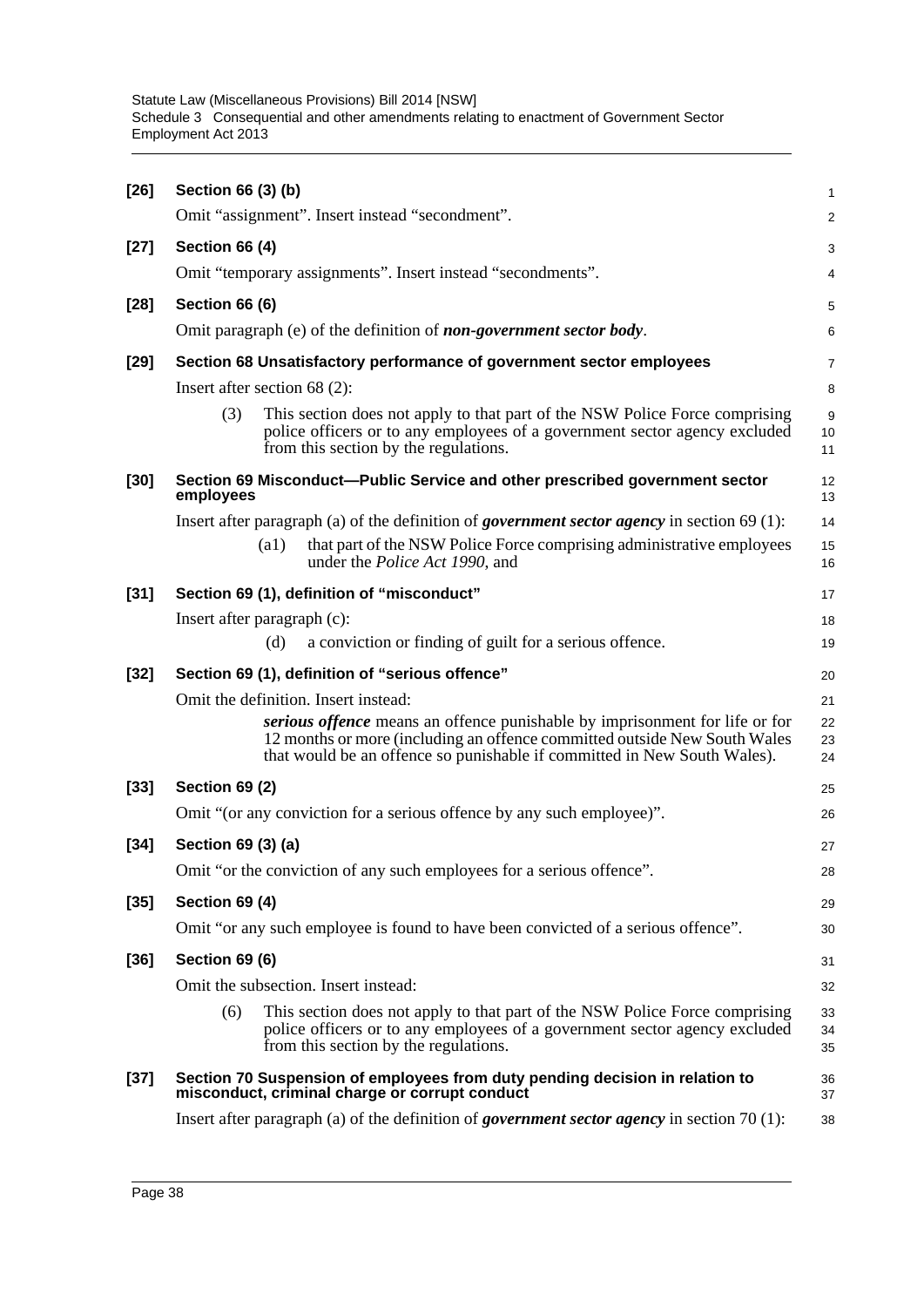|        |                                | (a1) | that part of the NSW Police Force comprising administrative employees<br>under the <i>Police Act 1990</i> , and                                                                                                                                                                                                                                                    | 1<br>$\overline{2}$                                                     |
|--------|--------------------------------|------|--------------------------------------------------------------------------------------------------------------------------------------------------------------------------------------------------------------------------------------------------------------------------------------------------------------------------------------------------------------------|-------------------------------------------------------------------------|
| $[38]$ |                                |      | Section 76 Statutory officers to whom Part does not apply                                                                                                                                                                                                                                                                                                          | 3                                                                       |
|        |                                |      | Omit section 76 (h). Insert instead:                                                                                                                                                                                                                                                                                                                               | 4                                                                       |
|        |                                | (h)  | the Solicitor General, the Crown Advocate, the Director of Public<br>Prosecutions, a Deputy Director of Public Prosecutions, the Solicitor for<br>Public Prosecutions, the Senior Public Defender, a Deputy Senior<br>Public Defender, a Public Defender, the Senior Crown Prosecutor, a<br>Deputy Senior Crown Prosecutor or a Crown Prosecutor, or               | $\mathbf 5$<br>$\,6\,$<br>$\overline{7}$<br>$\bf 8$<br>$\boldsymbol{9}$ |
| $[39]$ |                                |      | Section 83 Inquiries by Public Service Commissioner or DPC Secretary into<br>government sector agencies                                                                                                                                                                                                                                                            | 10<br>11                                                                |
|        | section $83(2)$ .              |      | Omit ", or a person authorised by the Commissioner or DPC Secretary," from                                                                                                                                                                                                                                                                                         | 12<br>13                                                                |
| $[40]$ | Section 83 (2A)                |      |                                                                                                                                                                                                                                                                                                                                                                    | 14                                                                      |
|        | Insert after section $83$ (2): |      |                                                                                                                                                                                                                                                                                                                                                                    | 15                                                                      |
|        | (2A)                           |      | The Commissioner or DPC Secretary may appoint a person to act on behalf of<br>the Commissioner or DPC Secretary for the purposes of conducting an inquiry<br>under this section. Any such person is to act under the direction of the<br>Commissioner or DPC Secretary and has the functions conferred on the<br>Commissioner or DPC Secretary under this section. | 16<br>17<br>18<br>19<br>20                                              |
| $[41]$ | <b>Section 83 (3)</b>          |      |                                                                                                                                                                                                                                                                                                                                                                    | 21                                                                      |
|        |                                |      | Omit "or on behalf of" wherever occurring.                                                                                                                                                                                                                                                                                                                         | 22                                                                      |
| $[42]$ | <b>Section 83 (4)</b>          |      |                                                                                                                                                                                                                                                                                                                                                                    | 23                                                                      |
|        |                                |      | Omit ", or a person authorised by the Commissioner or DPC Secretary,".                                                                                                                                                                                                                                                                                             | 24                                                                      |
| $[43]$ | Section 83 (4) (e)             |      |                                                                                                                                                                                                                                                                                                                                                                    | 25                                                                      |
|        |                                |      | Omit ", Secretary or authorised person". Insert instead "or DPC Secretary".                                                                                                                                                                                                                                                                                        | 26                                                                      |
| $[44]$ | <b>Section 83 (6)</b>          |      |                                                                                                                                                                                                                                                                                                                                                                    | 27                                                                      |
|        |                                |      | Omit "(or authorise the conduct of)".                                                                                                                                                                                                                                                                                                                              | 28                                                                      |
| $[45]$ | <b>Section 88 Regulations</b>  |      |                                                                                                                                                                                                                                                                                                                                                                    | 29                                                                      |
|        |                                |      | Insert ", allowances" after "leave" in section 88 (2) (a).                                                                                                                                                                                                                                                                                                         | 30                                                                      |
| [46]   |                                |      | Schedule 4 Savings, transitional and other provisions                                                                                                                                                                                                                                                                                                              | 31                                                                      |
|        |                                |      | Insert at the end of the Schedule:                                                                                                                                                                                                                                                                                                                                 | 32                                                                      |
|        | Part 3                         |      | Provisions consequent on enactment of Schedule 3<br>to Statute Law (Miscellaneous Provisions) Act 2014                                                                                                                                                                                                                                                             | 33<br>34                                                                |
|        | 14                             |      | Continuation in office of statutory and other officers                                                                                                                                                                                                                                                                                                             | 35                                                                      |
|        |                                |      | The appointment and term of office of a person holding office as a statutory or<br>other officer under an Act amended by Schedule 3 to the Statute Law<br>(Miscellaneous Provisions) Act 2014 on the commencement of the<br>amendments made to that Act by Schedule 3 are not affected by that Schedule.                                                           | 36<br>37<br>38<br>39                                                    |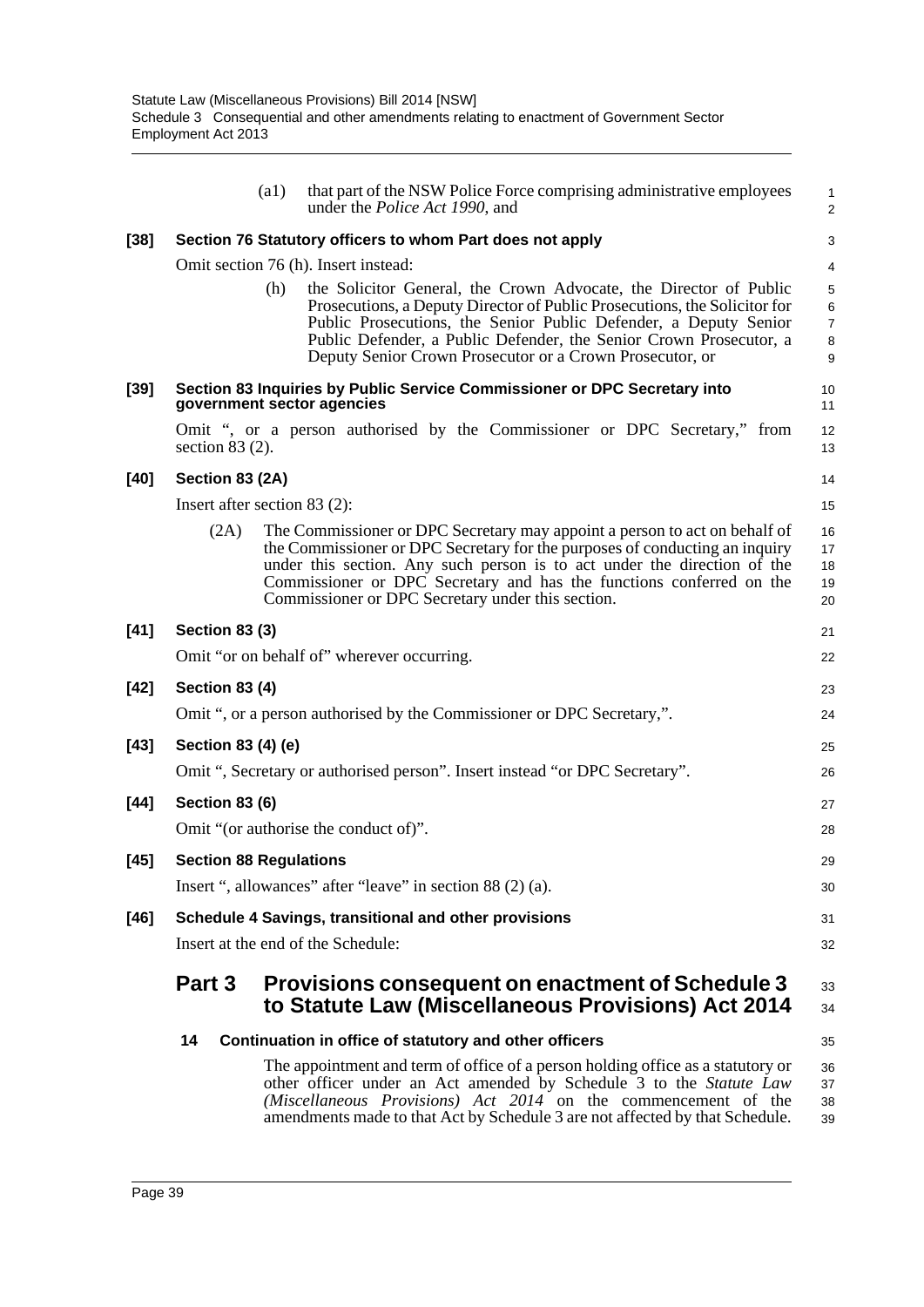|     | 15 |                       | Savings and transitional regulations                                                                                                                                                                                                                                                                                                   | $\mathbf 1$                   |
|-----|----|-----------------------|----------------------------------------------------------------------------------------------------------------------------------------------------------------------------------------------------------------------------------------------------------------------------------------------------------------------------------------|-------------------------------|
|     |    |                       | A regulation that may be made under clause 2 of this Schedule consequent on<br>an amendment to an Act made by Schedule 3 to the Statute Law<br>(Miscellaneous Provisions) Act 2014 may be made instead under the Act as so<br>amended.                                                                                                 | $\overline{a}$<br>3<br>4<br>5 |
|     |    |                       | 3.10 Government Telecommunications Act 1991 No 77                                                                                                                                                                                                                                                                                      | 6                             |
| [1] |    | <b>Section 34</b>     |                                                                                                                                                                                                                                                                                                                                        | 7                             |
|     |    |                       | Omit the section. Insert instead:                                                                                                                                                                                                                                                                                                      | 8                             |
|     | 34 |                       | <b>Managing Director</b>                                                                                                                                                                                                                                                                                                               | 9                             |
|     |    |                       | The Managing Director of the Authority is the person employed in the Public<br>Service as the Managing Director.                                                                                                                                                                                                                       | 10<br>11                      |
| [2] |    |                       | Section 37 General functions of the Authority                                                                                                                                                                                                                                                                                          | 12                            |
|     |    |                       | Omit section 37 (3) including the note. Insert instead:                                                                                                                                                                                                                                                                                | 13                            |
|     |    | (3)                   | Persons may be employed in the Public Service under the Government Sector<br><i>Employment Act 2013</i> to enable the Authority to exercise its functions.                                                                                                                                                                             | 14<br>15                      |
|     |    |                       | Note. Section 59 of the Government Sector Employment Act 2013 provides that the<br>persons so employed (or whose services the Authority makes use of) may be referred<br>to as officers or employees, or members of staff, of the Authority. Section 47A of the<br>Constitution Act 1902 precludes the Authority from employing staff. | 16<br>17<br>18<br>19          |
| [3] |    | <b>Section 38 (2)</b> |                                                                                                                                                                                                                                                                                                                                        | 20                            |
|     |    |                       | Omit the subsection.                                                                                                                                                                                                                                                                                                                   | 21                            |
| [4] |    |                       | Schedule 1, clause 8 (1)                                                                                                                                                                                                                                                                                                               | 22                            |
|     |    |                       | Omit the subclause. Insert instead:                                                                                                                                                                                                                                                                                                    | 23                            |
|     |    | (1)                   | The provisions of the <i>Government Sector Employment Act 2013</i> relating to the<br>employment of Public Service employees do not apply to an appointed<br>member.                                                                                                                                                                   | 24<br>25<br>26                |
|     |    |                       | 3.11 Growth Centres (Development Corporations) Act 1974 No 49                                                                                                                                                                                                                                                                          | 27                            |
| [1] |    |                       | <b>Section 3 Definitions</b>                                                                                                                                                                                                                                                                                                           | 28                            |
|     |    |                       | Omit the definition of <i>Director-General</i> .                                                                                                                                                                                                                                                                                       | 29                            |
| [2] |    |                       | <b>Section 6A Development corporation boards</b>                                                                                                                                                                                                                                                                                       | 30                            |
|     |    |                       | Omit section 6A (3) (c). Insert instead:                                                                                                                                                                                                                                                                                               | 31                            |
|     |    |                       | the Secretary of the Department of Planning and Environment or a<br>(c)<br>person nominated by the Secretary.                                                                                                                                                                                                                          | 32<br>33                      |
| [3] |    |                       | Section 6B Chief executives of development corporations                                                                                                                                                                                                                                                                                | 34                            |
|     |    |                       | Omit section $6B(1)$ , $(2)$ and $(5)$ . Insert instead:                                                                                                                                                                                                                                                                               | 35                            |
|     |    | (1)                   | The chief executive of a development corporation is the person employed in<br>the Public Service as the chief executive of that development corporation.                                                                                                                                                                               | 36<br>37                      |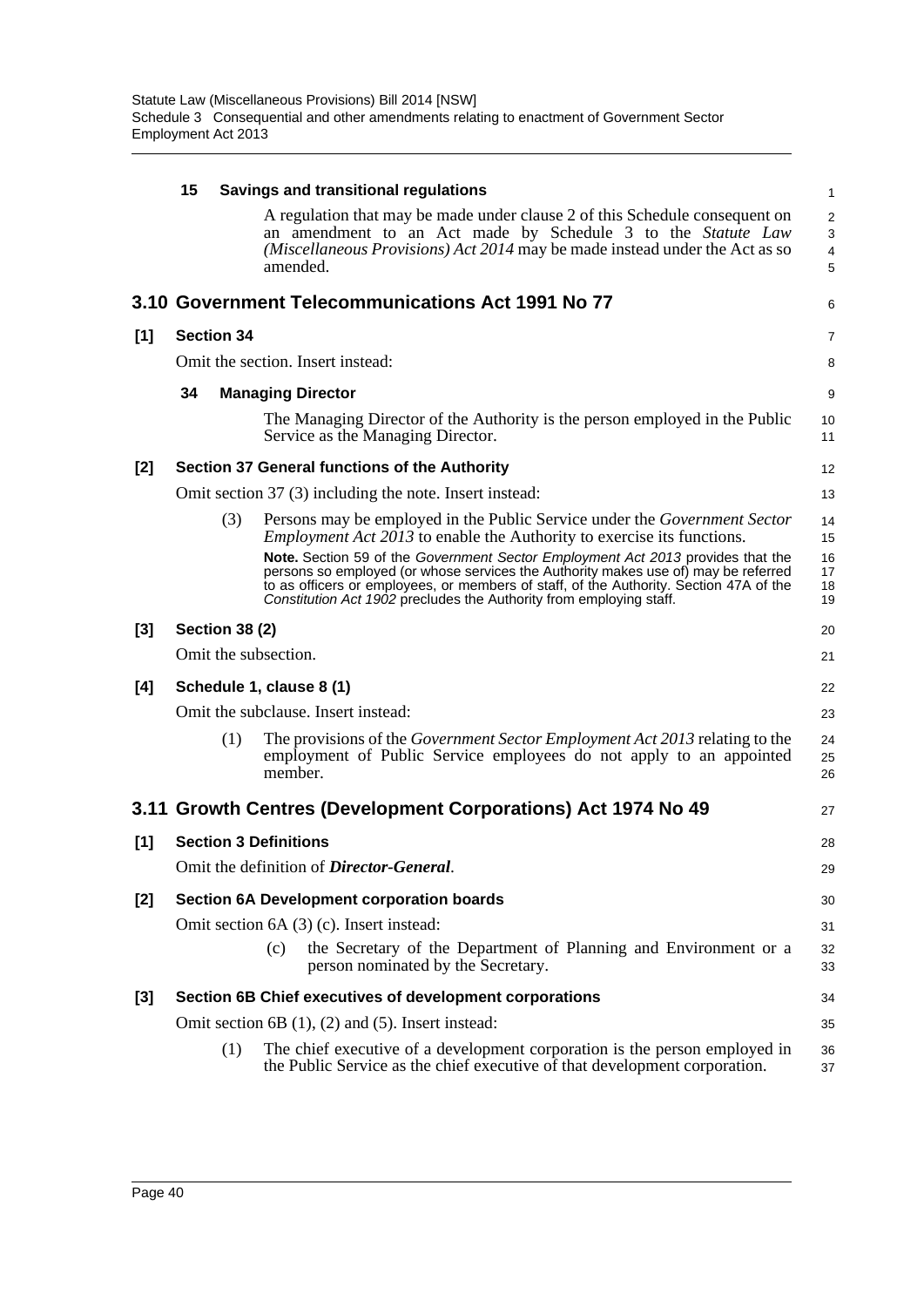| [4]   |     | <b>Section 32A</b>                                                                                                                                                                                                                                                                                                                       |                         |  |  |  |  |
|-------|-----|------------------------------------------------------------------------------------------------------------------------------------------------------------------------------------------------------------------------------------------------------------------------------------------------------------------------------------------|-------------------------|--|--|--|--|
|       |     | Omit the section. Insert instead:                                                                                                                                                                                                                                                                                                        | $\overline{\mathbf{c}}$ |  |  |  |  |
|       | 32A | <b>Staff of development corporations</b>                                                                                                                                                                                                                                                                                                 | 3                       |  |  |  |  |
|       |     | Persons may be employed in the Public Service under the <i>Government Sector</i><br><i>Employment Act 2013</i> to enable a corporation to exercise its functions.                                                                                                                                                                        | 4<br>5                  |  |  |  |  |
|       |     | Note. Section 59 of the Government Sector Employment Act 2013 provides that the<br>persons so employed (or whose services a corporation makes use of) may be referred<br>to as officers or employees, or members of staff, of the corporation. Section 47A of the<br>Constitution Act 1902 precludes a corporation from employing staff. | 6<br>7<br>8<br>9        |  |  |  |  |
| [5]   |     | Schedule 2, clause 1A                                                                                                                                                                                                                                                                                                                    | 10                      |  |  |  |  |
|       |     | Omit the clause.                                                                                                                                                                                                                                                                                                                         | 11                      |  |  |  |  |
| [6]   |     | Schedule 2, clauses 4 (2) and 6 (2)                                                                                                                                                                                                                                                                                                      | 12                      |  |  |  |  |
|       |     | Omit "member (other than a chief executive)" wherever occurring.                                                                                                                                                                                                                                                                         | 13                      |  |  |  |  |
|       |     | Insert instead "appointed member".                                                                                                                                                                                                                                                                                                       | 14                      |  |  |  |  |
| $[7]$ |     | Schedule 2, clause 5                                                                                                                                                                                                                                                                                                                     | 15                      |  |  |  |  |
|       |     | Omit the clause. Insert instead:                                                                                                                                                                                                                                                                                                         | 16                      |  |  |  |  |
|       | 5   | <b>Application of Government Sector Employment Act 2013</b>                                                                                                                                                                                                                                                                              | 17                      |  |  |  |  |
|       |     | The provisions of the <i>Government Sector Employment Act 2013</i> relating to the<br>employment of Public Service employees do not apply to an appointed<br>member.                                                                                                                                                                     | 18<br>19<br>20          |  |  |  |  |
| [8]   |     | Schedule 2, clause 6 (1)                                                                                                                                                                                                                                                                                                                 | 21                      |  |  |  |  |
|       |     | Omit "A member (other than a chief executive)". Insert instead "An appointed member".                                                                                                                                                                                                                                                    | 22                      |  |  |  |  |
| [9]   |     | Schedule 2, clause 7                                                                                                                                                                                                                                                                                                                     | 23                      |  |  |  |  |
|       |     | Omit "a member (other than a chief executive)". Insert instead "an appointed member".                                                                                                                                                                                                                                                    | 24                      |  |  |  |  |
|       |     | 3.12 Health Care Complaints Act 1993 No 105                                                                                                                                                                                                                                                                                              | 25                      |  |  |  |  |
| [1]   |     | <b>Section 4 Definitions</b>                                                                                                                                                                                                                                                                                                             | 26                      |  |  |  |  |
|       |     | Omit the definitions of <i>Director-General</i> and <i>officer of the Commission</i> .                                                                                                                                                                                                                                                   | 27                      |  |  |  |  |
| $[2]$ |     | <b>Section 4</b>                                                                                                                                                                                                                                                                                                                         | 28                      |  |  |  |  |
|       |     | Insert in alphabetical order:                                                                                                                                                                                                                                                                                                            | 29                      |  |  |  |  |
|       |     | <b>Health Secretary</b> means the Secretary of the Ministry of Health.                                                                                                                                                                                                                                                                   | 30                      |  |  |  |  |
| [3]   |     | The whole Act (except Schedule 4 and where otherwise amended by this<br>Subschedule)                                                                                                                                                                                                                                                     | 31<br>32                |  |  |  |  |
|       |     | Omit "Director-General" and "Director-General's" wherever occurring.                                                                                                                                                                                                                                                                     | 33                      |  |  |  |  |
|       |     | Insert instead "Health Secretary" and "Health Secretary's" respectively.                                                                                                                                                                                                                                                                 | 34                      |  |  |  |  |
| [4]   |     | <b>Section 76 Appointment of Commissioner</b>                                                                                                                                                                                                                                                                                            | 35                      |  |  |  |  |
|       |     | Insert after section $76(2)$ :                                                                                                                                                                                                                                                                                                           | 36                      |  |  |  |  |
|       |     | Schedule 1A contains provisions relating to the Commissioner.<br>(3)                                                                                                                                                                                                                                                                     | 37                      |  |  |  |  |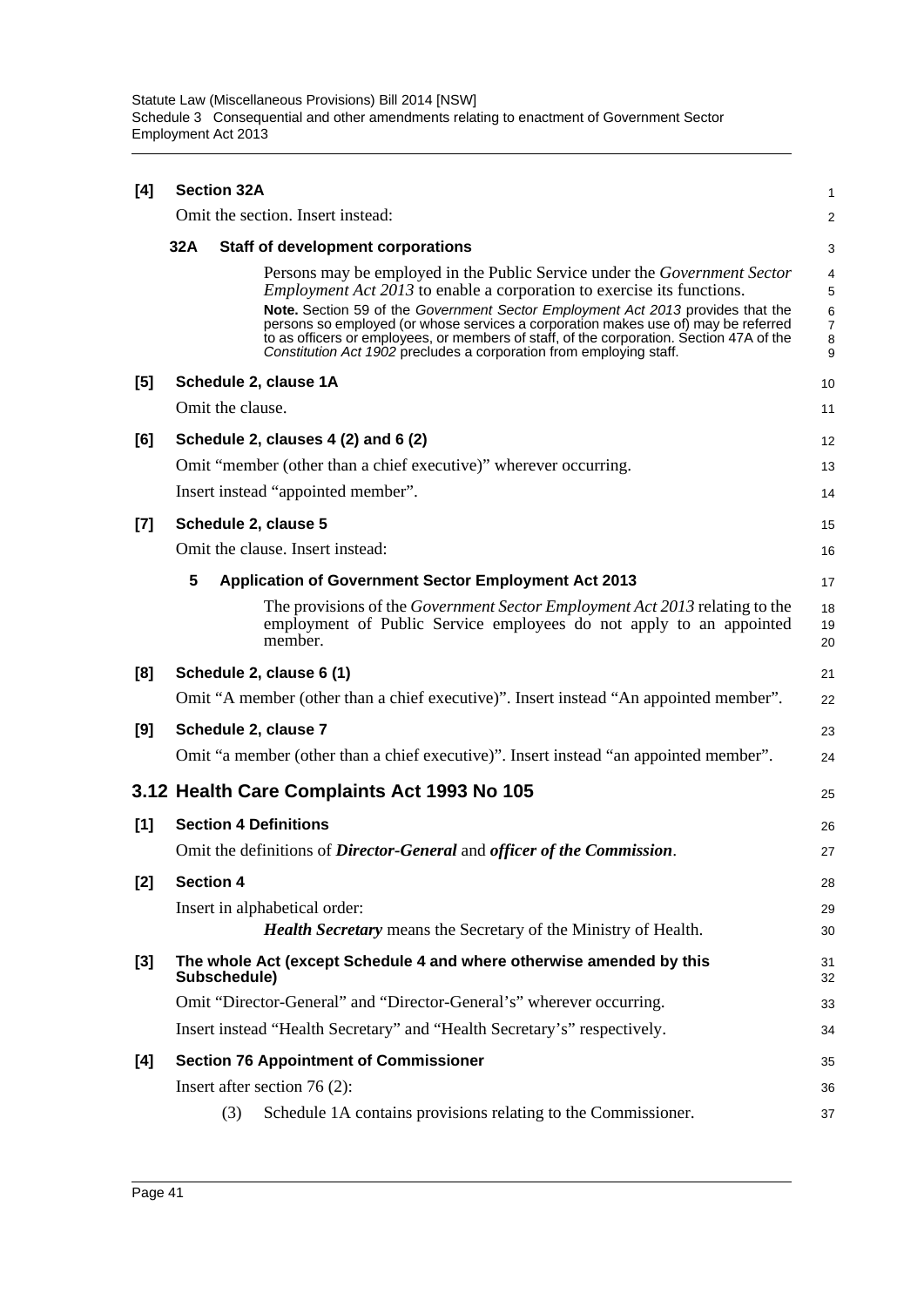| [5] |                                           |                    | <b>Section 77 The Commissioner</b>                                                                                                                                                                                                                                                                                                                                                                                                                                                                                 | 1                                 |  |  |
|-----|-------------------------------------------|--------------------|--------------------------------------------------------------------------------------------------------------------------------------------------------------------------------------------------------------------------------------------------------------------------------------------------------------------------------------------------------------------------------------------------------------------------------------------------------------------------------------------------------------------|-----------------------------------|--|--|
|     |                                           | Omit the section.  |                                                                                                                                                                                                                                                                                                                                                                                                                                                                                                                    | $\overline{c}$                    |  |  |
| [6] | <b>Section 80 Functions of Commission</b> |                    |                                                                                                                                                                                                                                                                                                                                                                                                                                                                                                                    |                                   |  |  |
|     |                                           |                    | Omit section 80 (5) including the note. Insert instead:                                                                                                                                                                                                                                                                                                                                                                                                                                                            | 4                                 |  |  |
|     |                                           | (5)                | Persons may be employed in the Public Service under the <i>Government Sector</i><br><i>Employment Act 2013</i> to enable the Commission to exercise its functions.<br>Note. Section 59 of the Government Sector Employment Act 2013 provides that the<br>persons so employed (or whose services the Commission makes use of) may be<br>referred to as officers or employees, or members of staff, of the Commission.<br>Section 47A of the Constitution Act 1902 precludes the Commission from employing<br>staff. | 5<br>6<br>7<br>8<br>9<br>10<br>11 |  |  |
| [7] |                                           | <b>Schedule 1A</b> |                                                                                                                                                                                                                                                                                                                                                                                                                                                                                                                    | 12                                |  |  |
|     |                                           |                    | Insert after Schedule 1:                                                                                                                                                                                                                                                                                                                                                                                                                                                                                           | 13                                |  |  |
|     |                                           |                    | <b>Schedule 1A</b> Provisions relating to Commissioner                                                                                                                                                                                                                                                                                                                                                                                                                                                             | 14                                |  |  |
|     |                                           |                    | (Section 76 (3))                                                                                                                                                                                                                                                                                                                                                                                                                                                                                                   | 15                                |  |  |
|     | 1                                         |                    | <b>Term of office</b>                                                                                                                                                                                                                                                                                                                                                                                                                                                                                              | 16                                |  |  |
|     |                                           | (1)                | The Commissioner holds office for such term, not exceeding 5 years, as may<br>be specified in the instrument of appointment, but is eligible (if otherwise<br>qualified) for re-appointment.                                                                                                                                                                                                                                                                                                                       | 17<br>18<br>19                    |  |  |
|     |                                           | (2)                | A person is not eligible to be appointed for more than 2 terms of office as<br>Commissioner (whether or not consecutive terms).                                                                                                                                                                                                                                                                                                                                                                                    | 20<br>21                          |  |  |
|     | $\mathbf{2}$                              |                    | <b>Full-time office</b>                                                                                                                                                                                                                                                                                                                                                                                                                                                                                            | 22                                |  |  |
|     |                                           |                    | The office of Commissioner is a full-time office and the holder of the office is<br>required to hold it on that basis, except to the extent permitted by the Minister.                                                                                                                                                                                                                                                                                                                                             | 23<br>24                          |  |  |
|     | 3                                         |                    | <b>Employment and remuneration</b>                                                                                                                                                                                                                                                                                                                                                                                                                                                                                 | 25                                |  |  |
|     |                                           | (1)                | The employment of the Commissioner is (subject to this Schedule) to be<br>governed by a contract of employment between the Commissioner and the<br>Minister.                                                                                                                                                                                                                                                                                                                                                       | 26<br>27<br>28                    |  |  |
|     |                                           | (2)                | The following provisions of or made under the Government Sector<br><i>Employment Act 2013</i> relating to the employment of Public Service senior<br>executives apply to the Commissioner (but in the application of those<br>provisions a reference to the employer of any such executive is to be read as a<br>reference to the Minister):                                                                                                                                                                       | 29<br>30<br>31<br>32<br>33        |  |  |
|     |                                           |                    | provisions relating to the band in which an executive is to be employed,<br>(a)                                                                                                                                                                                                                                                                                                                                                                                                                                    | 34                                |  |  |
|     |                                           |                    | provisions relating to the contract of employment of an executive,<br>(b)                                                                                                                                                                                                                                                                                                                                                                                                                                          | 35                                |  |  |
|     |                                           |                    | provisions relating to the remuneration, employment benefits and<br>(c)<br>allowances of an executive.                                                                                                                                                                                                                                                                                                                                                                                                             | 36<br>37                          |  |  |
|     | 4                                         |                    | Vacancy in office                                                                                                                                                                                                                                                                                                                                                                                                                                                                                                  | 38                                |  |  |
|     |                                           | (1)                | The office of Commissioner becomes vacant if the holder:                                                                                                                                                                                                                                                                                                                                                                                                                                                           | 39                                |  |  |
|     |                                           |                    | dies, or<br>(a)                                                                                                                                                                                                                                                                                                                                                                                                                                                                                                    | 40                                |  |  |
|     |                                           |                    | completes a term of office and is not re-appointed, or<br>(b)                                                                                                                                                                                                                                                                                                                                                                                                                                                      | 41                                |  |  |
|     |                                           |                    | resigns the office by instrument in writing addressed to the Minister, or<br>(c)                                                                                                                                                                                                                                                                                                                                                                                                                                   | 42                                |  |  |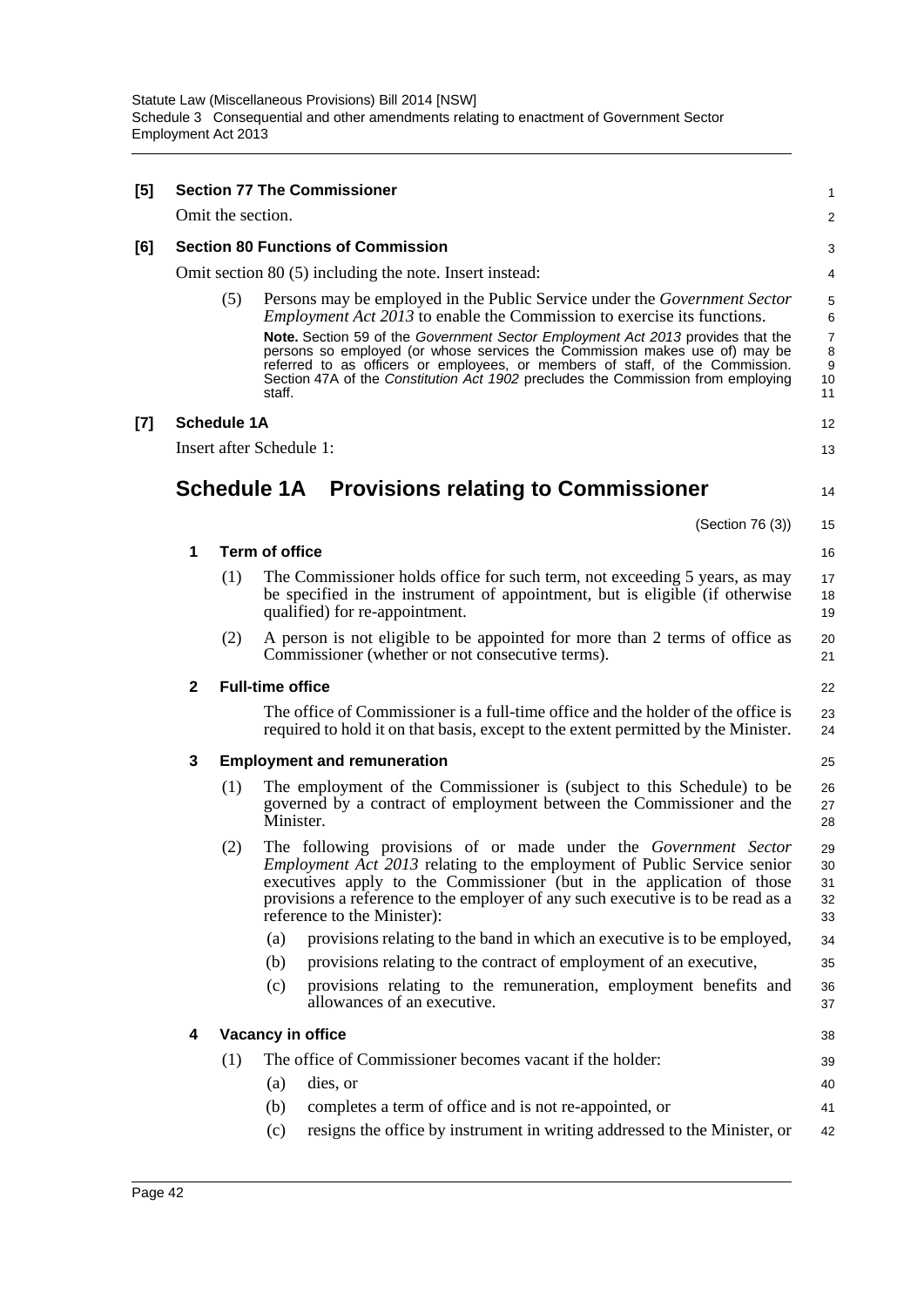|       |                                |                    | (d) | becomes bankrupt, applies to take the benefit of any law for the relief of<br>bankrupt or insolvent debtors, compounds with his or her creditors or<br>makes an assignment of his or her remuneration for their benefit, or                                  | 1<br>$\overline{\mathbf{c}}$<br>3 |  |  |  |
|-------|--------------------------------|--------------------|-----|--------------------------------------------------------------------------------------------------------------------------------------------------------------------------------------------------------------------------------------------------------------|-----------------------------------|--|--|--|
|       |                                |                    | (e) | becomes a mentally incapacitated person, or                                                                                                                                                                                                                  | 4                                 |  |  |  |
|       |                                |                    | (f) | is convicted in New South Wales of an offence that is punishable by<br>imprisonment for 12 months or more or is convicted elsewhere than in<br>New South Wales of an offence that, if committed in New South Wales,<br>would be an offence so punishable, or | 5<br>6<br>$\overline{7}$<br>8     |  |  |  |
|       |                                |                    | (g) | is removed from office under clause 5.                                                                                                                                                                                                                       | 9                                 |  |  |  |
|       |                                | (2)                |     | If the office of Commissioner becomes vacant, a person is, subject to this Act,<br>to be appointed to fill the vacancy.                                                                                                                                      | 10<br>11                          |  |  |  |
|       | 5                              |                    |     | <b>Removal from office</b>                                                                                                                                                                                                                                   | 12                                |  |  |  |
|       |                                | (1)                |     | The Governor may remove the Commissioner from office, but only for<br>incompetence, incapacity or misbehaviour.                                                                                                                                              | 13<br>14                          |  |  |  |
|       |                                | (2)                |     | The Commissioner cannot be removed from office under Part 6 of the<br>Government Sector Employment Act 2013.                                                                                                                                                 | 15<br>16                          |  |  |  |
|       | 6                              |                    |     | <b>Commissioner not Public Service employee</b>                                                                                                                                                                                                              | 17                                |  |  |  |
|       |                                |                    |     | The office of Commissioner is a statutory office and the provisions of the<br>Government Sector Employment Act 2013 relating to the employment of<br>Public Service employees do not apply to that office (except as provided by<br>clause 3).               | 18<br>19<br>20<br>21              |  |  |  |
| [8]   | Schedule 2, clause 4 (1)<br>22 |                    |     |                                                                                                                                                                                                                                                              |                                   |  |  |  |
|       |                                |                    |     | Omit the subclause. Insert instead:                                                                                                                                                                                                                          | 23                                |  |  |  |
|       |                                | (1)                |     | The office of a conciliator is a statutory office and the provisions of the<br>Government Sector Employment Act 2013 relating to the employment of<br>Public Service employees do not apply to that office.                                                  | 24<br>25<br>26                    |  |  |  |
|       |                                |                    |     | 3.13 Health Services Act 1997 No 154                                                                                                                                                                                                                         | 27                                |  |  |  |
| $[1]$ |                                |                    |     | The whole Act (except Schedules 6A and 7)                                                                                                                                                                                                                    | 28                                |  |  |  |
|       |                                |                    |     | Omit "Director-General" and "Director-General's" wherever occurring.                                                                                                                                                                                         | 29                                |  |  |  |
|       |                                |                    |     | Insert instead "Health Secretary" and "Health Secretary's" respectively.                                                                                                                                                                                     | 30                                |  |  |  |
| [2]   |                                |                    |     | Schedule 4, clause 4 (5)                                                                                                                                                                                                                                     | 31                                |  |  |  |
|       |                                |                    |     | Omit "or Part 3.1 of the Public Sector Employment and Management Act 2002".                                                                                                                                                                                  | 32                                |  |  |  |
|       |                                |                    |     | Insert instead "or Part 4 of the Government Sector Employment Act 2013".                                                                                                                                                                                     | 33                                |  |  |  |
| [3]   |                                | <b>Schedule 6A</b> |     |                                                                                                                                                                                                                                                              | 34                                |  |  |  |
|       |                                |                    |     | Omit "Director-General of the Ministry of Health" wherever occurring.                                                                                                                                                                                        | 35                                |  |  |  |
|       |                                |                    |     | Insert instead "Health Secretary".                                                                                                                                                                                                                           | 36                                |  |  |  |
| [4]   |                                | <b>Dictionary</b>  |     |                                                                                                                                                                                                                                                              | 37                                |  |  |  |
|       |                                |                    |     | Omit the definition of <i>Director-General</i> . Insert in alphabetical order:                                                                                                                                                                               | 38                                |  |  |  |
|       |                                |                    |     | Health Secretary means the Secretary of the Ministry of Health.                                                                                                                                                                                              | 39                                |  |  |  |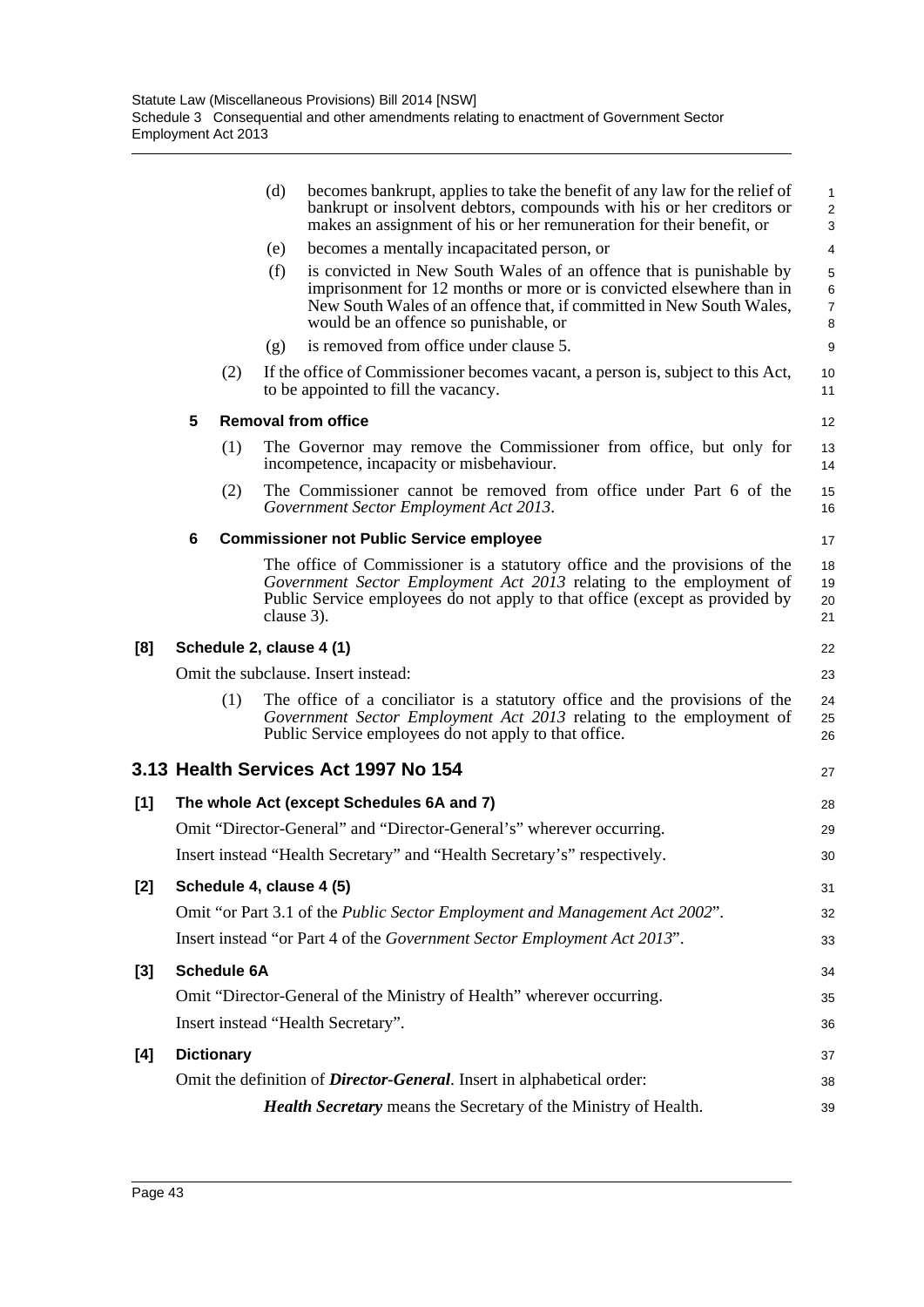|       |                                                                                            |          | 3.14 Independent Commission Against Corruption Act 1988 No 35                                                                                                                                                                                                                             | 1                    |  |  |  |  |
|-------|--------------------------------------------------------------------------------------------|----------|-------------------------------------------------------------------------------------------------------------------------------------------------------------------------------------------------------------------------------------------------------------------------------------------|----------------------|--|--|--|--|
| [1]   | <b>Section 3 Definitions</b>                                                               |          |                                                                                                                                                                                                                                                                                           |                      |  |  |  |  |
|       | Omit paragraphs (a) and (c) of the definition of <i>public authority</i> . Insert instead: |          |                                                                                                                                                                                                                                                                                           |                      |  |  |  |  |
|       |                                                                                            | (a)      | a Public Service agency or any other government sector agency within<br>the meaning of the Government Sector Employment Act 2013,                                                                                                                                                         | $\overline{4}$<br>5  |  |  |  |  |
| [2]   |                                                                                            |          | Section 3, definition of "public official"                                                                                                                                                                                                                                                | 6                    |  |  |  |  |
|       |                                                                                            |          | Omit paragraph (g). Insert instead:                                                                                                                                                                                                                                                       | $\overline{7}$       |  |  |  |  |
|       |                                                                                            | (g)      | a person employed in a Public Service agency or any other government<br>sector agency within the meaning of the Government Sector<br>Employment Act 2013,                                                                                                                                 | 8<br>9<br>10         |  |  |  |  |
| $[3]$ |                                                                                            |          | <b>Section 57E Staff of Inspector</b>                                                                                                                                                                                                                                                     | 11                   |  |  |  |  |
|       |                                                                                            |          | Omit section 57E (1) and (2). Insert instead:                                                                                                                                                                                                                                             | 12                   |  |  |  |  |
|       | (1)                                                                                        |          | Persons employed in the Public Service under the <i>Government Sector</i><br><i>Employment Act 2013</i> to enable the Inspector to exercise his or her functions<br>are subject to the control and direction of the Inspector.                                                            | 13<br>14<br>15       |  |  |  |  |
|       | (2)                                                                                        |          | Subsection (1) does not affect the exercise of the functions under the<br>Government Sector Employment Act 2013 of the head of the Public Service<br>agency in which those persons are employed. The head of that agency may<br>delegate those functions under that Act to the Inspector. | 16<br>17<br>18<br>19 |  |  |  |  |
| [4]   | Section 57E (4A) and (6)                                                                   |          |                                                                                                                                                                                                                                                                                           | 20                   |  |  |  |  |
|       | Omit the subsections.                                                                      |          |                                                                                                                                                                                                                                                                                           | 21                   |  |  |  |  |
| [5]   |                                                                                            |          | <b>Section 104 Appointment of staff</b>                                                                                                                                                                                                                                                   | 22                   |  |  |  |  |
|       |                                                                                            |          | Omit section 104 (4). Insert as a note to the section:                                                                                                                                                                                                                                    | 23                   |  |  |  |  |
|       |                                                                                            |          | Note. Section 5 of the Government Sector Employment Act 2013 excludes the<br>application of that Act to the staff of the Commission.                                                                                                                                                      | 24<br>25             |  |  |  |  |
| [6]   |                                                                                            |          | Section 104A Arrangements for use of services of other staff                                                                                                                                                                                                                              | 26                   |  |  |  |  |
|       |                                                                                            |          | Omit section 104A (3). Insert at the end of the section:<br>Note. Section 5 of the Government Sector Employment Act 2013 excludes the<br>application of that Act to the staff of the Commission.                                                                                          | 27<br>28<br>29       |  |  |  |  |
| [7]   | Schedule 1, clause 8                                                                       |          |                                                                                                                                                                                                                                                                                           | 30                   |  |  |  |  |
|       |                                                                                            |          | Omit the clause. Insert instead:                                                                                                                                                                                                                                                          | 31                   |  |  |  |  |
|       | 8                                                                                          |          | <b>Public Service employment provisions excluded</b>                                                                                                                                                                                                                                      | 32                   |  |  |  |  |
|       |                                                                                            | offices. | The offices of Commissioner and Assistant Commissioner are statutory<br>offices and the provisions of the Government Sector Employment Act 2013<br>relating to the employment of Public Service employees do not apply to those                                                           | 33<br>34<br>35<br>36 |  |  |  |  |
| [8]   | Schedule 1A, clause 9 (1)                                                                  |          |                                                                                                                                                                                                                                                                                           | 37                   |  |  |  |  |
|       |                                                                                            |          | Omit the subclause. Insert instead:                                                                                                                                                                                                                                                       | 38                   |  |  |  |  |
|       | (1)                                                                                        |          | The office of Inspector is a statutory office and the provisions of the<br>Government Sector Employment Act 2013 relating to the employment of<br>Public Service employees do not apply to that office.                                                                                   | 39<br>40<br>41       |  |  |  |  |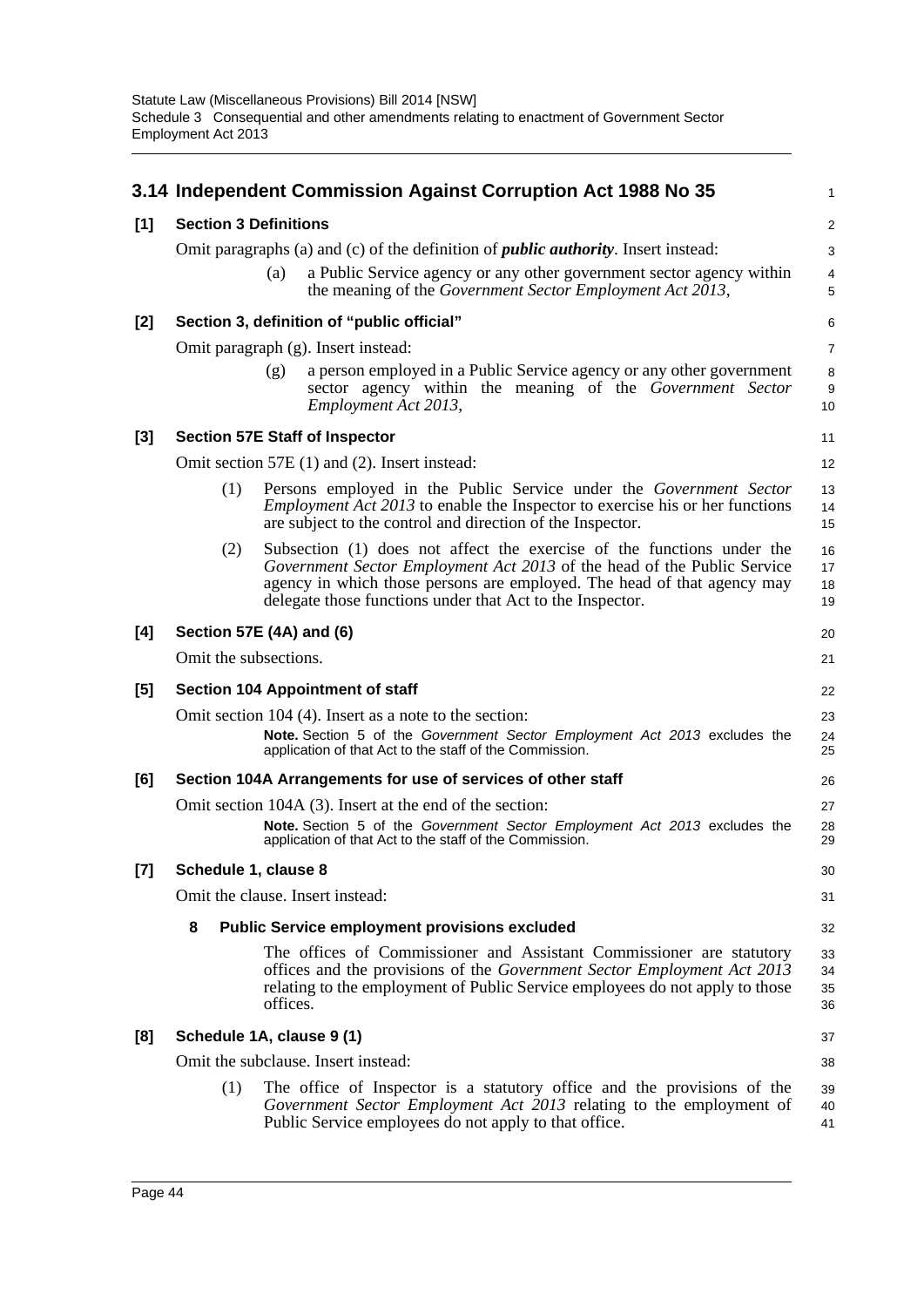|       |                                                         |                    | 3.15 Internal Audit Bureau Act 1992 No 20                                                                                                                                                                                                                                                                                           | 1                    |  |  |  |  |
|-------|---------------------------------------------------------|--------------------|-------------------------------------------------------------------------------------------------------------------------------------------------------------------------------------------------------------------------------------------------------------------------------------------------------------------------------------|----------------------|--|--|--|--|
| [1]   |                                                         |                    | <b>Section 5 Functions of the Bureau</b>                                                                                                                                                                                                                                                                                            | $\overline{a}$       |  |  |  |  |
|       | Omit section $5(3)$ including the note. Insert instead: |                    |                                                                                                                                                                                                                                                                                                                                     |                      |  |  |  |  |
|       |                                                         | (3)                | The Bureau may employ staff. The provisions of the Government Sector<br><i>Employment Act 2013</i> relating to the employment of Public Service employees<br>do not apply to staff employed by the Bureau.                                                                                                                          | 4<br>5<br>6          |  |  |  |  |
| $[2]$ |                                                         |                    | Section 6 Establishment of the Board                                                                                                                                                                                                                                                                                                | 7                    |  |  |  |  |
|       |                                                         |                    | Omit section $6(2)$ (b1). Insert instead:                                                                                                                                                                                                                                                                                           | 8                    |  |  |  |  |
|       |                                                         |                    | the Chief Executive of the Office of Finance and Services or an<br>(b1)<br>employee of that Office nominated by the Chief Executive of that<br>Office, and                                                                                                                                                                          | 9<br>10<br>11        |  |  |  |  |
| $[3]$ |                                                         |                    | <b>Section 8 Chief Executive</b>                                                                                                                                                                                                                                                                                                    | 12                   |  |  |  |  |
|       |                                                         |                    | Omit section $8(2)$ –(5). Insert instead:                                                                                                                                                                                                                                                                                           | 13                   |  |  |  |  |
|       |                                                         | (2)                | Schedule 1A contains provisions relating to the Chief Executive.                                                                                                                                                                                                                                                                    | 14                   |  |  |  |  |
| [4]   |                                                         |                    | Schedule 1, clause 8 (1)                                                                                                                                                                                                                                                                                                            | 15                   |  |  |  |  |
|       |                                                         |                    | Omit the subclause. Insert instead:                                                                                                                                                                                                                                                                                                 | 16                   |  |  |  |  |
|       |                                                         | (1)                | The provisions of the <i>Government Sector Employment Act 2013</i> relating to the<br>employment of Public Service employees do not apply to an appointed<br>member.                                                                                                                                                                | 17<br>18<br>19       |  |  |  |  |
| [5]   |                                                         | <b>Schedule 1A</b> |                                                                                                                                                                                                                                                                                                                                     | 20                   |  |  |  |  |
|       |                                                         |                    | Insert after Schedule 1:                                                                                                                                                                                                                                                                                                            | 21                   |  |  |  |  |
|       |                                                         |                    | <b>Schedule 1A</b> Provisions relating to Chief Executive                                                                                                                                                                                                                                                                           | 22                   |  |  |  |  |
|       |                                                         |                    | (Section 8 (2))                                                                                                                                                                                                                                                                                                                     | 23                   |  |  |  |  |
|       | 1                                                       |                    | <b>Acting Chief Executive</b>                                                                                                                                                                                                                                                                                                       | 24                   |  |  |  |  |
|       |                                                         | (1)                | The Minister may, from time to time, appoint a person to act in the office of<br>Chief Executive during the illness or absence of the Chief Executive or during<br>a vacancy in the office of Chief Executive. The person, while so acting, has all<br>the functions of the Chief Executive and is taken to be the Chief Executive. | 25<br>26<br>27<br>28 |  |  |  |  |
|       |                                                         | (2)                | The Minister may, at any time, remove a person from office as acting Chief<br>Executive.                                                                                                                                                                                                                                            | 29<br>30             |  |  |  |  |
|       |                                                         | (3)                | An acting Chief Executive is entitled to be paid such remuneration (including<br>travelling and subsistence allowances) as the Minister may from time to time<br>determine.                                                                                                                                                         | 31<br>32<br>33       |  |  |  |  |
|       | $\mathbf{2}$                                            |                    | <b>Term of office</b>                                                                                                                                                                                                                                                                                                               | 34                   |  |  |  |  |
|       |                                                         |                    | Subject to this Schedule, a person appointed as Chief Executive holds office<br>for such period (not exceeding 5 years) as may be specified in the person's<br>instrument of appointment, but is eligible (if otherwise qualified) for<br>re-appointment.                                                                           | 35<br>36<br>37<br>38 |  |  |  |  |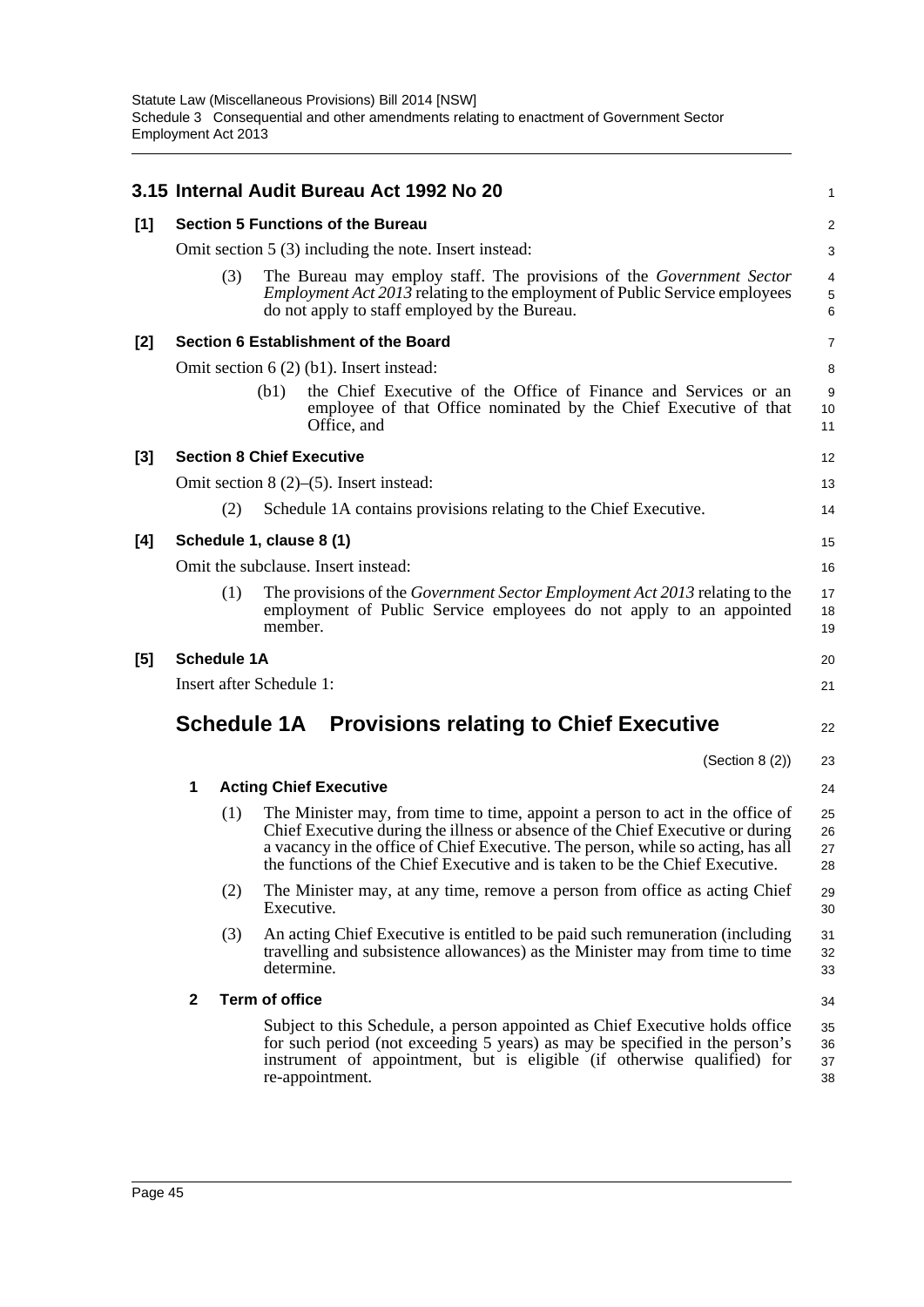| 3 | Approval required to undertake other paid work |              |                                                                                                                                                                                                                                                                        |                          |  |  |  |
|---|------------------------------------------------|--------------|------------------------------------------------------------------------------------------------------------------------------------------------------------------------------------------------------------------------------------------------------------------------|--------------------------|--|--|--|
|   |                                                |              | The Chief Executive is not to undertake any paid work outside the duties of<br>Chief Executive without the consent of the Minister or the Chairperson of the<br>Board of the Bureau.                                                                                   | $\overline{2}$<br>3<br>4 |  |  |  |
| 4 |                                                | Remuneration |                                                                                                                                                                                                                                                                        | 5                        |  |  |  |
|   |                                                |              | The Chief Executive is entitled to be paid such remuneration as the Board of<br>the Bureau may, with the concurrence of the Minister, determine.                                                                                                                       | 6<br>$\overline{7}$      |  |  |  |
| 5 |                                                |              | Vacancy in office                                                                                                                                                                                                                                                      | 8                        |  |  |  |
|   | (1)                                            | person:      | The office of a person appointed as Chief Executive becomes vacant if the                                                                                                                                                                                              | 9<br>10 <sup>10</sup>    |  |  |  |
|   |                                                | (a)          | dies, or                                                                                                                                                                                                                                                               | 11                       |  |  |  |
|   |                                                | (b)          | completes a term of office and is not re-appointed, or                                                                                                                                                                                                                 | 12                       |  |  |  |
|   |                                                | (c)          | resigns the office by instrument in writing addressed to the Minister, or                                                                                                                                                                                              | 13                       |  |  |  |
|   |                                                | (d)          | is removed from office by the Governor under this clause, or                                                                                                                                                                                                           | 14                       |  |  |  |
|   |                                                | (e)          | is absent from duty for 14 days (whether or not wholly or partly<br>consecutive) in any period of 12 months, except on leave granted by the<br>Chairperson of the Board of the Bureau or unless the absence is<br>occasioned by illness or other unavoidable cause, or | 15<br>16<br>17<br>18     |  |  |  |
|   |                                                | (f)          | becomes bankrupt, applies to take the benefit of any law for the relief of<br>bankrupt or insolvent debtors, compounds with his or her creditors or<br>makes an assignment of his or her remuneration for their benefit, or                                            | 19<br>20<br>21           |  |  |  |
|   |                                                | (g)          | becomes a mentally incapacitated person, or                                                                                                                                                                                                                            | 22                       |  |  |  |
|   |                                                | (h)          | is convicted in New South Wales of an offence that is punishable by<br>imprisonment for 12 months or more or is convicted elsewhere than in<br>New South Wales of an offence that, if committed in New South Wales,<br>would be an offence so punishable, or           | 23<br>24<br>25<br>26     |  |  |  |
|   |                                                | (i)          | engages in any paid employment outside the duties of the office of Chief<br>Executive, except with the consent of the Minister or the Chairperson of<br>the Board of the Bureau.                                                                                       | 27<br>28<br>29           |  |  |  |
|   | (2)                                            |              | The Governor may remove the Chief Executive from office for incompetence,<br>incapacity or misbehaviour.                                                                                                                                                               | 30<br>31                 |  |  |  |
| 6 |                                                |              | Filling of vacancy in office                                                                                                                                                                                                                                           | 32                       |  |  |  |
|   |                                                |              | If the office of Chief Executive becomes vacant, a person is, subject to this<br>Act, to be appointed to fill the vacancy.                                                                                                                                             | 33<br>34                 |  |  |  |
| 7 |                                                |              | Chief Executive a statutory officer and not Public Service employee                                                                                                                                                                                                    | 35                       |  |  |  |
|   |                                                |              | The office of Chief Executive is a statutory office and the provisions of the<br>Government Sector Employment Act 2013 relating to the employment of<br>Public Service employees do not apply to that office.                                                          | 36<br>37<br>38           |  |  |  |
|   | <b>Commencement</b>                            |              | Schedule 3.15 [1] commences on a day to be appointed by proclamation.                                                                                                                                                                                                  | 39<br>40                 |  |  |  |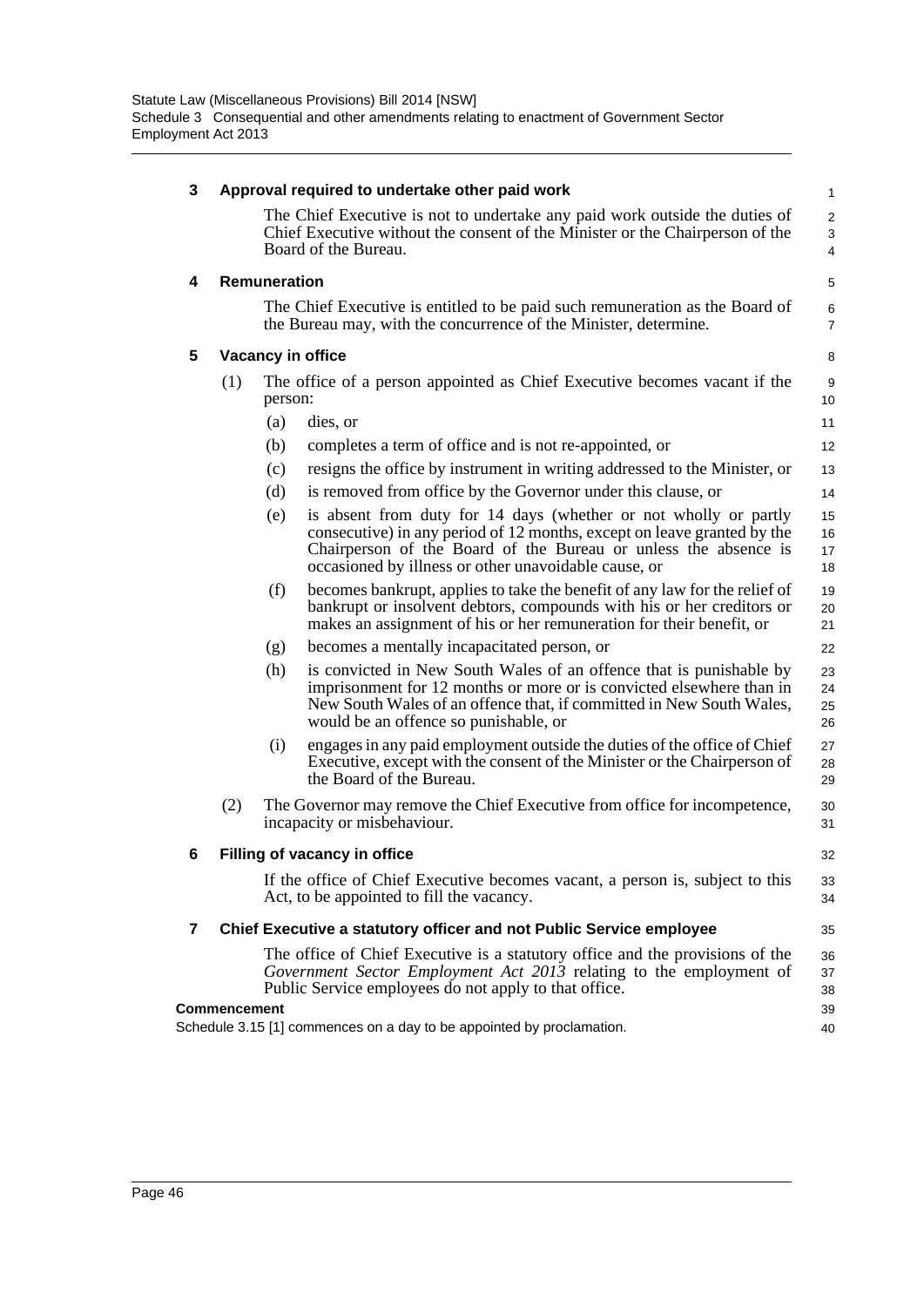|       |                                                            |                    | 3.16 Legal Aid Commission Act 1979 No 78                                                                                                                                                                                                                                                                                                                                                                                                                                                                           | 1                                                            |  |
|-------|------------------------------------------------------------|--------------------|--------------------------------------------------------------------------------------------------------------------------------------------------------------------------------------------------------------------------------------------------------------------------------------------------------------------------------------------------------------------------------------------------------------------------------------------------------------------------------------------------------------------|--------------------------------------------------------------|--|
| [1]   |                                                            |                    | <b>Section 10 Functions of the Commission</b>                                                                                                                                                                                                                                                                                                                                                                                                                                                                      | 2                                                            |  |
|       |                                                            |                    | Omit section $10(5)$ including the note. Insert instead:                                                                                                                                                                                                                                                                                                                                                                                                                                                           | 3                                                            |  |
|       |                                                            | (5)                | Persons may be employed in the Public Service under the <i>Government Sector</i><br><i>Employment Act 2013</i> to enable the Commission to exercise its functions.<br>Note. Section 59 of the Government Sector Employment Act 2013 provides that the<br>persons so employed (or whose services the Commission makes use of) may be<br>referred to as officers or employees, or members of staff, of the Commission.<br>Section 47A of the Constitution Act 1902 precludes the Commission from employing<br>staff. | 4<br>5<br>6<br>$\overline{7}$<br>8<br>$\boldsymbol{9}$<br>10 |  |
| $[2]$ |                                                            |                    | <b>Section 16 Chief Executive Officer</b>                                                                                                                                                                                                                                                                                                                                                                                                                                                                          | 11                                                           |  |
|       |                                                            |                    | Omit section 16 (3). Insert instead:                                                                                                                                                                                                                                                                                                                                                                                                                                                                               | 12                                                           |  |
|       |                                                            | (3)                | Schedule 3A contains provisions relating to the Chief Executive Officer.                                                                                                                                                                                                                                                                                                                                                                                                                                           | 13                                                           |  |
| $[3]$ |                                                            |                    | Schedule 2, clause 9 (1)                                                                                                                                                                                                                                                                                                                                                                                                                                                                                           | 14                                                           |  |
|       |                                                            |                    | Omit the subclause. Insert instead:                                                                                                                                                                                                                                                                                                                                                                                                                                                                                | 15                                                           |  |
|       |                                                            | (1)                | The provisions of the <i>Government Sector Employment Act 2013</i> relating to the<br>employment of Public Service employees do not apply to a member of the<br>Board.                                                                                                                                                                                                                                                                                                                                             | 16<br>17<br>18                                               |  |
| [4]   |                                                            | <b>Schedule 3A</b> |                                                                                                                                                                                                                                                                                                                                                                                                                                                                                                                    | 19                                                           |  |
|       |                                                            |                    | Insert after Schedule 3:                                                                                                                                                                                                                                                                                                                                                                                                                                                                                           | 20                                                           |  |
|       | Schedule 3A Provisions relating to Chief Executive Officer |                    |                                                                                                                                                                                                                                                                                                                                                                                                                                                                                                                    |                                                              |  |
|       |                                                            |                    |                                                                                                                                                                                                                                                                                                                                                                                                                                                                                                                    | 21                                                           |  |
|       |                                                            |                    | (Section 16 (3))                                                                                                                                                                                                                                                                                                                                                                                                                                                                                                   | 22                                                           |  |
|       | 1                                                          |                    | <b>Term of office</b>                                                                                                                                                                                                                                                                                                                                                                                                                                                                                              | 23                                                           |  |
|       |                                                            |                    | The Chief Executive Officer holds office for such term, not exceeding 5 years,<br>as may be specified in the instrument of appointment, but is eligible (if<br>otherwise qualified) for re-appointment.                                                                                                                                                                                                                                                                                                            | 24<br>25<br>26                                               |  |
|       | $\mathbf{2}$                                               |                    | <b>Full-time office</b>                                                                                                                                                                                                                                                                                                                                                                                                                                                                                            | 27                                                           |  |
|       |                                                            |                    | The office of Chief Executive Officer is a full-time office and the holder of the<br>office is required to hold it on that basis, except to the extent permitted by the<br>Minister.                                                                                                                                                                                                                                                                                                                               | 28<br>29<br>30                                               |  |
|       | 3                                                          |                    | <b>Employment and remuneration</b>                                                                                                                                                                                                                                                                                                                                                                                                                                                                                 | 31                                                           |  |
|       |                                                            | (1)                | The employment of the Chief Executive Officer is (subject to this Schedule)<br>to be governed by a contract of employment between the Chief Executive<br>Officer and the Minister.                                                                                                                                                                                                                                                                                                                                 | 32<br>33<br>34                                               |  |
|       |                                                            | (2)                | The following provisions of or made under the Government Sector<br><i>Employment Act 2013</i> relating to the employment of Public Service senior<br>executives apply to the Chief Executive Officer (but in the application of those<br>provisions a reference to the employer of any such executive is to be read as a<br>reference to the Minister):                                                                                                                                                            | 35<br>36<br>37<br>38<br>39                                   |  |
|       |                                                            |                    | provisions relating to the band in which an executive is to be employed,<br>(a)<br>provisions relating to the contract of employment of an executive,<br>(b)                                                                                                                                                                                                                                                                                                                                                       | 40<br>41                                                     |  |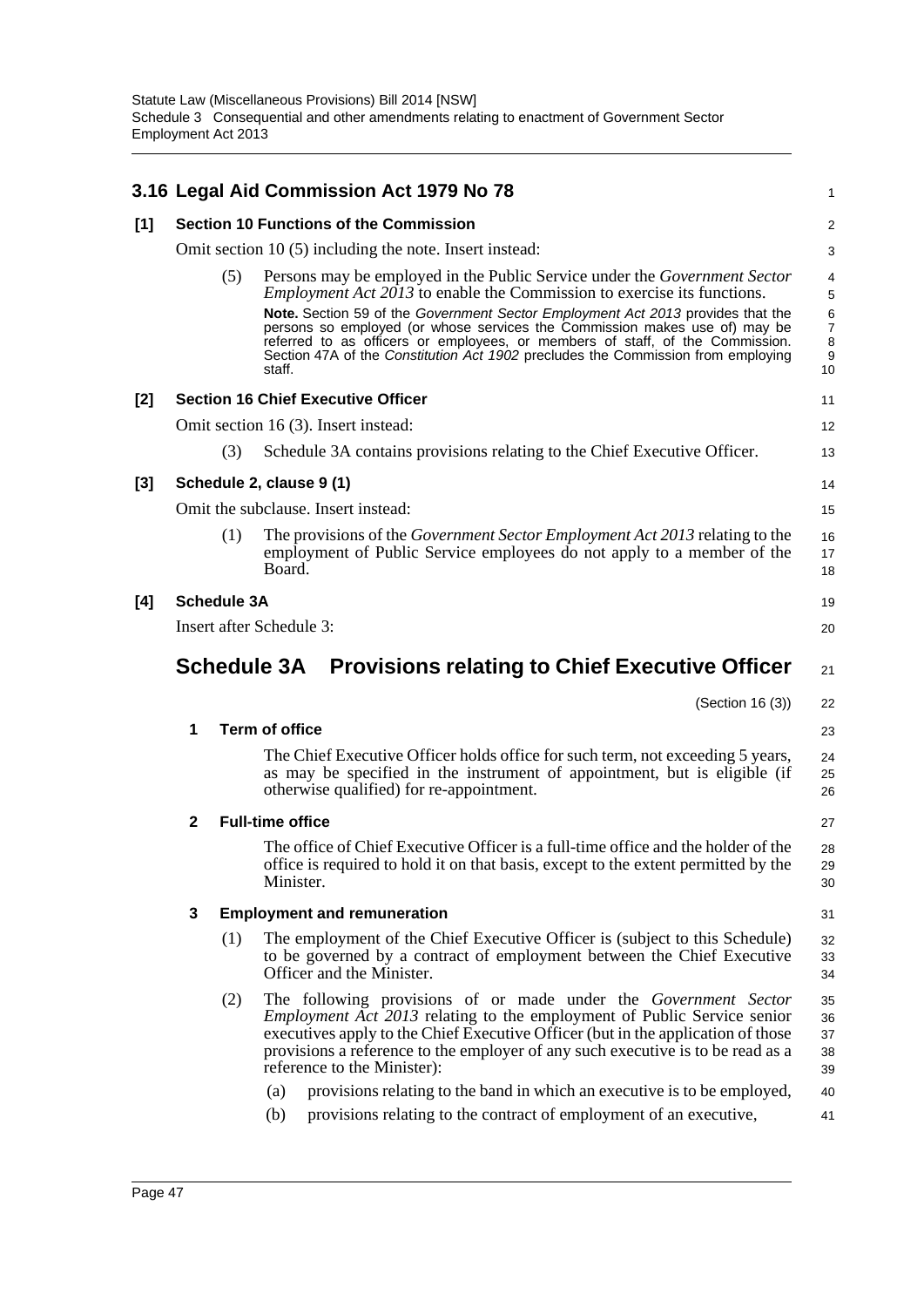|     |   |     | (c)        | provisions relating to the remuneration, employment benefits and<br>allowances of an executive,                                                                                                                                                                                                                                          | 1<br>$\overline{\mathbf{c}}$ |
|-----|---|-----|------------|------------------------------------------------------------------------------------------------------------------------------------------------------------------------------------------------------------------------------------------------------------------------------------------------------------------------------------------|------------------------------|
|     |   |     | (d)        | provisions relating to the termination of employment of an executive.                                                                                                                                                                                                                                                                    | 3                            |
|     | 4 |     |            | Vacancy in office                                                                                                                                                                                                                                                                                                                        | 4                            |
|     |   | (1) |            | The office of Chief Executive Officer becomes vacant if the holder:                                                                                                                                                                                                                                                                      | 5                            |
|     |   |     | (a)        | dies, or                                                                                                                                                                                                                                                                                                                                 | 6                            |
|     |   |     | (b)        | completes a term of office and is not re-appointed, or                                                                                                                                                                                                                                                                                   | 7                            |
|     |   |     | (c)        | resigns the office by instrument in writing addressed to the Minister, or                                                                                                                                                                                                                                                                | 8                            |
|     |   |     | (d)        | becomes bankrupt, applies to take the benefit of any law for the relief of<br>bankrupt or insolvent debtors, compounds with his or her creditors or<br>makes an assignment of his or her remuneration for their benefit, or                                                                                                              | 9<br>10<br>11                |
|     |   |     | (e)        | becomes a mentally incapacitated person, or                                                                                                                                                                                                                                                                                              | 12                           |
|     |   |     | (f)        | is convicted in New South Wales of an offence that is punishable by<br>imprisonment for 12 months or more or is convicted elsewhere than in<br>New South Wales of an offence that, if committed in New South Wales,<br>would be an offence so punishable, or                                                                             | 13<br>14<br>15<br>16         |
|     |   |     | (g)        | is removed from office under clause 3.                                                                                                                                                                                                                                                                                                   | 17                           |
|     |   | (2) |            | If the office of Chief Executive Officer becomes vacant, a person is, subject to<br>this Act, to be appointed to fill the vacancy.                                                                                                                                                                                                       | 18<br>19                     |
|     | 5 |     |            | <b>Chief Executive Officer not Public Service employee</b>                                                                                                                                                                                                                                                                               | 20                           |
|     |   |     | clause 3). | The office of Chief Executive Officer is a statutory office and the provisions<br>of the Government Sector Employment Act 2013 relating to the employment<br>of Public Service employees do not apply to that office (except as provided by                                                                                              | 21<br>22<br>23<br>24         |
|     |   |     |            | 3.17 Legal Profession Act 2004 No 112                                                                                                                                                                                                                                                                                                    | 25                           |
| [1] |   |     |            | <b>Section 686 Appointment of Commissioner</b>                                                                                                                                                                                                                                                                                           | 26                           |
|     |   |     |            | Omit section 686 $(3)$ – $(5)$ . Insert instead:                                                                                                                                                                                                                                                                                         | 27                           |
|     |   | (3) |            | Schedule 2A contains provisions relating to the Legal Services Commissioner.                                                                                                                                                                                                                                                             | 28                           |
| [2] |   |     |            | <b>Section 692 Staff of Commissioner</b>                                                                                                                                                                                                                                                                                                 | 29                           |
|     |   |     |            | Omit section 692 (1) and (2). Insert instead:                                                                                                                                                                                                                                                                                            | 30                           |
|     |   | (1) | functions. | Persons may be employed in the Public Service under the <i>Government Sector</i><br><i>Employment Act <math>2013</math> to enable the Commissioner to exercise his or her</i>                                                                                                                                                            | 31<br>32<br>33               |
|     |   |     | staff.     | Note. Section 59 of the Government Sector Employment Act 2013 provides that the<br>persons so employed (or whose services the Commissioner makes use of) may be<br>referred to as officers or employees, or members of staff, of the Commissioner.<br>Section 47A of the Constitution Act 1902 precludes the Commissioner from employing | 34<br>35<br>36<br>37<br>38   |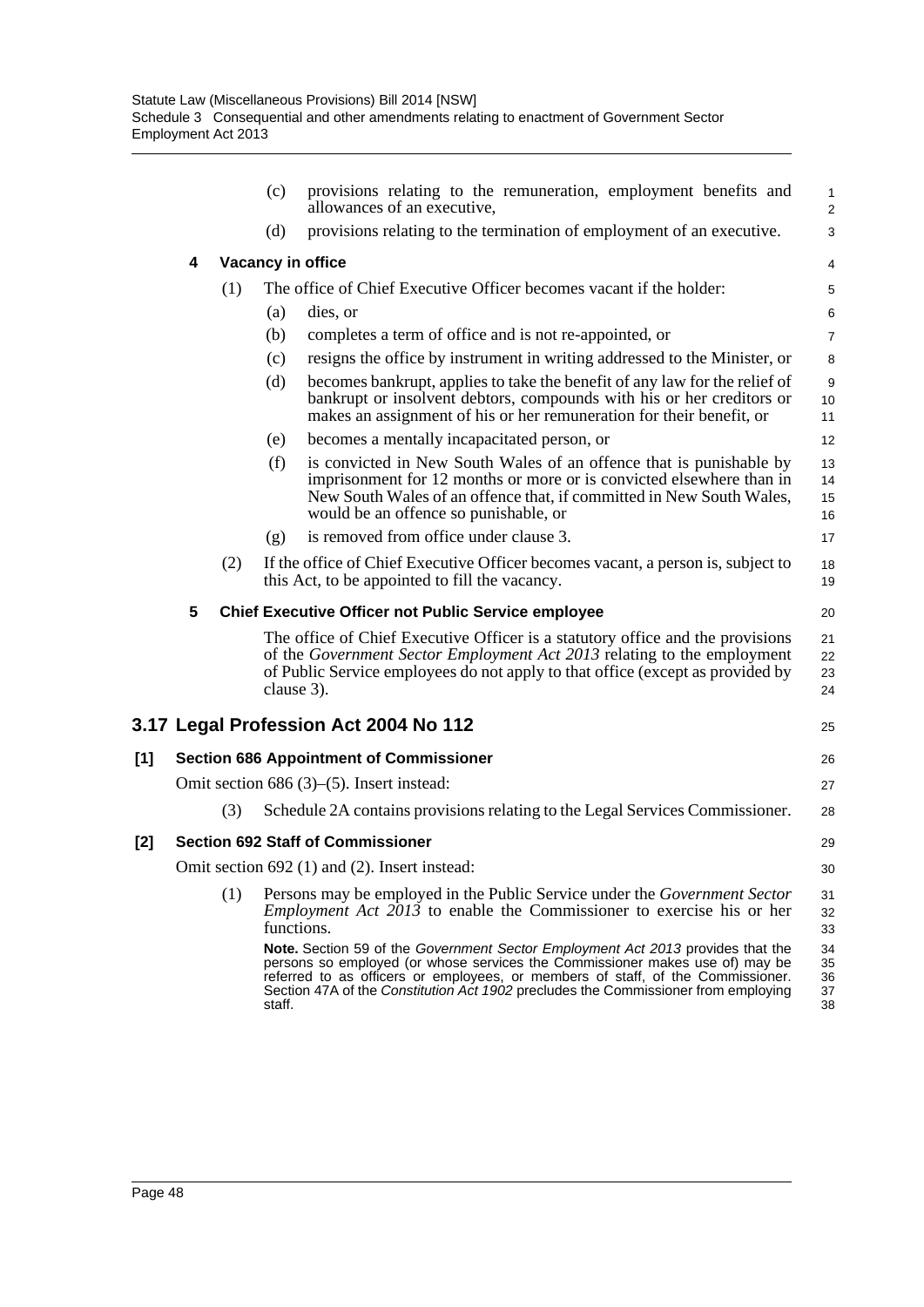| [3] | <b>Schedule 2A</b><br>Insert after Schedule 2: |                    |                         |                                                                                                                                                                                                                                                                                                                                              |                            |  |
|-----|------------------------------------------------|--------------------|-------------------------|----------------------------------------------------------------------------------------------------------------------------------------------------------------------------------------------------------------------------------------------------------------------------------------------------------------------------------------------|----------------------------|--|
|     |                                                | <b>Schedule 2A</b> |                         | <b>Provisions relating to Legal Services</b><br><b>Commissioner</b>                                                                                                                                                                                                                                                                          | 3<br>4                     |  |
|     |                                                |                    |                         | (Section 686 (3))                                                                                                                                                                                                                                                                                                                            | 5                          |  |
|     | 1                                              |                    | <b>Term of office</b>   |                                                                                                                                                                                                                                                                                                                                              | 6                          |  |
|     |                                                |                    |                         | The Commissioner holds office for such term, not exceeding 7 years, as may<br>be specified in the instrument of appointment, but is eligible (if otherwise<br>qualified) for re-appointment.                                                                                                                                                 | 7<br>8<br>9                |  |
|     | $\mathbf{2}$                                   |                    | <b>Full-time office</b> |                                                                                                                                                                                                                                                                                                                                              | 10                         |  |
|     |                                                |                    |                         | The office of Commissioner is a full-time office and the holder of the office is<br>required to hold it on that basis, except to the extent permitted by the Minister.                                                                                                                                                                       | 11<br>12                   |  |
|     | 3                                              |                    |                         | <b>Employment and remuneration</b>                                                                                                                                                                                                                                                                                                           | 13                         |  |
|     |                                                | (1)                | Minister.               | The employment of the Commissioner is (subject to this Schedule) to be<br>governed by a contract of employment between the Commissioner and the                                                                                                                                                                                              | 14<br>15<br>16             |  |
|     |                                                | (2)                |                         | The following provisions of or made under the Government Sector<br><i>Employment Act 2013</i> relating to the employment of Public Service senior<br>executives apply to the Commissioner (but in the application of those<br>provisions a reference to the employer of any such executive is to be read as a<br>reference to the Minister): | 17<br>18<br>19<br>20<br>21 |  |
|     |                                                |                    | (a)                     | provisions relating to the band in which an executive is to be employed,                                                                                                                                                                                                                                                                     | 22                         |  |
|     |                                                |                    | (b)                     | provisions relating to the contract of employment of an executive,                                                                                                                                                                                                                                                                           | 23                         |  |
|     |                                                |                    | (c)                     | provisions relating to the remuneration, employment benefits and<br>allowances of an executive.                                                                                                                                                                                                                                              | 24<br>25                   |  |
|     | 4                                              |                    |                         | Vacancy in office                                                                                                                                                                                                                                                                                                                            | 26                         |  |
|     |                                                | (1)                |                         | The office of Commissioner becomes vacant if the holder:                                                                                                                                                                                                                                                                                     | 27                         |  |
|     |                                                |                    | (a)                     | dies, or                                                                                                                                                                                                                                                                                                                                     | 28                         |  |
|     |                                                |                    | (b)                     | completes a term of office and is not re-appointed, or                                                                                                                                                                                                                                                                                       | 29                         |  |
|     |                                                |                    | (c)                     | resigns the office by instrument in writing addressed to the Minister, or                                                                                                                                                                                                                                                                    | 30                         |  |
|     |                                                |                    | (d)                     | becomes bankrupt, applies to take the benefit of any law for the relief of<br>bankrupt or insolvent debtors, compounds with his or her creditors or<br>makes an assignment of his or her remuneration for their benefit, or                                                                                                                  | 31<br>32<br>33             |  |
|     |                                                |                    | (e)                     | becomes a mentally incapacitated person, or                                                                                                                                                                                                                                                                                                  | 34                         |  |
|     |                                                |                    | (f)                     | is convicted in New South Wales of an offence that is punishable by<br>imprisonment for 12 months or more or is convicted elsewhere than in<br>New South Wales of an offence that, if committed in New South Wales,<br>would be an offence so punishable, or                                                                                 | 35<br>36<br>37<br>38       |  |
|     |                                                |                    | (g)                     | is removed from office under clause 5.                                                                                                                                                                                                                                                                                                       | 39                         |  |
|     |                                                | (2)                |                         | If the office of Commissioner becomes vacant, a person is, subject to this Act,<br>to be appointed to fill the vacancy.                                                                                                                                                                                                                      | 40<br>41                   |  |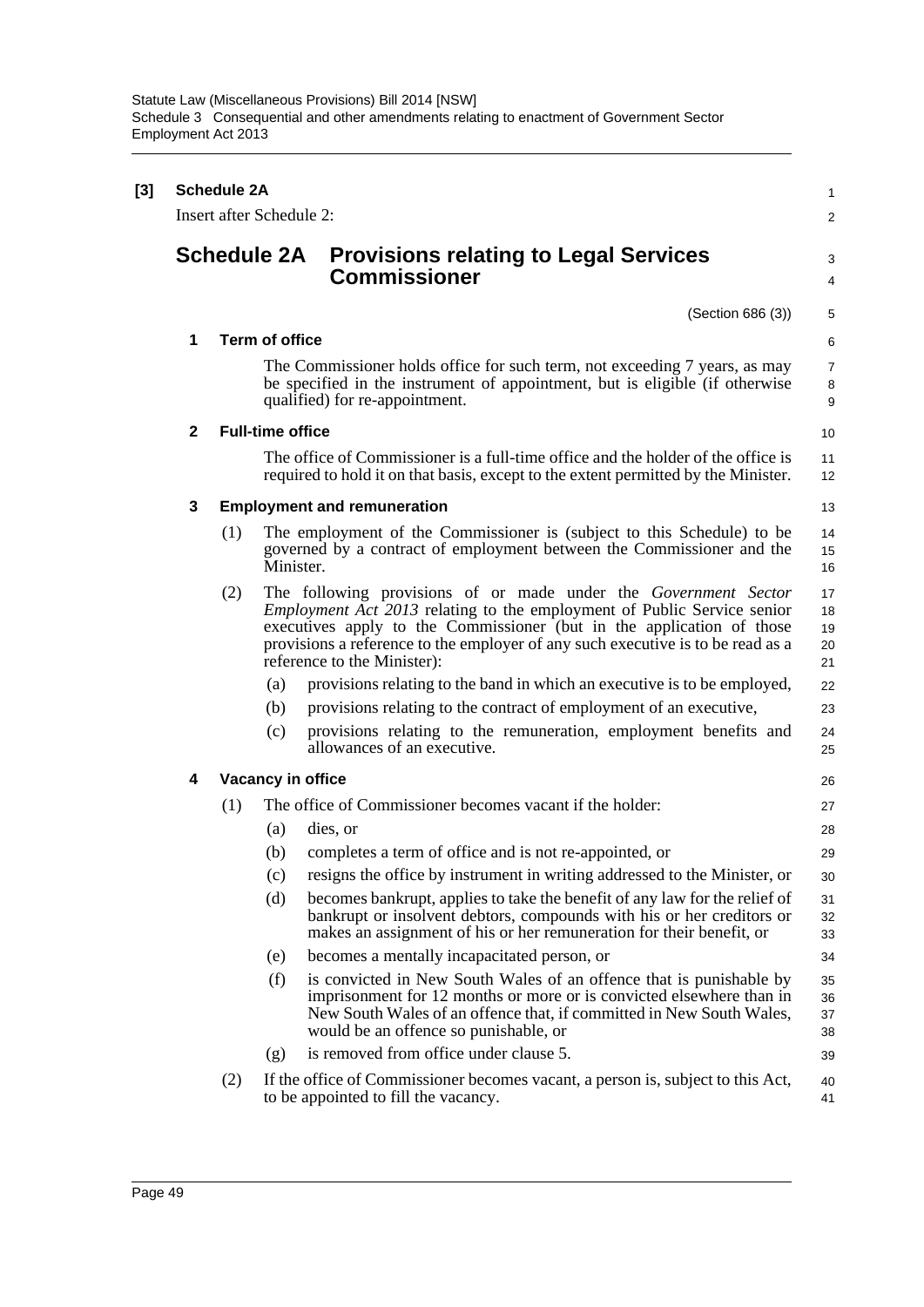|       | 5 |                     | <b>Removal from office</b>                                                                                                                                                                                                                        | 1                             |
|-------|---|---------------------|---------------------------------------------------------------------------------------------------------------------------------------------------------------------------------------------------------------------------------------------------|-------------------------------|
|       |   |                     | The Governor may remove the Commissioner from office, but only for<br>incompetence, incapacity or misbehaviour.                                                                                                                                   | $\overline{2}$<br>3           |
|       | 6 |                     | <b>Commissioner not Public Service employee</b>                                                                                                                                                                                                   | 4                             |
|       |   |                     | The office of Commissioner is a statutory office and the provisions of the<br>Government Sector Employment Act 2013 relating to the employment of<br>Public Service employees do not apply to that office (except as provided by<br>clause 3).    | 5<br>6<br>$\overline{7}$<br>8 |
| [4]   |   |                     | Schedule 4, clause 9 (1)                                                                                                                                                                                                                          | 9                             |
|       |   |                     | Omit the subclause. Insert instead:                                                                                                                                                                                                               | 10                            |
|       |   | (1)                 | The provisions of the <i>Government Sector Employment Act 2013</i> relating to the<br>employment of Public Service employees do not apply to a Trustee.                                                                                           | 11<br>12                      |
| [5]   |   |                     | Schedule 5, clause 5 (1)                                                                                                                                                                                                                          | 13                            |
|       |   |                     | Omit the subclause. Insert instead:                                                                                                                                                                                                               | 14                            |
|       |   | (1)                 | The provisions of the <i>Government Sector Employment Act 2013</i> relating to the<br>employment of Public Service employees do not apply to a costs assessor.                                                                                    | 15<br>16                      |
|       |   |                     | 3.18 Local Government Act 1993 No 30                                                                                                                                                                                                              | 17                            |
| [1]   |   |                     | Section 247 Assistance for the Remuneration Tribunal                                                                                                                                                                                              | 18                            |
|       |   |                     | Omit "such persons employed under Part 2 of the Public Sector Management Act 1988".                                                                                                                                                               | 19                            |
|       |   |                     | Insert instead "such Public Service employees".                                                                                                                                                                                                   | 20                            |
| [2]   |   |                     | <b>Section 347 References</b>                                                                                                                                                                                                                     | 21                            |
|       |   |                     | Insert at the end of the section:                                                                                                                                                                                                                 | 22                            |
|       |   | (3)                 | A reference in this section to a provision of Part 9A of the Anti-Discrimination<br>Act 1977 is a reference to that provision as in force immediately before the<br>repeal of that Part of that Act by the Government Sector Employment Act 2013. | 23<br>24<br>25                |
| $[3]$ |   |                     | Schedule 1, clause 5 (1)                                                                                                                                                                                                                          | 26                            |
|       |   |                     | Omit the subclause. Insert instead:                                                                                                                                                                                                               | 27                            |
|       |   | (1)                 | The provisions of the <i>Government Sector Employment Act 2013</i> relating to the<br>employment of Public Service employees do not apply to a person appointed<br>as the Remuneration Tribunal.                                                  | 28<br>29<br>30                |
| [4]   |   | (clause $5(1)(g)$ ) | Schedule 1 (clause 6 (1) (g)), Schedule 2 (clause 5 (1) (h)) and Schedule 5                                                                                                                                                                       | 31<br>32                      |
|       |   |                     | Omit "or under Part 8 of the <i>Public Sector Management Act 1988</i> " wherever occurring.                                                                                                                                                       | 33                            |
| $[5]$ |   |                     | Schedule 2, clause 4 (1)                                                                                                                                                                                                                          | 34                            |
|       |   |                     | Omit the subclause. Insert instead:                                                                                                                                                                                                               | 35                            |
|       |   | (1)                 | The provisions of the <i>Government Sector Employment Act 2013</i> relating to the<br>employment of Public Service employees do not apply to a commissioner or<br>acting commissioner.                                                            | 36<br>37<br>38                |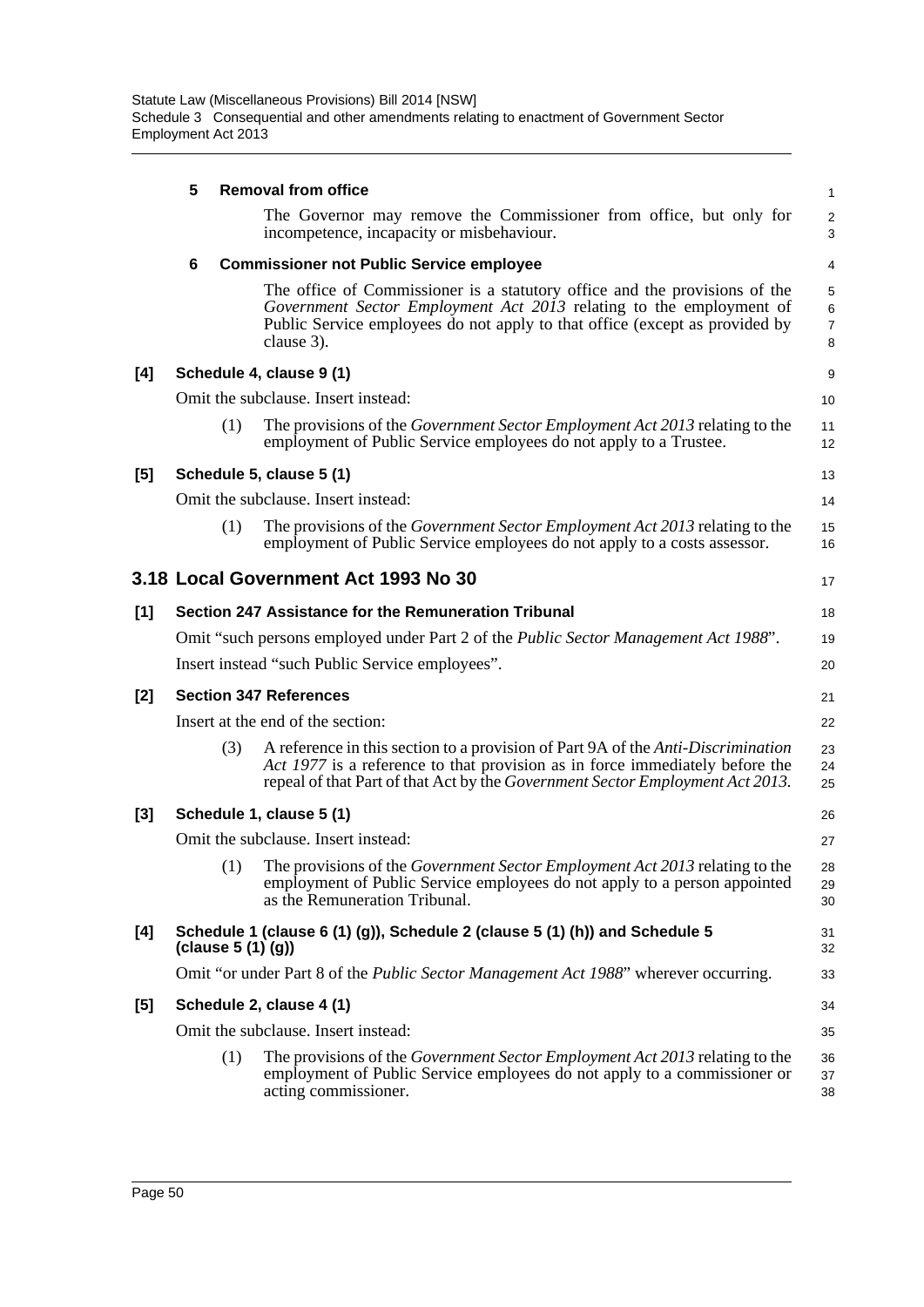| [6]   | Schedule 3, clause 7 (1)     |                                                                                                                                                                                        |                |  |  |  |
|-------|------------------------------|----------------------------------------------------------------------------------------------------------------------------------------------------------------------------------------|----------------|--|--|--|
|       |                              | Omit the subclause. Insert instead:                                                                                                                                                    | 2              |  |  |  |
|       | (1)                          | The provisions of the Government Sector Employment Act 2013 relating to the<br>employment of Public Service employees do not apply to an appointed<br>member.                          | 3<br>4<br>5    |  |  |  |
| $[7]$ |                              | Schedule 5, clause 4 (1)                                                                                                                                                               | 6              |  |  |  |
|       |                              | Omit the subclause. Insert instead:                                                                                                                                                    | $\overline{7}$ |  |  |  |
|       | (1)                          | The provisions of the <i>Government Sector Employment Act 2013</i> relating to the<br>employment of Public Service employees do not apply to a commissioner or<br>acting commissioner. | 8<br>9<br>10   |  |  |  |
|       |                              | 3.19 Major Events Act 2009 No 73                                                                                                                                                       | 11             |  |  |  |
| [1]   | <b>Section 4 Definitions</b> |                                                                                                                                                                                        | 12             |  |  |  |
|       |                              | Omit paragraph (c) of the definition of <i>government agency</i> . Insert instead:<br>a Public Service agency, or<br>(c)                                                               | 13<br>14       |  |  |  |
| $[2]$ |                              | Section 11 Chief executives of major event authorities                                                                                                                                 | 15             |  |  |  |
|       |                              | Omit section 11 (1) and (5). Insert instead:                                                                                                                                           | 16             |  |  |  |
|       | (1)                          | The chief executive of a major event authority is the person employed in the<br>Public Service as the chief executive of that authority.                                               | 17<br>18       |  |  |  |
| $[3]$ |                              | Schedule 1, clause 9 (1)                                                                                                                                                               | 19             |  |  |  |
|       |                              | Omit the subclause. Insert instead:                                                                                                                                                    | 20             |  |  |  |
|       | (1)                          | The provisions of the <i>Government Sector Employment Act 2013</i> relating to the<br>employment of Public Service employees do not apply to a member.                                 | 21<br>22       |  |  |  |
| [4]   |                              | Schedule 2, clause 3 (5)                                                                                                                                                               | 23             |  |  |  |
|       |                              | Omit "under Part 3.1 of the <i>Public Sector Employment and Management Act 2002"</i> .                                                                                                 | 24             |  |  |  |
|       |                              | Insert instead "under the Government Sector Employment Act 2013".                                                                                                                      | 25             |  |  |  |
|       |                              | 3.20 NSW Trustee and Guardian Act 2009 No 49                                                                                                                                           | 26             |  |  |  |
| [1]   |                              | <b>Section 7 Chief Executive Officer</b>                                                                                                                                               | 27             |  |  |  |
|       |                              | Omit section $7(2)$ , $(3)$ and $(4)$ . Insert instead:                                                                                                                                | 28             |  |  |  |
|       | (2)                          | Schedule 3 contains provisions relating to the Chief Executive Officer.                                                                                                                | 29             |  |  |  |
| $[2]$ | <b>Section 9 Delegation</b>  |                                                                                                                                                                                        | 30             |  |  |  |
|       |                              | Omit section 9 (4) (a). Insert instead:                                                                                                                                                | 31             |  |  |  |
|       |                              | a member of staff of the NSW Trustee, or<br>(a)                                                                                                                                        | 32             |  |  |  |
| $[3]$ |                              | <b>Section 10 Functions generally</b>                                                                                                                                                  | 33             |  |  |  |
|       |                              | Omit section $10(3)$ including the note. Insert instead:                                                                                                                               | 34             |  |  |  |
|       | (3)                          | Persons may be employed in the Public Service under the <i>Government Sector</i><br><i>Employment Act 2013</i> to enable the NSW Trustee to exercise its functions.                    | 35<br>36       |  |  |  |
|       |                              | Note. Section 59 of the Government Sector Employment Act 2013 provides that the<br>persons so employed (or whose services the NSW Trustee makes use of) may be                         | 37<br>38       |  |  |  |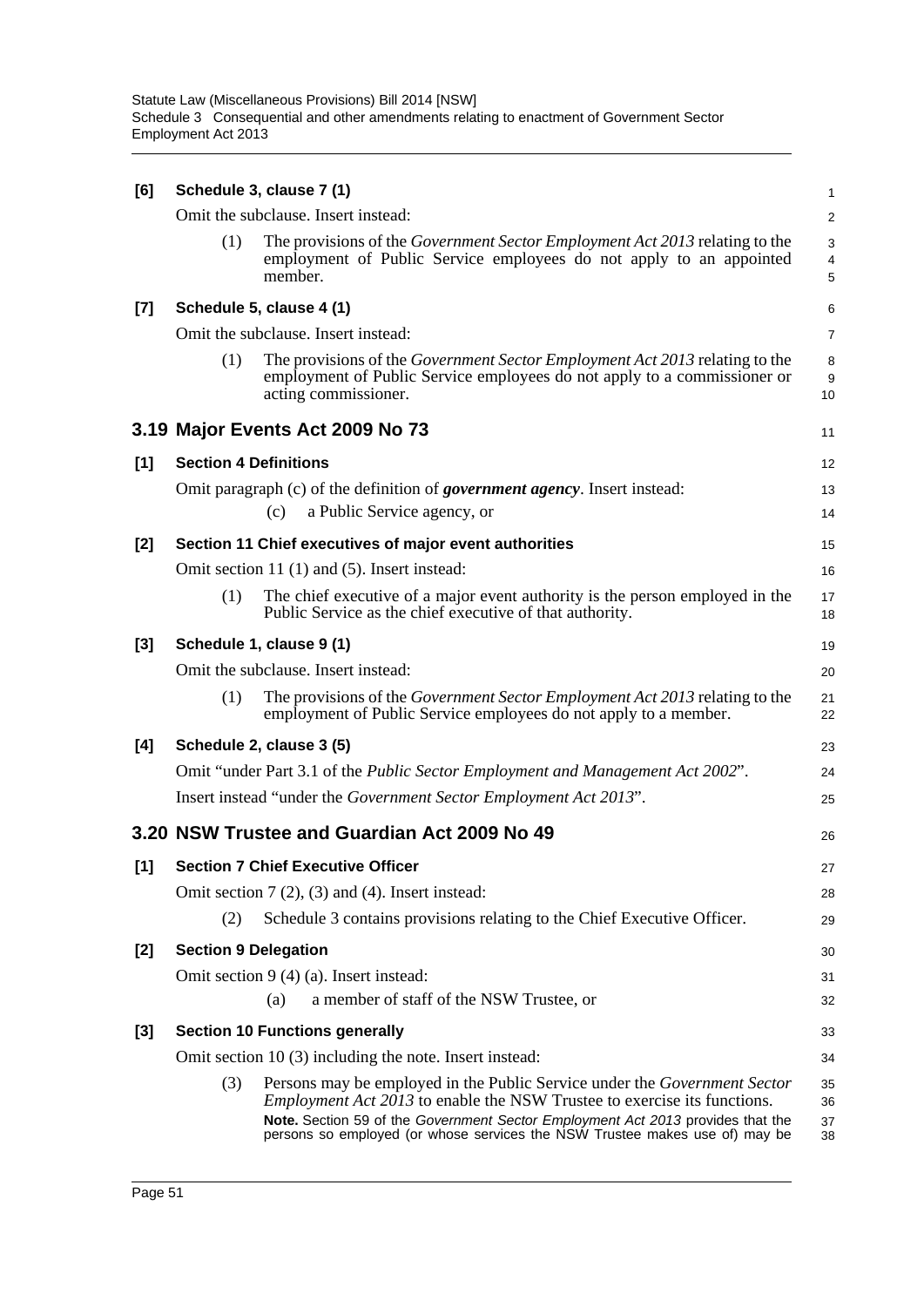referred to as officers or employees, or members of staff, of the NSW Trustee. Section 47A of the *Constitution Act 1902* precludes the NSW Trustee from employing staff.

7

# **[4] Schedule 3**

Insert as Schedule 3:

# **Schedule 3 Provisions relating to Chief Executive Officer**

#### (Section 7 (2)) **1 Term of office** The Chief Executive Officer holds office for such term, not exceeding 5 years, as may be specified in the instrument of appointment, but is eligible (if otherwise qualified) for re-appointment. **2 Full-time office** The office of Chief Executive Officer is a full-time office and the holder of the office is required to hold it on that basis, except to the extent permitted by the Minister. **3 Employment and remuneration** (1) The employment of the Chief Executive Officer is (subject to this Schedule) to be governed by a contract of employment between the Chief Executive Officer and the Minister. (2) The following provisions of or made under the *Government Sector Employment Act 2013* relating to the employment of Public Service senior executives apply to the Chief Executive Officer (but in the application of those provisions a reference to the employer of any such executive is to be read as a reference to the Minister): (a) provisions relating to the band in which an executive is to be employed, (b) provisions relating to the contract of employment of an executive, (c) provisions relating to the remuneration, employment benefits and allowances of an executive. **4 Vacancy in office** (1) The office of Chief Executive Officer becomes vacant if the holder: (a) dies, or (b) completes a term of office and is not re-appointed, or (c) resigns the office by instrument in writing addressed to the Minister, or (d) becomes bankrupt, applies to take the benefit of any law for the relief of bankrupt or insolvent debtors, compounds with his or her creditors or makes an assignment of his or her remuneration for their benefit, or (e) becomes a mentally incapacitated person, or (f) is convicted in New South Wales of an offence that is punishable by imprisonment for 12 months or more or is convicted elsewhere than in New South Wales of an offence that, if committed in New South Wales, would be an offence so punishable, or 6 8 **9** 10 11 12 13 14 15 16 17 18 19 20 21 22 23  $24$ 25 26 27 28 29 30 31 32 33  $24$ 35 36 37 38 39 40 41

(g) is removed from office under clause 5. 42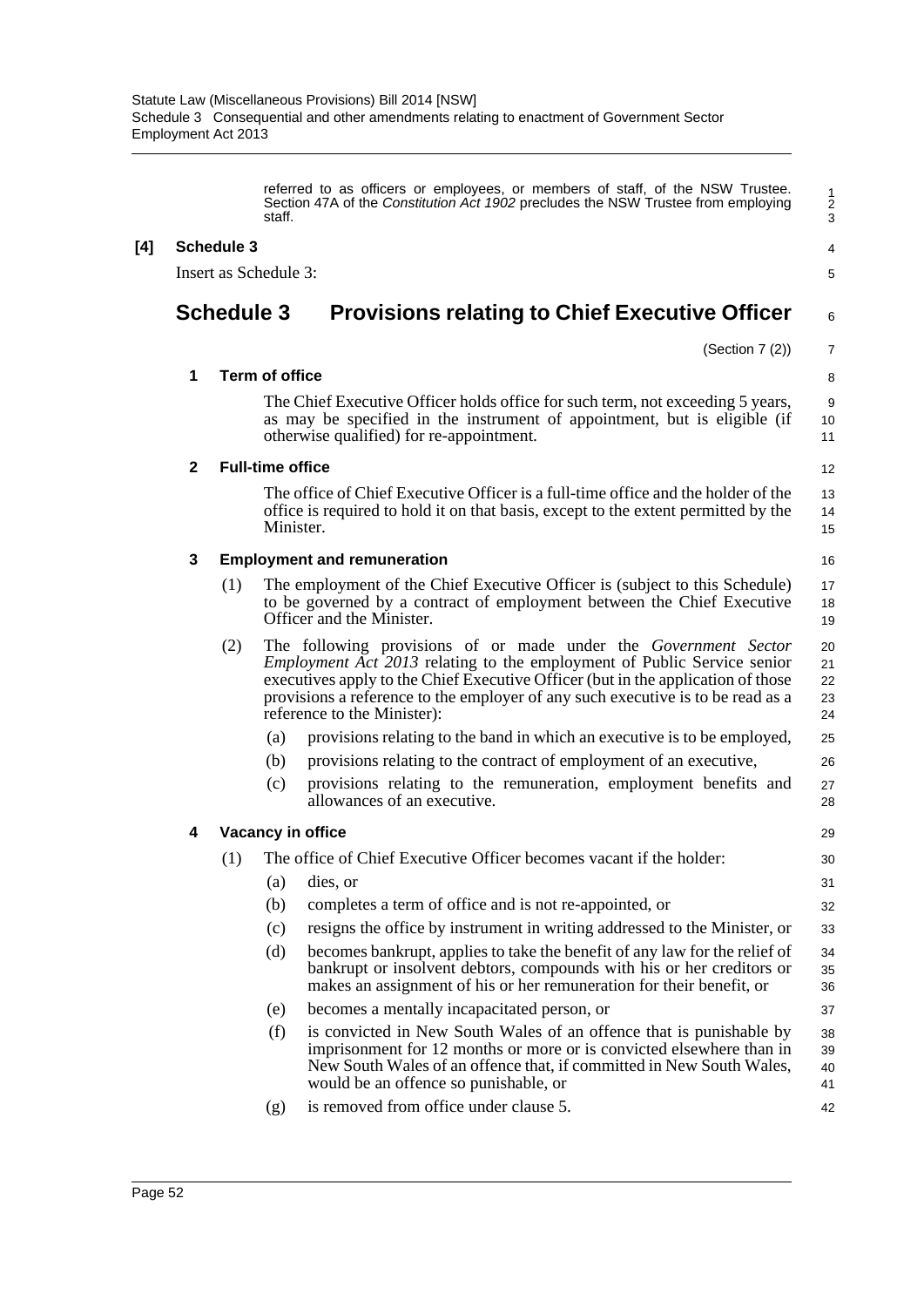|                                     | (2) |     | If the office of Chief Executive Officer becomes vacant, a person is, subject to                                                                                                                                                                                                                                                                                        | 1<br>$\overline{\mathbf{c}}$                                                                                                                                                                                                                                                                                                                                                                                                                                                                                                                                                                                                                                                                                                                                                                                                                                                                                                                                                                                                                                                                                                                                                                                                                                                                                                                                                                                                                                                                                                                                                                             |  |  |
|-------------------------------------|-----|-----|-------------------------------------------------------------------------------------------------------------------------------------------------------------------------------------------------------------------------------------------------------------------------------------------------------------------------------------------------------------------------|----------------------------------------------------------------------------------------------------------------------------------------------------------------------------------------------------------------------------------------------------------------------------------------------------------------------------------------------------------------------------------------------------------------------------------------------------------------------------------------------------------------------------------------------------------------------------------------------------------------------------------------------------------------------------------------------------------------------------------------------------------------------------------------------------------------------------------------------------------------------------------------------------------------------------------------------------------------------------------------------------------------------------------------------------------------------------------------------------------------------------------------------------------------------------------------------------------------------------------------------------------------------------------------------------------------------------------------------------------------------------------------------------------------------------------------------------------------------------------------------------------------------------------------------------------------------------------------------------------|--|--|
| 5                                   |     |     |                                                                                                                                                                                                                                                                                                                                                                         | 3                                                                                                                                                                                                                                                                                                                                                                                                                                                                                                                                                                                                                                                                                                                                                                                                                                                                                                                                                                                                                                                                                                                                                                                                                                                                                                                                                                                                                                                                                                                                                                                                        |  |  |
|                                     | (1) |     |                                                                                                                                                                                                                                                                                                                                                                         | 4<br>5                                                                                                                                                                                                                                                                                                                                                                                                                                                                                                                                                                                                                                                                                                                                                                                                                                                                                                                                                                                                                                                                                                                                                                                                                                                                                                                                                                                                                                                                                                                                                                                                   |  |  |
|                                     | (2) |     |                                                                                                                                                                                                                                                                                                                                                                         | 6<br>7                                                                                                                                                                                                                                                                                                                                                                                                                                                                                                                                                                                                                                                                                                                                                                                                                                                                                                                                                                                                                                                                                                                                                                                                                                                                                                                                                                                                                                                                                                                                                                                                   |  |  |
| 6                                   |     |     |                                                                                                                                                                                                                                                                                                                                                                         | 8                                                                                                                                                                                                                                                                                                                                                                                                                                                                                                                                                                                                                                                                                                                                                                                                                                                                                                                                                                                                                                                                                                                                                                                                                                                                                                                                                                                                                                                                                                                                                                                                        |  |  |
|                                     |     |     |                                                                                                                                                                                                                                                                                                                                                                         | 9<br>10<br>11<br>12                                                                                                                                                                                                                                                                                                                                                                                                                                                                                                                                                                                                                                                                                                                                                                                                                                                                                                                                                                                                                                                                                                                                                                                                                                                                                                                                                                                                                                                                                                                                                                                      |  |  |
|                                     |     |     |                                                                                                                                                                                                                                                                                                                                                                         | 13                                                                                                                                                                                                                                                                                                                                                                                                                                                                                                                                                                                                                                                                                                                                                                                                                                                                                                                                                                                                                                                                                                                                                                                                                                                                                                                                                                                                                                                                                                                                                                                                       |  |  |
|                                     |     |     |                                                                                                                                                                                                                                                                                                                                                                         | 14                                                                                                                                                                                                                                                                                                                                                                                                                                                                                                                                                                                                                                                                                                                                                                                                                                                                                                                                                                                                                                                                                                                                                                                                                                                                                                                                                                                                                                                                                                                                                                                                       |  |  |
|                                     |     |     |                                                                                                                                                                                                                                                                                                                                                                         | 15                                                                                                                                                                                                                                                                                                                                                                                                                                                                                                                                                                                                                                                                                                                                                                                                                                                                                                                                                                                                                                                                                                                                                                                                                                                                                                                                                                                                                                                                                                                                                                                                       |  |  |
|                                     |     |     |                                                                                                                                                                                                                                                                                                                                                                         | 16                                                                                                                                                                                                                                                                                                                                                                                                                                                                                                                                                                                                                                                                                                                                                                                                                                                                                                                                                                                                                                                                                                                                                                                                                                                                                                                                                                                                                                                                                                                                                                                                       |  |  |
|                                     |     |     |                                                                                                                                                                                                                                                                                                                                                                         | 17                                                                                                                                                                                                                                                                                                                                                                                                                                                                                                                                                                                                                                                                                                                                                                                                                                                                                                                                                                                                                                                                                                                                                                                                                                                                                                                                                                                                                                                                                                                                                                                                       |  |  |
|                                     |     | (a) | in relation to a public authority that is a Public Service agency or a<br>person employed in a Public Service agency—the head of the agency,<br>and                                                                                                                                                                                                                     | 18<br>19<br>20                                                                                                                                                                                                                                                                                                                                                                                                                                                                                                                                                                                                                                                                                                                                                                                                                                                                                                                                                                                                                                                                                                                                                                                                                                                                                                                                                                                                                                                                                                                                                                                           |  |  |
|                                     |     |     |                                                                                                                                                                                                                                                                                                                                                                         | 21                                                                                                                                                                                                                                                                                                                                                                                                                                                                                                                                                                                                                                                                                                                                                                                                                                                                                                                                                                                                                                                                                                                                                                                                                                                                                                                                                                                                                                                                                                                                                                                                       |  |  |
|                                     |     |     |                                                                                                                                                                                                                                                                                                                                                                         | 22                                                                                                                                                                                                                                                                                                                                                                                                                                                                                                                                                                                                                                                                                                                                                                                                                                                                                                                                                                                                                                                                                                                                                                                                                                                                                                                                                                                                                                                                                                                                                                                                       |  |  |
|                                     |     | (c) | any Public Service agency or any person employed in a Public Service<br>agency,                                                                                                                                                                                                                                                                                         | 23<br>24                                                                                                                                                                                                                                                                                                                                                                                                                                                                                                                                                                                                                                                                                                                                                                                                                                                                                                                                                                                                                                                                                                                                                                                                                                                                                                                                                                                                                                                                                                                                                                                                 |  |  |
|                                     |     |     |                                                                                                                                                                                                                                                                                                                                                                         | 25                                                                                                                                                                                                                                                                                                                                                                                                                                                                                                                                                                                                                                                                                                                                                                                                                                                                                                                                                                                                                                                                                                                                                                                                                                                                                                                                                                                                                                                                                                                                                                                                       |  |  |
|                                     |     |     |                                                                                                                                                                                                                                                                                                                                                                         | 26                                                                                                                                                                                                                                                                                                                                                                                                                                                                                                                                                                                                                                                                                                                                                                                                                                                                                                                                                                                                                                                                                                                                                                                                                                                                                                                                                                                                                                                                                                                                                                                                       |  |  |
|                                     |     | (a) | in relation to a public authority that is a Public Service agency or a<br>person employed in a Public Service agency—the Minister responsible<br>for that agency or, in the case where more than one Minister is<br>responsible for that agency, the Minister who, in the opinion of the<br>Ombudsman, is most nearly connected with the conduct of that agency,<br>and | 27<br>28<br>29<br>30<br>31<br>32                                                                                                                                                                                                                                                                                                                                                                                                                                                                                                                                                                                                                                                                                                                                                                                                                                                                                                                                                                                                                                                                                                                                                                                                                                                                                                                                                                                                                                                                                                                                                                         |  |  |
|                                     |     |     |                                                                                                                                                                                                                                                                                                                                                                         | 33                                                                                                                                                                                                                                                                                                                                                                                                                                                                                                                                                                                                                                                                                                                                                                                                                                                                                                                                                                                                                                                                                                                                                                                                                                                                                                                                                                                                                                                                                                                                                                                                       |  |  |
| Omit section 6 (6). Insert instead: |     |     |                                                                                                                                                                                                                                                                                                                                                                         |                                                                                                                                                                                                                                                                                                                                                                                                                                                                                                                                                                                                                                                                                                                                                                                                                                                                                                                                                                                                                                                                                                                                                                                                                                                                                                                                                                                                                                                                                                                                                                                                          |  |  |
|                                     | (6) |     |                                                                                                                                                                                                                                                                                                                                                                         | 35<br>36<br>37                                                                                                                                                                                                                                                                                                                                                                                                                                                                                                                                                                                                                                                                                                                                                                                                                                                                                                                                                                                                                                                                                                                                                                                                                                                                                                                                                                                                                                                                                                                                                                                           |  |  |
|                                     |     |     |                                                                                                                                                                                                                                                                                                                                                                         | 38                                                                                                                                                                                                                                                                                                                                                                                                                                                                                                                                                                                                                                                                                                                                                                                                                                                                                                                                                                                                                                                                                                                                                                                                                                                                                                                                                                                                                                                                                                                                                                                                       |  |  |
|                                     |     |     |                                                                                                                                                                                                                                                                                                                                                                         | 39                                                                                                                                                                                                                                                                                                                                                                                                                                                                                                                                                                                                                                                                                                                                                                                                                                                                                                                                                                                                                                                                                                                                                                                                                                                                                                                                                                                                                                                                                                                                                                                                       |  |  |
|                                     | (3) |     |                                                                                                                                                                                                                                                                                                                                                                         | 40<br>41                                                                                                                                                                                                                                                                                                                                                                                                                                                                                                                                                                                                                                                                                                                                                                                                                                                                                                                                                                                                                                                                                                                                                                                                                                                                                                                                                                                                                                                                                                                                                                                                 |  |  |
|                                     |     |     |                                                                                                                                                                                                                                                                                                                                                                         | this Act, to be appointed to fill the vacancy.<br><b>Removal from office</b><br>The Governor may remove the Chief Executive Officer from office, but only<br>for incompetence, incapacity or misbehaviour.<br>The Chief Executive Officer cannot be removed from office under Part 6 of<br>the Government Sector Employment Act 2013.<br><b>Chief Executive Officer not Public Service employee</b><br>The office of Chief Executive Officer is a statutory office and the provisions<br>of the Government Sector Employment Act 2013 relating to the employment<br>of Public Service employees do not apply to that office (except as provided by<br>clause 3).<br>3.21 Ombudsman Act 1974 No 68<br><b>Section 5 Definitions</b><br>Omit the definitions of <i>Department</i> and <i>Department Head</i> .<br>Section 5 (1), definition of "head"<br>Omit paragraph (a). Insert instead:<br>Section 5 (1), definition of "public authority"<br>Omit paragraph (c). Insert instead:<br>Section 5 (1), definition of "responsible Minister"<br>Omit paragraph (a). Insert instead:<br><b>Section 6 Office of Ombudsman</b><br>The office of Ombudsman is a statutory office and the provisions of the<br>Government Sector Employment Act 2013 relating to the employment of<br>Public Service employees do not apply to that office.<br><b>Section 8 Deputy Ombudsman and Assistant Ombudsman</b><br>Omit section $8(3)$ and $(4)$ . Insert instead:<br>The offices of Deputy Ombudsman and Assistant Ombudsman are statutory<br>offices and the provisions of the Government Sector Employment Act 2013 |  |  |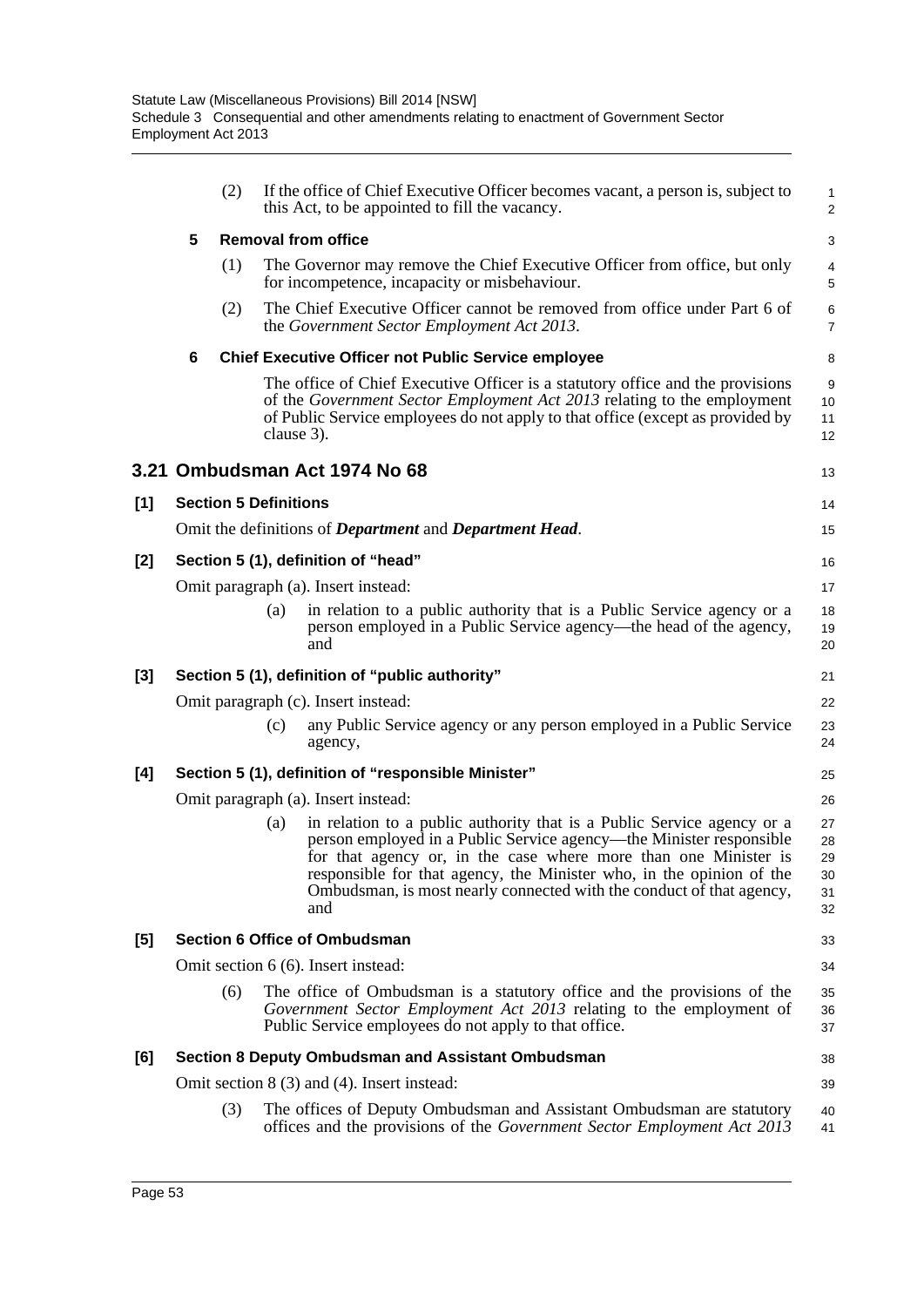relating to the employment of Public Service employees do not apply to those offices (except as provided by subsection (4B)).

14 15

32

37

40

- (4) A Deputy Ombudsman and an Assistant Ombudsman hold office for such term, not exceeding 5 years, as may be specified in the instrument of appointment, but are eligible (if otherwise qualified) for re-appointment.
- (4A) The employment of a Deputy Ombudsman and an Assistant Ombudsman is (subject to this section) to be governed by a contract of employment between the Deputy Ombudsman or Assistant Ombudsman and the Ombudsman.
- (4B) The following provisions of or made under the *Government Sector Employment Act 2013* relating to the employment of Public Service senior executives apply to a Deputy Ombudsman and an Assistant Ombudsman (but in the application of those provisions a reference to the employer of any such executive is to be read as a reference to the Ombudsman): 10 11 12 13
	- (a) provisions relating to the band in which an executive is to be employed,
	- (b) provisions relating to the contract of employment of an executive,
	- (c) provisions relating to the remuneration, employment benefits and allowances of an executive, 16 17
	- (d) provisions relating to the termination of employment of an executive.
- (4C) The office of a Deputy Ombudsman or an Assistant Ombudsman becomes vacant if the holder:
	- (a) dies, or
	- (b) completes a term of office and is not re-appointed, or
	- (c) resigns the office by instrument in writing addressed to the Minister, or
	- (d) becomes bankrupt, applies to take the benefit of any law for the relief of bankrupt or insolvent debtors, compounds with his or her creditors or makes an assignment of his or her remuneration for their benefit, or
	- (e) becomes a mentally incapacitated person, or
	- (f) is convicted in New South Wales of an offence that is punishable by imprisonment for 12 months or more or is convicted elsewhere than in New South Wales of an offence that, if committed in New South Wales, would be an offence so punishable, or 28 29 30 31

(g) is removed from office under subsection (4B).

### **[7] Section 25A Definitions**

Omit paragraph (a1) of the definition of *designated government agency*. Insert instead:

(a1) a Public Service agency (or a part of such an agency) prescribed by the regulations for the purposes of this definition,

# **[8] Sections 26 (3) (c) and 28 (c)**

Omit "employed under the *Public Sector Management Act 1988*, to the Premier's Department" wherever occurring. 38 39

Insert instead "a Public Service employee, to the Department of Premier and Cabinet".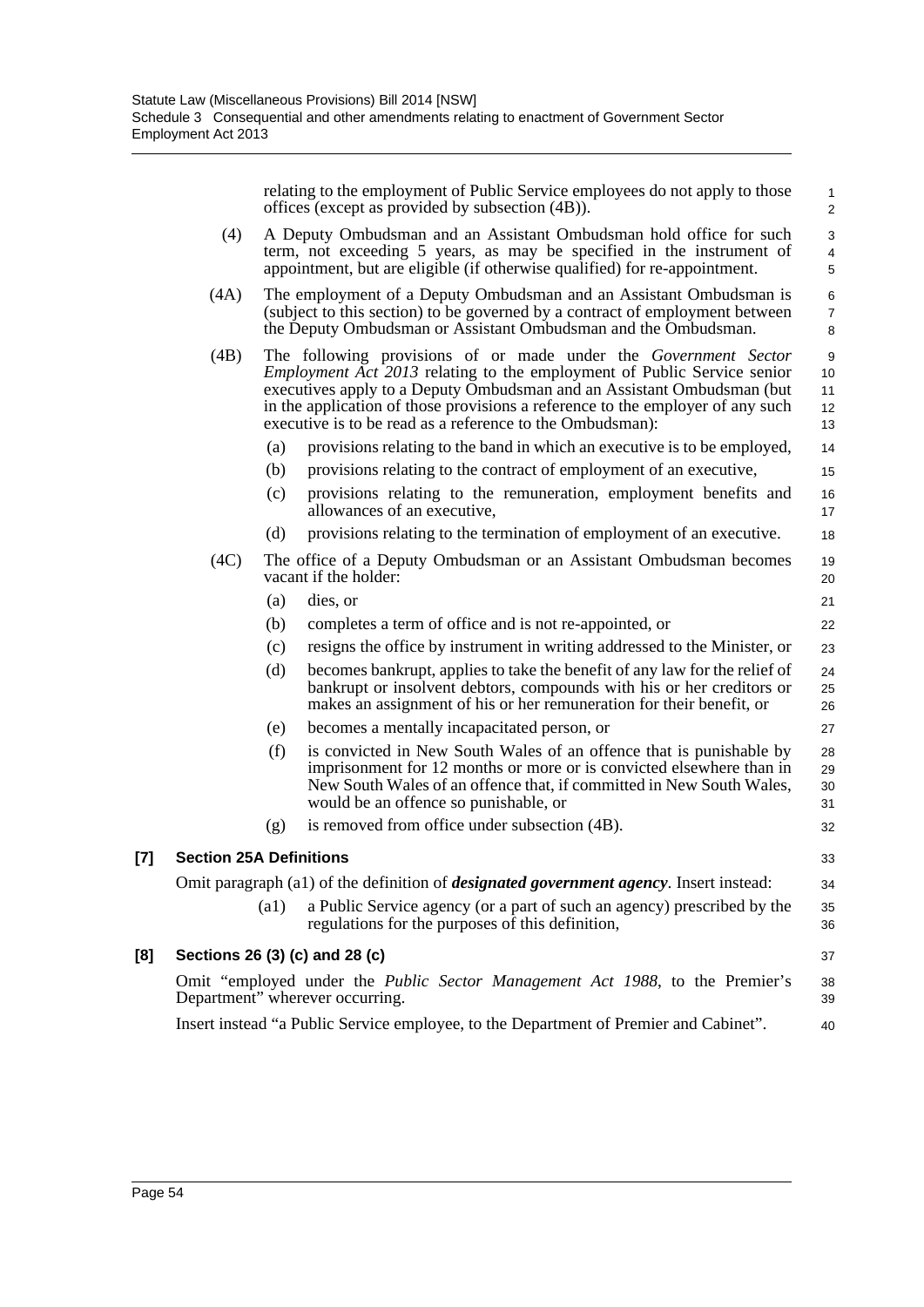| [9]   | <b>Section 32 Staff</b>                                                                              |                                                                                                                                                                                                                                                                                           |                          |  |  |  |  |  |
|-------|------------------------------------------------------------------------------------------------------|-------------------------------------------------------------------------------------------------------------------------------------------------------------------------------------------------------------------------------------------------------------------------------------------|--------------------------|--|--|--|--|--|
|       |                                                                                                      | Omit section 32 (1). Insert instead:                                                                                                                                                                                                                                                      | $\overline{c}$           |  |  |  |  |  |
|       | (1)                                                                                                  | Persons may be employed in the Public Service under the <i>Government Sector</i><br><i>Employment Act 2013</i> to enable the Ombudsman to exercise his or her<br>functions.                                                                                                               | 3<br>$\overline{4}$<br>5 |  |  |  |  |  |
|       |                                                                                                      | 3.22 Police Act 1990 No 47                                                                                                                                                                                                                                                                | 6                        |  |  |  |  |  |
| [1]   |                                                                                                      | Section 78 Promotion, transfer and re-appointment following resignation                                                                                                                                                                                                                   | $\overline{7}$           |  |  |  |  |  |
|       | from section 78 $(3)$ .                                                                              | Omit "re-appointed under section 103 (Re-appointment of employees resigning to contest<br>Commonwealth elections) of the <i>Public Sector Employment and Management Act 2002</i> "                                                                                                        | 8<br>9<br>10             |  |  |  |  |  |
|       |                                                                                                      | Insert instead "re-appointed under section 72 (Re-employment of employees resigning to<br>contest Commonwealth elections) of the <i>Government Sector Employment Act 2013</i> ".                                                                                                          | 11<br>12                 |  |  |  |  |  |
| [2]   | Part 8, note                                                                                         |                                                                                                                                                                                                                                                                                           | 13                       |  |  |  |  |  |
|       |                                                                                                      | Omit the note. Insert instead:                                                                                                                                                                                                                                                            | 14                       |  |  |  |  |  |
|       |                                                                                                      | Note. Other provisions relating to members of the NSW Police Force are to be found<br>in Part 5 of the Government Sector Employment Act 2013.                                                                                                                                             | 15<br>16                 |  |  |  |  |  |
| $[3]$ |                                                                                                      | Section 218 Industrial Relations Act 1996 not affected                                                                                                                                                                                                                                    | 17                       |  |  |  |  |  |
|       |                                                                                                      | Omit "or 89" from section 218 (2). Insert instead "or 88".                                                                                                                                                                                                                                | 18                       |  |  |  |  |  |
|       | 3.23 Police Integrity Commission Act 1996 No 28                                                      |                                                                                                                                                                                                                                                                                           |                          |  |  |  |  |  |
|       |                                                                                                      | <b>Section 92 Staff of Inspector</b>                                                                                                                                                                                                                                                      | 20                       |  |  |  |  |  |
|       |                                                                                                      | Omit section 92 (1) and (2). Insert instead:                                                                                                                                                                                                                                              | 21                       |  |  |  |  |  |
|       | (1)                                                                                                  | Persons employed in the Public Service under the Government Sector<br><i>Employment Act 2013</i> to enable the Inspector to exercise his or her functions<br>are subject to the control and direction of the Inspector.                                                                   | 22<br>23<br>24           |  |  |  |  |  |
|       | (2)                                                                                                  | Subsection (1) does not affect the exercise of the functions under the<br>Government Sector Employment Act 2013 of the head of the Public Service<br>agency in which those persons are employed. The head of that agency may<br>delegate those functions under that Act to the Inspector. | 25<br>26<br>27<br>28     |  |  |  |  |  |
|       |                                                                                                      | 3.24 Privacy and Personal Information Protection Act 1998 No 133                                                                                                                                                                                                                          | 29                       |  |  |  |  |  |
| [1]   | <b>Section 3 Definitions</b>                                                                         |                                                                                                                                                                                                                                                                                           | 30                       |  |  |  |  |  |
|       | Omit "government department" from paragraph (a) of the definition of <i>public sector</i><br>agency. |                                                                                                                                                                                                                                                                                           |                          |  |  |  |  |  |
|       | Insert instead "Public Service agency".                                                              |                                                                                                                                                                                                                                                                                           |                          |  |  |  |  |  |
| [2]   |                                                                                                      | Section 3 (1), definition of "public sector agency"                                                                                                                                                                                                                                       | 34                       |  |  |  |  |  |
|       | Omit paragraph (e1).                                                                                 |                                                                                                                                                                                                                                                                                           | 35                       |  |  |  |  |  |
| $[3]$ |                                                                                                      | Section 3 (1), definition of "public sector official"                                                                                                                                                                                                                                     | 36                       |  |  |  |  |  |
|       |                                                                                                      | Omit "the Government Service" from paragraph (c).                                                                                                                                                                                                                                         | 37                       |  |  |  |  |  |
|       | Insert instead "the Public Service, the Transport Service of New South Wales".<br>38                 |                                                                                                                                                                                                                                                                                           |                          |  |  |  |  |  |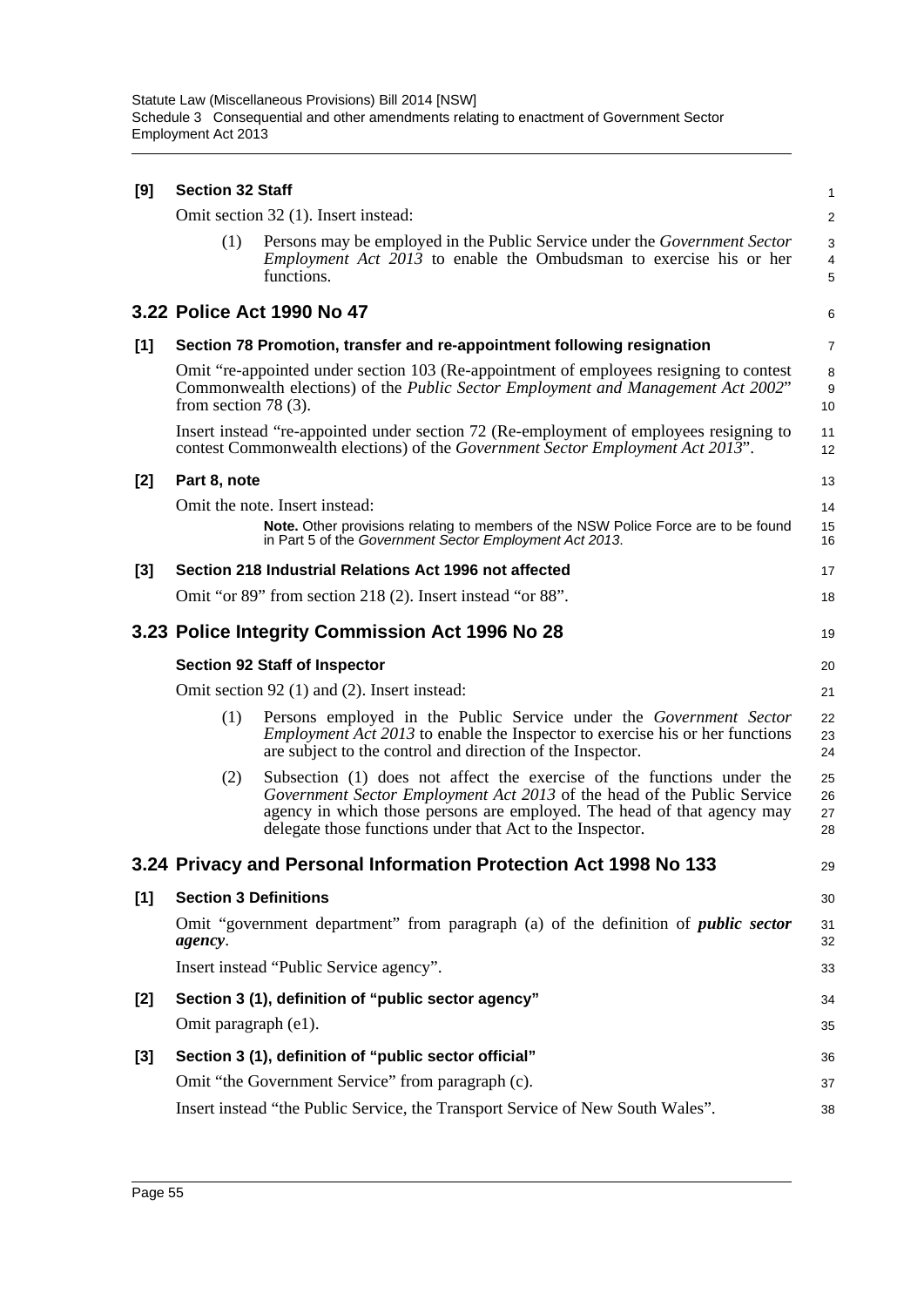| [4]   | <b>Section 35E</b> |                    |         |                                                                                                                                                                                                                                                                                                                                        |                      |  |
|-------|--------------------|--------------------|---------|----------------------------------------------------------------------------------------------------------------------------------------------------------------------------------------------------------------------------------------------------------------------------------------------------------------------------------------|----------------------|--|
|       |                    |                    |         | Omit the section. Insert instead:                                                                                                                                                                                                                                                                                                      | $\overline{c}$       |  |
|       | 35E                |                    |         | Privacy Commissioner a statutory officer and not Public Service employee                                                                                                                                                                                                                                                               | 3                    |  |
|       |                    |                    |         | The office of Privacy Commissioner is a statutory office and the provisions of<br>the Government Sector Employment Act 2013 relating to the employment of<br>Public Service employees do not apply to that office.                                                                                                                     | 4<br>5<br>6          |  |
| [5]   |                    | <b>Section 35G</b> |         |                                                                                                                                                                                                                                                                                                                                        | 7                    |  |
|       |                    |                    |         | Omit the section. Insert instead:                                                                                                                                                                                                                                                                                                      | 8                    |  |
|       | 35G                |                    |         | <b>Staff of Privacy Commissioner</b>                                                                                                                                                                                                                                                                                                   | 9                    |  |
|       |                    |                    |         | Persons may be employed in the Public Service under the <i>Government Sector</i><br><i>Employment Act 2013</i> to enable the Privacy Commissioner to exercise his or<br>her functions.<br>Note. Section 59 of the Government Sector Employment Act 2013 provides that the                                                              | 10<br>11<br>12<br>13 |  |
|       |                    |                    |         | persons so employed (or whose services the Privacy Commissioner makes use of)<br>may be referred to as officers or employees, or members of staff, of the Privacy<br>Commissioner. Section 47A of the Constitution Act 1902 precludes the Privacy<br>Commissioner from employing staff.                                                | 14<br>15<br>16<br>17 |  |
| [6]   |                    |                    |         | Schedule 2, clause 7 (1)                                                                                                                                                                                                                                                                                                               | 18                   |  |
|       |                    |                    |         | Omit the subclause. Insert instead:                                                                                                                                                                                                                                                                                                    | 19                   |  |
|       |                    | (1)                |         | The provisions of the <i>Government Sector Employment Act 2013</i> relating to the<br>employment of Public Service employees do not apply to a member.                                                                                                                                                                                 | 20<br>21             |  |
|       |                    |                    |         | 3.25 Protection of the Environment Administration Act 1991 No 60                                                                                                                                                                                                                                                                       | 22                   |  |
| $[1]$ |                    |                    |         | <b>Section 7 General functions of Authority</b>                                                                                                                                                                                                                                                                                        | 23                   |  |
|       |                    |                    |         | Omit section 7 (3) including the note. Insert instead:                                                                                                                                                                                                                                                                                 | 24                   |  |
|       |                    | (3)                |         | Persons may be employed in the Public Service under the Government Sector<br><i>Employment Act 2013</i> to enable the Authority to exercise its functions.                                                                                                                                                                             | 25<br>26             |  |
|       |                    |                    |         | Note. Section 59 of the Government Sector Employment Act 2013 provides that the<br>persons so employed (or whose services the Authority makes use of) may be referred<br>to as officers or employees, or members of staff, of the Authority. Section 47A of the<br>Constitution Act 1902 precludes the Authority from employing staff. | 27<br>28<br>29<br>30 |  |
| [2]   |                    |                    |         | <b>Section 18 Chairperson of the Authority</b>                                                                                                                                                                                                                                                                                         | 31                   |  |
|       |                    |                    |         | Omit section 18 (4) and (5). Insert instead:                                                                                                                                                                                                                                                                                           | 32                   |  |
|       |                    | (4)                |         | Schedule 2A contains provisions relating to the Chairperson.                                                                                                                                                                                                                                                                           | 33                   |  |
| [3]   |                    |                    |         | Schedule 1, clause 6 (1) (d)                                                                                                                                                                                                                                                                                                           | 34                   |  |
|       |                    |                    |         | Omit the paragraph. Insert instead:                                                                                                                                                                                                                                                                                                    | 35                   |  |
|       |                    |                    | (d)     | is removed from office by the Governor under this clause or under<br>Part 6 of the Government Sector Employment Act 2013, or                                                                                                                                                                                                           | 36<br>37             |  |
| [4]   |                    |                    |         | Schedule 1, clause 9 (1)                                                                                                                                                                                                                                                                                                               | 38                   |  |
|       |                    |                    |         | Omit the subclause. Insert instead:                                                                                                                                                                                                                                                                                                    | 39                   |  |
|       |                    | (1)                | member. | The provisions of the <i>Government Sector Employment Act 2013</i> relating to the<br>employment of Public Service employees do not apply to an appointed                                                                                                                                                                              | 40<br>41<br>42       |  |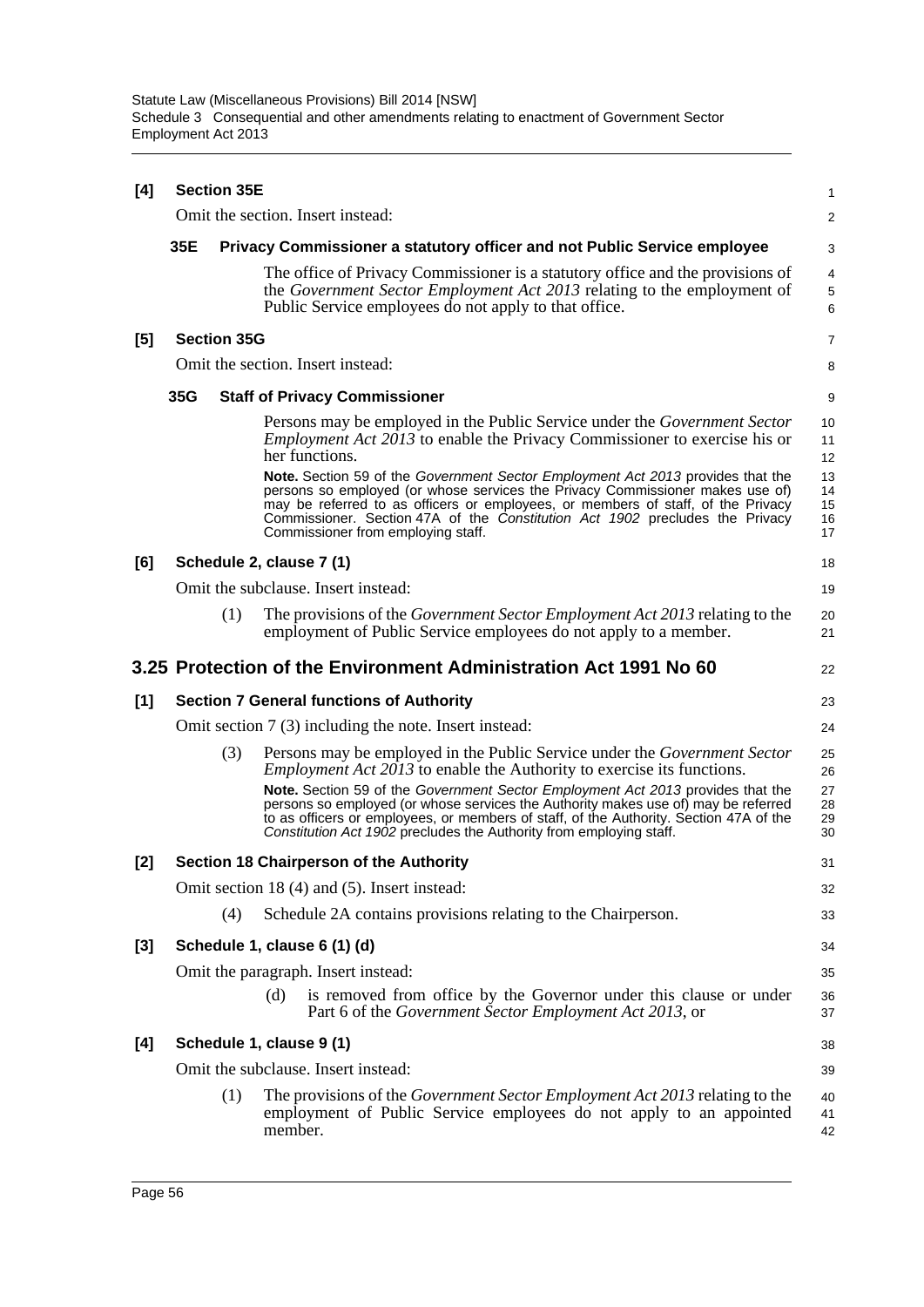| [5] | Schedule 2, clause 8 (1)<br>1 |                                                                |                       |                                                                                                                                                                                                                                                                                                                                                    |                            |  |  |  |
|-----|-------------------------------|----------------------------------------------------------------|-----------------------|----------------------------------------------------------------------------------------------------------------------------------------------------------------------------------------------------------------------------------------------------------------------------------------------------------------------------------------------------|----------------------------|--|--|--|
|     |                               | Omit the subclause. Insert instead:<br>$\overline{\mathbf{c}}$ |                       |                                                                                                                                                                                                                                                                                                                                                    |                            |  |  |  |
|     |                               | (1)                                                            |                       | The provisions of the <i>Government Sector Employment Act 2013</i> relating to the<br>employment of Public Service employees do not apply to a member.                                                                                                                                                                                             | 3<br>4                     |  |  |  |
| [6] |                               | <b>Schedule 2A</b>                                             |                       |                                                                                                                                                                                                                                                                                                                                                    | 5                          |  |  |  |
|     |                               | Insert after Schedule 2:                                       |                       |                                                                                                                                                                                                                                                                                                                                                    | 6                          |  |  |  |
|     |                               | <b>Schedule 2A</b>                                             |                       | <b>Provisions relating to Chairperson of</b><br><b>Authority</b>                                                                                                                                                                                                                                                                                   | 7<br>8                     |  |  |  |
|     |                               |                                                                |                       | (Section 18(4))                                                                                                                                                                                                                                                                                                                                    | 9                          |  |  |  |
|     | 1                             |                                                                | <b>Term of office</b> |                                                                                                                                                                                                                                                                                                                                                    | 10                         |  |  |  |
|     |                               |                                                                |                       | The Chairperson holds office for such term, not exceeding 5 years, as may be<br>specified in the instrument of appointment, but is eligible (if otherwise<br>qualified) for re-appointment.                                                                                                                                                        | 11<br>12<br>13             |  |  |  |
|     | $\mathbf{2}$                  |                                                                |                       | <b>Employment and remuneration</b>                                                                                                                                                                                                                                                                                                                 | 14                         |  |  |  |
|     |                               | (1)                                                            |                       | The employment of the Chairperson is (subject to this Schedule) to be<br>governed by a contract of employment between the Chairperson and the<br>Minister.                                                                                                                                                                                         | 15<br>16<br>17             |  |  |  |
|     |                               | (2)                                                            |                       | The following provisions of or made under the <i>Government Sector</i><br><i>Employment Act 2013</i> relating to the employment of Public Service senior<br>executives apply to the Chairperson (but in the application of those provisions<br>a reference to the employer of any such executive is to be read as a reference<br>to the Minister): | 18<br>19<br>20<br>21<br>22 |  |  |  |
|     |                               |                                                                | (a)                   | provisions relating to the band in which an executive is to be employed,                                                                                                                                                                                                                                                                           | 23                         |  |  |  |
|     |                               |                                                                | (b)                   | provisions relating to the contract of employment of an executive,                                                                                                                                                                                                                                                                                 | 24                         |  |  |  |
|     |                               |                                                                | (c)                   | provisions relating to the remuneration, employment benefits and<br>allowances of an executive.                                                                                                                                                                                                                                                    | 25<br>26                   |  |  |  |
|     | 3                             |                                                                |                       | Vacancy in office                                                                                                                                                                                                                                                                                                                                  | 27                         |  |  |  |
|     |                               | (1)                                                            |                       | The office of Chairperson becomes vacant if the holder:                                                                                                                                                                                                                                                                                            | 28                         |  |  |  |
|     |                               |                                                                | (a)                   | dies, or                                                                                                                                                                                                                                                                                                                                           | 29                         |  |  |  |
|     |                               |                                                                | (b)                   | completes a term of office and is not re-appointed, or                                                                                                                                                                                                                                                                                             | 30                         |  |  |  |
|     |                               |                                                                | (c)                   | resigns the office by instrument in writing addressed to the Minister, or                                                                                                                                                                                                                                                                          | 31                         |  |  |  |
|     |                               |                                                                | (d)                   | becomes bankrupt, applies to take the benefit of any law for the relief of<br>bankrupt or insolvent debtors, compounds with his or her creditors or<br>makes an assignment of his or her remuneration for their benefit, or                                                                                                                        | 32<br>33<br>34             |  |  |  |
|     |                               |                                                                | (e)                   | becomes a mentally incapacitated person, or                                                                                                                                                                                                                                                                                                        | 35                         |  |  |  |
|     |                               |                                                                | (f)                   | is convicted in New South Wales of an offence that is punishable by<br>imprisonment for 12 months or more or is convicted elsewhere than in<br>New South Wales of an offence that, if committed in New South Wales,<br>would be an offence so punishable, or                                                                                       | 36<br>37<br>38<br>39       |  |  |  |
|     |                               |                                                                | (g)                   | is removed from office under clause 4.                                                                                                                                                                                                                                                                                                             | 40                         |  |  |  |
|     |                               | (2)                                                            |                       | If the office of Chairperson becomes vacant, a person is, subject to this Act, to<br>be appointed to fill the vacancy.                                                                                                                                                                                                                             | 41<br>42                   |  |  |  |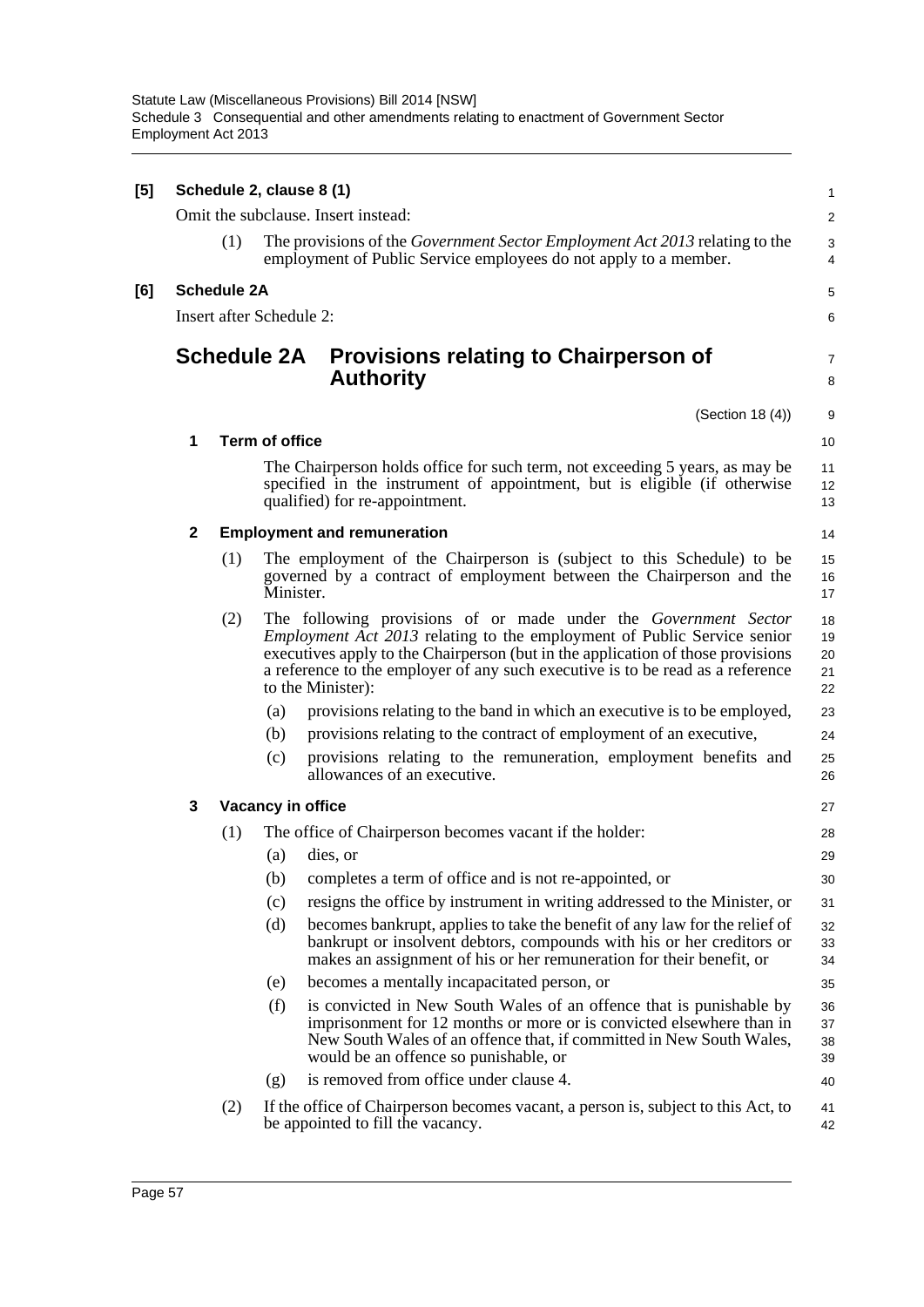|       | 4 |                              |            | <b>Removal from office</b>                                                                                                                                                                                                      | $\mathbf{1}$                   |
|-------|---|------------------------------|------------|---------------------------------------------------------------------------------------------------------------------------------------------------------------------------------------------------------------------------------|--------------------------------|
|       |   | (1)                          |            | The Governor may remove the Chairperson from office, but only for<br>incompetence, incapacity or misbehaviour.                                                                                                                  | $\sqrt{2}$<br>3                |
|       |   | (2)                          |            | The Chairperson cannot be removed from office under Part 6 of the<br>Government Sector Employment Act 2013.                                                                                                                     | $\overline{4}$<br>5            |
|       | 5 |                              |            | <b>Chairperson not Public Service employee</b>                                                                                                                                                                                  | 6                              |
|       |   |                              | clause 2). | The office of Chairperson is a statutory office and the provisions of the<br>Government Sector Employment Act 2013 relating to the employment of<br>Public Service employees do not apply to that office (except as provided by | $\overline{7}$<br>8<br>9<br>10 |
|       |   |                              |            | 3.26 Public Finance and Audit Act 1983 No 152                                                                                                                                                                                   | 11                             |
| [1]   |   | <b>Section 4 Definitions</b> |            |                                                                                                                                                                                                                                 | 12                             |
|       |   |                              |            | Omit paragraph (a) of the definition of <i>authority</i> . Insert instead:                                                                                                                                                      | 13                             |
|       |   |                              | (a)        | a Public Service agency under the Government Sector Employment Act<br>2013,                                                                                                                                                     | 14<br>15                       |
| [2]   |   |                              |            | Section 4 (1), definition of "Head of an authority"                                                                                                                                                                             | 16                             |
|       |   |                              |            | Omit paragraph (a). Insert instead:                                                                                                                                                                                             | 17                             |
|       |   |                              | (a)        | in relation to a Public Service agency under the Government Sector<br><i>Employment Act 2013</i> —the head of the agency under that Act,                                                                                        | 18<br>19                       |
| $[3]$ |   |                              |            | Section 4 (1), definition of "Head of an authority"                                                                                                                                                                             | 20                             |
|       |   | paragraph (b).               |            | Omit "the Director-General of the Department of Education and Training" from                                                                                                                                                    | 21<br>22                       |
|       |   |                              |            | Insert instead "the Secretary of the Department of Education and Communities".                                                                                                                                                  | 23                             |
| [4]   |   |                              |            | Section 4 (1), definition of "officer of an authority"                                                                                                                                                                          | 24                             |
|       |   |                              |            | Omit paragraph (a). Insert instead:                                                                                                                                                                                             | 25                             |
|       |   |                              | (a)        | in relation to a Public Service agency under the Government Sector<br><i>Employment Act 2013</i> —a Public Service employee under that Act,                                                                                     | 26<br>27                       |
| [5]   |   |                              |            | <b>Section 33B Staff of Audit Office</b>                                                                                                                                                                                        | 28                             |
|       |   |                              |            | Omit section 33B (4). Insert instead:                                                                                                                                                                                           | 29                             |
|       |   | (4)                          |            | The provisions of the <i>Government Sector Employment Act 2013</i> relating to the<br>employment of Public Service employees do not apply to a member of staff of<br>the Audit Office.                                          | 30<br>31<br>32                 |
| [6]   |   | Schedule 1, clause 4         |            |                                                                                                                                                                                                                                 | 33                             |
|       |   |                              |            | Omit the clause. Insert instead:                                                                                                                                                                                                | 34                             |
|       | 4 |                              |            | Auditor-General a statutory officer and not Public Service employee                                                                                                                                                             | 35                             |
|       |   |                              |            | The office of Auditor-General is a statutory office and the provisions of the<br>Government Sector Employment Act 2013 relating to the employment of<br>Public Service employees do not apply to that office.                   | 36<br>37<br>38                 |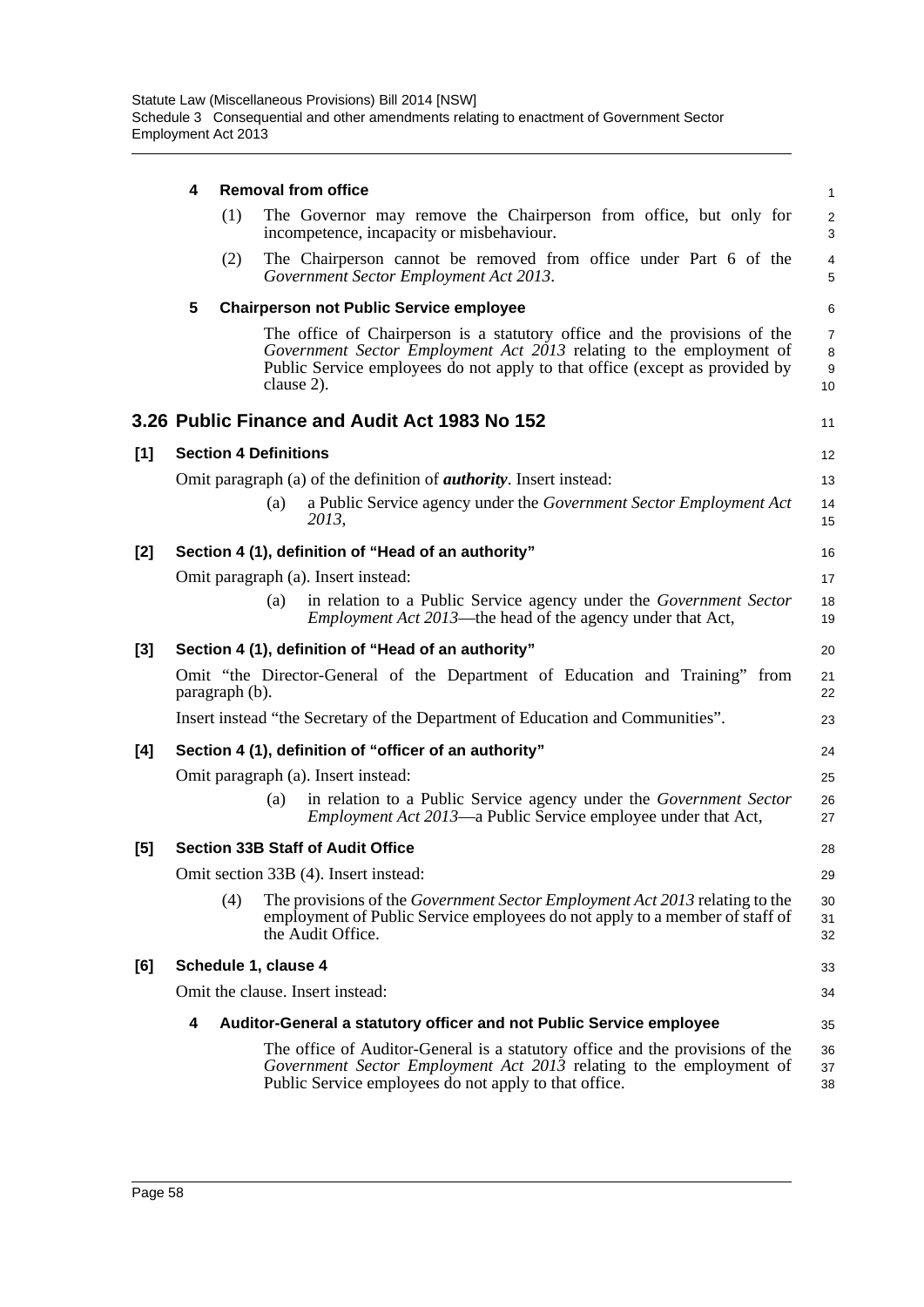|       |                   |     | 3.27 Public Interest Disclosures Act 1994 No 92                                                                                                                                                                                                     | 1              |
|-------|-------------------|-----|-----------------------------------------------------------------------------------------------------------------------------------------------------------------------------------------------------------------------------------------------------|----------------|
| [1]   |                   |     | <b>Section 4 Definitions</b>                                                                                                                                                                                                                        | 2              |
|       |                   |     | Omit paragraph (a) of the definition of <i>public authority</i> . Insert instead:                                                                                                                                                                   | 3              |
|       |                   |     | a Public Service agency,<br>(a)                                                                                                                                                                                                                     | 4              |
| [2]   |                   |     | <b>Section 4A Public officials</b>                                                                                                                                                                                                                  | 5              |
|       |                   |     | Omit section $4A(1)(a)(i)$ . Insert instead:                                                                                                                                                                                                        | 6              |
|       |                   |     | a Public Service employee,<br>(i)                                                                                                                                                                                                                   | 7              |
| [3]   |                   |     | Section 6E Responsibility of head of public authority                                                                                                                                                                                               | 8              |
|       |                   |     | Omit section 6E (2) (e). Insert instead:                                                                                                                                                                                                            | 9              |
|       |                   |     | for a Public Service agency—the head of the agency under the<br>(e)<br>Government Sector Employment Act 2013, or                                                                                                                                    | 10<br>11       |
|       |                   |     | 3.28 Rural Assistance Act 1989 No 97                                                                                                                                                                                                                | 12             |
| [1]   |                   |     | <b>Section 8 Other functions</b>                                                                                                                                                                                                                    | 13             |
|       |                   |     | Omit section $8(3)$ including the note. Insert instead:                                                                                                                                                                                             | 14             |
|       |                   | (3) | Persons may be employed in the Public Service under the <i>Government Sector</i>                                                                                                                                                                    | 15             |
|       |                   |     | <i>Employment Act 2013</i> to enable the Authority to exercise its functions.<br>Note. Section 59 of the Government Sector Employment Act 2013 provides that the                                                                                    | 16<br>17       |
|       |                   |     | persons so employed (or whose services the Authority makes use of) may be referred<br>to as officers or employees, or members of staff, of the Authority. Section 47A of the<br>Constitution Act 1902 precludes the Authority from employing staff. | 18<br>19<br>20 |
| [2]   | <b>Section 11</b> |     |                                                                                                                                                                                                                                                     | 21             |
|       |                   |     | Omit the section. Insert instead:                                                                                                                                                                                                                   | 22             |
|       | 11                |     | <b>Chief Executive of the Authority</b>                                                                                                                                                                                                             | 23             |
|       |                   |     | The Chief Executive of the Authority is the person employed in the Public<br>Service as the Chief Executive of the Authority.                                                                                                                       | 24<br>25       |
| $[3]$ |                   |     | Schedule 1, clause 6 (1) (d)                                                                                                                                                                                                                        | 26             |
|       |                   |     | Omit the paragraph. Insert instead:                                                                                                                                                                                                                 | 27             |
|       |                   |     | is removed from office by the Minister under this clause, or<br>(d)                                                                                                                                                                                 | 28             |
| [4]   |                   |     | Schedule 1, clause 9 (1)                                                                                                                                                                                                                            | 29             |
|       |                   |     | Omit the subclause. Insert instead:                                                                                                                                                                                                                 | 30             |
|       |                   | (1) | The provisions of the Government Sector Employment Act 2013 relating to the<br>employment of Public Service employees do not apply to an appointed<br>member.                                                                                       | 31<br>32<br>33 |
| [5]   |                   |     | <b>Schedule 2 Provisions relating to Chief Executive</b>                                                                                                                                                                                            | 34             |
|       |                   |     | Omit the Schedule.                                                                                                                                                                                                                                  | 35             |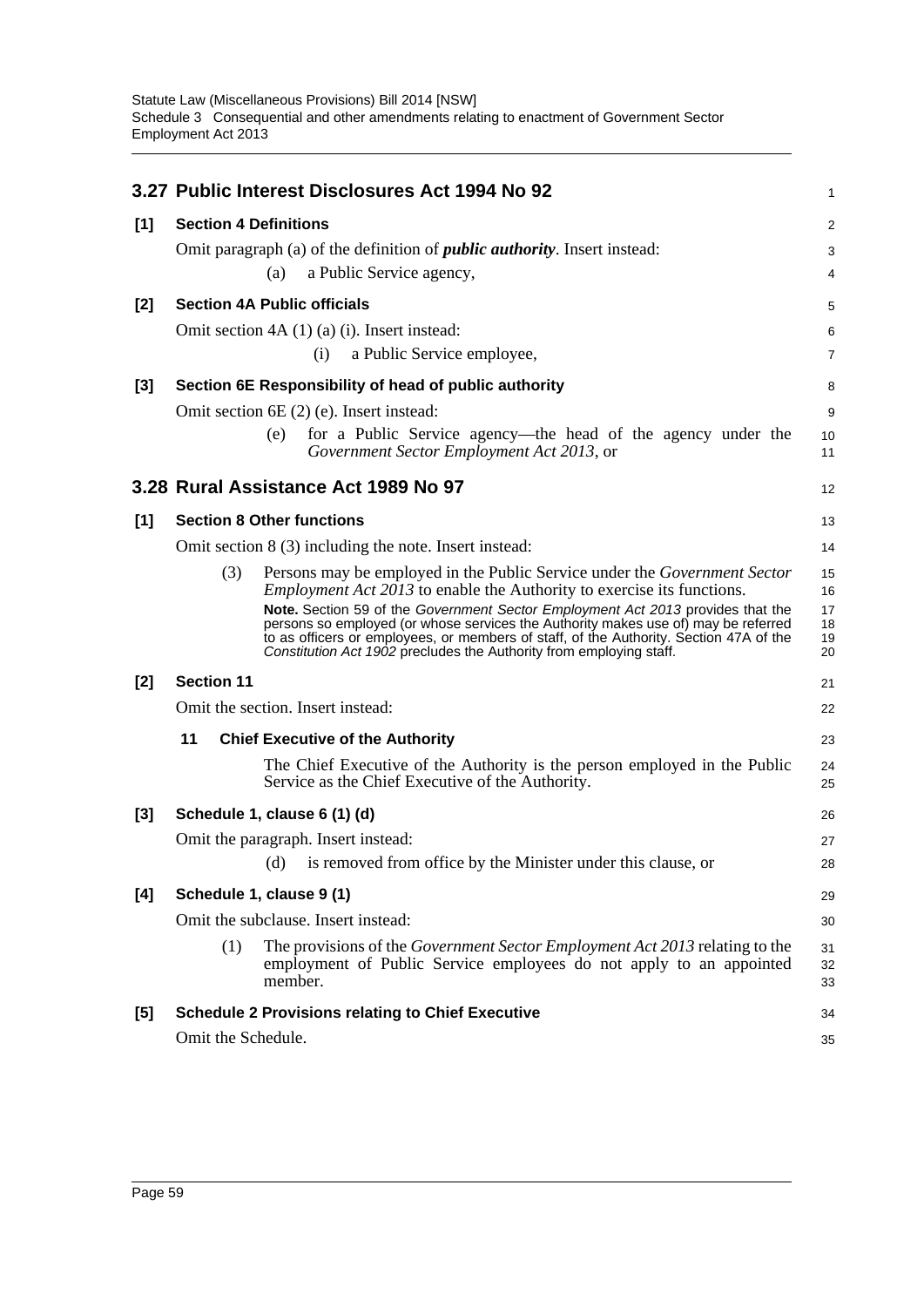|       |                                         | 3.29 Soil Conservation Act 1938 No 10                                                                                                                                                                                                                                                                                | 1                    |  |  |  |  |  |
|-------|-----------------------------------------|----------------------------------------------------------------------------------------------------------------------------------------------------------------------------------------------------------------------------------------------------------------------------------------------------------------------|----------------------|--|--|--|--|--|
| [1]   | <b>Section 3 Definitions</b>            |                                                                                                                                                                                                                                                                                                                      | 2                    |  |  |  |  |  |
|       |                                         | Omit the definition of <i>Commissioner</i> . Insert instead:                                                                                                                                                                                                                                                         | 3                    |  |  |  |  |  |
|       |                                         | <b>Commissioner</b> means the person employed in the Public Service as the Soil<br><b>Conservation Commissioner.</b>                                                                                                                                                                                                 | 4<br>5               |  |  |  |  |  |
| $[2]$ |                                         | Section 3 (1), definition of "Deputy Commissioner"                                                                                                                                                                                                                                                                   | 6                    |  |  |  |  |  |
|       |                                         | Omit the definition. Insert instead:                                                                                                                                                                                                                                                                                 | $\overline{7}$       |  |  |  |  |  |
|       |                                         | <b>Deputy Commissioner</b> means the person employed in the Public Service as the<br>Deputy Soil Conservation Commissioner.                                                                                                                                                                                          | 8<br>9               |  |  |  |  |  |
| $[3]$ |                                         | <b>Section 4 Soil Conservation Commissioner</b>                                                                                                                                                                                                                                                                      | 10                   |  |  |  |  |  |
|       |                                         | Omit "The Governor may from time to time appoint a Commissioner of the Soil<br>Conservation Service of New South Wales who" from section 4 (1).                                                                                                                                                                      | 11<br>12             |  |  |  |  |  |
|       |                                         | Insert instead "The Commissioner".                                                                                                                                                                                                                                                                                   | 13                   |  |  |  |  |  |
| [4]   | Section 4 (1A)                          |                                                                                                                                                                                                                                                                                                                      | 14                   |  |  |  |  |  |
|       | Omit the subsection.                    |                                                                                                                                                                                                                                                                                                                      | 15                   |  |  |  |  |  |
| [5]   | <b>Section 5</b>                        |                                                                                                                                                                                                                                                                                                                      | 16                   |  |  |  |  |  |
|       | Omit the section. Insert instead:<br>17 |                                                                                                                                                                                                                                                                                                                      |                      |  |  |  |  |  |
|       | 5                                       | <b>Staff of Commissioner</b>                                                                                                                                                                                                                                                                                         | 18                   |  |  |  |  |  |
|       |                                         | Persons may be employed in the Public Service under the Government Sector<br><i>Employment Act <math>2013</math> to enable the Commissioner to exercise his or her</i><br>functions.                                                                                                                                 | 19<br>20<br>21       |  |  |  |  |  |
| [6]   |                                         | Fifth Schedule, clause 5 (1)                                                                                                                                                                                                                                                                                         | 22                   |  |  |  |  |  |
|       |                                         | Omit the subclause. Insert instead:                                                                                                                                                                                                                                                                                  | 23                   |  |  |  |  |  |
|       | (1)                                     | The provisions of the <i>Government Sector Employment Act 2013</i> relating to the<br>employment of Public Service employees do not apply to a member of a<br>committee.                                                                                                                                             | 24<br>25<br>26       |  |  |  |  |  |
|       |                                         | 3.30 Sydney Water Catchment Management Act 1998 No 171                                                                                                                                                                                                                                                               | 27                   |  |  |  |  |  |
| [1]   |                                         | <b>Section 9 Chief Executive</b>                                                                                                                                                                                                                                                                                     | 28                   |  |  |  |  |  |
|       |                                         | Omit section 9 (2). Insert instead:                                                                                                                                                                                                                                                                                  | 29                   |  |  |  |  |  |
|       | (2)                                     | Schedule 2 contains provisions relating to the Chief Executive.                                                                                                                                                                                                                                                      | 30                   |  |  |  |  |  |
| [2]   |                                         | <b>Section 15 General functions</b>                                                                                                                                                                                                                                                                                  | 31                   |  |  |  |  |  |
|       |                                         | Omit section 15 (3) including the note. Insert instead:                                                                                                                                                                                                                                                              | 32                   |  |  |  |  |  |
|       | (3)                                     | Persons may be employed in the Public Service under the <i>Government Sector</i><br><i>Employment Act 2013</i> to enable the SCA to exercise its functions.                                                                                                                                                          | 33<br>34             |  |  |  |  |  |
|       |                                         | Note. Section 59 of the Government Sector Employment Act 2013 provides that the<br>persons so employed (or whose services the SCA makes use of) may be referred to as<br>officers or employees, or members of staff, of the SCA. Section 47A of the Constitution<br>Act 1902 precludes the SCA from employing staff. | 35<br>36<br>37<br>38 |  |  |  |  |  |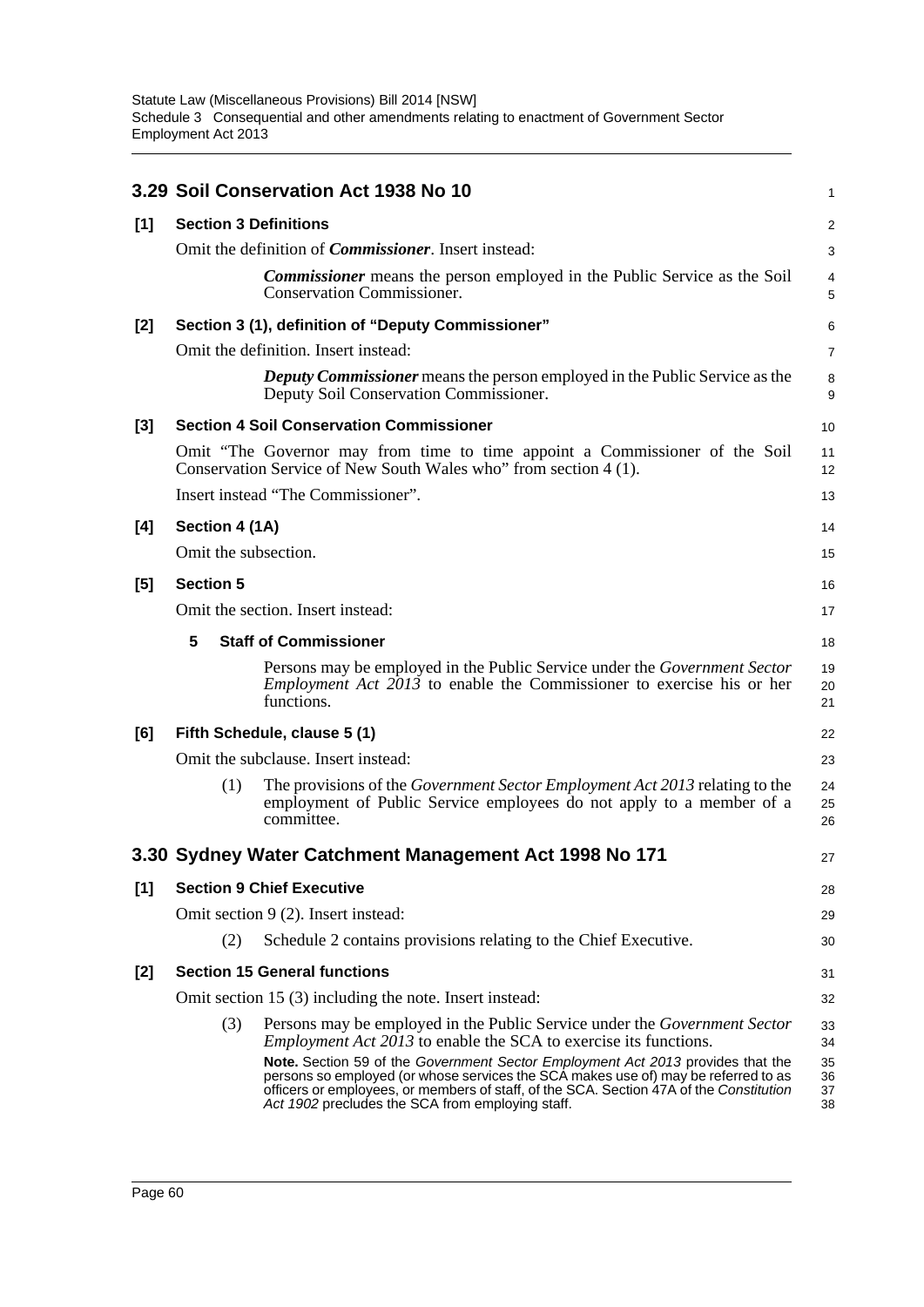|              |     |                                                                                                                                                                                                                                                                                                                                          | $\mathbf{1}$                                                                                                                                                                                                                                                                                                                                                                                                                                                                      |
|--------------|-----|------------------------------------------------------------------------------------------------------------------------------------------------------------------------------------------------------------------------------------------------------------------------------------------------------------------------------------------|-----------------------------------------------------------------------------------------------------------------------------------------------------------------------------------------------------------------------------------------------------------------------------------------------------------------------------------------------------------------------------------------------------------------------------------------------------------------------------------|
|              |     |                                                                                                                                                                                                                                                                                                                                          | $\overline{2}$                                                                                                                                                                                                                                                                                                                                                                                                                                                                    |
|              |     |                                                                                                                                                                                                                                                                                                                                          | 3                                                                                                                                                                                                                                                                                                                                                                                                                                                                                 |
|              |     |                                                                                                                                                                                                                                                                                                                                          | 4                                                                                                                                                                                                                                                                                                                                                                                                                                                                                 |
|              |     |                                                                                                                                                                                                                                                                                                                                          | 5                                                                                                                                                                                                                                                                                                                                                                                                                                                                                 |
|              | (1) | The provisions of the <i>Government Sector Employment Act 2013</i> relating to the<br>employment of Public Service employees do not apply to an appointed<br>member.                                                                                                                                                                     | 6<br>$\overline{7}$<br>8                                                                                                                                                                                                                                                                                                                                                                                                                                                          |
|              |     |                                                                                                                                                                                                                                                                                                                                          | 9                                                                                                                                                                                                                                                                                                                                                                                                                                                                                 |
|              |     |                                                                                                                                                                                                                                                                                                                                          | 10                                                                                                                                                                                                                                                                                                                                                                                                                                                                                |
|              |     | <b>Provisions relating to Chief Executive</b>                                                                                                                                                                                                                                                                                            | 11                                                                                                                                                                                                                                                                                                                                                                                                                                                                                |
|              |     |                                                                                                                                                                                                                                                                                                                                          | 12                                                                                                                                                                                                                                                                                                                                                                                                                                                                                |
| 1            |     |                                                                                                                                                                                                                                                                                                                                          | 13                                                                                                                                                                                                                                                                                                                                                                                                                                                                                |
|              |     | The Chief Executive holds office for such term, not exceeding 5 years, as may<br>be specified in the instrument of appointment, but is eligible (if otherwise<br>qualified) for re-appointment.                                                                                                                                          | 14<br>15<br>16                                                                                                                                                                                                                                                                                                                                                                                                                                                                    |
| $\mathbf{2}$ |     |                                                                                                                                                                                                                                                                                                                                          | 17                                                                                                                                                                                                                                                                                                                                                                                                                                                                                |
|              |     | The office of Chief Executive is a full-time office and the holder of the office<br>is required to hold it on that basis, except to the extent permitted by the<br>Minister.                                                                                                                                                             | 18<br>19<br>20                                                                                                                                                                                                                                                                                                                                                                                                                                                                    |
| 3            |     |                                                                                                                                                                                                                                                                                                                                          | 21                                                                                                                                                                                                                                                                                                                                                                                                                                                                                |
|              | (1) | The Minister may, from time to time, appoint a person to act in the office of<br>Chief Executive during the illness or absence of the Chief Executive or during<br>a vacancy in the office of Chief Executive. The person, while so acting, has all<br>the functions of the Chief Executive and is taken to be the Chief Executive.      | 22<br>23<br>24<br>25                                                                                                                                                                                                                                                                                                                                                                                                                                                              |
|              | (2) | The Minister may, at any time, remove a person from office as acting Chief<br>Executive.                                                                                                                                                                                                                                                 | 26<br>27                                                                                                                                                                                                                                                                                                                                                                                                                                                                          |
|              | (3) | An acting Chief Executive is entitled to be paid such remuneration (including<br>travelling and subsistence allowances) as the Minister may from time to time<br>determine.                                                                                                                                                              | 28<br>29<br>30                                                                                                                                                                                                                                                                                                                                                                                                                                                                    |
| 4            |     |                                                                                                                                                                                                                                                                                                                                          | 31                                                                                                                                                                                                                                                                                                                                                                                                                                                                                |
|              | (1) | The employment of the Chief Executive is (subject to this Schedule) to be<br>governed by a contract of employment between the Chief Executive and the<br>Minister.                                                                                                                                                                       | 32<br>33<br>34                                                                                                                                                                                                                                                                                                                                                                                                                                                                    |
|              | (2) | The following provisions of or made under the Government Sector<br>Employment Act 2013 relating to the employment of Public Service senior<br>executives apply to the Chief Executive (but in the application of those<br>provisions a reference to the employer of any such executive is to be read as a<br>reference to the Minister): | 35<br>36<br>37<br>38<br>39                                                                                                                                                                                                                                                                                                                                                                                                                                                        |
|              |     | provisions relating to the band in which an executive is to be employed,<br>(a)                                                                                                                                                                                                                                                          | 40                                                                                                                                                                                                                                                                                                                                                                                                                                                                                |
|              |     | provisions relating to the contract of employment of an executive,<br>(b)                                                                                                                                                                                                                                                                | 41                                                                                                                                                                                                                                                                                                                                                                                                                                                                                |
|              |     |                                                                                                                                                                                                                                                                                                                                          | Schedule 1, clause 6 (1) (d)<br>Omit "Part 8 of the <i>Public Sector Management Act 1988"</i> .<br>Insert instead "Part 6 of the <i>Government Sector Employment Act 2013</i> ".<br>Schedule 1, clause 9 (1)<br>Omit the subclause. Insert instead:<br><b>Schedule 2</b><br>Omit the Schedule. Insert instead:<br><b>Schedule 2</b><br>(Section 9 (2))<br><b>Term of office</b><br><b>Full-time office</b><br><b>Acting Chief Executive</b><br><b>Employment and remuneration</b> |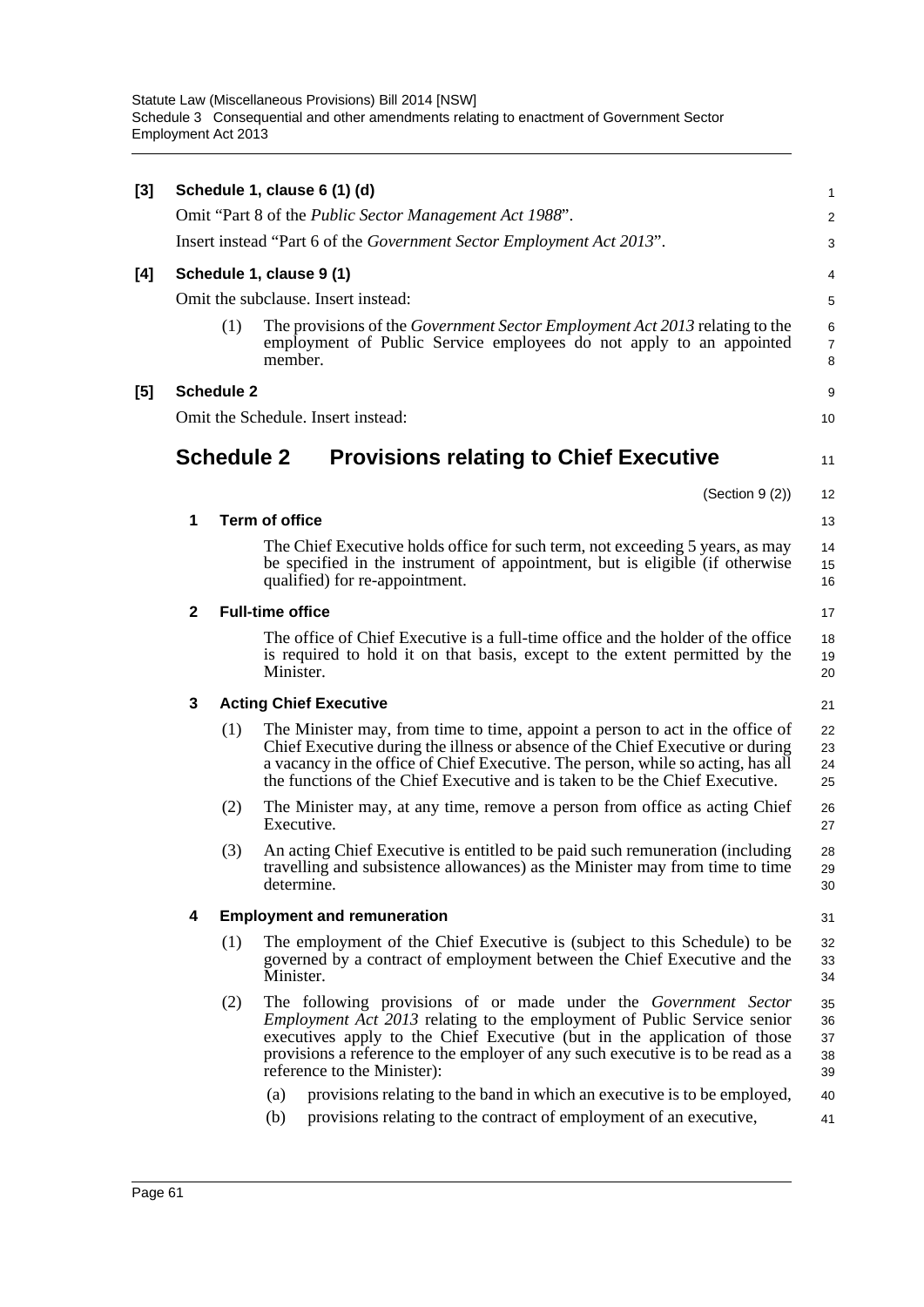|     |   |     | (c)<br>provisions relating to the remuneration, employment benefits and<br>allowances of an executive.                                                                                                                                                              | 1<br>$\overline{2}$                |
|-----|---|-----|---------------------------------------------------------------------------------------------------------------------------------------------------------------------------------------------------------------------------------------------------------------------|------------------------------------|
|     |   |     | provisions relating to the termination of employment of an executive.<br>(d)                                                                                                                                                                                        | 3                                  |
|     |   | (3) | The performance criteria dealt with in the Chief Executive's contract of<br>employment are to include criteria that require improvement of the quality of<br>the water in catchment areas.                                                                          | $\overline{4}$<br>$\mathbf 5$<br>6 |
|     | 5 |     | Vacancy in office                                                                                                                                                                                                                                                   | 7                                  |
|     |   | (1) | The office of Chief Executive becomes vacant if the holder:                                                                                                                                                                                                         | 8                                  |
|     |   |     | (a)<br>dies, or                                                                                                                                                                                                                                                     | $\boldsymbol{9}$                   |
|     |   |     | (b)<br>completes a term of office and is not re-appointed, or                                                                                                                                                                                                       | 10                                 |
|     |   |     | (c)<br>resigns the office by instrument in writing addressed to the Minister, or                                                                                                                                                                                    | 11                                 |
|     |   |     | becomes bankrupt, applies to take the benefit of any law for the relief of<br>(d)<br>bankrupt or insolvent debtors, compounds with his or her creditors or<br>makes an assignment of his or her remuneration for their benefit, or                                  | 12<br>13<br>14                     |
|     |   |     | becomes a mentally incapacitated person, or<br>(e)                                                                                                                                                                                                                  | 15                                 |
|     |   |     | (f)<br>is convicted in New South Wales of an offence that is punishable by<br>imprisonment for 12 months or more or is convicted elsewhere than in<br>New South Wales of an offence that, if committed in New South Wales,<br>would be an offence so punishable, or | 16<br>17<br>18<br>19               |
|     |   |     | is removed from office under clause 4.<br>(g)                                                                                                                                                                                                                       | 20                                 |
|     |   | (2) | If the office of Chief Executive becomes vacant, a person is, subject to this<br>Act, to be appointed to fill the vacancy.                                                                                                                                          | 21<br>22                           |
|     | 6 |     | <b>Chief Executive not Public Service employee</b>                                                                                                                                                                                                                  | 23                                 |
|     |   |     | The office of Chief Executive is a statutory office and the provisions of the<br>Government Sector Employment Act 2013 relating to the employment of<br>Public Service employees do not apply to that office (except as provided by<br>clause 4).                   | 24<br>25<br>26<br>27               |
|     |   |     | 3.31 Technical and Further Education Commission Act 1990 No 118                                                                                                                                                                                                     | 28                                 |
| [1] |   |     | <b>Section 13 Managing Director</b>                                                                                                                                                                                                                                 | 29                                 |
|     |   |     | Omit section 13 (2). Insert instead:                                                                                                                                                                                                                                | 30                                 |
|     |   |     | (2) Schedule 1A contains provisions relating to the Managing Director.                                                                                                                                                                                              | 31                                 |
| [2] |   |     | Section 22 Extended or long service leave                                                                                                                                                                                                                           | 32                                 |
|     |   |     | Omit section 22 (2) and (3). Insert instead:                                                                                                                                                                                                                        | 33                                 |
|     |   | (2) | The staff to whom this section applies are entitled to extended leave at the<br>same rate as Public Service employees under the Government Sector<br>Employment Act 2013.                                                                                           | 34<br>35<br>36                     |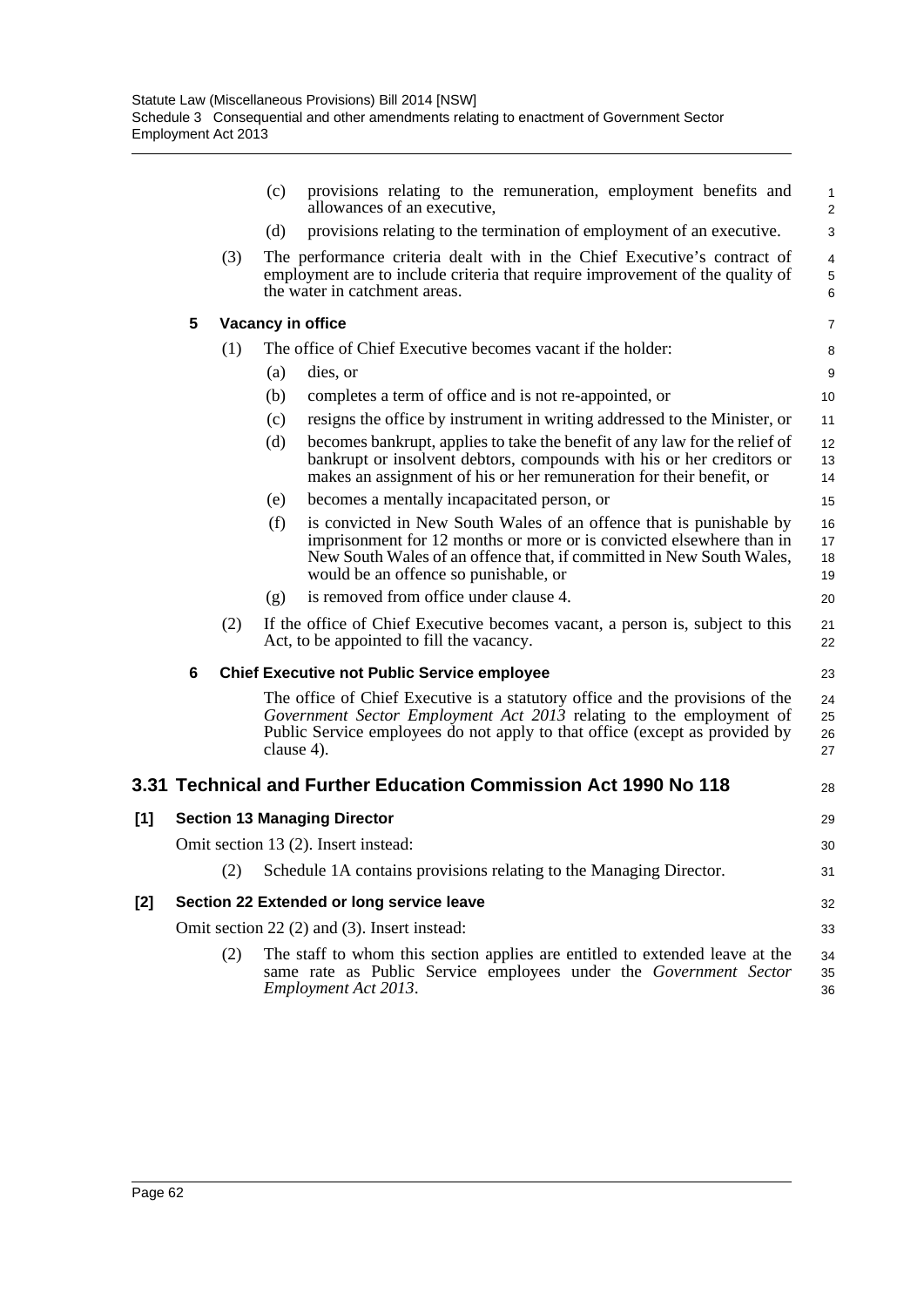| [3] |              |                    |                          | Schedule 1, clause 6 (1) (d)                                                                                                                                                                                                                                                                                                                      | 1                          |
|-----|--------------|--------------------|--------------------------|---------------------------------------------------------------------------------------------------------------------------------------------------------------------------------------------------------------------------------------------------------------------------------------------------------------------------------------------------|----------------------------|
|     |              |                    |                          | Omit the paragraph. Insert instead:                                                                                                                                                                                                                                                                                                               | $\overline{\mathbf{c}}$    |
|     |              |                    | (d)                      | is removed from office by the Minister under this clause, or                                                                                                                                                                                                                                                                                      | 3                          |
| [4] |              |                    |                          | Schedule 1, clause 9 (1)                                                                                                                                                                                                                                                                                                                          | 4                          |
|     |              |                    |                          | Omit the subclause. Insert instead:                                                                                                                                                                                                                                                                                                               | 5                          |
|     |              | (1)                | member.                  | The provisions of the <i>Government Sector Employment Act 2013</i> relating to the<br>employment of Public Service employees do not apply to an appointed                                                                                                                                                                                         | 6<br>$\overline{7}$<br>8   |
| [5] |              | <b>Schedule 1A</b> |                          |                                                                                                                                                                                                                                                                                                                                                   | 9                          |
|     |              |                    | Insert after Schedule 1: |                                                                                                                                                                                                                                                                                                                                                   | 10                         |
|     |              |                    |                          | Schedule 1A Provisions relating to Managing Director                                                                                                                                                                                                                                                                                              | 11                         |
|     |              |                    |                          | (Section 13 (2))                                                                                                                                                                                                                                                                                                                                  | 12                         |
|     | 1            |                    | <b>Term of office</b>    |                                                                                                                                                                                                                                                                                                                                                   | 13                         |
|     |              |                    |                          | The Managing Director holds office for such term, not exceeding 5 years, as<br>may be specified in the instrument of appointment, but is eligible (if otherwise<br>qualified) for re-appointment.                                                                                                                                                 | 14<br>15<br>16             |
|     | $\mathbf{2}$ |                    | <b>Full-time office</b>  |                                                                                                                                                                                                                                                                                                                                                   | 17                         |
|     |              |                    | Minister.                | The office of Managing Director is a full-time office and the holder of the<br>office is required to hold it on that basis, except to the extent permitted by the                                                                                                                                                                                 | 18<br>19<br>20             |
|     | 3            |                    |                          | <b>Employment and remuneration</b>                                                                                                                                                                                                                                                                                                                | 21                         |
|     |              | (1)                | Minister.                | The employment of the Managing Director is (subject to this Schedule) to be<br>governed by a contract of employment between the Managing Director and the                                                                                                                                                                                         | 22<br>23<br>24             |
|     |              | (2)                |                          | The following provisions of or made under the Government Sector<br><i>Employment Act 2013</i> relating to the employment of Public Service senior<br>executives apply to the Managing Director (but in the application of those<br>provisions a reference to the employer of any such executive is to be read as a<br>reference to the Minister): | 25<br>26<br>27<br>28<br>29 |
|     |              |                    | (a)                      | provisions relating to the band in which an executive is to be employed,                                                                                                                                                                                                                                                                          | 30                         |
|     |              |                    | (b)                      | provisions relating to the contract of employment of an executive,                                                                                                                                                                                                                                                                                | 31                         |
|     |              |                    | (c)                      | provisions relating to the remuneration, employment benefits and<br>allowances of an executive,                                                                                                                                                                                                                                                   | 32<br>33                   |
|     |              |                    | (d)                      | provisions relating to the termination of employment of an executive.                                                                                                                                                                                                                                                                             | 34                         |
|     | 4            |                    |                          | Vacancy in office                                                                                                                                                                                                                                                                                                                                 | 35                         |
|     |              | (1)                |                          | The office of Managing Director becomes vacant if the holder:                                                                                                                                                                                                                                                                                     | 36                         |
|     |              |                    | (a)                      | dies, or                                                                                                                                                                                                                                                                                                                                          | 37                         |
|     |              |                    | (b)                      | completes a term of office and is not re-appointed, or                                                                                                                                                                                                                                                                                            | 38                         |
|     |              |                    | (c)                      | resigns the office by instrument in writing addressed to the Minister, or                                                                                                                                                                                                                                                                         | 39                         |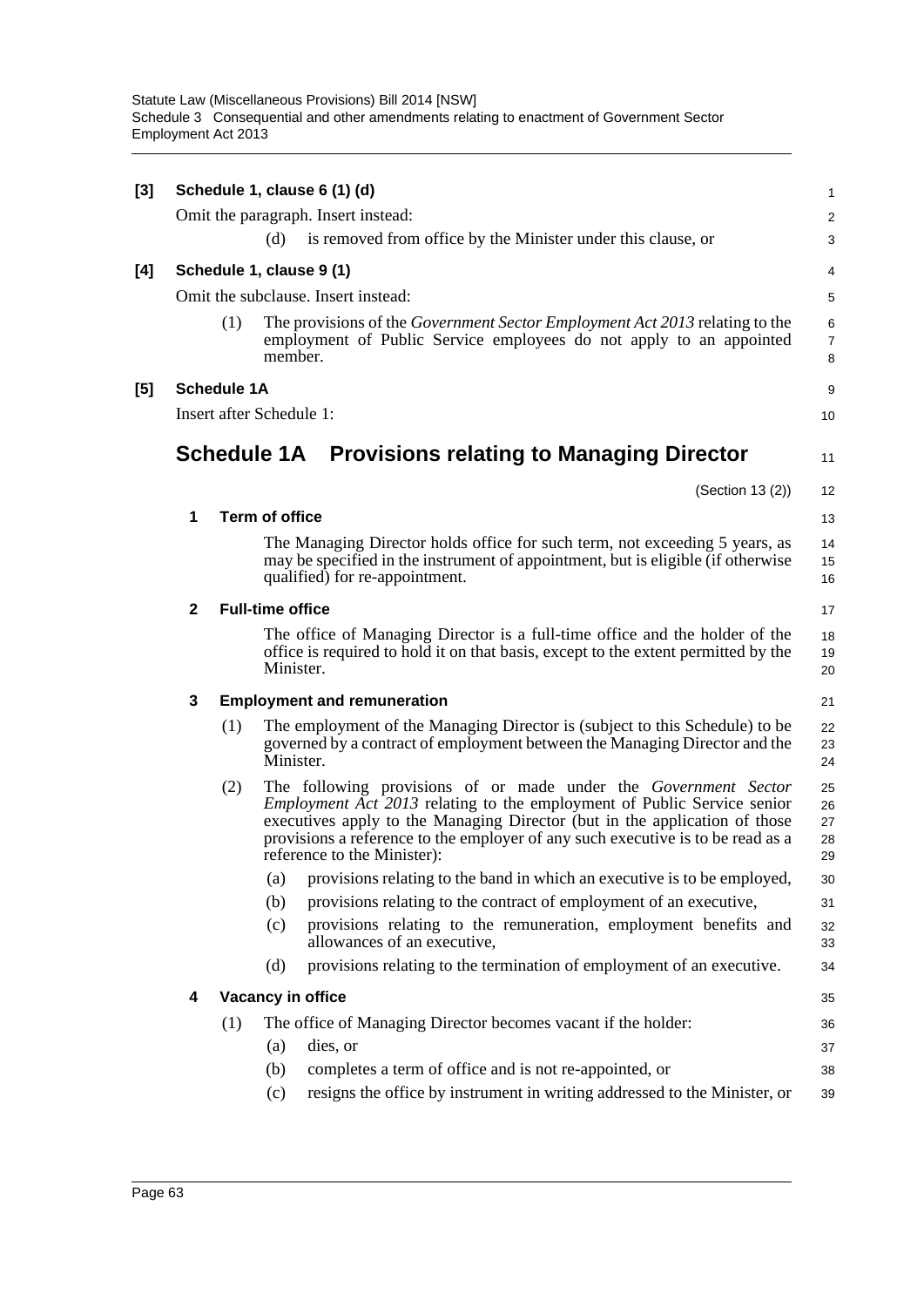|     |                                    |             | (d)        | becomes bankrupt, applies to take the benefit of any law for the relief of<br>bankrupt or insolvent debtors, compounds with his or her creditors or<br>makes an assignment of his or her remuneration for their benefit, or                                                                                             | 1<br>$\overline{\mathbf{c}}$<br>3 |  |  |  |
|-----|------------------------------------|-------------|------------|-------------------------------------------------------------------------------------------------------------------------------------------------------------------------------------------------------------------------------------------------------------------------------------------------------------------------|-----------------------------------|--|--|--|
|     |                                    |             | (e)        | becomes a mentally incapacitated person, or                                                                                                                                                                                                                                                                             | 4                                 |  |  |  |
|     |                                    |             | (f)        | is convicted in New South Wales of an offence that is punishable by<br>imprisonment for 12 months or more or is convicted elsewhere than in<br>New South Wales of an offence that, if committed in New South Wales,<br>would be an offence so punishable, or                                                            | 5<br>6<br>$\overline{7}$<br>8     |  |  |  |
|     |                                    |             | (g)        | is removed from office under clause 3.                                                                                                                                                                                                                                                                                  | 9                                 |  |  |  |
|     |                                    | (2)         |            | If the office of Managing Director becomes vacant, a person is, subject to this<br>Act, to be appointed to fill the vacancy.                                                                                                                                                                                            | 10<br>11                          |  |  |  |
|     | 5                                  |             |            | <b>Managing Director not Public Service employee</b>                                                                                                                                                                                                                                                                    | 12                                |  |  |  |
|     |                                    |             | clause 3). | The office of Managing Director is a statutory office and the provisions of the<br>Government Sector Employment Act 2013 relating to the employment of<br>Public Service employees do not apply to that office (except as provided by                                                                                   | 13<br>14<br>15<br>16              |  |  |  |
|     |                                    |             |            | 3.32 Transport Administration Act 1988 No 109                                                                                                                                                                                                                                                                           | 17                                |  |  |  |
| [1] |                                    | Schedule 6A |            | Sections 2B (2), 3B, 3C, 3E, 15, 27, 35J, 43, 47, 50, 68C (2), 68D, 68E (2), 68G (3) and<br>(7), 68H, 94 (6), 101 (3A) and 112 (2), clause 3 of Schedule 2 and clause 13A (4) of                                                                                                                                        | 18<br>19<br>20                    |  |  |  |
|     |                                    |             |            | Omit "Director-General" and "Director-General's" wherever occurring.                                                                                                                                                                                                                                                    | 21                                |  |  |  |
|     |                                    |             |            | Insert instead "Transport Secretary" and "Transport Secretary's" respectively.                                                                                                                                                                                                                                          | 22                                |  |  |  |
| [2] | <b>Section 3 Definitions</b><br>23 |             |            |                                                                                                                                                                                                                                                                                                                         |                                   |  |  |  |
|     |                                    |             |            | Omit the definition of <i>Director-General</i> . Insert in alphabetical order:                                                                                                                                                                                                                                          | 24                                |  |  |  |
|     |                                    |             |            | <b>Transport Secretary</b> means the Secretary of the Department of Transport.                                                                                                                                                                                                                                          | 25                                |  |  |  |
| [3] |                                    |             |            | <b>Section 20 Constitution of STA</b>                                                                                                                                                                                                                                                                                   | 26                                |  |  |  |
|     |                                    |             |            | Omit section $20(3)$ including the note.                                                                                                                                                                                                                                                                                | 27                                |  |  |  |
| [4] |                                    |             |            | Section 42B Constitution of Independent Transport Safety Regulator                                                                                                                                                                                                                                                      | 28                                |  |  |  |
|     |                                    |             |            | Omit section 42B (3) including the note. Insert instead:                                                                                                                                                                                                                                                                | 29                                |  |  |  |
|     |                                    | (3)         |            | Persons may be employed in the Public Service under the Government Sector<br><i>Employment Act 2013</i> to enable the ITSR to exercise its functions.                                                                                                                                                                   | 30<br>31                          |  |  |  |
|     |                                    |             |            | Note. Section 59 of the Government Sector Employment Act 2013 provides that the<br>persons so employed (or whose services the ITSR makes use of) may be referred to<br>as officers or employees, or members of staff, of the ITSR. Section 47A of the<br>Constitution Act 1902 precludes the ITSR from employing staff. | 32<br>33<br>34<br>35              |  |  |  |
| [5] |                                    |             |            | <b>Section 42M Chief Executive of ITSR</b>                                                                                                                                                                                                                                                                              | 36                                |  |  |  |
|     |                                    |             |            | Omit section $42M(3)$ , $(4)$ and $(5)$ . Insert instead:                                                                                                                                                                                                                                                               | 37                                |  |  |  |
|     |                                    | (3)         |            | Schedule 2A contains provisions relating to the Chief Executive.                                                                                                                                                                                                                                                        | 38                                |  |  |  |
| [6] |                                    |             |            | <b>Section 45 Chief Investigator</b>                                                                                                                                                                                                                                                                                    | 39                                |  |  |  |
|     |                                    |             |            | Omit section $45(2)$ and $(3)$ . Insert instead:                                                                                                                                                                                                                                                                        | 40                                |  |  |  |
|     |                                    | (2)         |            | Schedule 2A contains provisions relating to the Chief Investigator.                                                                                                                                                                                                                                                     | 41                                |  |  |  |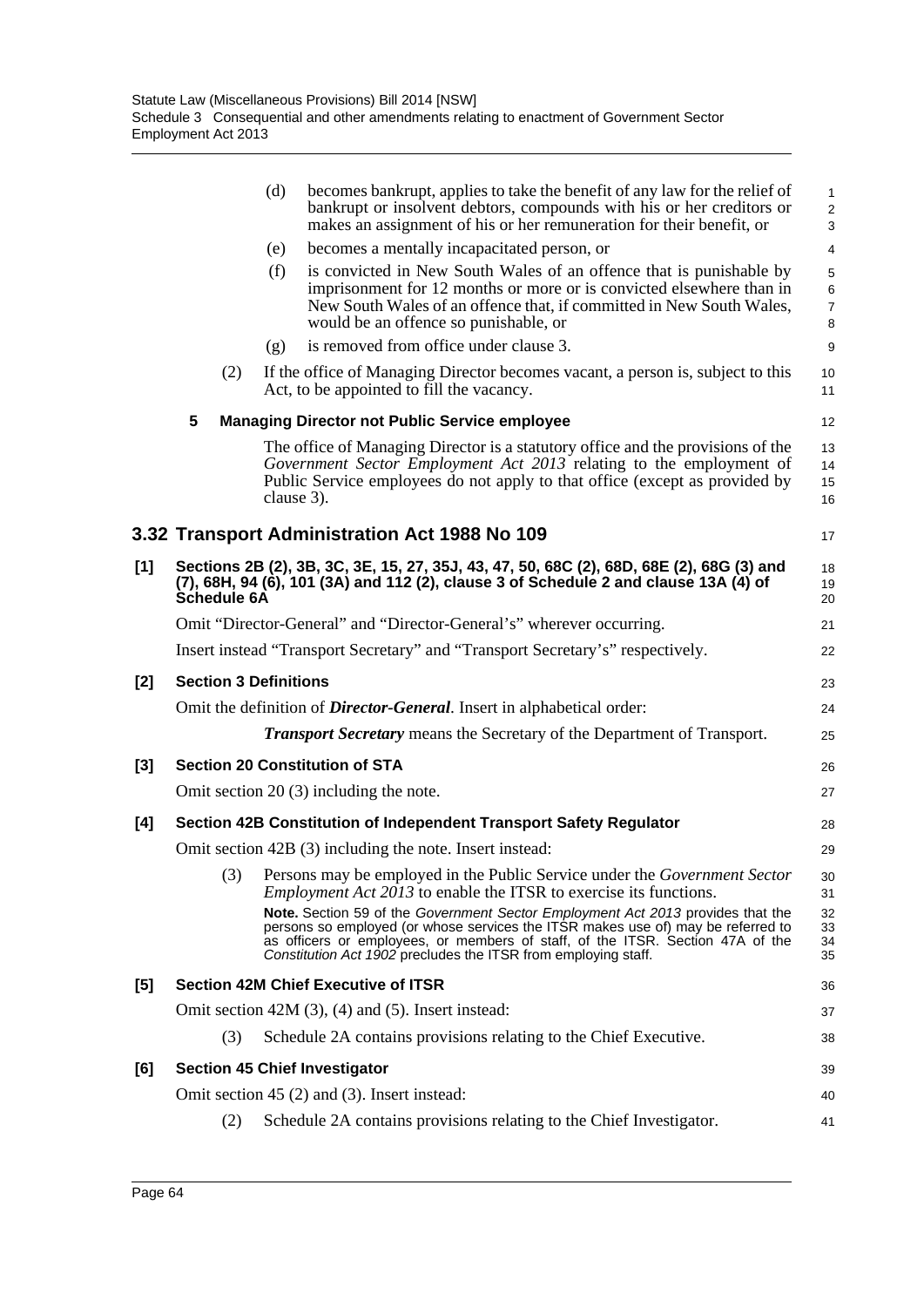| $[7]$  |                                                                                                     | <b>Section 49A General functions of RMS</b>                                                                                                                                                  | 1              |  |  |  |  |  |  |
|--------|-----------------------------------------------------------------------------------------------------|----------------------------------------------------------------------------------------------------------------------------------------------------------------------------------------------|----------------|--|--|--|--|--|--|
|        |                                                                                                     | Omit section 49A (2) including the note.                                                                                                                                                     |                |  |  |  |  |  |  |
| [8]    | Part 7, Division 1 Regulations relating to staff employed in connection with certain<br>authorities |                                                                                                                                                                                              |                |  |  |  |  |  |  |
|        | Omit the Division.                                                                                  |                                                                                                                                                                                              | 5              |  |  |  |  |  |  |
| [9]    |                                                                                                     | Section 58C Regulations relating to RailCorp staff                                                                                                                                           | 6              |  |  |  |  |  |  |
|        |                                                                                                     | Omit "and" at the end of section 58C $(2)$ (b) and omit section 58C $(2)$ (c) and (d).                                                                                                       | 7              |  |  |  |  |  |  |
| $[10]$ | Section 58C (3)                                                                                     |                                                                                                                                                                                              | 8              |  |  |  |  |  |  |
|        |                                                                                                     | Omit the subsection. Insert instead:                                                                                                                                                         | 9              |  |  |  |  |  |  |
|        | (3)                                                                                                 | The provisions of the Government Sector Employment Act 2013 relating to the<br>employment of Public Service employees do not apply to the employment of<br>staff under this Division.        | 10<br>11<br>12 |  |  |  |  |  |  |
| $[11]$ |                                                                                                     | <b>Section 59 Employment of staff</b>                                                                                                                                                        | 13             |  |  |  |  |  |  |
|        |                                                                                                     | Insert after section 59 $(2)$ :                                                                                                                                                              | 14             |  |  |  |  |  |  |
|        | (2A)                                                                                                | The provisions of the <i>Government Sector Employment Act 2013</i> relating to the<br>employment of Public Service employees do not apply to the employment of<br>those members of staff.    | 15<br>16<br>17 |  |  |  |  |  |  |
| $[12]$ |                                                                                                     | Section 61 Regulations relating to staff of Chief Investigator                                                                                                                               | 18             |  |  |  |  |  |  |
|        |                                                                                                     | Omit "and" at the end of section 61 $(2)$ (b) and omit section 61 $(2)$ (c).                                                                                                                 | 19             |  |  |  |  |  |  |
| $[13]$ |                                                                                                     | Section 64 Regulations relating to Sydney Ferries staff                                                                                                                                      | 20             |  |  |  |  |  |  |
|        |                                                                                                     | Omit section $64$ (2) (c) and (d). Insert instead:                                                                                                                                           | 21             |  |  |  |  |  |  |
|        |                                                                                                     | may provide for appeals by members of staff in connection with their<br>(c)<br>employment.                                                                                                   | 22<br>23       |  |  |  |  |  |  |
| $[14]$ | <b>Section 64 (3)</b>                                                                               |                                                                                                                                                                                              | 24             |  |  |  |  |  |  |
|        |                                                                                                     | Omit the subsection. Insert instead:                                                                                                                                                         | 25             |  |  |  |  |  |  |
|        | (3)                                                                                                 | The provisions of the <i>Government Sector Employment Act 2013</i> relating to the<br>employment of Public Service employees do not apply to the employment of<br>staff under this Division. | 26<br>27<br>28 |  |  |  |  |  |  |
| $[15]$ |                                                                                                     | <b>Section 68C Employment in the Transport Service</b>                                                                                                                                       | 29             |  |  |  |  |  |  |
|        |                                                                                                     | Omit section 68C (1). Insert instead:<br>30                                                                                                                                                  |                |  |  |  |  |  |  |
|        | (1)                                                                                                 | The Government of New South Wales may employ persons in the Transport<br>Service to enable the following bodies (and their public subsidiary<br>corporations) to exercise their functions:   | 31<br>32<br>33 |  |  |  |  |  |  |
|        |                                                                                                     | TfNSW,<br>(a)                                                                                                                                                                                | 34             |  |  |  |  |  |  |
|        |                                                                                                     | State Transit Authority,<br>(b)<br>RMS.<br>(c)                                                                                                                                               | 35<br>36       |  |  |  |  |  |  |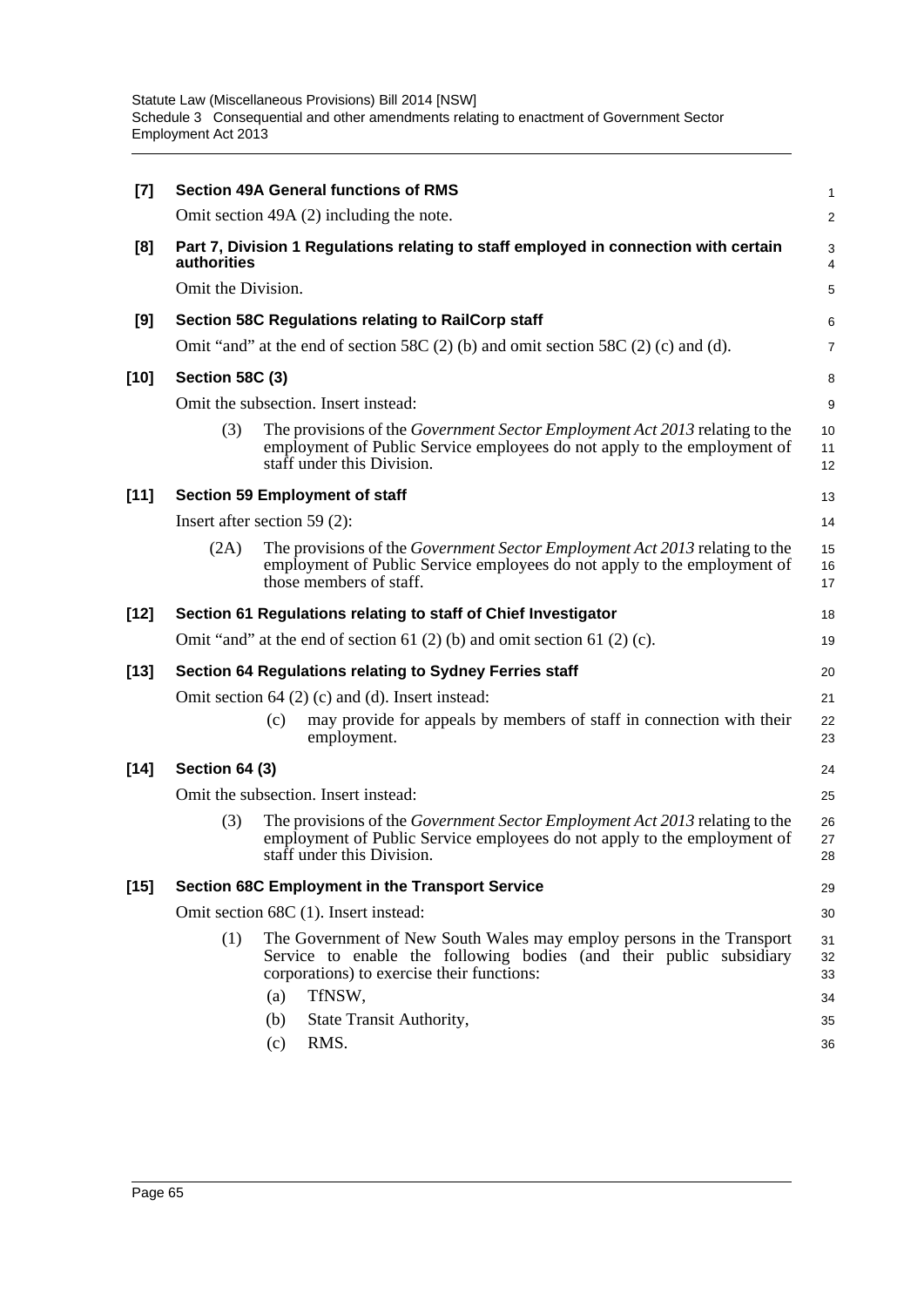| $[16]$ |      |     | Sections 68F and 68I-68M                                                                                                                                                                                                                                                                                                                                                | $\mathbf{1}$               |
|--------|------|-----|-------------------------------------------------------------------------------------------------------------------------------------------------------------------------------------------------------------------------------------------------------------------------------------------------------------------------------------------------------------------------|----------------------------|
|        |      |     | Omit the sections. Insert after section 68H:                                                                                                                                                                                                                                                                                                                            | $\overline{2}$             |
|        | 68HA |     | <b>Miscellaneous provisions relating to Transport Service</b>                                                                                                                                                                                                                                                                                                           | 3                          |
|        |      | (1) | <b>Extended leave entitlements</b>                                                                                                                                                                                                                                                                                                                                      | 4                          |
|        |      |     | Persons employed in the Transport Service have the same entitlements to<br>extended leave as Public Service employees under the Government Sector<br>Employment Act 2013.                                                                                                                                                                                               | 5<br>6<br>$\overline{7}$   |
|        |      | (2) | <b>Retirement on medical grounds</b>                                                                                                                                                                                                                                                                                                                                    | 8                          |
|        |      |     | The Transport Secretary may retire a person employed in the Transport<br>Service if:                                                                                                                                                                                                                                                                                    | 9<br>10                    |
|        |      |     | the employee is found to be unfit to perform or incapable of performing<br>(a)<br>the duties of the person's employment, and                                                                                                                                                                                                                                            | 11<br>12                   |
|        |      |     | the employee's unfitness or incapacity:<br>(b)                                                                                                                                                                                                                                                                                                                          | 13                         |
|        |      |     | appears likely to be of a permanent nature, and<br>(i)                                                                                                                                                                                                                                                                                                                  | 14                         |
|        |      |     | has not arisen from actual misconduct on the part of the<br>(ii)<br>employee, or from causes within the employee's control.                                                                                                                                                                                                                                             | 15<br>16                   |
|        |      | (3) | Civil liability with respect to staff                                                                                                                                                                                                                                                                                                                                   | 17                         |
|        |      |     | If:                                                                                                                                                                                                                                                                                                                                                                     | 18                         |
|        |      |     | a person is employed in the Transport Service, and<br>(a)                                                                                                                                                                                                                                                                                                               | 19                         |
|        |      |     | (b)<br>the Government of New South Wales is, as the person's employer,<br>proceeded against for any negligence or other tort of the person<br>(whether the damages are recoverable in an action for tort or breach of<br>contract or in any other action), and                                                                                                          | 20<br>21<br>22<br>23       |
|        |      |     | TfNSW, the State Transit Authority or RMS is entitled under a policy<br>(c)<br>of insurance or indemnity to be indemnified in respect of liability that it<br>may incur in respect of that negligence or other tort,                                                                                                                                                    | 24<br>25<br>26             |
|        |      |     | the Government is subrogated to the rights of TfNSW, the State Transit<br>Authority or RMS under that policy in respect of the liability incurred by the<br>Government arising from that negligence or other tort.<br>Note. See also section 279A (Workers compensation liability with respect to staff of<br>statutory bodies) of the Workers Compensation Act 1987.   | 27<br>28<br>29<br>30<br>31 |
|        |      | (4) | Operation of privacy legislation                                                                                                                                                                                                                                                                                                                                        | 32                         |
|        |      |     | The persons employed in the Transport Service to enable TfNSW, the State<br>Transit Authority or RMS to exercise its functions are, for the purposes of the<br>Privacy and Personal Information Protection Act 1998 and the Health<br>Records and Information Privacy Act 2002, taken to be part of TfNSW, the<br>State Transit Authority or RMS, as the case requires. | 33<br>34<br>35<br>36<br>37 |
|        |      | (5) | Construction of references relating to staff                                                                                                                                                                                                                                                                                                                            | 38                         |
|        |      |     | In this or any other Act, or in any instrument made under this or any other Act<br>or in any other instrument of any kind, a reference to an officer or employee,<br>or a member of staff, of:                                                                                                                                                                          | 39<br>40<br>41             |
|        |      |     | TfNSW (or a public subsidiary corporation of TfNSW) is to be read as<br>(a)<br>a reference to a person employed in the Transport Service to enable<br>TfNSW (or the corporation) to exercise its functions, or                                                                                                                                                          | 42<br>43<br>44             |
|        |      |     | the State Transit Authority (or a public subsidiary corporation of the<br>(b)<br>Authority) is to be read as a reference to a person employed in the                                                                                                                                                                                                                    | 45<br>46                   |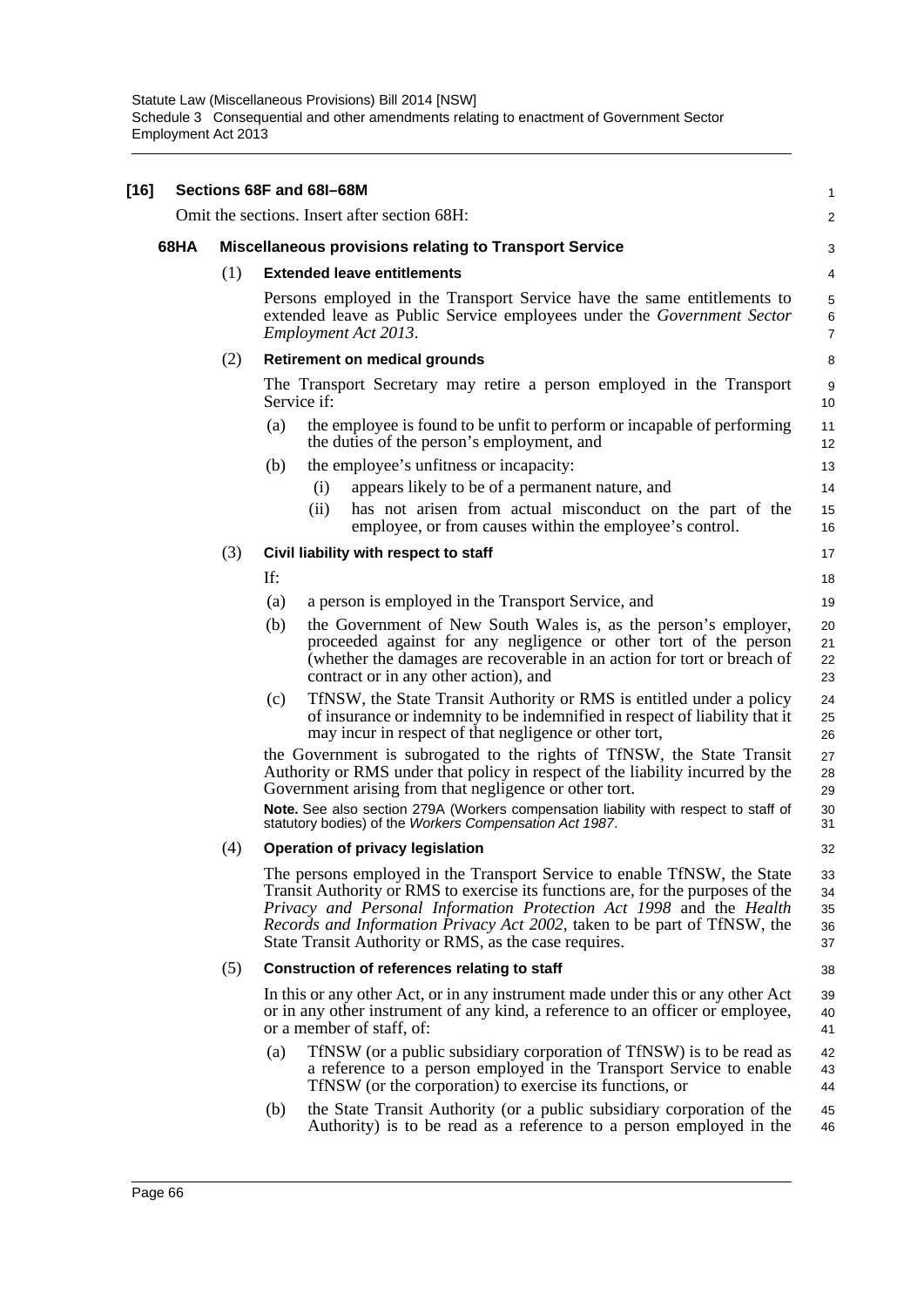|        |                          |     | Transport Service to enable the Authority (or the corporation) to<br>exercise its functions, or                                                                                                                                                              | 1<br>$\overline{2}$            |  |  |  |  |
|--------|--------------------------|-----|--------------------------------------------------------------------------------------------------------------------------------------------------------------------------------------------------------------------------------------------------------------|--------------------------------|--|--|--|--|
|        |                          |     | RMS (or a public subsidiary corporation of RMS) is to be read as a<br>(c)<br>reference to a person employed in the Transport Service to enable RMS<br>(or the corporation) to exercise its functions.                                                        | $\sqrt{3}$<br>4<br>5           |  |  |  |  |
|        |                          | (6) | Delegation of Transport Secretary's functions under this Part                                                                                                                                                                                                | 6                              |  |  |  |  |
|        |                          |     | The Transport Secretary may delegate any of the Transport Secretary's<br>functions under this Part (other than this power of delegation) to a person<br>employed in the Transport Service or to a person employed in the Department<br>of Transport.         | $\overline{7}$<br>8<br>9<br>10 |  |  |  |  |
|        |                          | (7) | Delegation of Transport Secretary's functions under GSE Act                                                                                                                                                                                                  | 11                             |  |  |  |  |
|        |                          |     | The power of the Transport Secretary under section 27 of the <i>Government</i><br>Sector Employment Act 2013 to delegate a function referred to in that section<br>extends to a delegation of the function to a person employed in the Transport<br>Service. | 12<br>13<br>14<br>15           |  |  |  |  |
|        |                          | (8) | <b>Acting Transport Secretary</b>                                                                                                                                                                                                                            | 16                             |  |  |  |  |
|        |                          |     | A person employed in the Transport Service may also be appointed to act as<br>the Transport Secretary under section 24 of the Government Sector<br>Employment Act 2013.                                                                                      | 17<br>18<br>19                 |  |  |  |  |
| $[17]$ | <b>Schedule 2A</b><br>20 |     |                                                                                                                                                                                                                                                              |                                |  |  |  |  |
|        |                          |     | Insert after Schedule 2:                                                                                                                                                                                                                                     | 21                             |  |  |  |  |
|        |                          |     | <b>Schedule 2A</b><br><b>Chief Executive of the ITSR and Chief</b><br><b>Investigator of Office of Transport Safety</b><br><b>Investigations</b>                                                                                                             | 22<br>23<br>24                 |  |  |  |  |
|        |                          |     | (Sections 42M $(3)$ and 45 $(2)$ )                                                                                                                                                                                                                           | 25                             |  |  |  |  |
|        | 1                        |     | <b>Definition</b>                                                                                                                                                                                                                                            | 26                             |  |  |  |  |
|        |                          |     | In this Schedule:<br><b>Chief Executive</b> means the Chief Executive of the ITSR or the Chief<br>Investigator of the Office of Transport Safety Investigations.                                                                                             | 27<br>28<br>29                 |  |  |  |  |
|        | 2                        |     | <b>Term of office</b>                                                                                                                                                                                                                                        | 30                             |  |  |  |  |
|        |                          | (1) | A Chief Executive holds office for such term, not exceeding 5 years, as may<br>be specified in the instrument of appointment, but is eligible (if otherwise<br>qualified) for re-appointment.                                                                | 31<br>32<br>33                 |  |  |  |  |
|        |                          | (2) | A person is not eligible to be appointed for more than 2 terms of office as Chief<br>Executive of the ITSR (whether or not consecutive terms).                                                                                                               | 34<br>35                       |  |  |  |  |
|        | 3                        |     | <b>Full-time office</b>                                                                                                                                                                                                                                      | 36                             |  |  |  |  |
|        |                          |     |                                                                                                                                                                                                                                                              |                                |  |  |  |  |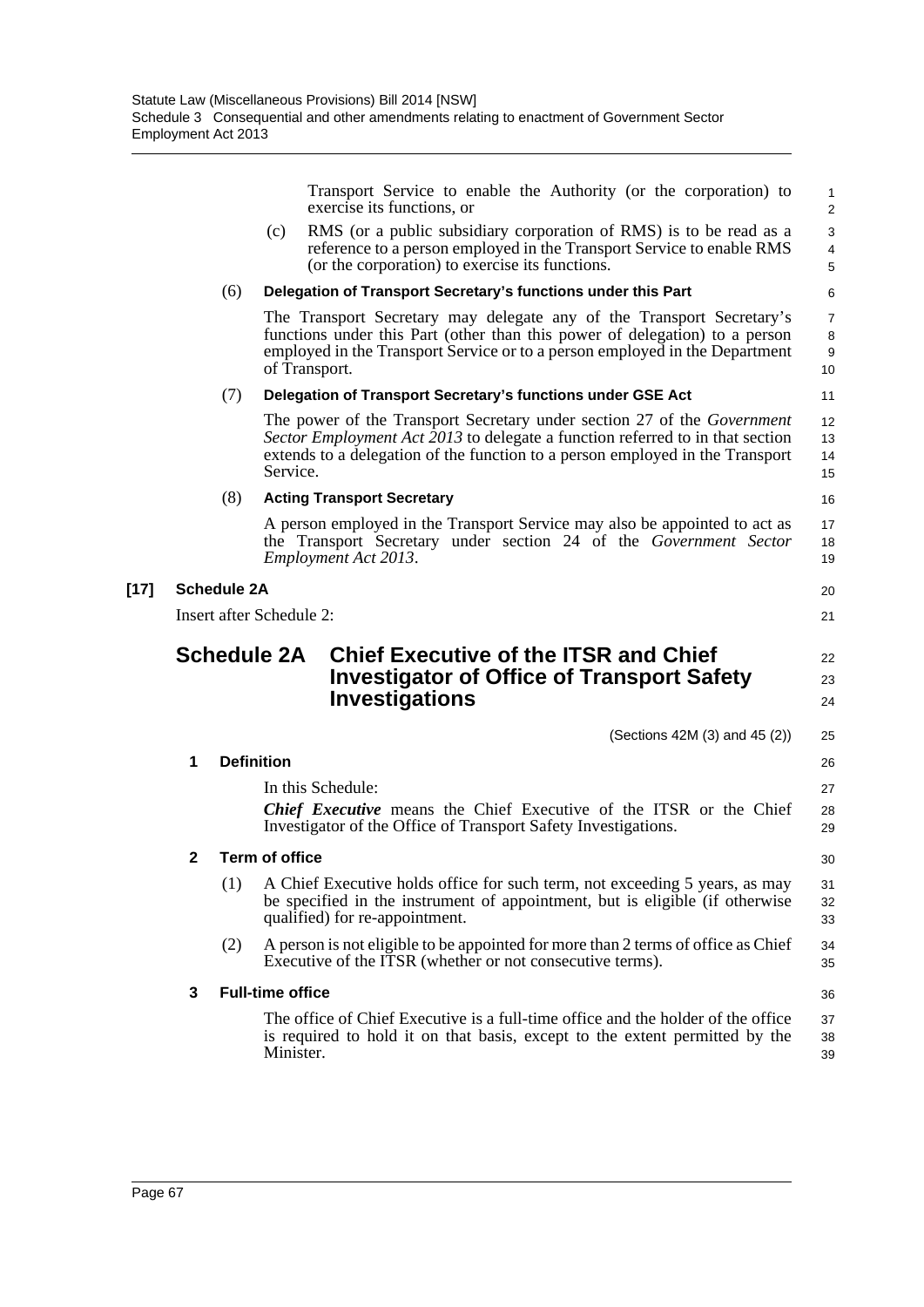# **4 Employment and remuneration**

|        | 4 | <b>Employment and remuneration</b> |     |                                                                                                                                                                                                                                                                                                                                                      |                                    |  |  |
|--------|---|------------------------------------|-----|------------------------------------------------------------------------------------------------------------------------------------------------------------------------------------------------------------------------------------------------------------------------------------------------------------------------------------------------------|------------------------------------|--|--|
|        |   | (1)                                |     | The employment of a Chief Executive is (subject to this Schedule) to be<br>governed by a contract of employment between the Chief Executive and the<br>Minister.                                                                                                                                                                                     | $\overline{c}$<br>3<br>4           |  |  |
|        |   | (2)                                |     | The following provisions of or made under the <i>Government Sector</i><br><i>Employment Act 2013</i> relating to the employment of Public Service senior<br>executives apply to a Chief Executive (but in the application of those<br>provisions a reference to the employer of any such executive is to be read as a<br>reference to the Minister): | 5<br>6<br>$\overline{7}$<br>8<br>9 |  |  |
|        |   |                                    | (a) | provisions relating to the band in which an executive is to be employed,                                                                                                                                                                                                                                                                             | 10                                 |  |  |
|        |   |                                    | (b) | provisions relating to the contract of employment of an executive,                                                                                                                                                                                                                                                                                   | 11                                 |  |  |
|        |   |                                    | (c) | provisions relating to the remuneration, employment benefits and<br>allowances of an executive.                                                                                                                                                                                                                                                      | 12<br>13                           |  |  |
|        | 5 |                                    |     | Vacancy in office                                                                                                                                                                                                                                                                                                                                    | 14                                 |  |  |
|        |   | (1)                                |     | The office of Chief Executive becomes vacant if the holder:                                                                                                                                                                                                                                                                                          | 15                                 |  |  |
|        |   |                                    | (a) | dies, or                                                                                                                                                                                                                                                                                                                                             | 16                                 |  |  |
|        |   |                                    | (b) | completes a term of office and is not re-appointed, or                                                                                                                                                                                                                                                                                               | 17                                 |  |  |
|        |   |                                    | (c) | resigns the office by instrument in writing addressed to the Minister, or                                                                                                                                                                                                                                                                            | 18                                 |  |  |
|        |   |                                    | (d) | becomes bankrupt, applies to take the benefit of any law for the relief of<br>bankrupt or insolvent debtors, compounds with his or her creditors or<br>makes an assignment of his or her remuneration for their benefit, or                                                                                                                          | 19<br>20<br>21                     |  |  |
|        |   |                                    | (e) | becomes a mentally incapacitated person, or                                                                                                                                                                                                                                                                                                          | 22                                 |  |  |
|        |   |                                    | (f) | is convicted in New South Wales of an offence that is punishable by<br>imprisonment for 12 months or more or is convicted elsewhere than in<br>New South Wales of an offence that, if committed in New South Wales,<br>would be an offence so punishable, or                                                                                         | 23<br>24<br>25<br>26               |  |  |
|        |   |                                    | (g) | is removed from office under clause 6.                                                                                                                                                                                                                                                                                                               | 27                                 |  |  |
|        |   | (2)                                |     | If the office of the Chief Executive becomes vacant, a person is, subject to this<br>Act, to be appointed to fill the vacancy.                                                                                                                                                                                                                       | 28<br>29                           |  |  |
|        | 6 |                                    |     | <b>Removal from office</b>                                                                                                                                                                                                                                                                                                                           | 30                                 |  |  |
|        |   |                                    |     | The Governor may remove the Chief Executive from office, but only for<br>incompetence, incapacity or misbehaviour.                                                                                                                                                                                                                                   | 31<br>32                           |  |  |
|        | 7 |                                    |     | <b>Chief Executive not Public Service employee</b>                                                                                                                                                                                                                                                                                                   | 33                                 |  |  |
|        |   |                                    |     | The office of Chief Executive is a statutory office and the provisions of the<br>Government Sector Employment Act 2013 relating to the employment of<br>Public Service employees do not apply to that office (except as provided by<br>clause 4).                                                                                                    | 34<br>35<br>36<br>37               |  |  |
| $[18]$ |   |                                    |     | Schedule 3, clause 7 (1) (d)                                                                                                                                                                                                                                                                                                                         | 38                                 |  |  |
|        |   |                                    |     | Omit the paragraph. Insert instead:                                                                                                                                                                                                                                                                                                                  | 39                                 |  |  |
|        |   |                                    | (d) | is removed from office by the Minister under this clause, or                                                                                                                                                                                                                                                                                         | 40                                 |  |  |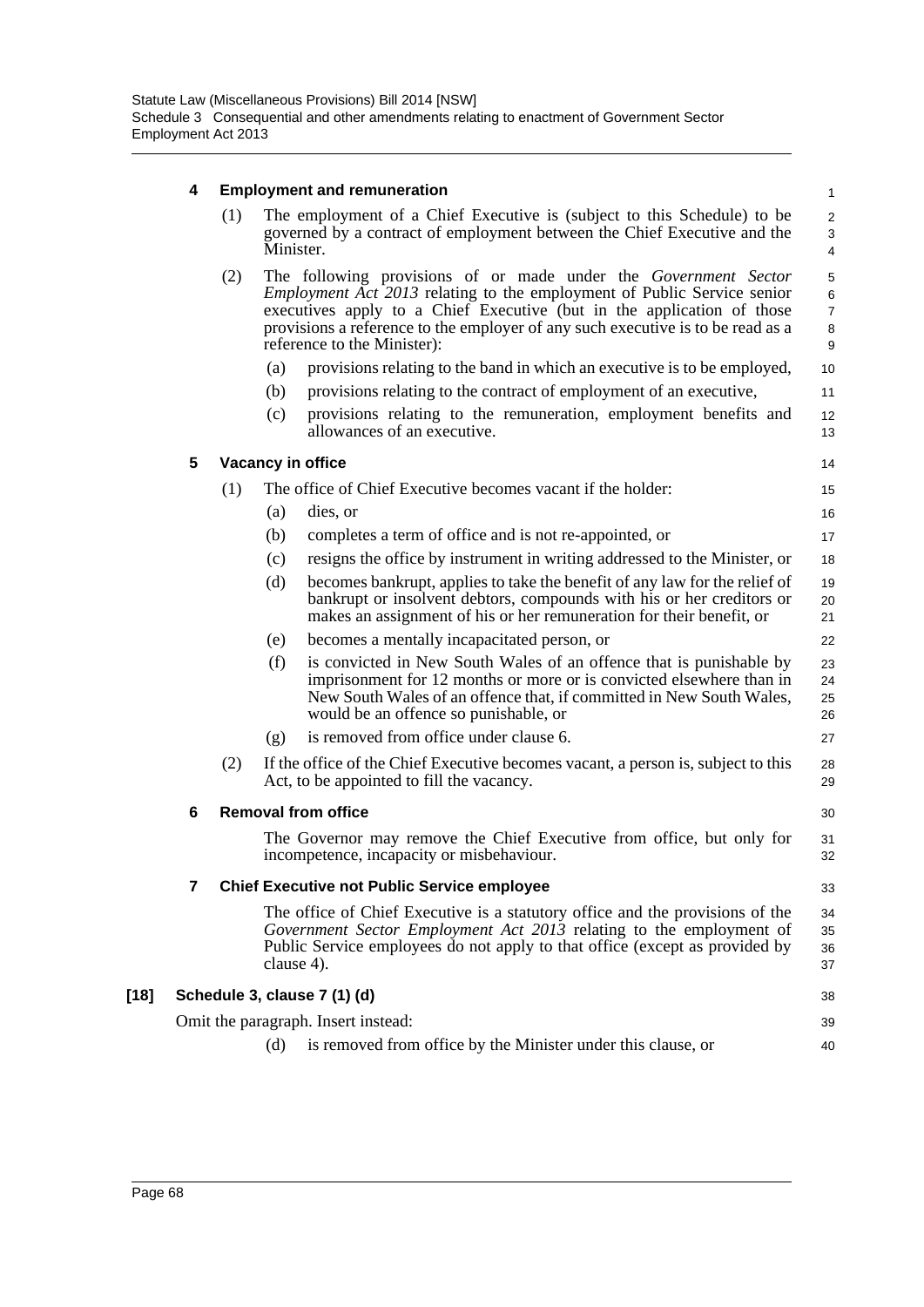| $[19]$ |                                                                                                           |      | Schedule 3, clause 9 (1)                                                                                                                                                                                                 | 1                       |  |
|--------|-----------------------------------------------------------------------------------------------------------|------|--------------------------------------------------------------------------------------------------------------------------------------------------------------------------------------------------------------------------|-------------------------|--|
|        |                                                                                                           |      | Omit the subclause. Insert instead:                                                                                                                                                                                      | $\overline{\mathbf{c}}$ |  |
|        |                                                                                                           | (1)  | The provisions of the <i>Government Sector Employment Act 2013</i> relating to the<br>employment of Public Service employees do not apply to an appointed<br>member.                                                     | 3<br>4<br>5             |  |
| [20]   |                                                                                                           |      | <b>Schedule 5 Extended leave for certain staff</b>                                                                                                                                                                       | 6                       |  |
|        |                                                                                                           |      | Omit paragraphs (b), (c) and (g) of the definition of <b>Authority</b> in clause 2.                                                                                                                                      | 7                       |  |
| [21]   |                                                                                                           |      | Schedule 5, clause 3 (2) (c) and (3)                                                                                                                                                                                     | 8                       |  |
|        | Omit "Schedule 3A to the <i>Public Sector Employment and Management Act 2002</i> " wherever<br>occurring. |      |                                                                                                                                                                                                                          |                         |  |
|        |                                                                                                           |      | Insert instead "Schedule 2 to the <i>Government Sector Employment Regulation 2014</i> ".                                                                                                                                 | 11                      |  |
|        |                                                                                                           |      | 3.33 Treasury Corporation Act 1983 No 75                                                                                                                                                                                 | 12                      |  |
| [1]    | <b>Section 4 Treasury Corporation</b>                                                                     |      |                                                                                                                                                                                                                          |                         |  |
|        |                                                                                                           |      | Omit section 4 (10) including the note. Insert instead:                                                                                                                                                                  | 14                      |  |
|        |                                                                                                           | (10) | The Corporation may employ staff. The provisions of the Government Sector<br><i>Employment Act 2013</i> relating to the employment of Public Service employees<br>do not apply to the staff employed by the Corporation. | 15<br>16<br>17          |  |
| [2]    | Schedule 1, clause 8                                                                                      |      |                                                                                                                                                                                                                          |                         |  |
|        |                                                                                                           |      | Omit the clause. Insert instead:                                                                                                                                                                                         | 19                      |  |
|        | 8                                                                                                         |      | Chief Executive a statutory officer and not Public Service employee                                                                                                                                                      | 20                      |  |
|        |                                                                                                           |      | The office of Chief Executive is a statutory office and the provisions of the<br>Government Sector Employment Act 2013 relating to the employment of<br>Public Service employees do not apply to that office.            | 21<br>22<br>23          |  |
| $[3]$  |                                                                                                           |      | Schedule 3, clause 9 (1)                                                                                                                                                                                                 | 24                      |  |
|        |                                                                                                           |      | Omit the subclause. Insert instead:                                                                                                                                                                                      | 25                      |  |
|        |                                                                                                           | (1)  | The provisions of the <i>Government Sector Employment Act 2013</i> relating to the<br>employment of Public Service employees do not apply to an appointed<br>member.                                                     | 26<br>27<br>28          |  |
|        | <b>Commencement</b>                                                                                       |      |                                                                                                                                                                                                                          |                         |  |
|        | Schedule 3.33 [1] commences on a day to be appointed by proclamation.                                     |      |                                                                                                                                                                                                                          |                         |  |
|        |                                                                                                           |      | 3.34 Workers Compensation Act 1987 No 70                                                                                                                                                                                 | 31                      |  |
|        |                                                                                                           |      | Section 279A Workers compensation liability with respect to staff of statutory bodies                                                                                                                                    | 32                      |  |
|        |                                                                                                           |      | Insert in alphabetical order in section 279A (4):                                                                                                                                                                        | 33                      |  |
|        |                                                                                                           |      | <b>Public Service</b> includes the Transport Service of New South Wales.                                                                                                                                                 | 34                      |  |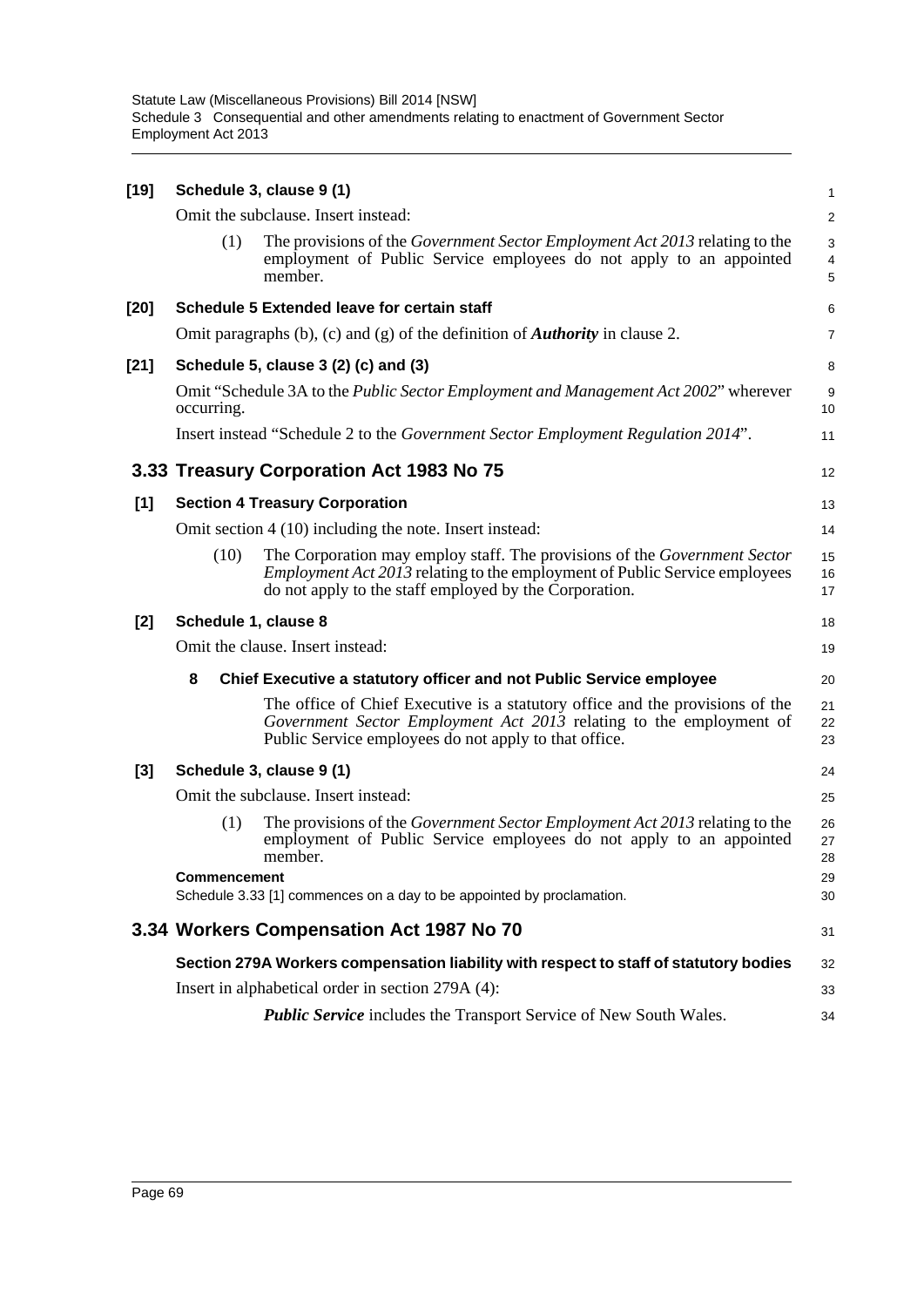|     | 3.35 Workplace Injury Management and Workers Compensation Act 1998      | 1<br>$\overline{2}$                                                                                                                                                                                                                                                                                                                                          |                            |  |  |  |
|-----|-------------------------------------------------------------------------|--------------------------------------------------------------------------------------------------------------------------------------------------------------------------------------------------------------------------------------------------------------------------------------------------------------------------------------------------------------|----------------------------|--|--|--|
| [1] | <b>Section 4 Definitions</b>                                            |                                                                                                                                                                                                                                                                                                                                                              |                            |  |  |  |
|     | Omit the definition of <i>Chief Executive Officer</i> . Insert instead: |                                                                                                                                                                                                                                                                                                                                                              |                            |  |  |  |
|     |                                                                         | <b>Chief Executive Officer</b> means the person employed in the Public Service as<br>the Chief Executive Officer of Safety, Return to Work and Support.                                                                                                                                                                                                      | 5<br>6                     |  |  |  |
| [2] | <b>Section 22 General functions of Authority</b>                        |                                                                                                                                                                                                                                                                                                                                                              |                            |  |  |  |
|     | Omit section 22 (4) including the note. Insert instead:                 |                                                                                                                                                                                                                                                                                                                                                              |                            |  |  |  |
|     | (4)                                                                     | Persons may be employed in the Public Service under the <i>Government Sector</i><br><i>Employment Act 2013</i> to enable the Authority to exercise its functions.<br>Note. Section 59 of the Government Sector Employment Act 2013 provides that the<br>persons so employed (or whose services the Authority makes use of) may be referred                   | 9<br>10<br>11<br>12        |  |  |  |
|     |                                                                         | to as officers or employees, or members of staff, of the Authority. Section 47A of the<br>Constitution Act 1902 precludes the Authority from employing staff.                                                                                                                                                                                                | 13<br>14                   |  |  |  |
| [3] |                                                                         | <b>Section 24 Appointment of Independent Review Officer</b>                                                                                                                                                                                                                                                                                                  | 15                         |  |  |  |
|     |                                                                         | Omit section 24 (5) and (6). Insert instead:                                                                                                                                                                                                                                                                                                                 | 16                         |  |  |  |
|     | (5)                                                                     | The office of Independent Review Officer is a statutory office and the<br>provisions of the Government Sector Employment Act 2013 relating to the<br>employment of Public Service employees do not apply to that office.                                                                                                                                     | 17<br>18<br>19             |  |  |  |
|     | (6)                                                                     | Persons may be employed in the Public Service under the <i>Government Sector</i><br><i>Employment Act 2013</i> to enable the Independent Review Officer to exercise<br>his or her functions.                                                                                                                                                                 | 20<br>21<br>22             |  |  |  |
|     |                                                                         | <b>Note.</b> Section 59 of the Government Sector Employment Act 2013 provides that the<br>persons so employed (or whose services the Independent Review Officer makes use<br>of) may be referred to as officers or employees, or members of staff, of that Officer.<br>Section 47A of the Constitution Act 1902 precludes that Officer from employing staff. | 23<br>24<br>25<br>26       |  |  |  |
| [4] | Section 25 Vacancy in office of Independent Review Officer              |                                                                                                                                                                                                                                                                                                                                                              |                            |  |  |  |
|     |                                                                         | Insert after section $25(2)$ :                                                                                                                                                                                                                                                                                                                               | 28                         |  |  |  |
|     | (2A)                                                                    | The Independent Review Officer cannot be removed from office under Part 6<br>of the Government Sector Employment Act 2013.                                                                                                                                                                                                                                   | 29<br>30                   |  |  |  |
| [5] |                                                                         | <b>Section 374 Staff and facilities of Commission</b>                                                                                                                                                                                                                                                                                                        | 31                         |  |  |  |
|     | Omit section $374$ (1)–(3). Insert instead:                             |                                                                                                                                                                                                                                                                                                                                                              |                            |  |  |  |
|     | (1)                                                                     | Persons may be employed in the Public Service under the <i>Government Sector</i><br><i>Employment Act 2013</i> to enable the Commission to exercise its functions.                                                                                                                                                                                           | 33<br>34                   |  |  |  |
|     |                                                                         | Note. Section 59 of the Government Sector Employment Act 2013 provides that the<br>persons so employed (or whose services the Commission makes use of) may be<br>referred to as officers or employees, or members of staff, of the Commission.<br>Section 47A of the Constitution Act 1902 precludes the Commission from employing<br>staff.                 | 35<br>36<br>37<br>38<br>39 |  |  |  |
|     | (2)                                                                     | The persons so employed are, in the exercise of their functions, subject to the<br>general control and direction of the Registrar.                                                                                                                                                                                                                           | 40<br>41                   |  |  |  |
|     | (3)                                                                     | This section does not affect the exercise of the functions under the<br>Government Sector Employment Act 2013 of the head of the Public Service<br>agency in which those persons are employed.                                                                                                                                                               | 42<br>43<br>44             |  |  |  |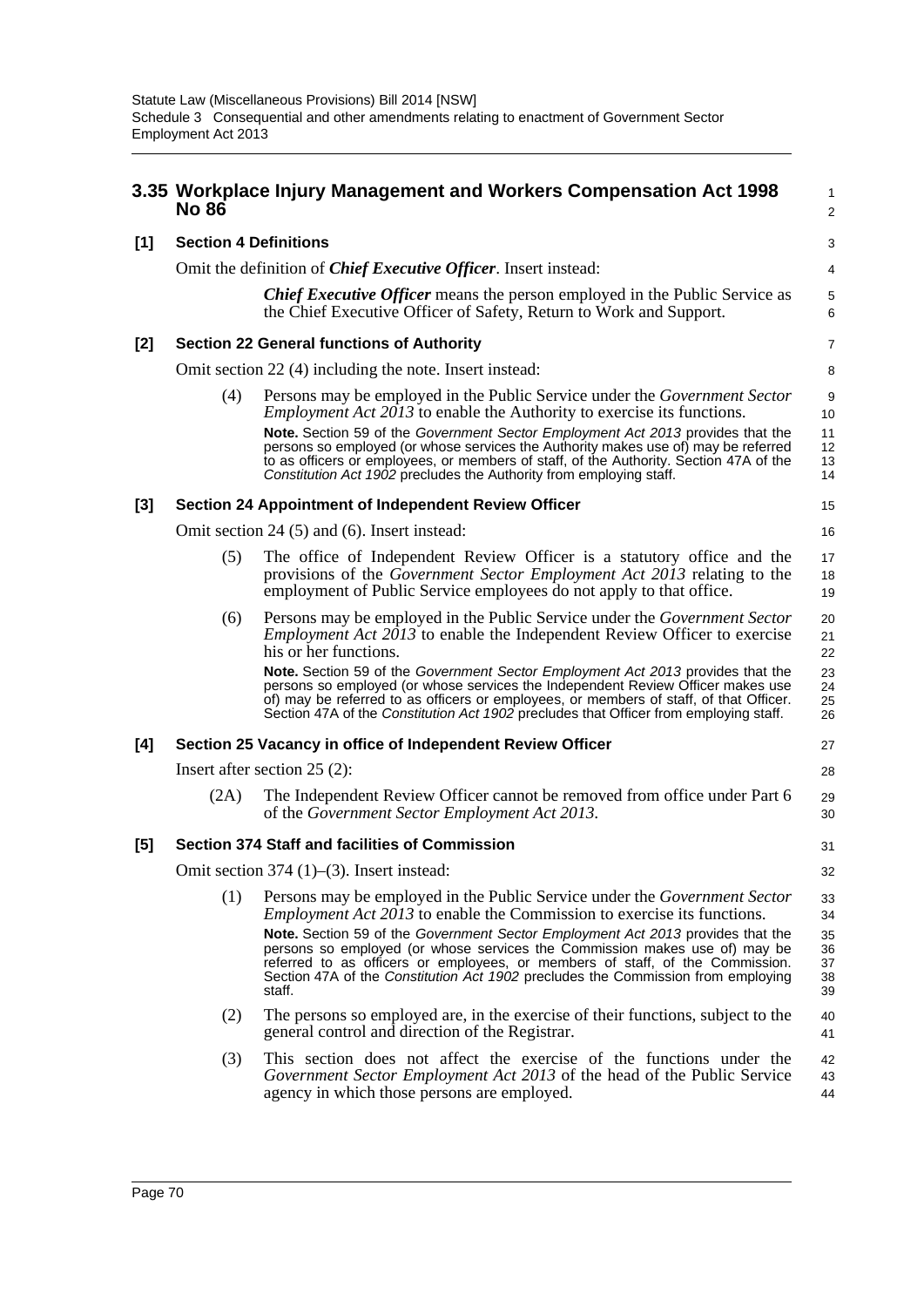| [6]   | <b>Section 374 (5)</b>                                     |     |                                                                                                                                                                                                                                                                                                                            |                          |  |
|-------|------------------------------------------------------------|-----|----------------------------------------------------------------------------------------------------------------------------------------------------------------------------------------------------------------------------------------------------------------------------------------------------------------------------|--------------------------|--|
|       |                                                            |     | Omit the subsection.                                                                                                                                                                                                                                                                                                       | 2                        |  |
| $[7]$ | <b>Section 374 (6)</b>                                     |     |                                                                                                                                                                                                                                                                                                                            |                          |  |
|       | Omit "Department". Insert instead "Public Service agency". |     |                                                                                                                                                                                                                                                                                                                            |                          |  |
| [8]   | Schedule 5, clause 11 (1)                                  |     |                                                                                                                                                                                                                                                                                                                            |                          |  |
|       | Omit the subclause. Insert instead:                        |     |                                                                                                                                                                                                                                                                                                                            |                          |  |
|       |                                                            | (1) | The office of a member of the Commission is a statutory office and the<br>provisions of the Government Sector Employment Act 2013 relating to the<br>employment of Public Service employees do not apply to that office.                                                                                                   | $\overline{7}$<br>8<br>9 |  |
|       |                                                            |     | 3.36 Zoological Parks Board Act 1973 No 34                                                                                                                                                                                                                                                                                 | 10                       |  |
| [1]   | <b>Section 5 Constitution of Board</b>                     |     |                                                                                                                                                                                                                                                                                                                            |                          |  |
|       |                                                            |     | Omit section 5 (3) including the note. Insert instead:                                                                                                                                                                                                                                                                     | 12                       |  |
|       |                                                            | (3) | Persons may be employed in the Public Service under the <i>Government Sector</i><br><i>Employment Act 2013</i> to enable the Board to exercise its functions.                                                                                                                                                              | 13<br>14                 |  |
|       |                                                            |     | Note. Section 59 of the Government Sector Employment Act 2013 provides that the<br>persons so employed (or whose services the Board makes use of) may be referred to<br>as officers or employees, or members of staff, of the Board. Section 47A of the<br>Constitution Act 1902 precludes the Board from employing staff. | 15<br>16<br>17<br>18     |  |
| $[2]$ |                                                            |     | Section 9 General provisions relating to members                                                                                                                                                                                                                                                                           | 19                       |  |
|       | Omit section 9 (4). Insert instead:<br>20                  |     |                                                                                                                                                                                                                                                                                                                            |                          |  |
|       |                                                            | (4) | The provisions of the <i>Government Sector Employment Act 2013</i> relating to the<br>employment of Public Service employees do not apply to a member.                                                                                                                                                                     | 21<br>22                 |  |
| $[3]$ | <b>Section 12</b>                                          |     |                                                                                                                                                                                                                                                                                                                            |                          |  |
|       | Omit the section. Insert instead:                          |     |                                                                                                                                                                                                                                                                                                                            |                          |  |
|       | 12                                                         |     | <b>Director of Zoological Parks Board</b>                                                                                                                                                                                                                                                                                  | 25                       |  |
|       |                                                            | (1) | The Director of the Zoological Parks Board is the person employed in the<br>Public Service as the Director.                                                                                                                                                                                                                | 26<br>27                 |  |
|       |                                                            | (2) | The Board is to be consulted on any proposed appointment of a Director of the<br>Zoological Parks Board.                                                                                                                                                                                                                   | 28<br>29                 |  |
|       |                                                            |     |                                                                                                                                                                                                                                                                                                                            |                          |  |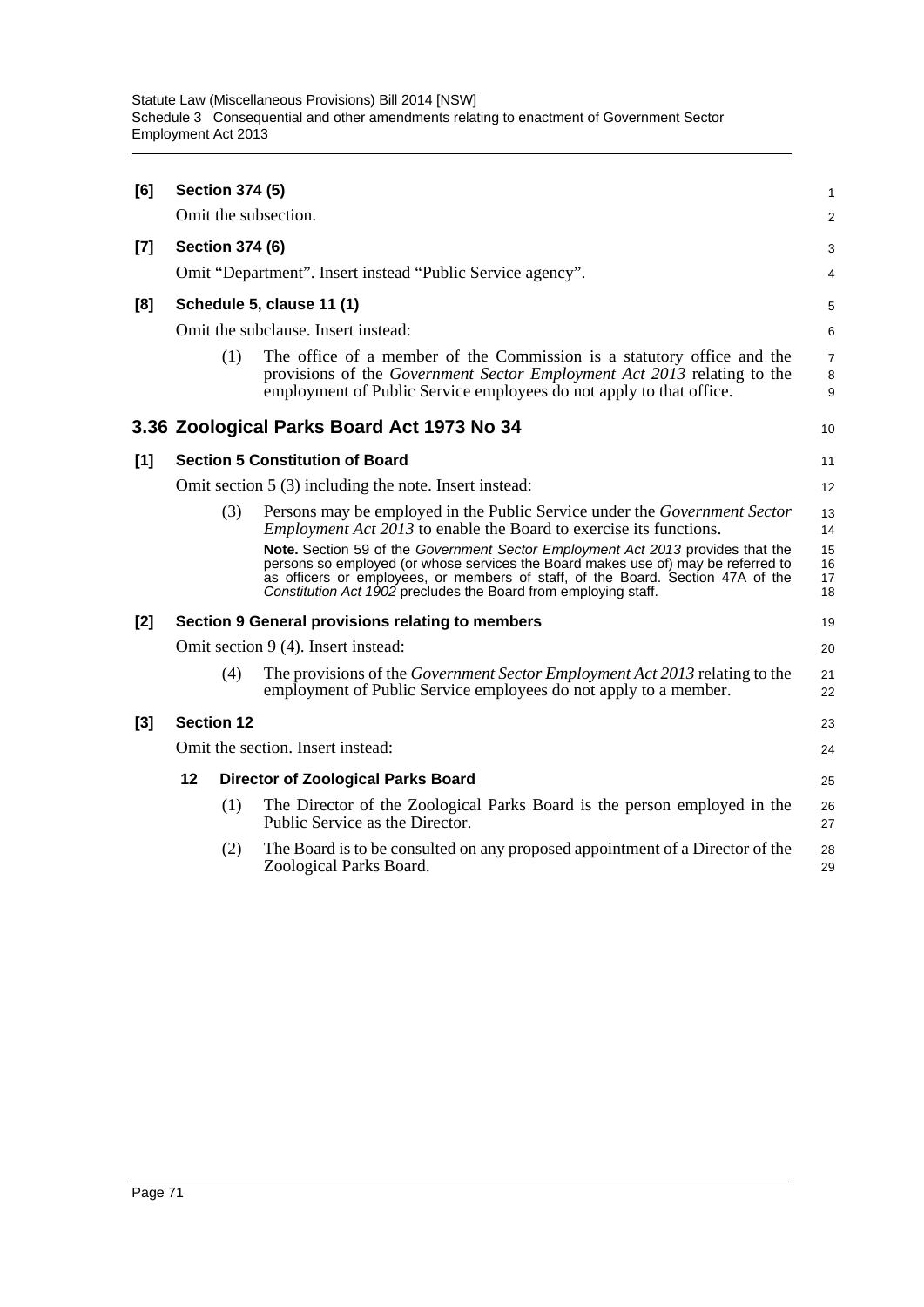|   | <b>Schedule 4</b>                                                                                     | <b>Repeals</b>                                                          | 1              |  |  |
|---|-------------------------------------------------------------------------------------------------------|-------------------------------------------------------------------------|----------------|--|--|
| 1 |                                                                                                       | <b>Repeal of redundant Acts</b>                                         | $\overline{c}$ |  |  |
|   |                                                                                                       | The following Acts are repealed:                                        | 3              |  |  |
|   | (a)                                                                                                   | Appropriation Act 2012 No 44,                                           | 4              |  |  |
|   | (b)                                                                                                   | Appropriation (Budget Variations) Act 2012 No 50,                       | 5              |  |  |
|   | (c)                                                                                                   | Appropriation (Parliament) Act 2012 No 45,                              | 6              |  |  |
|   | (d)                                                                                                   | Statute Law (Miscellaneous Provisions) Act 2013 No 47,                  | 7              |  |  |
|   | (e)                                                                                                   | Statute Law (Miscellaneous Provisions) Act (No 2) 2013 No 111.          | 8              |  |  |
| 2 | Repeal of amending provisions that have commenced                                                     |                                                                         |                |  |  |
|   | Schedule 5 to the Board of Studies, Teaching and Educational Standards Act 2013<br>No 89 is repealed. |                                                                         |                |  |  |
| 3 | Repeal of provisions that amend provisions of an Act that have been repealed                          |                                                                         |                |  |  |
|   |                                                                                                       | Schedule 2.9 to the <i>Mining Amendment Act</i> 2008 No 19 is repealed. | 13             |  |  |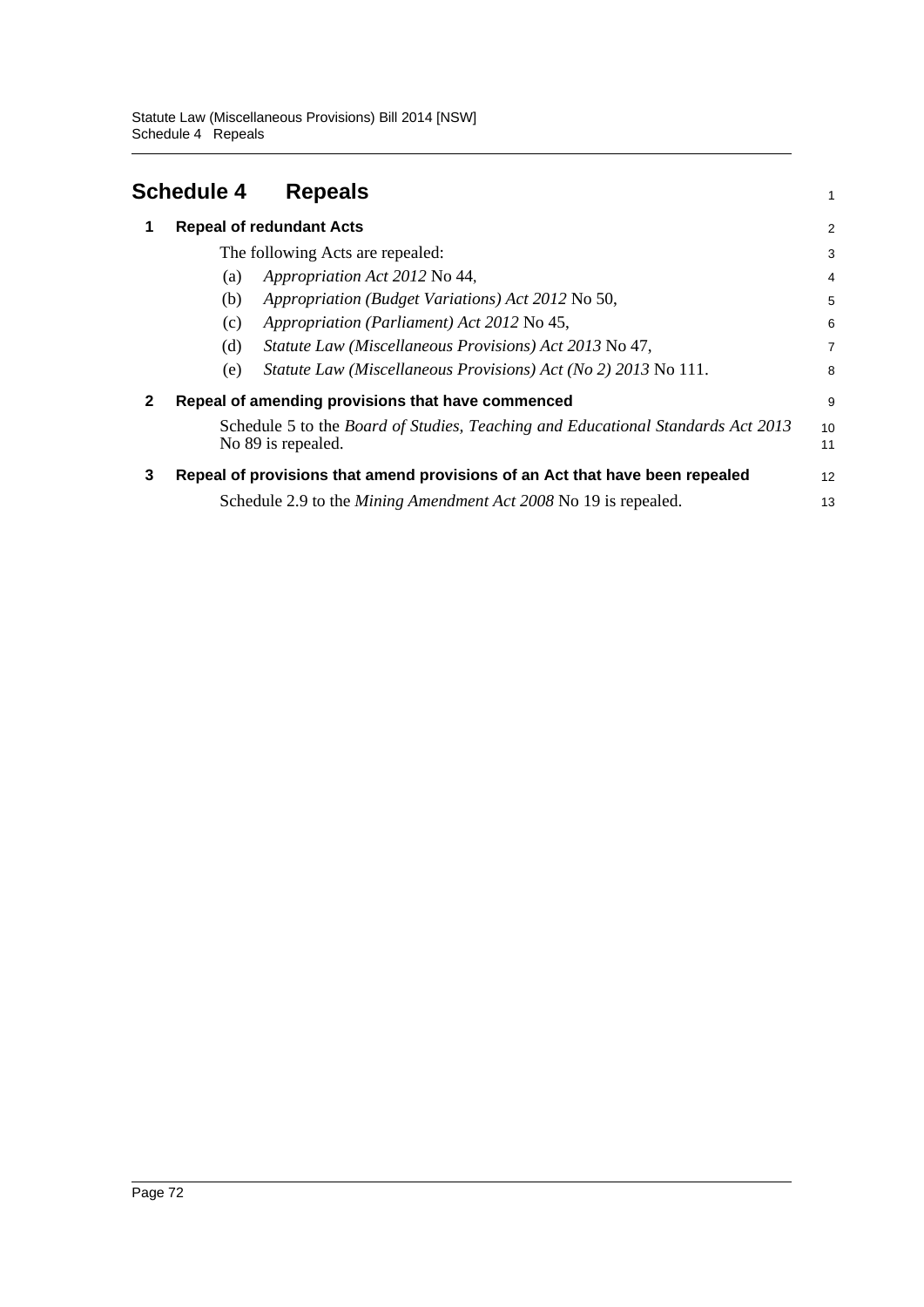# **Schedule 5 General savings, transitional and other provisions**

1  $\mathcal{L}$ 3

# **1 Effect of amendment of amending provisions**

- (1) An amendment made by Schedule 1, 2 or 3 to an amending provision contained in an Act or instrument is, if the amending provision has commenced before the Schedule 1, 2 or 3 amendment concerned, taken to have effect as from the commencement of the amending provision (whether or not the amending provision has been repealed).
- (2) In this clause:

*amending provision* means a provision of an Act or instrument that makes a direct amendment to an Act or instrument by:

- (a) the repeal or omission of matter contained in the amended Act or instrument without the insertion of any matter instead of the repealed or omitted matter, or
- (b) the omission of matter contained in the amended Act or instrument and the insertion of matter instead of the omitted matter, or
- (c) the insertion into the amended Act or instrument of matter, not being matter inserted instead of matter omitted from the Act or instrument.

## **Explanatory note**

This clause ensures that certain amendments, including amendments correcting errors in technical provisions (for example, headings indicating the section to be amended or directions as to where a new section is to be inserted) and rectifying minor drafting errors (for example, corrections in numbering of provisions, correction or insertion of cross-references, omission of unnecessary matter or insertion of omitted matter), will be taken to have commenced on the date the amendments to which they relate commenced.

## **2 Effect of amendment or repeal on acts done or decisions made**

Except where it is expressly provided to the contrary, if this Act:

- (a) amends a provision of an Act or an instrument, or
- (b) repeals and re-enacts (with or without modification) a provision of an Act or an instrument,

any act done or decision made under the provision amended or repealed has effect after the amendment or repeal as if it had been done or made under the provision as so amended or repealed.

#### **Explanatory note**

This clause ensures that the amendment or repeal of a provision will not, unless expressly provided, vitiate any act done or decision made under the provision as in force before the amendment or repeal.

## **3 Effect of amendment on instruments**

Except where expressly provided to the contrary, any instrument made under an Act amended by this Act, that is in force immediately before the commencement of the amendment, is taken to have been made under the Act as amended.

#### **Explanatory note**

This clause ensures that, unless expressly provided, any instrument that is in force and made under a provision of an Act that is amended or substituted by the proposed Act will be taken to have been made under the Act as amended.